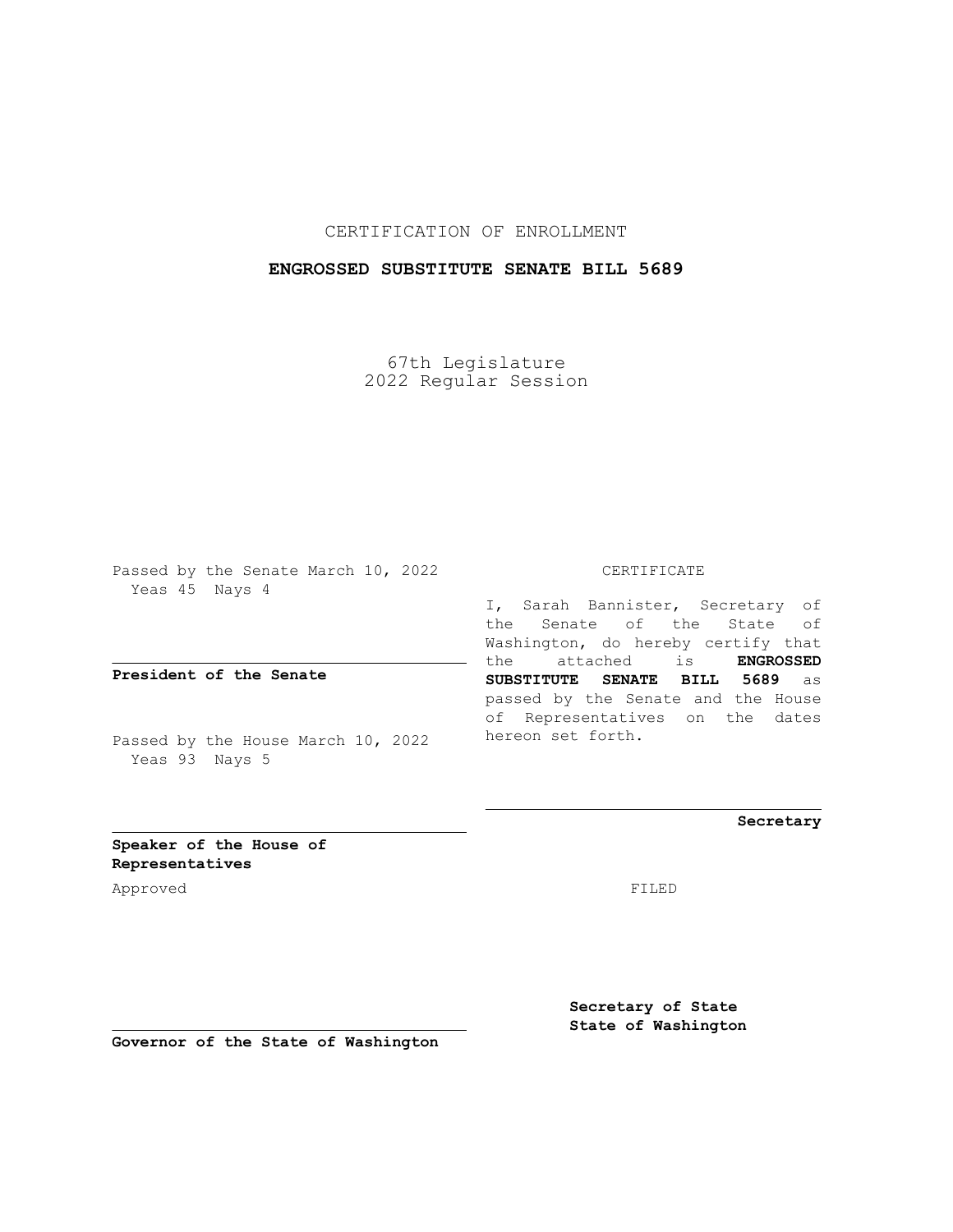#### **ENGROSSED SUBSTITUTE SENATE BILL 5689**

AS RECOMMENDED BY THE CONFERENCE COMMITTEE

Passed Legislature - 2022 Regular Session

#### **State of Washington 67th Legislature 2022 Regular Session**

**By** Senate Transportation (originally sponsored by Senators Liias, Saldaña, Nguyen, Nobles, and C. Wilson; by request of Office of Financial Management)

READ FIRST TIME 02/24/22.

 AN ACT Relating to transportation funding and appropriations; amending RCW 47.01.071, 46.01.385, 47.01.505, 70A.205.415, 46.68.410, 46.55.010, 46.55.080, and 47.12.063; amending 2021 c 333 ss 101, 105, 106, 107, 109, 113, 201, 202, 203, 204, 205, 206, 207, 208, 209, 210, 211, 212, 213, 214, 215, 216, 217, 218, 219, 220, 221, 222, 223, 301, 302, 303, 305, 306, 307, 308, 309, 310, 311, 313, 401, 402, 403, 404, 405, 406, 407, 503, 504, 505, 506, 507, 508, 509, 510, 511, 512, 513, 514, 515, 516, 517, 518, 519, 520, 521, 522, 523, 601, 606, 701, and 719 (uncodified); adding new sections to 2021 c 333 (uncodified); creating a new section; repealing 2021 c 333 ss 526, 527, 528, 529, 530, 531, 532, 533, 534, 535, 536, and 537 (uncodified); making 12 appropriations and authorizing expenditures for capital improvements; 13 providing a contingent effective date; and declaring an emergency.

14 BE IT ENACTED BY THE LEGISLATURE OF THE STATE OF WASHINGTON:

## 15 **2021-2023 FISCAL BIENNIUM**

#### 16 **GENERAL GOVERNMENT AGENCIES—OPERATING**

17 **Sec. 101.** 2021 c 333 s 101 (uncodified) is amended to read as follows: 18

19 **FOR THE DEPARTMENT OF ARCHAEOLOGY AND HISTORIC PRESERVATION**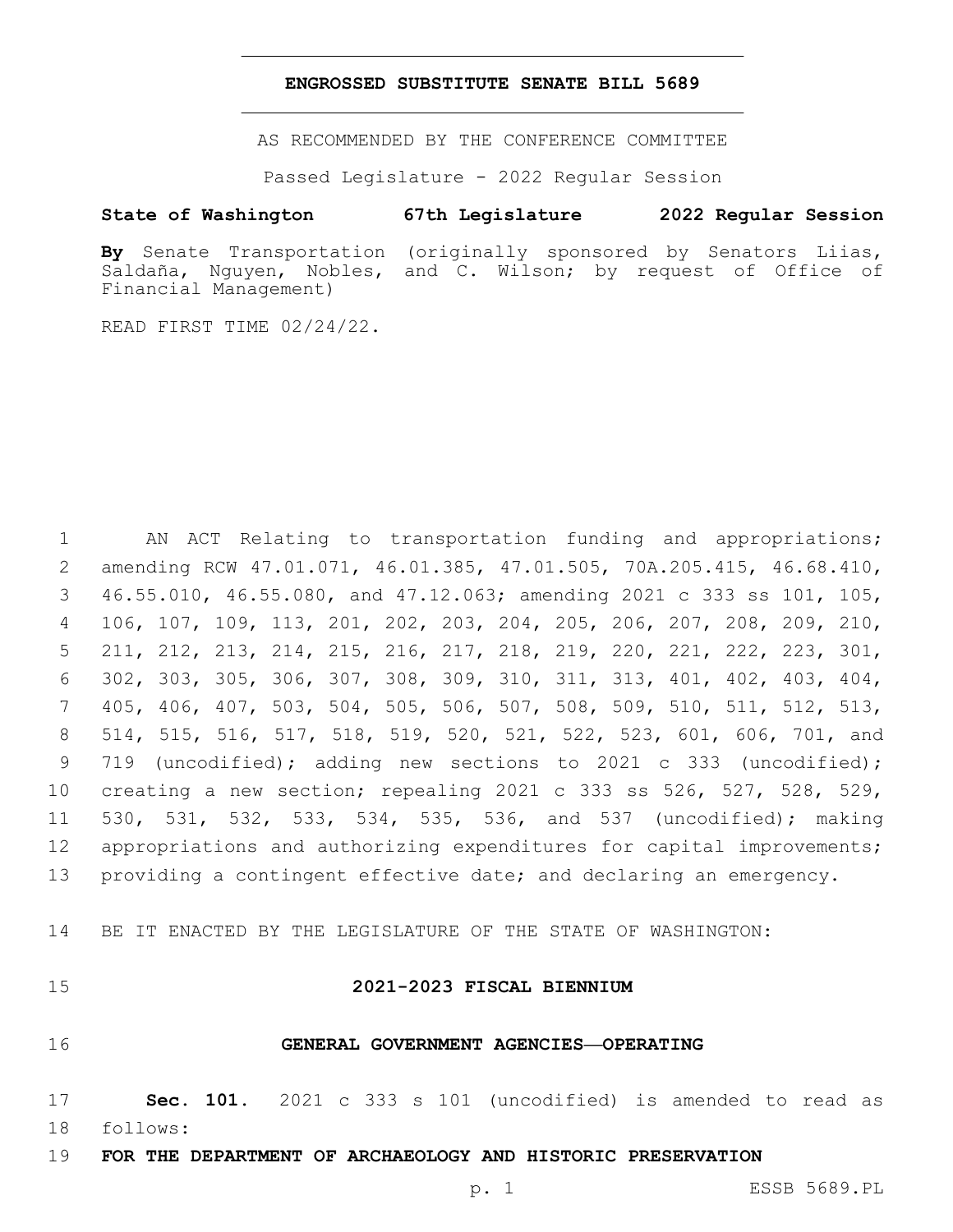1 Motor Vehicle Account—State Appropriation. . . . . . . ((\$546,000)) 2  $\frac{$554,000}{ }$ 

 **Sec. 102.** 2021 c 333 s 105 (uncodified) is amended to read as follows: 4

#### **FOR THE DEPARTMENT OF AGRICULTURE**

6 Motor Vehicle Account—State Appropriation. . . . . .  $($  $($ \$1,346,000)) \$1,394,000

 **Sec. 103.** 2021 c 333 s 106 (uncodified) is amended to read as follows: 9

**FOR THE LEGISLATIVE EVALUATION AND ACCOUNTABILITY PROGRAM COMMITTEE**

11 Motor Vehicle Account-State Appropriation. . . . . . . ((\$668,000))  $12 \frac{\$674,000}{}$ 

 **Sec. 104.** 2021 c 333 s 107 (uncodified) is amended to read as follows: 14

#### **FOR THE EVERGREEN STATE COLLEGE**

16 Motor Vehicle Account—State Appropriation. . . . . . . . . \$150,000

 The appropriation in this section is subject to the following conditions and limitations: The total appropriation in this section is provided solely for the Washington state institute for public policy to conduct a cost-benefit analysis for an exclusive or partial American steel requirement for future transportation contracts and subcontracts authorized in the transportation budget. This cost- benefit analysis must, to the extent feasible: (1) Compare existing types and uses of steel to made in America steel alternatives including evaluation of quality; (2) examine benefits to Washington workers and the Washington economy; (3) examine lifecycle and embodied carbon greenhouse gas emissions; (4) identify requirements for purchasing American steel that minimize costs and maximize benefits; and (5) evaluate American steel requirements or preferences in other states. The Washington state institute for public policy may solicit input for the analysis from representatives of interested parties to include, but not be limited to, the construction and manufacturing sectors, organized labor in the construction and manufacturing sectors, cities, counties, American steel manufacturing companies, environmental advocacy organizations, and appropriate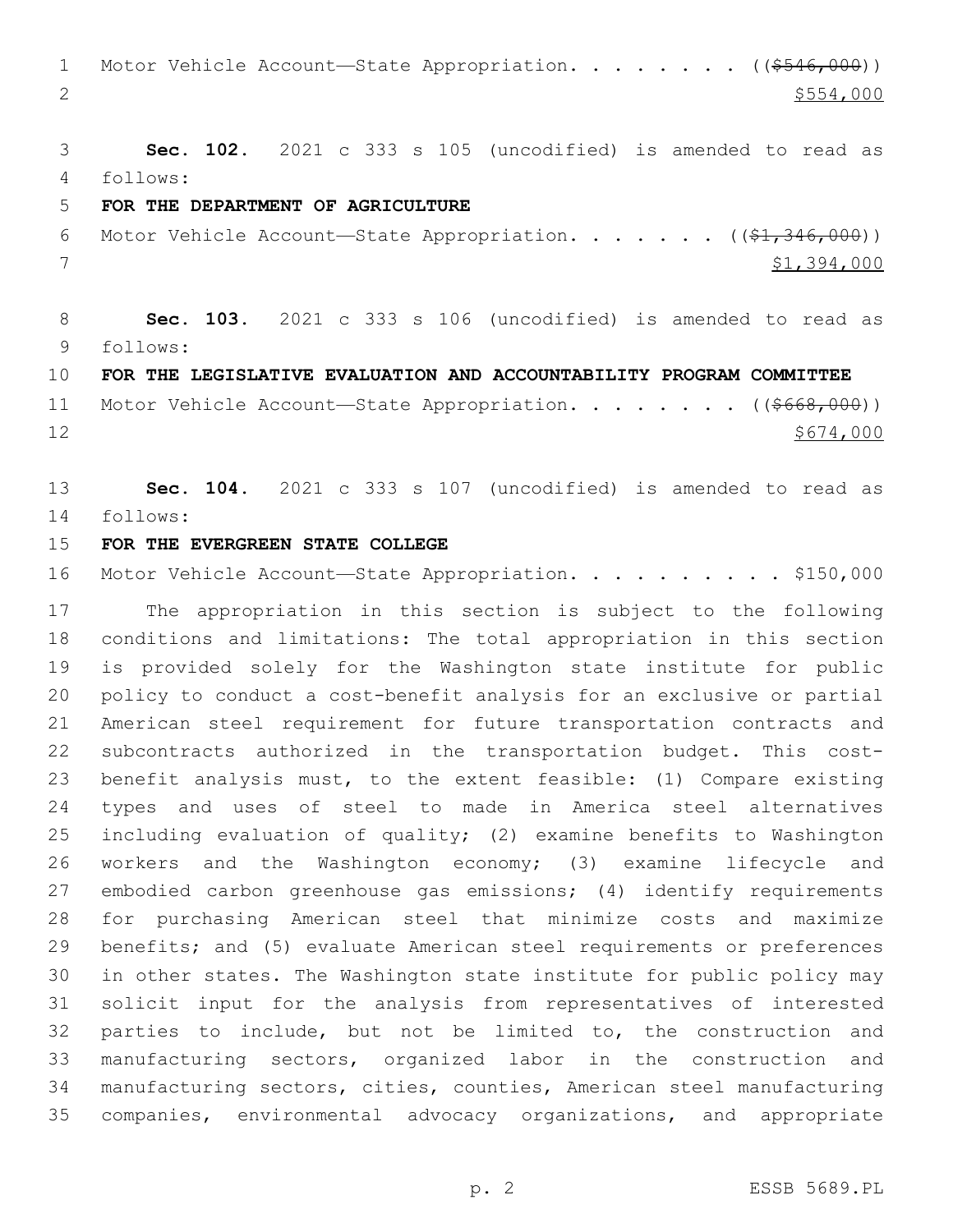state agencies. A final report is due to the legislature by December 2 1,  $((2021))$  2022.

 **Sec. 105.** 2021 c 333 s 109 (uncodified) is amended to read as follows: 4

# **FOR THE BOARD OF PILOTAGE COMMISSIONERS**

6 Pilotage Account—State Appropriation. . . . . . . . ((\$5,777,000)) \$6,334,000

 The appropriation in this section is subject to the following 9 conditions and limitations:

 (1) \$2,926,000 of the pilotage account—state appropriation is provided solely for self-insurance liability premium expenditures; however, this appropriation is contingent upon the board:

 (a) Annually depositing the first \$150,000 collected through Puget Sound pilotage district pilotage tariffs into the pilotage 15 account; and

 (b) Assessing a self-insurance premium surcharge of \$16 per pilotage assignment on vessels requiring pilotage in the Puget Sound 18 pilotage district.

 (2) The board of pilotage commissioners shall file the annual report to the governor and chairs of the transportation committees required under RCW 88.16.035(1)(f) by September 1, 2021, and annually thereafter. The report must include the continuation of policies and 23 procedures necessary to increase the diversity of pilots, trainees, and applicants, including a diversity action plan. The diversity action plan must articulate a comprehensive vision of the board's diversity goals and the steps it will take to reach those goals.

 **Sec. 106.** 2021 c 333 s 113 (uncodified) is amended to read as follows: 28

## **FOR THE JOINT LEGISLATIVE AUDIT AND REVIEW COMMITTEE**

30 Puget Sound ((Ferry)) Capital Construction Account (([Puget Sound Capital Construction Account}))—State Appropriation. . . . . . . . . . ( $(\frac{2300,000}{2})$   $\frac{$450,000}{9}$ 34 Multimodal Transportation Account-State Appropriation. . . . . . . . . . . . . . . . . . . . . . \$200,000 36 TOTAL APPROPRIATION. . . . . . . . . . . . . . ((<del>\$500,000</del>)) \$650,000

p. 3 ESSB 5689.PL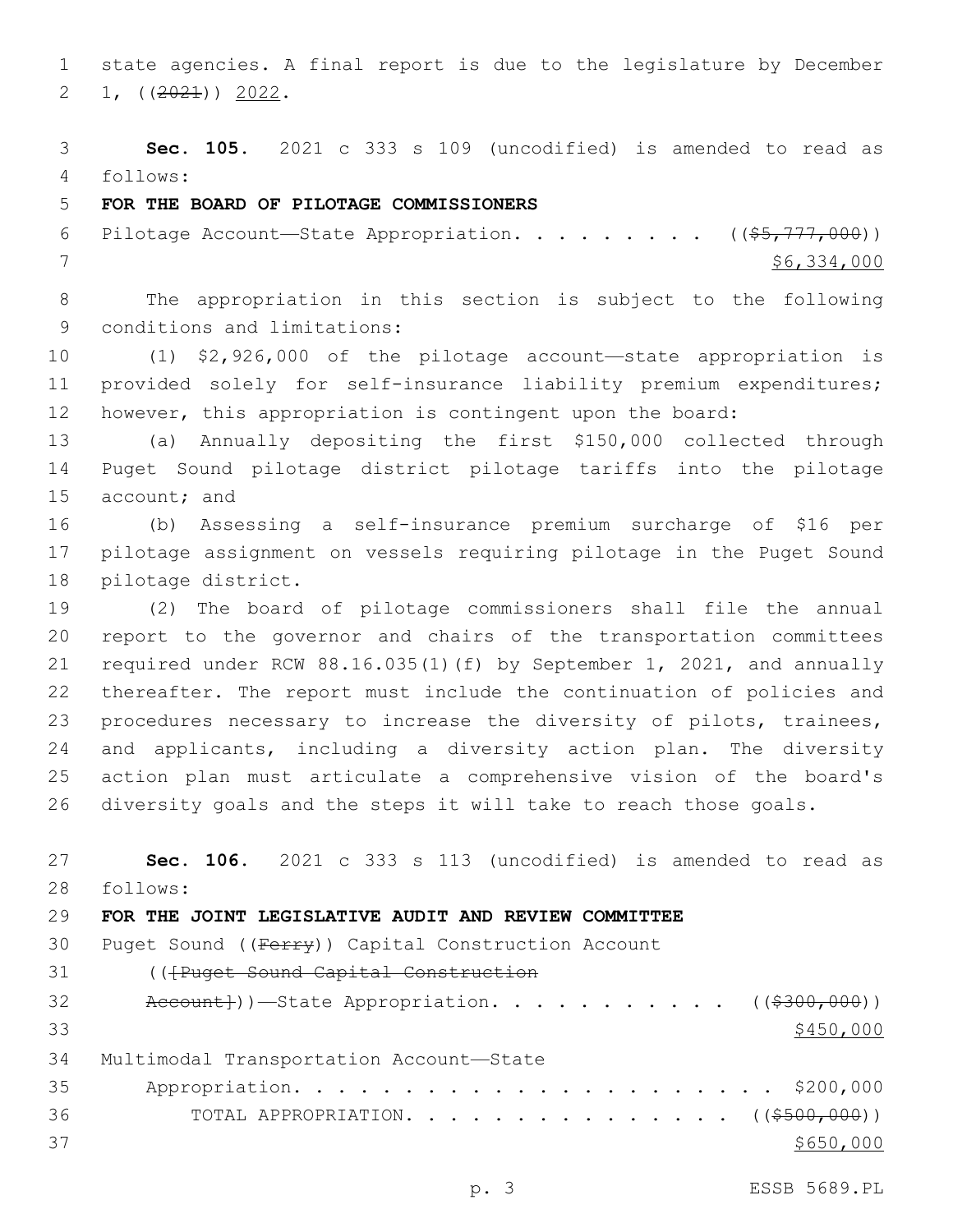The appropriations in this section are subject to the following 2 conditions and limitations:

3 (1) ((\$300,000)) \$450,000 of the Puget Sound ((ferry)) capital 4 construction account (( ${Puqet}$  Sound capital construction account})) - state is provided solely for an independent review of the Washington 6 state ferry system's design-build contracting process for ((the)) 7 hybrid-electric ((Olympic class)) vessels. ((The review must evaluate, at minimum, the department's cost estimation and cost management practices relating to the design and construction of the 10 first hybrid-electric vessel.)) The review must ((include recommendations to benefit the full program for the design and 12 construction of five hybrid-electric vessels)) compare Washington state ferry's policies and practices for design-build contracting to best practices, both domestically and internationally, and recommend 15 best practices that would benefit the Washington state ferry system as well as any updates to existing RCW needed to implement recommendations. The review must evaluate opportunities in the contracting process to decrease vessel construction costs and ensure operational efficiencies. The joint legislative audit and review committee must report to the legislature with the findings by 21 ((October 1, 2022)) June 30, 2023.

 (2) \$200,000 of the multimodal transportation account—state appropriation is provided solely for the joint legislative audit and review committee to conduct a review of the method used to determine the rates for leasing state-owned lands and air space to a regional transit authority. As part of this review, the committee must examine and evaluate the accounting and valuation methodology for debits and credits used in the land bank accounting program utilized by the department of transportation and a regional transit authority. The review must also provide an evaluation of the specific type of lease agreements used for air space leasing by the department of transportation with a regional transit authority and the valuation methodology used to determine the lease rate for the property and the cost and benefits of long-term leases based on the periodic land value appraisals under the terms of the land bank agreement. The committee must identify the full cost to the state transportation system if the entire plan for land and air rights leases by a regional transit authority is undertaken at full economic rent, and the difference in costs to the regional transit authority if the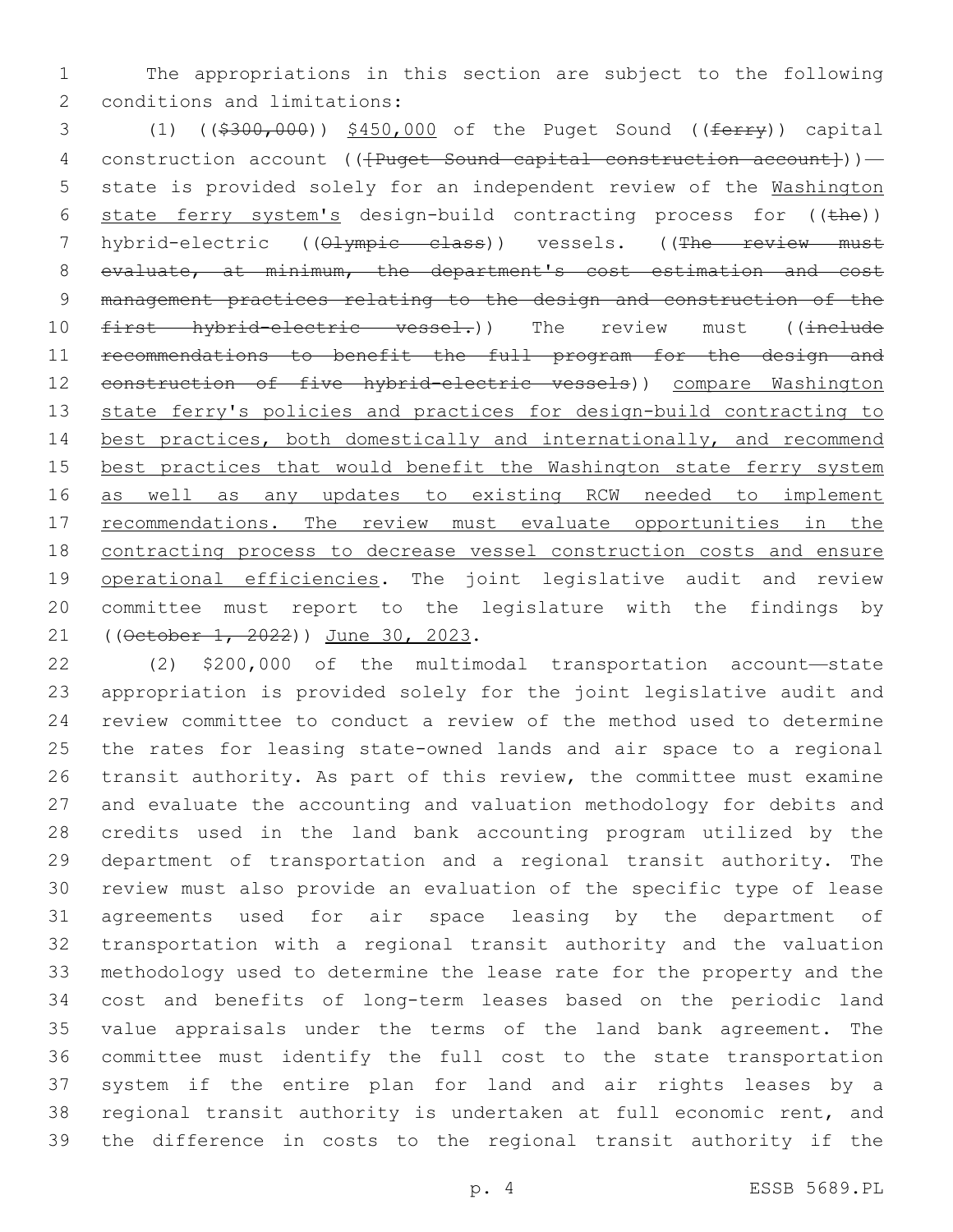leases were to be issued at less than economic rent, including a scenario in which the value of the land and air rights are discounted by the federal share of the funds that were used to acquire or improve the property originally. The committee shall complete the review and provide a report to the transportation committees of the 6 legislature by December 1, 2022.

 NEW SECTION. **Sec. 107.** A new section is added to 2021 c 333 8 (uncodified) to read as follows:

## **FOR THE DEPARTMENT OF ECOLOGY**

10 Waste Tire Removal Account-State Appropriation. . . . . . \$200,000

 The appropriation in this section is subject to the following conditions and limitations: The entire waste tire removal account— state appropriation is provided solely for a comprehensive evaluation of the waste tire clean-up program. The evaluation must include, but is not limited to, the following: An inventory of all major tire piles that exist by county and an identification of whether those tire piles are on public or private lands; an assessment of the ability to recover tire clean-up and disposal costs from the 19 responsible parties for each of those sites; and an inventory of major tire piles that were previously placed in marine waters in an attempt to establish artificial reefs, including a review of the environmental and safety issues associated with those marine tire 23 piles. Based on the information gathered, the final report must include recommendations for the highest and best use of approximately \$2,000,000 in time-limited resources for tire pile clean-up activities and recommendations to improve the department of ecology's current waste tire clean-up program in the future.

 NEW SECTION. **Sec. 108.** A new section is added to 2021 c 333 (uncodified) to read as follows:29

**FOR THE OFFICE OF THE GOVERNOR**

31 State Patrol Highway Account-State Appropriation. . . . . . \$650,000 The appropriation in this section is subject to the following 33 conditions and limitations:

 (1)(a) \$350,000 of the state patrol highway account—state appropriation is provided solely to the state office of equity solely for a contract with an independent consultant to conduct the studies, 37 evaluations, and reporting functions required in chapter . . .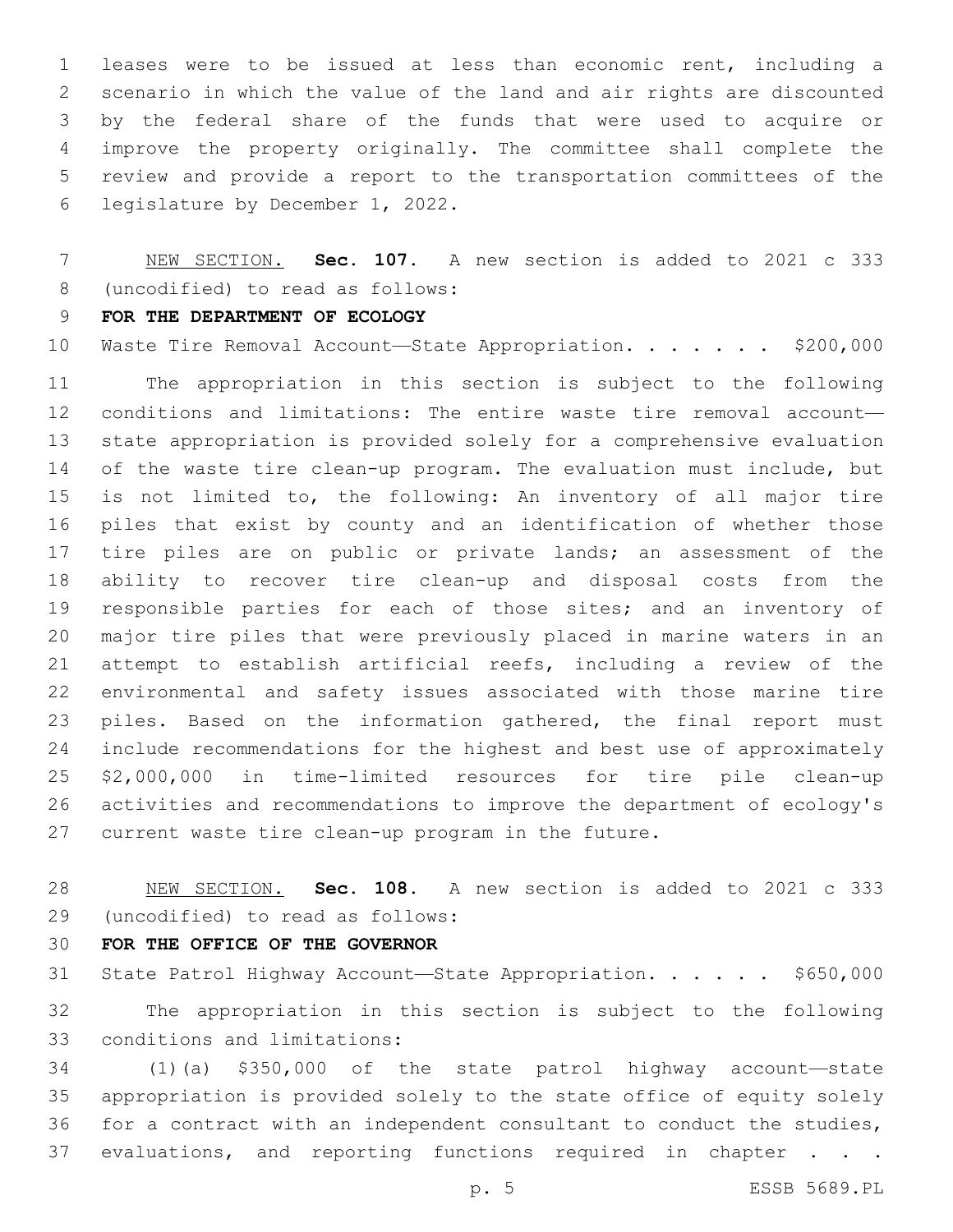(Substitute House Bill No. 2057), Laws of 2022. The state office of equity shall work with the department of enterprise services to conduct broad outreach for the consultant to ensure that the pool of potential consultants demonstrates familiarity with diversity, equity, and inclusion recruitment and retention efforts in law 6 enforcement.

 (b) \$100,000 of the state patrol highway account—state appropriation is provided solely to the state office of equity solely for a study to analyze existing state barriers to hiring commissioned officers. The study shall make recommendations to amend current state patrol hiring practices and underlying statutes that may need revision. Recommendations are due to the governor and appropriate committees of the legislature by December 1, 2022.

 (c) \$200,000 of the state patrol highway account—state appropriation is provided solely to the state office of equity solely for facilitating long-term policy and system change to achieve equity in Washington state patrol hiring practices, including assisting Washington state patrol in applying an equity lens in all aspects of agency decision making, including program development, policy development, budgeting, and hiring. Activities to support this purpose may include an engagement plan with the communities served by the Washington state patrol and technical assistance to the Washington state patrol to build its internal capacity to sustain meaningful engagement with communities in all aspects of agency 25 decision making.

26 (2) If chapter . . . (Substitute House Bill No. 2057), Laws of 2022 (strengthening diversity, equity, and inclusion in the state patrol workforce) is not enacted by June 30, 2022, the amount 29 provided in the section lapses.

 NEW SECTION. **Sec. 109.** A new section is added to 2021 c 333 (uncodified) to read as follows: 31

## **FOR WASHINGTON STATE UNIVERSITY**

|    | 33 Motor Vehicle Account-State Appropriation. \$200,000         |
|----|-----------------------------------------------------------------|
|    | 34 Multimodal Transportation Account-State                      |
| 35 |                                                                 |
| 36 | TOTAL APPROPRIATION. \$425,000                                  |
| 37 | The appropriations in this section are subject to the following |

 The appropriations in this section are subject to the following 38 conditions and limitations:

p. 6 ESSB 5689.PL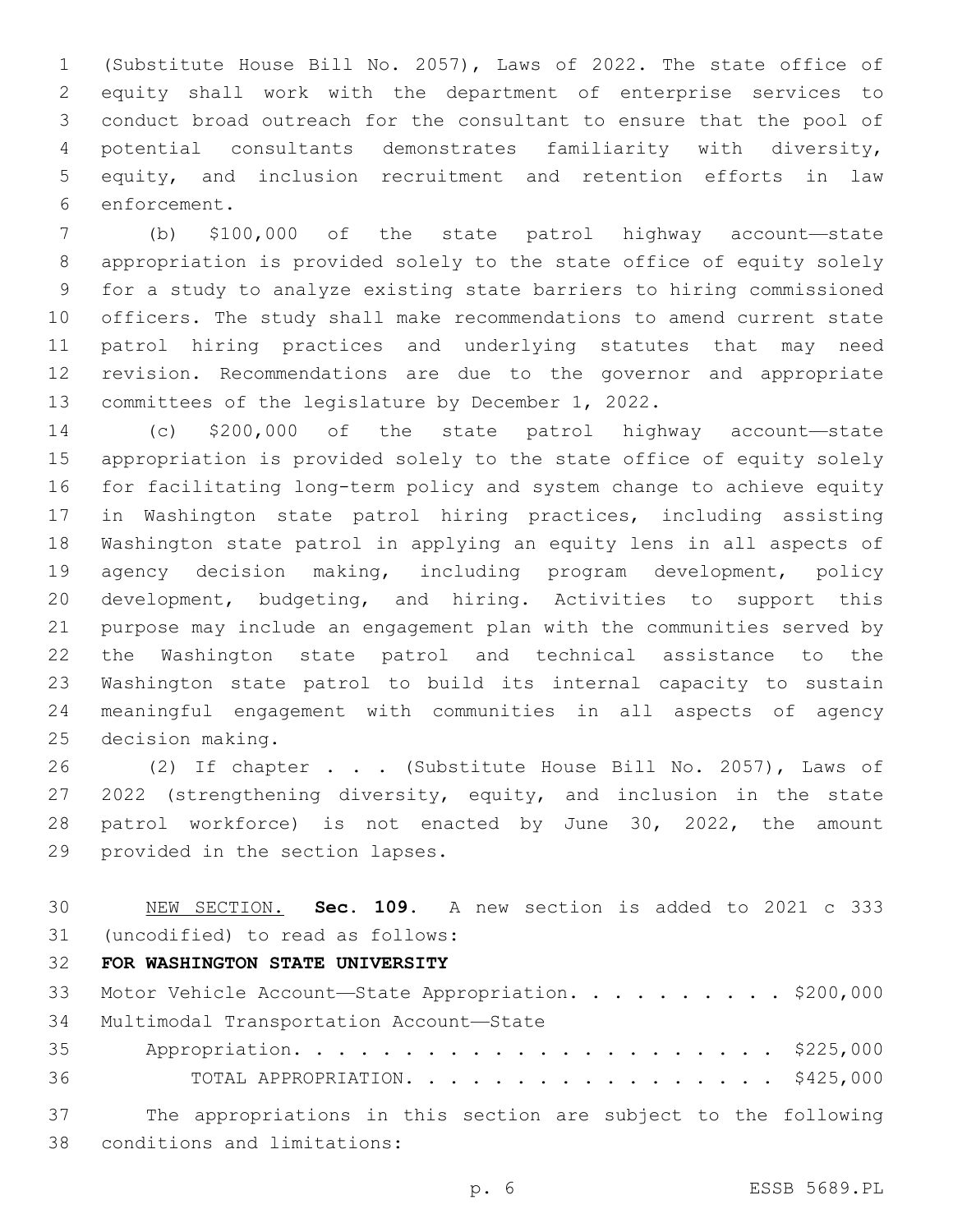(1) \$200,000 of the motor vehicle account—state appropriation is provided solely for costs related to chapter . . . (Engrossed Second Substitute House Bill No. 1815), Laws of 2022 (catalytic converter theft). If chapter . . . (Engrossed Second Substitute House Bill No. 1815), Laws of 2022 is not enacted by June 30, 2022, then the amounts 6 provided in this subsection lapse.

 (2) \$225,000 of multimodal transportation account—state is provided solely to convene a work group to review the legal findings and holdings by the Washington supreme court in *City of Seattle v. Long* and to make recommendations in amending provisions concerning the towing and impound of vehicles under chapter 46.55 RCW. The work group must include relevant stakeholders including, but not limited to, vehicle resident advocates, nonprofit legal services organizations, tow truck operators or associations, municipal court representatives, fire chiefs and marshals, and representatives from cities and counties. The work group must meet at least three times and evaluate the following: The need to identify additional parties authorized to receive notice of and redeem impounded vehicles used as 19 residences; the most effective and appropriate methods to identify vehicles used as residences before and after impound; the need to modify impound notice periods and forms; the need to modify impound hearing and public auction procedures and timelines for vehicles used as residences; the need to modify retention policies and timelines concerning impounded vehicles used as residences; which factors and considerations are appropriate for courts to evaluate when determining if towing and storage fees are excessive; the appropriate persons or entities and process to reimburse tow truck operators when 28 excessive towing and storage fees are reduced; any other necessary procedural modifications or protections required, including homestead act protections, concerning impounded vehicles used as residences; and any other technical amendments or policy considerations discussed by the work group. The final report, including any work group findings and recommended legislative changes, must be submitted to the appropriate committees of the legislature and the governor by 35 December 1, 2022.

(End of part)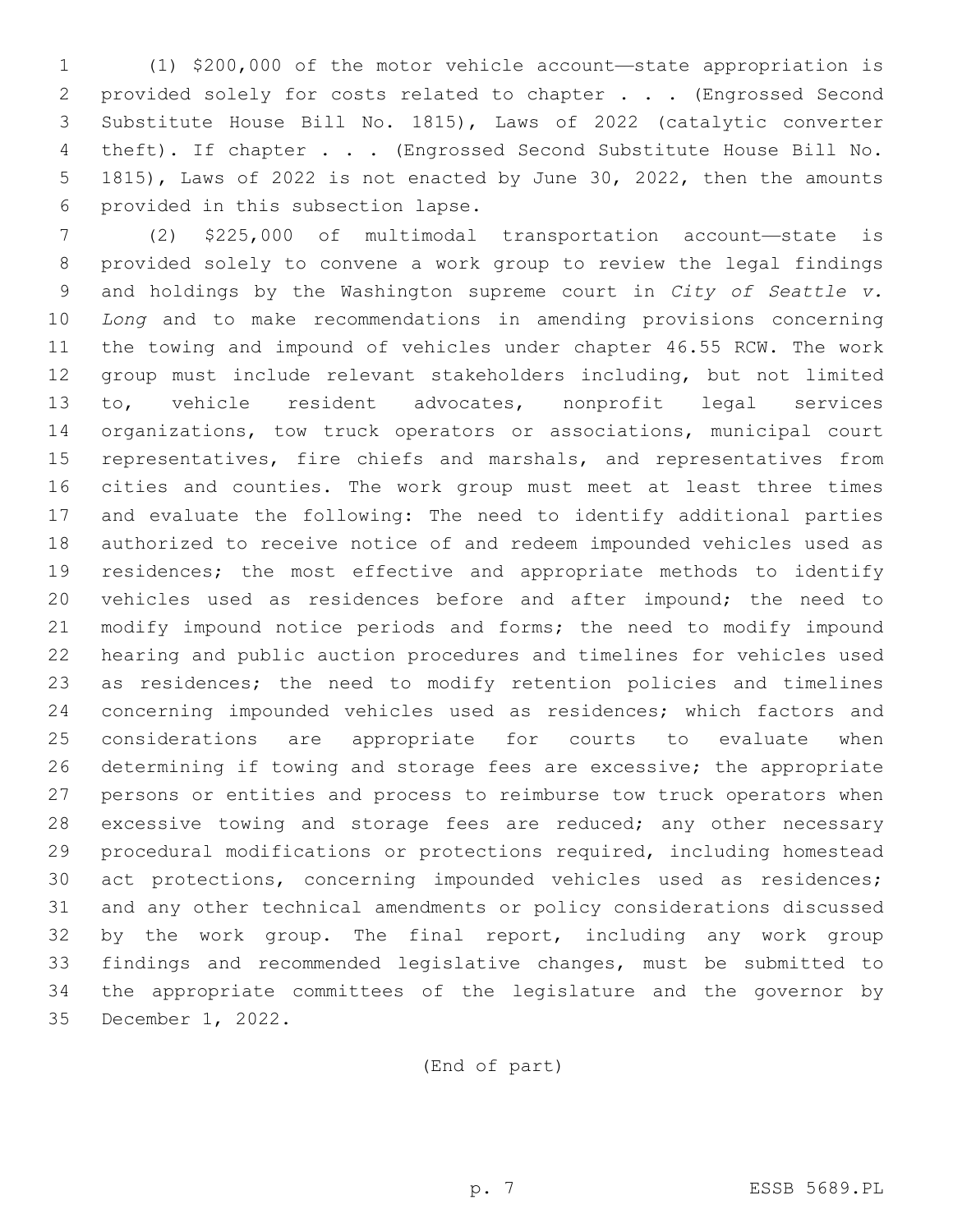**Sec. 201.** 2021 c 333 s 201 (uncodified) is amended to read as follows: 3 **FOR THE WASHINGTON TRAFFIC SAFETY COMMISSION** 5 Highway Safety Account—State Appropriation. . . . . ((\$4,625,000))  $$5,125,000$ 7 Highway Safety Account—Federal Appropriation. . . . . ((\$27,202,000)) 8 \$27,324,000 9 Highway Safety Account-Private/Local Appropriation. . . . . \$60,000 10 Cooper Jones Active Transportation Safety Account-11 State Appropriation. . . . . . . . . . . . . . . . . . \$400,000 12 School Zone Safety Account—State Appropriation. . . . . . \$850,000 13 TOTAL APPROPRIATION. . . . . . . . . . . . . ((\$32,737,000)) \$33,759,000

 The appropriations in this section are subject to the following 16 conditions and limitations:

 (1) The Washington traffic safety commission may oversee a demonstration project in one county, coordinating with a public transportation benefit area (PTBA) and the department of transportation, to test the feasibility and accuracy of the use of automated enforcement technology for high occupancy vehicle (HOV) lane passenger compliance. All costs associated with the demonstration project must be borne by the participating public transportation benefit area. Any photograph, microphotograph, or electronic images of a driver or passengers are for the exclusive use of the PTBA in the determination of whether an HOV passenger violation has occurred to test the feasibility and accuracy of automated enforcement under this subsection and are not open to the public and may not be used in a court in a pending action or proceeding. All photographs, microphotographs, and electronic images must be destroyed after determining a passenger count and no later than the completion of the demonstration project. No warnings or notices of infraction may be issued under the demonstration project.

 For purposes of the demonstration project, an automated enforcement technology device may record an image of a driver and passenger of a motor vehicle. The county and PTBA must erect signs marking the locations where the automated enforcement for HOV 38 passenger requirements is occurring.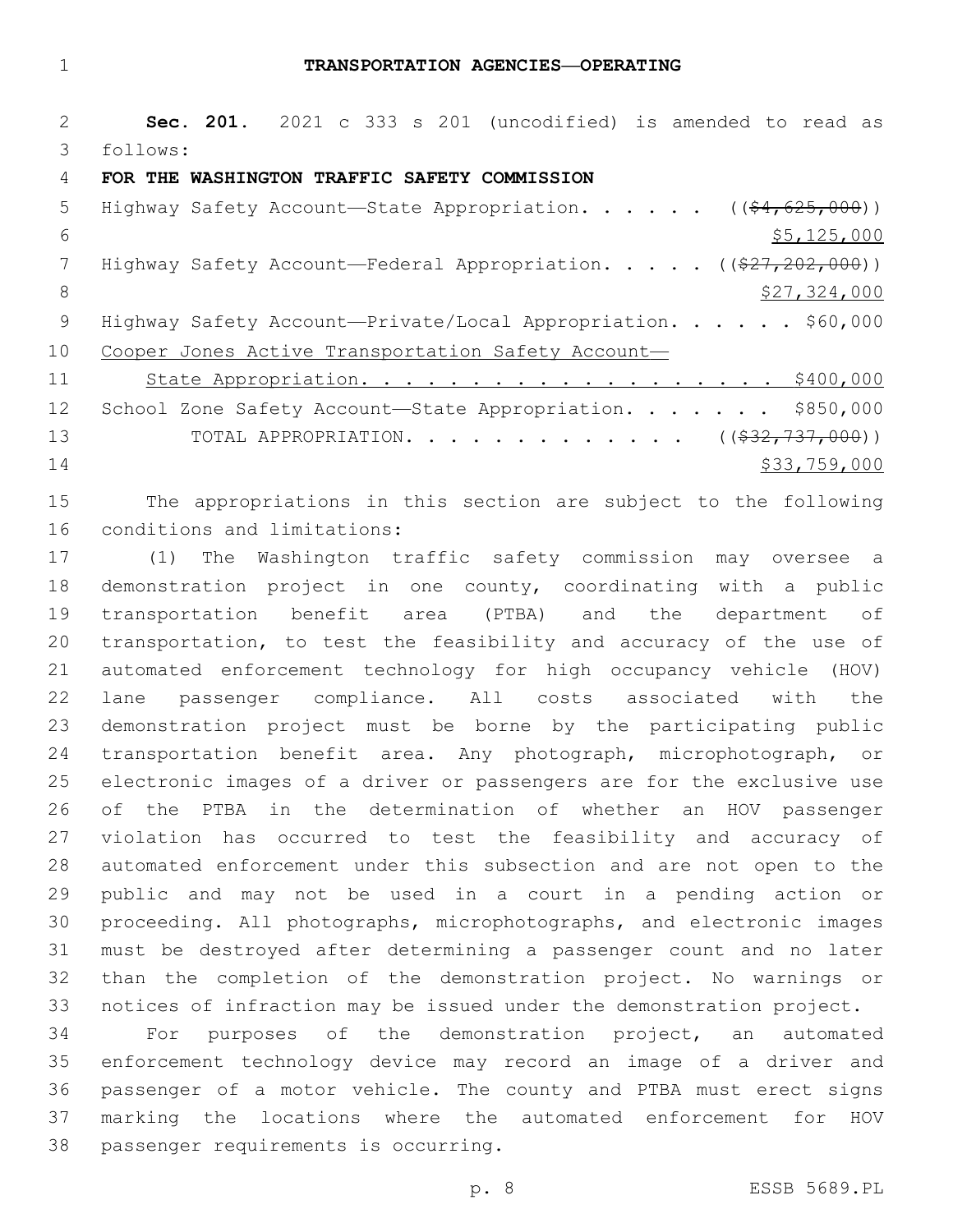The PTBA, in consultation with the Washington traffic safety commission, must provide a report to the transportation committees of the legislature with the number of violations detected during the demonstration project, whether the technology used was accurate and any recommendations for future use of automated enforcement technology for HOV lane enforcement by June 30, ((2022)) 2023.

 (2) The Washington traffic safety commission may oversee a pilot program in up to three cities implementing the use of automated vehicle noise enforcement cameras in zones that have been designated 10 by ordinance as "Stay Out of Areas of Racing."

 (a) Any programs authorized by the commission must be authorized 12 by December 31, 2022.

 (b) If a city has established an authorized automated vehicle noise enforcement camera pilot program under this section, the compensation paid to the manufacturer or vendor of the equipment used must be based upon the value of the equipment and services provided 17 or rendered in support of the system.

 (c) Any city administering a pilot program overseen by the traffic safety commission shall use the following guidelines to 20 administer the program:

 (i) Automated vehicle noise enforcement camera may record photographs or audio of the vehicle and vehicle license plate only while a violation is occurring. The picture must not reveal the face 24 of the driver or of passengers in the vehicle;

 (ii) The law enforcement agency of the city or county government shall install two signs facing opposite directions within 200 feet, or otherwise consistent with the uniform manual on traffic control devices, where the automated vehicle noise enforcement camera is used that state "Street Racing Noise Pilot Program in Progress";

 (iii) Cities testing the use of automated vehicle noise enforcement cameras must post information on the city website and notify local media outlets indicating the zones in which the automated vehicle noise enforcement cameras will be used;

 (iv) A city may only issue a warning notice with no penalty for a violation detected by automated vehicle noise enforcement cameras in a Stay Out of Areas of Racing zone. Warning notices must be mailed to the registered owner of a vehicle within fourteen days of the 38 detected violation;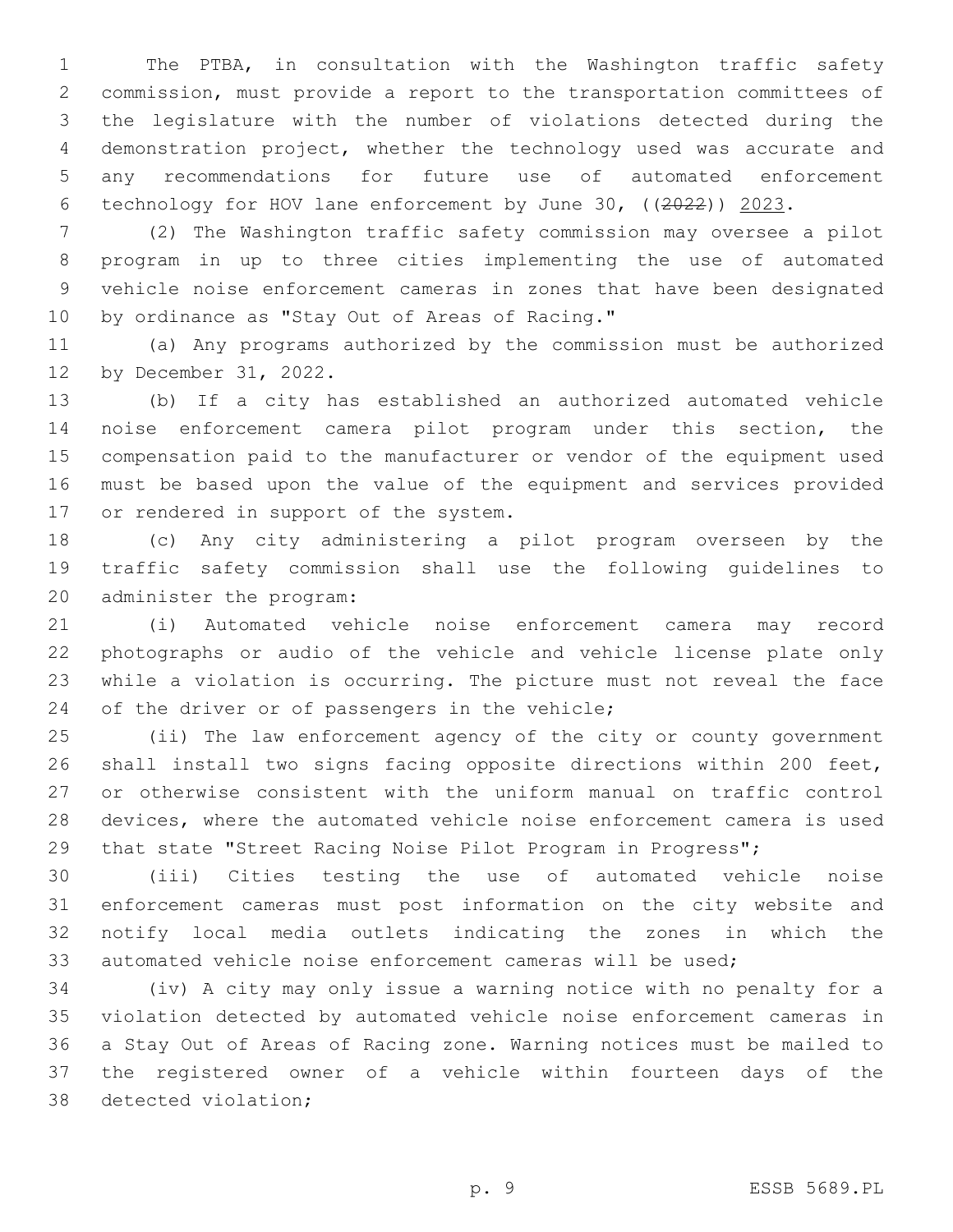(v) A violation detected through the use of automated vehicle noise enforcement cameras is not part of the registered owner's driving record under RCW 46.52.101 and 46.52.120;3

 (vi) Notwithstanding any other provision of law, all photographs, videos, microphotographs, audio recordings, or electronic images prepared under this section are for the exclusive use of law enforcement in the discharge of duties under this section and are not open to the public and may not be used in a court in a pending action or proceeding. No photograph, microphotograph, audio recording, or electronic image may be used for any purpose other than the issuance of warnings for violations under this section or retained longer than necessary to issue a warning notice as required under this subsection 13  $(2)$ ; and

 (vii) By June 30, 2023, the participating cities shall provide a report to the commission and appropriate committees of the legislature regarding the use, public acceptance, outcomes, warnings issued, data retention and use, and other relevant issues regarding automated vehicle noise enforcement cameras demonstrated by the pilot 19 projects.

 (3) The Washington traffic safety commission shall coordinate with each city that implements a pilot program as authorized in RCW 46.63.170, chapter 224, Laws of 2020 to provide the transportation committees of the legislature with the following information by June 30, 2023:24

 (a) The number of warnings and infractions issued to first-time 26 violators under the pilot program;

 (b) The number of warnings and infractions issued to the registered owners of vehicles that are not registered with an address located in the city conducting the pilot program; and

 (c) The frequency with which warnings and infractions are issued 31 on weekdays versus weekend days.

 (4) \$400,000 of the Cooper Jones active transportation safety account—state appropriation is provided solely for grant projects or 34 programs for bicycle, pedestrian, and nonmotorist safety improvement administered by the commission in consultation with the Cooper Jones active transportation safety council. However, the funds must be held in unallotted status until the commission submits a spending plan to the transportation committees of the legislature and the governor.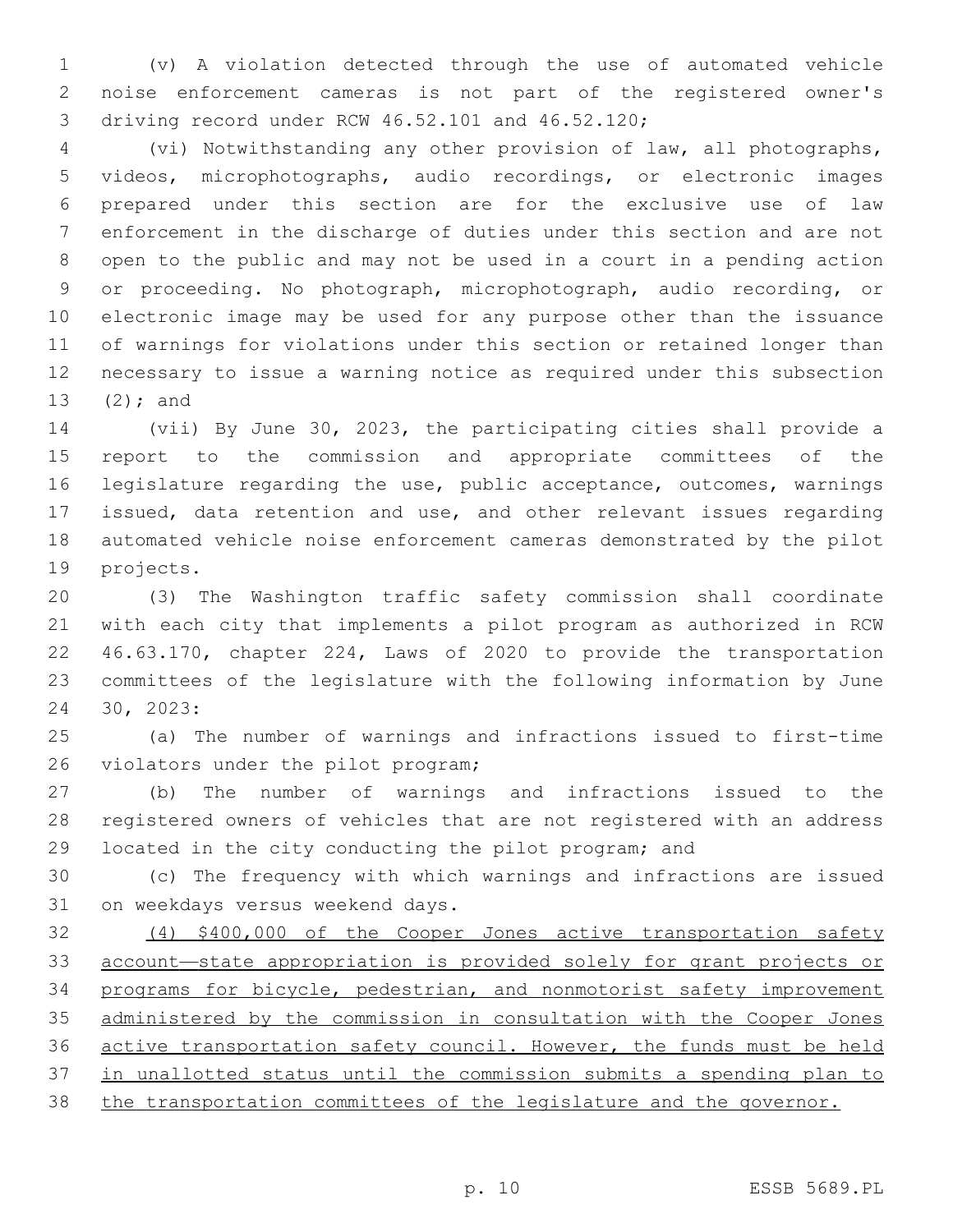(5) \$485,000 of the highway safety account—state appropriation and \$50,000 of the highway safety account—federal appropriation are provided solely to develop a statewide public awareness campaign to inform and educate Washington citizens about the slow down and move over law, RCW 46.61.212. The educational campaign must include the use of public service announcements and written and digital informative and educational materials distributed by reasonable means. The Washington traffic safety commission and the department of licensing, working independently or in collaboration or both, shall develop the public awareness campaign using any available resources, 11 as well as federal and other grant funds that may, from time to time, become available for this purpose. **Sec. 202.** 2021 c 333 s 202 (uncodified) is amended to read as

follows: 14

**FOR THE COUNTY ROAD ADMINISTRATION BOARD**

| 16 | Rural Arterial Trust Account—State Appropriation. ((\$1,134,000))                  |             |
|----|------------------------------------------------------------------------------------|-------------|
| 17 |                                                                                    | \$1,155,000 |
| 18 | Motor Vehicle Account—State Appropriation. ( $(\frac{24}{760}, \frac{760}{100})$ ) |             |
| 19 |                                                                                    | \$4,821,000 |
| 20 | County Arterial Preservation Account-State                                         |             |
| 21 | Appropriation. ( $(\frac{1}{21}, 669, 000)$ )                                      |             |
| 22 |                                                                                    | \$1,693,000 |
| 23 | TOTAL APPROPRIATION. $($ $($ $\frac{27}{7}, \frac{563}{100})$                      |             |
| 24 |                                                                                    | \$7,669,000 |
|    |                                                                                    |             |

 The appropriations in this section are subject to the following 26 conditions and limitations:

27 (1) \$2,000,000 of the motor vehicle account—state appropriation is provided solely for deposit into the county road administration 29 board emergency loan account-state account.

 (2) Within appropriated funds, the county road administration board may opt in as provided under RCW 70A.02.030 to assume all of the substantive and procedural requirements of covered agencies under chapter 70A.02 RCW. The board shall include in its 2022 annual report 34 to the legislature a progress report on opting into the healthy environment for all act and a status report on diversity, equity, and inclusion within the board's jurisdiction.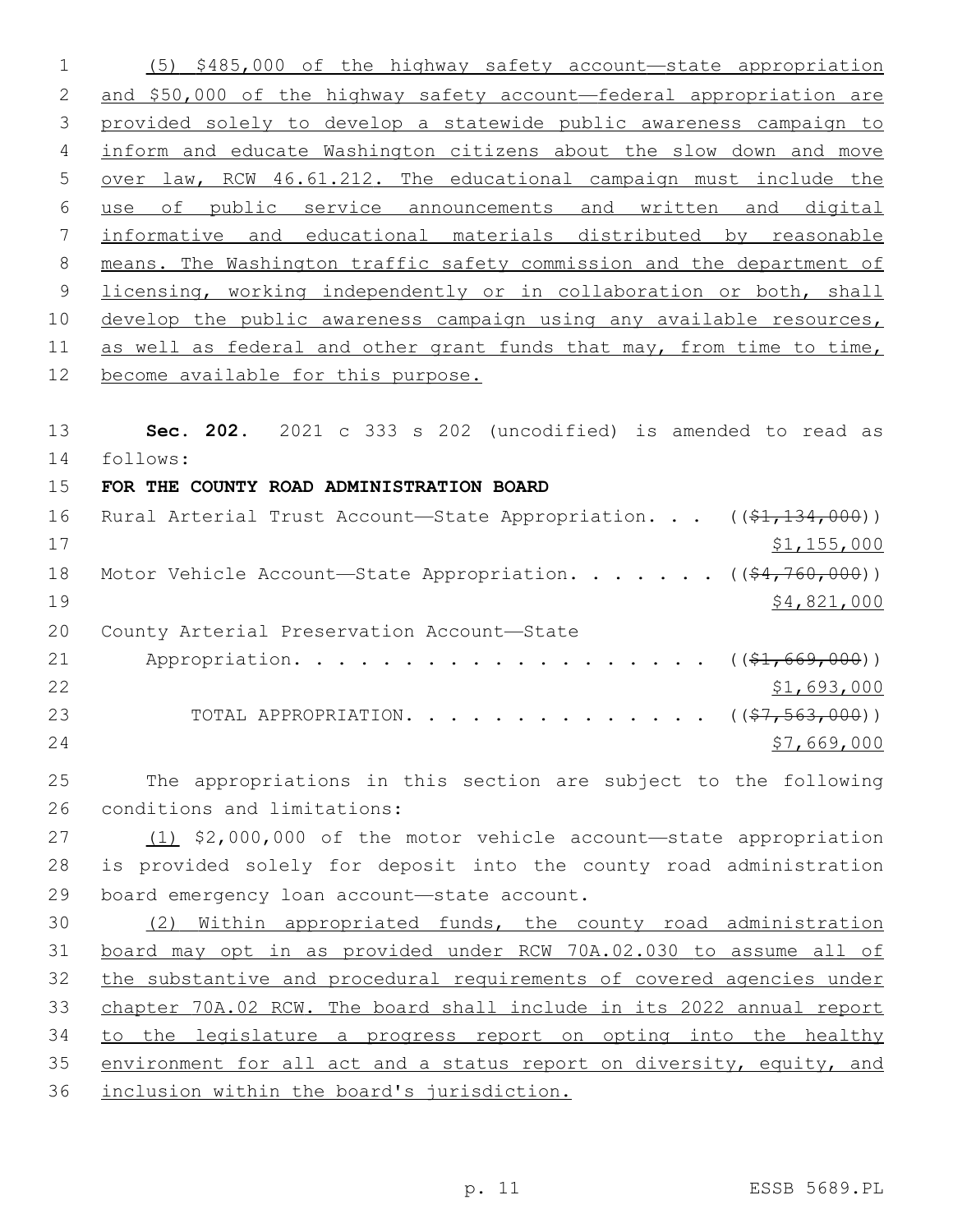**Sec. 203.** 2021 c 333 s 203 (uncodified) is amended to read as follows: 2 **FOR THE TRANSPORTATION IMPROVEMENT BOARD** 4 Transportation Improvement Account-State 5 Appropriation. . . . . . . . . . . . . . . . . (  $(\frac{64,510,000}{5})$  \$4,577,000 The appropriations in this section are subject to the following 8 conditions and limitations: Within appropriated funds, the transportation improvement board may opt in as provided under RCW 70A.02.030 to assume all of the substantive and procedural requirements of covered agencies under chapter 70A.02 RCW. The board shall include in its 2022 annual report to the legislature a progress 13 report on opting into the healthy environment for all act and a status report on diversity, equity, and inclusion within the board's jurisdiction. **Sec. 204.** 2021 c 333 s 204 (uncodified) is amended to read as follows: 17 **FOR THE JOINT TRANSPORTATION COMMITTEE** 19 Motor Vehicle Account—State Appropriation. . . . . . ((\$2,679,000)) \$3,197,000 21 Multimodal Transportation Account-State 22 Appropriation. . . . . . . . . . . . . . . . . . (  $(*420,000)$  ) \$1,620,000 24 TOTAL APPROPRIATION. . . . . . . . . . . . . ((<del>\$3,099,000</del>)) \$4,817,000 The appropriations in this section are subject to the following 27 conditions and limitations: (1)(a) \$250,000 of the motor vehicle account—state appropriation is for the joint transportation committee to convene a vehicle registration payment work group to study and recommend new options for payment of vehicle fees or taxes due at the time of application 32 for vehicle registration. (b) The work group must consist of, but is not limited to, the following members: A representative of the department of licensing, a representative of county auditors, a representative of subagents, a

 representative of local taxing authorities imposing a fee or tax due at the time of application for vehicle registration, a representative of a city offering or considering a rebate program for vehicle fees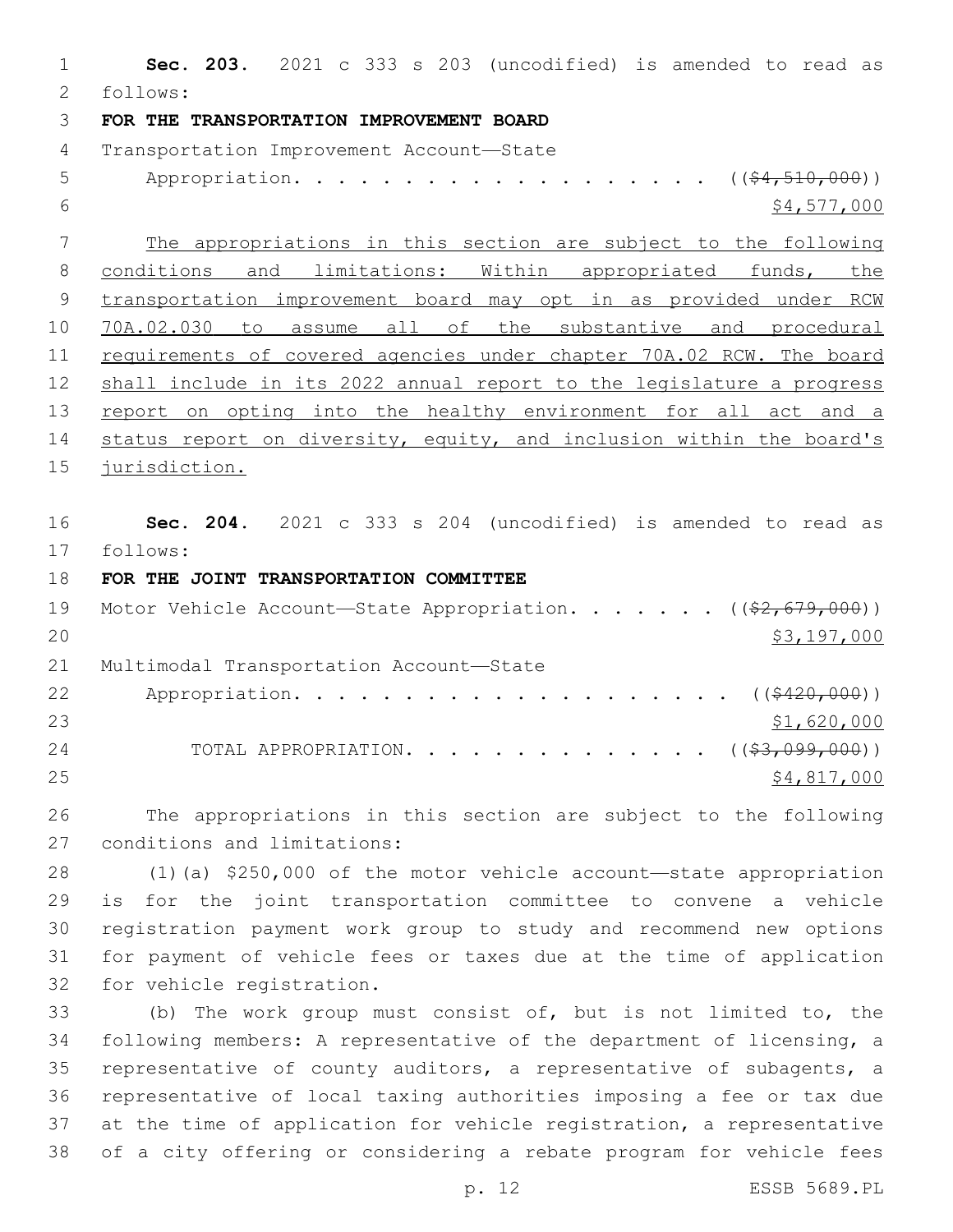or taxes due at the time of application for vehicle registration, a representative of vehicle owners subject to a motor vehicle excise tax, a representative of vehicle owners subject to an electric car or transportation electrification fee, and an advocate for multimodal transportation options. Work group members are eligible for reimbursement or allowance for expenses pursuant to RCW 43.03.220.

 (c) The work group must engage with members of the public who are interested in new options for payment of fees or taxes due at the time of application for vehicle registration, including persons from communities of color, low-income households, vulnerable populations, and displaced communities. Input from members of the public must inform the work group's recommendations. The work group must notify members of the public of opportunities to engage through a variety of communication channels including, but not limited to, the following: Outreach through community organizations, print and broadcast media, 16 and social media.

 (d) The work group's recommendations must include, but are not 18 limited to, the following:

 (i) Options to provide or encourage rebates to vehicle owners who pay taxes and fees due at the time of application for vehicle 21 registration;

 (ii) An agreed upon service fee structure for vehicle 23 registration payment plans;

(iii) An agreed upon service fee revenue allocation method;

 (iv) A process to allow agents and subagents to determine if a vehicle owner has paid all taxes and fees due prior to renewal of a 27 vehicle registration;

 (v) Options for reducing revenue loss due to missed payments, transfer of the certificate of title, or registration of a vehicle 30 out of state; and

 (vi) Options to reduce impacts to communities of color, low-income households, vulnerable populations, and displaced communities.

 (e) A report of the work group's findings and recommendations is due to the transportation committees of the legislature by September 30, 2022.

 (2) \$50,000 of the motor vehicle account—state appropriation is for the joint transportation committee to contract for a legal consultant to analyze and recommend options for the formation of a bistate bridge authority for the purpose of constructing, financing, operating and maintaining a new replacement bridge over the Columbia

p. 13 ESSB 5689.PL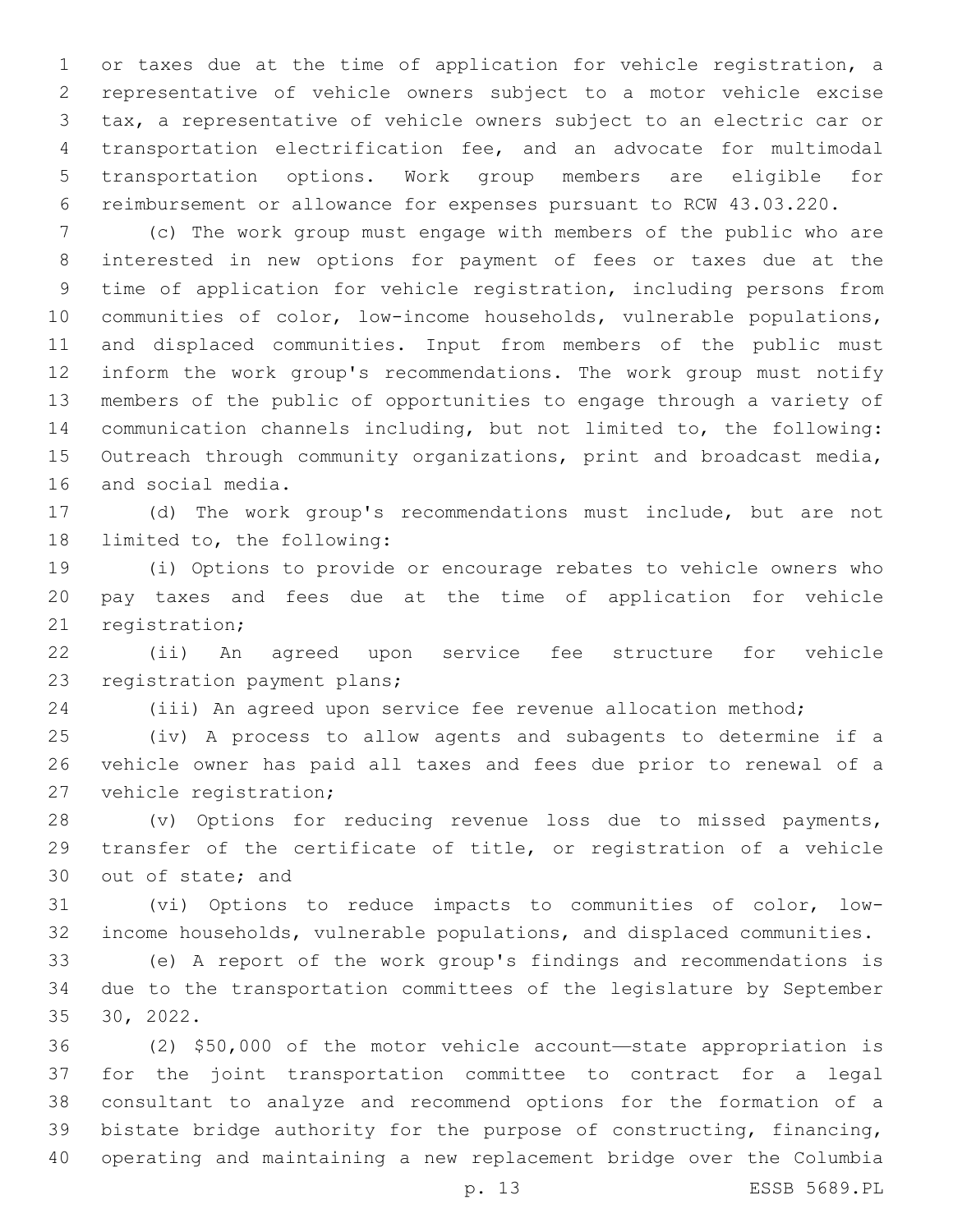River near Hood River connecting Klickitat county in Washington to Hood River county in Oregon. The consultant may confer with the Hood River Bistate Working Group to understand the work and analysis that 4 has been completed.

 The Washington interlocal cooperation act, chapter 39.34 RCW, authorizes public agencies to contract with other public agencies via interlocal agreements that enable cooperation among the agencies to perform governmental activities and deliver public services, including agreements with public entities in other states. Such interstate agreements are deemed interstate compacts. The legal analysis must identify and recommend alternative and/or additional statutory authority that would be necessary to allow for the formation of a local government bistate bridge authority or governance structure for the Hood River Bridge replacement that at a 15 minimum may:

16 (a) Issue bonds for bridge construction;

17 (b) Collect tolls; and

(c) Secure and administer state or federal grants and loans.

 The legal analysis must be presented to the transportation committees of the legislature by September 30, 2021.

 (3) \$220,000 of the multimodal transportation account—state appropriation is for overseeing a consultant study to provide recommendations related to the Washington state department of transportation's role in broadband service expansion efforts as directed in chapter 258, Laws of 2021 (broadband along state highways). If chapter 258, Laws of 2021 (broadband along state highways) is not enacted by June 30, 2021, the amount provided in 28 this subsection lapses.

 (4) \$215,000 of the motor vehicle account—state appropriation is provided solely for the joint transportation committee, from amounts set aside out of statewide fuel taxes distributed to cities according to RCW 46.68.110(2), to convene a study on the impacts of current and historical city transportation investments on designated populations, including communities of color, low-income households, vulnerable populations, and displaced communities. The study must identify and measure the true costs of underinvestment of accessible transportation for designated populations, including the secondary impacts to public health, economic opportunity, educational access, and environmental risk factors. The assessment must include specific approaches to addressing existing inequities within cities, as well

p. 14 ESSB 5689.PL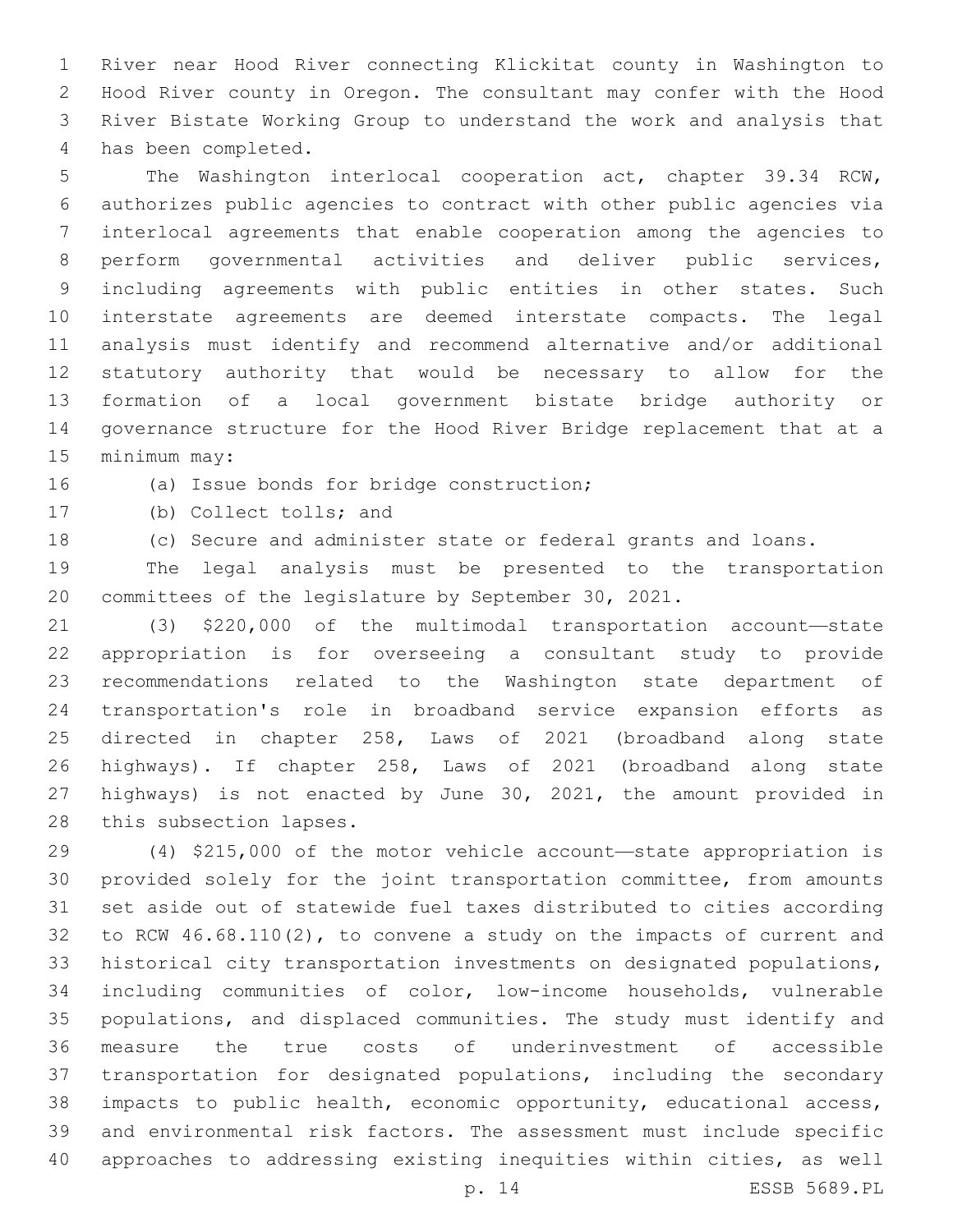as recommendations to develop best practices to improve, diversify, and expand city transportation investments. A report must be provided to the office of financial management and the transportation committees of the legislature by December 20, 2022.

 (5) \$400,000 of the motor vehicle account—state appropriation is for the development of a workforce plan for the Washington state ferries which addresses recruitment, retention, diversity, training needs, leadership development, succession planning and other elements needed to ensure sufficient and cost-effective crewing and staffing of the ferry system. In developing the scope of work for the plan and throughout plan development, the joint transportation committee must solicit input from representatives of the Washington state ferries division and the human resources division of the Washington state department of transportation. Represented employee groups must also be consulted as part of plan development. The plan must include a roadmap for Washington state ferries to comprehensively address persistent staffing challenges and strategically position itself for its future workforce needs. The joint transportation committee must issue an interim report identifying short-term strategies to reduce reliance on overtime for staffing day-to-day ferry service. The interim report is due to the transportation committees of the legislature by January 1, 2022. The final report is due to the transportation committees of the legislature by December 20, 2022.

 (6) \$200,000 of the multimodal transportation account—state appropriation is for the joint transportation committee to update the Washington State Short Line Rail Inventory and Needs Assessment, prepared in 2015, and to facilitate a stakeholder process to assess the effectiveness of state support for short line rail infrastructure based on current and future short line rail infrastructure needs. This assessment must include consideration of current state grant and loan programs, including state investment in nonstate owned short lines, the state's role and investments in the Palouse River and Coulee City (PCC) rail system, and any other ongoing state activities related to short line rail infrastructure. The joint transportation committee must solicit input from all regions of the state from representatives of: Short line rail infrastructure owners, short line rail operators, short line rail customers from representative industries, ports served by short line rail infrastructure, the Washington state department of transportation, the utilities and transportation commission, and other relevant stakeholders as

p. 15 ESSB 5689.PL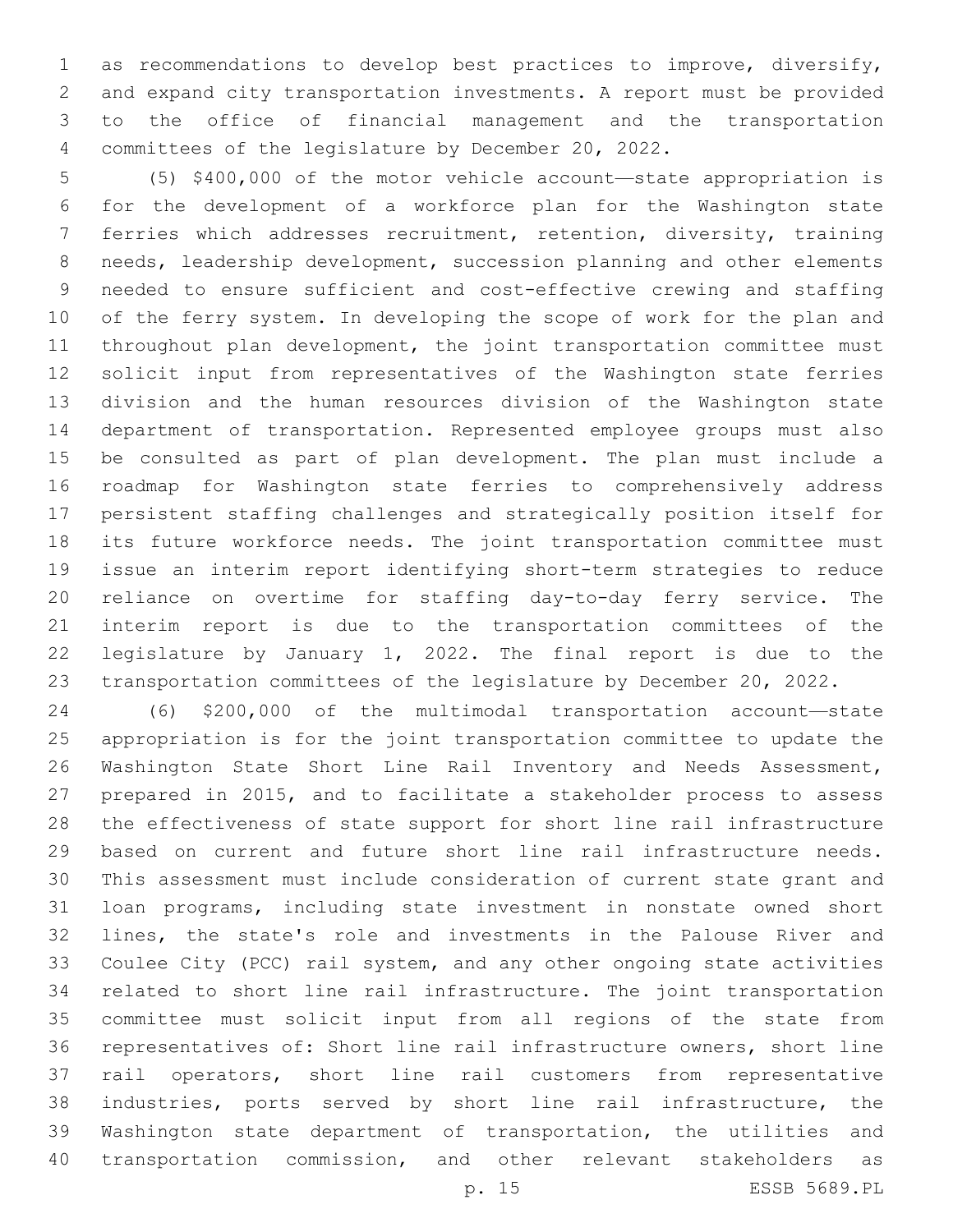identified by the joint transportation committee. A report with recommendations to enhance the state's support for short line rail infrastructure is due to the transportation committees of the 4 legislature by January 1, 2022.

 (7)(a) \$200,000 of the motor vehicle account—state appropriation is for the joint transportation committee to develop a truck parking action plan with recommendations for immediate next steps for near- term and lasting change in the availability of truck parking for short-haul and long-distance commercial vehicle drivers who require reasonable accommodations for parking commercial motor vehicles, obtaining adequate services, and complying with federal rest requirements. For each opportunity identified, the action plan must:

13 (i) Assess the magnitude of potential impact;

 (ii) Assess the potential difficulty level of implementation; and (iii) Explain barriers to success and specific steps required to

16 overcome them.

 (b) The action plan must focus on approaches that would be most impactful and feasible and may include, but not be limited to:

(i) Specific cooperative private sector and government actions;

 (ii) Legal and regulatory frameworks at the state level to drive 21 private and/or public-sector action;

 (iii) Incentive-based government programs to spur private sector 23 innovation and investment; and

 (iv) Direct government action at the state, regional, and/or 25 local level.

 (c) The action plan must identify specific, promising projects and approaches, and provide a clear roadmap to what is needed to drive real, substantial improvements in truck parking.

 (d) Outreach for action plan input, including on the feasibility of each opportunity evaluated, must include outreach to representatives of: The trucking industry; truck labor organizations; the shipping industry; truck stop owners; commercial freight delivery recipients, including warehouse and retail recipients; the association of Washington cities; the Washington state association of 35 counties; the Washington state department of transportation; the Washington state patrol; and an academic or research institution that can provide input on technical components of the plan.

 (e) A concise action plan with specific recommended next steps is due to the transportation committees of the legislature by January 1, 2022.40

p. 16 ESSB 5689.PL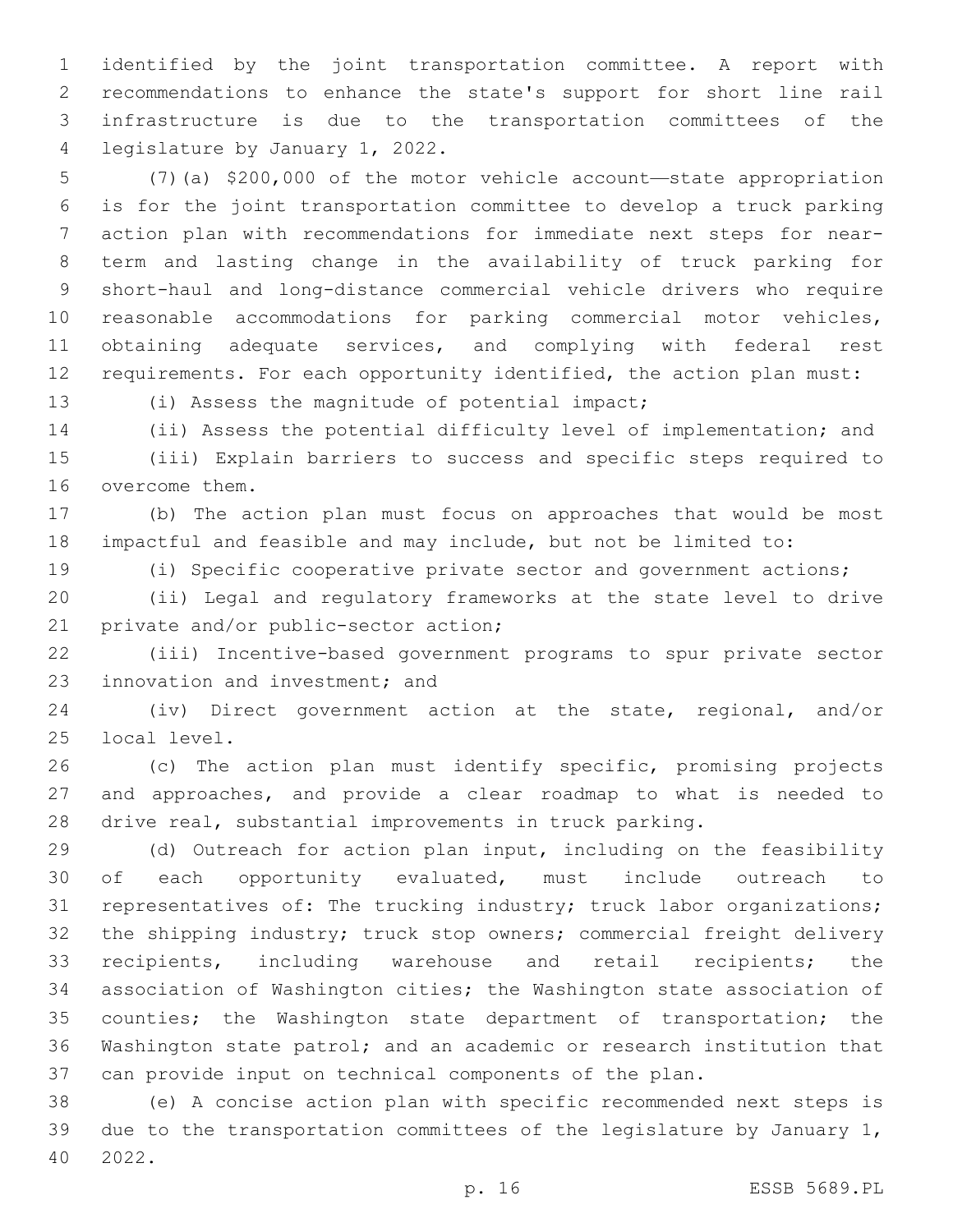(8) \$400,000 of the multimodal transportation account—state appropriation is for the joint transportation committee to conduct a study to determine how many nondrivers are in Washington state and the demographics of this population. The joint transportation committee is directed to conduct a survey, conduct research, develop a dataset, and conduct analysis on the nondriving population of Washington state. The analysis must include, but is not limited to: (a) Reasons for not driving; (b) demographics of who is not driving to include age, disability status, rural or urban residence, and other available demographic information; and (c) availability of transportation options for nondrivers and the impact those options 12 have on their access to services, economic opportunity, recreation, 13 education, and other aspects of community life. A report must be provided to the transportation committees of the legislature by February 1, 2023.

 (9) \$250,000 of multimodal transportation account—state appropriation is for a comprehensive evaluation of the Washington state patrol's fleet of Cessna aircraft. The evaluation must include, but is not limited to, the following: (a) An assessment of the current use and performance, including outcomes measures, associated with the aircraft; (b) the timing of any needed replacement of the 22 aircraft; (c) the feasibility, cost, and benefits associated with 23 replacing the aircraft with ones powered by alternative fuel; and (d) a review of innovative technologies, including unmanned aerial 25 aircraft, to achieve the desired outcomes. The final report must be submitted by December 1, 2022.

 (10) \$400,000 of the multimodal transportation account—state appropriation is for the joint transportation committee to conduct an independent review of an ultra high-speed ground transportation corridor between Portland, Oregon and Vancouver, British Columbia. The review should include an assessment of the assumptions included in the studies overseen by the Washington state department of transportation: A 2017 to 2018 feasibility study; a 2019 business 34 case analysis; and a 2020 report with recommendations for a governance framework, strategic engagement plan, and financial strategy. The joint transportation committee shall provide a report with its findings to the transportation committees of the legislature by June 30, 2023.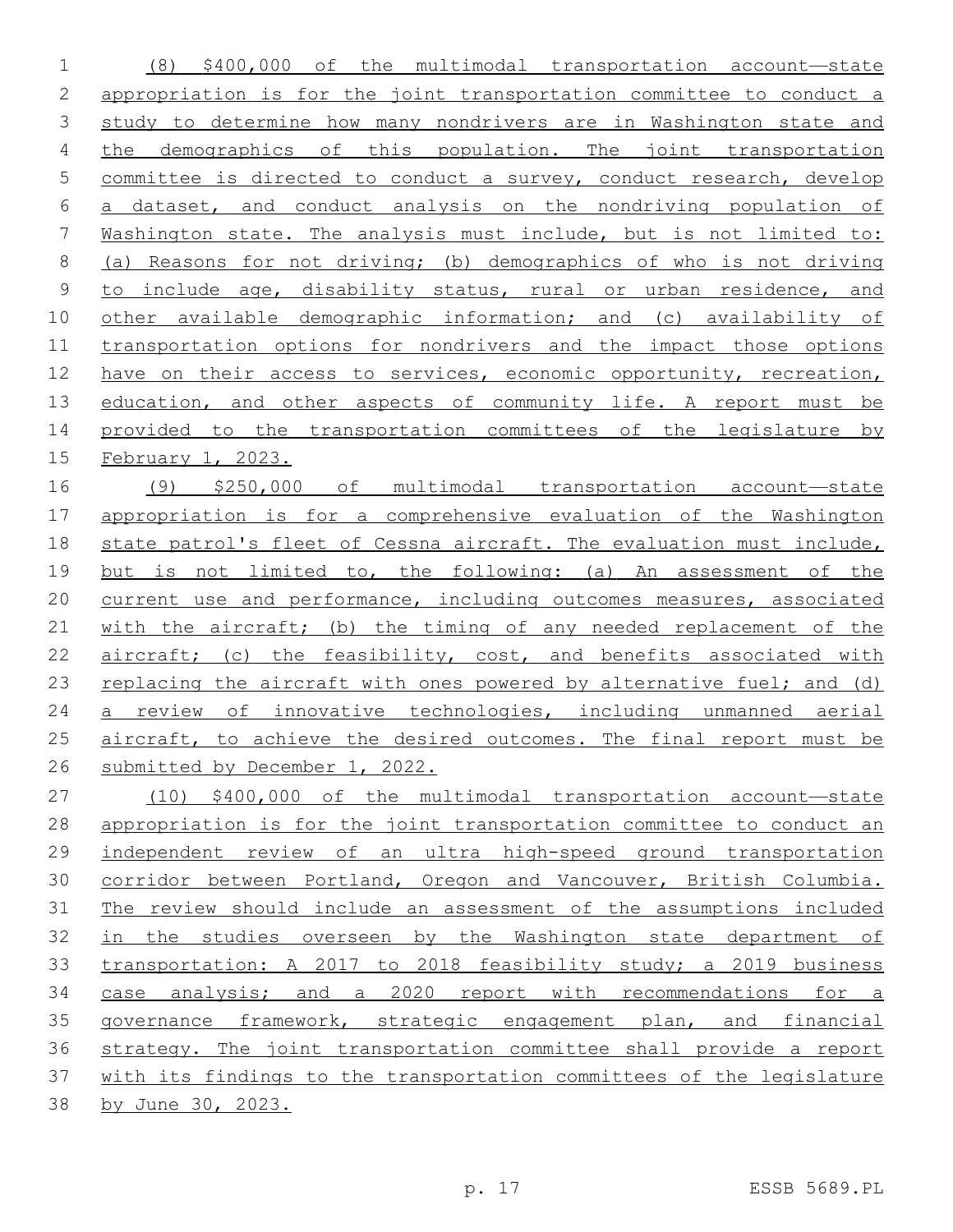(11) \$150,000 of the multimodal transportation account—state appropriation is for the joint transportation committee to examine options and provide recommendations for a state program to assist with the establishment of powered micromobility device lending libraries. The purpose of the powered micromobility device lending libraries is to provide low-cost or no-cost, reliable, and healthier modes of transportation to vulnerable communities. It is anticipated that the powered micromobility device lending libraries would be managed by community nonprofit organizations, local governments, 10 higher education institutions, school districts, or federally recognized tribal governments. The options that should be examined include, but are not limited to: A state-funded grant program for the purchase of powered micromobility devices to be used in powered micromobility device lending libraries, direct technical assistance for establishing community-based powered micromobility device lending libraries, and direct-to-consumer incentives to applicants to purchase powered micromobility. Recommendations must specify how to prioritize program benefits for vulnerable populations and overburdened communities, including tribes, seniors, low-income populations, and communities with high environmental burdens. Powered micromobility devices to be examined by this study are devices that do not exceed product speed of 30 miles per hour or product weight of 23 100 pounds and include electric bicycles, electric cargo bikes, electric standing scooters, and other mobility devices under 50 pounds in weight that do not use fossil fuels. The joint transportation committee shall provide a report with its findings to the transportation committees of the legislature by June 30, 2023. (12)(a) Within existing resources the joint transportation committee must convene a work group to discuss, collaborate, and develop recommendations to the committee on the distribution of federal-aid highway formula program funding from the infrastructure investment and jobs act to state and local government in future biennia. In addition to the executive committee of the joint

 transportation committee the work group shall include the governor's office, governor's staff from the office of financial management as well as one representative of each of the following:

- (i) The Washington state association of counties;
- (ii) Metropolitan planning organizations;
- (iii) Regional transportation planning organizations;
- (iv) The association of Washington cities;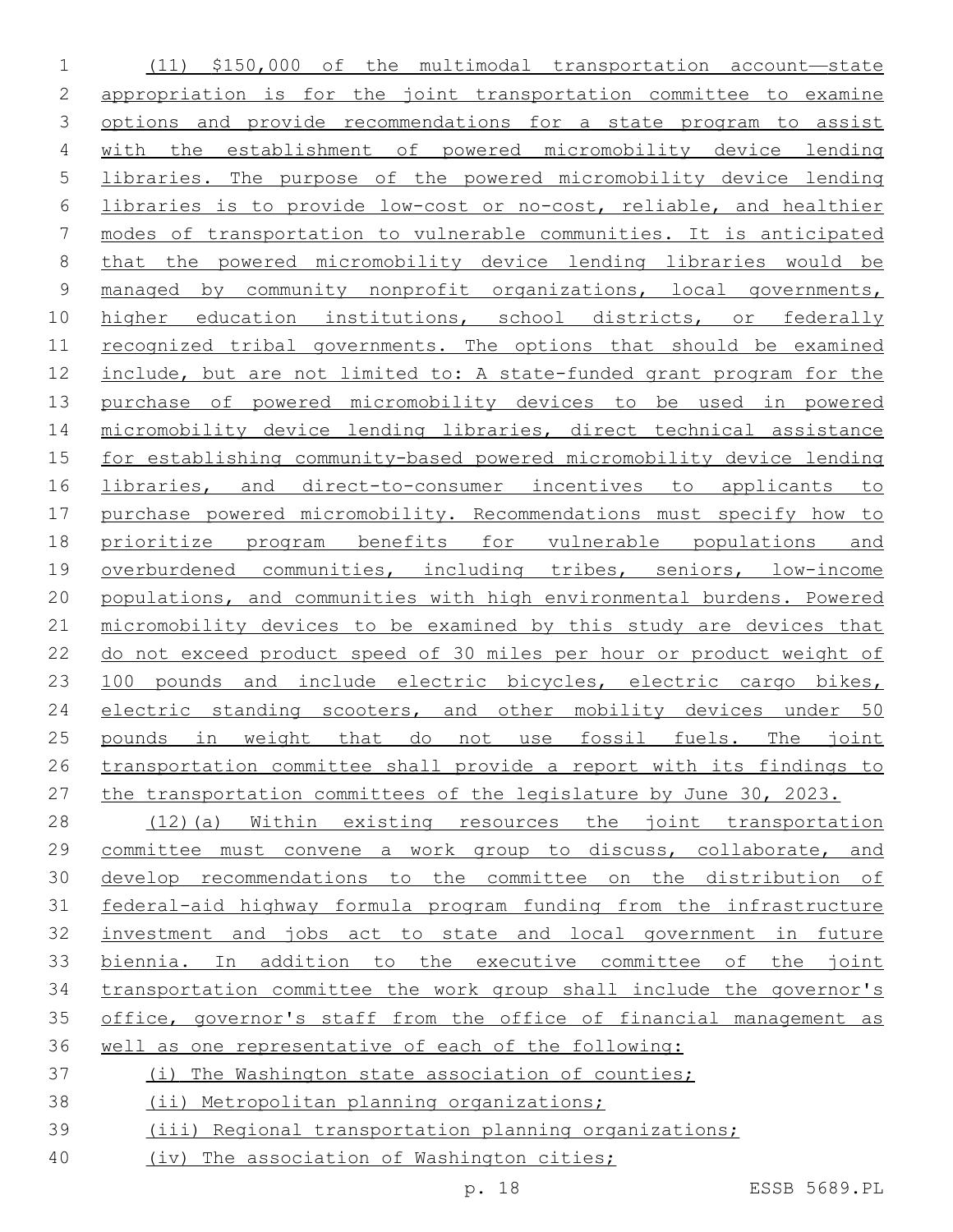(v) Tribes; (vi) The Washington state department of transportation; (vii) The Washington public ports association; and (viii) The Washington state transit association. (b) The Washington state department of transportation shall provide technical overviews, information, and updates on federal requirements, regulations and guidance from the United States department of transportation on spending federal-aid highway formula program funding. (c) As the work group develops recommendations, Washington state department of transportation staff shall provide technical review of the recommendations to ensure federal requirements, including federal 13 performance measures, can be met. 14 (d) Work group meetings shall be open to interested stakeholders and include opportunities for public comment. (e) Following the meetings of the work group, the joint transportation committee shall consult with the governor's office prior to the committee recommending a distribution of federal aid highway formula program funding. (f) The joint transportation committee, with recognition of the 21 state's history of collaboration and open discussion, shall provide recommendations to the legislature on the allocation of the infrastructure investment and jobs act funding by September 30, 2022. (13) \$450,000 of the motor vehicle account—state appropriation is for the joint transportation committee to conduct a study to assess opportunities to encourage high-consumption fuel users, including 27 users of diesel fuel and gasoline, as well as in consideration of fleet usage, to switch to electric vehicles, where any zero-emissions vehicle is considered an electric vehicle. The purpose of the study is to significantly advance policymakers' understanding of the dynamics impacting consumer decisions to transition from a fossil- fueled vehicle to an electric vehicle, and to evaluate potential policies to help encourage this transition, including related to the availability of electric vehicle recharging infrastructure. A report on the study must be submitted to the transportation committees of the legislature and the governor by July 1, 2023. The legislature intends for the study to result in the collection of data to determine, at a minimum, the following: (a) Which high-consumption users of fuel can switch to electric vehicles for a high percentage of their driving needs;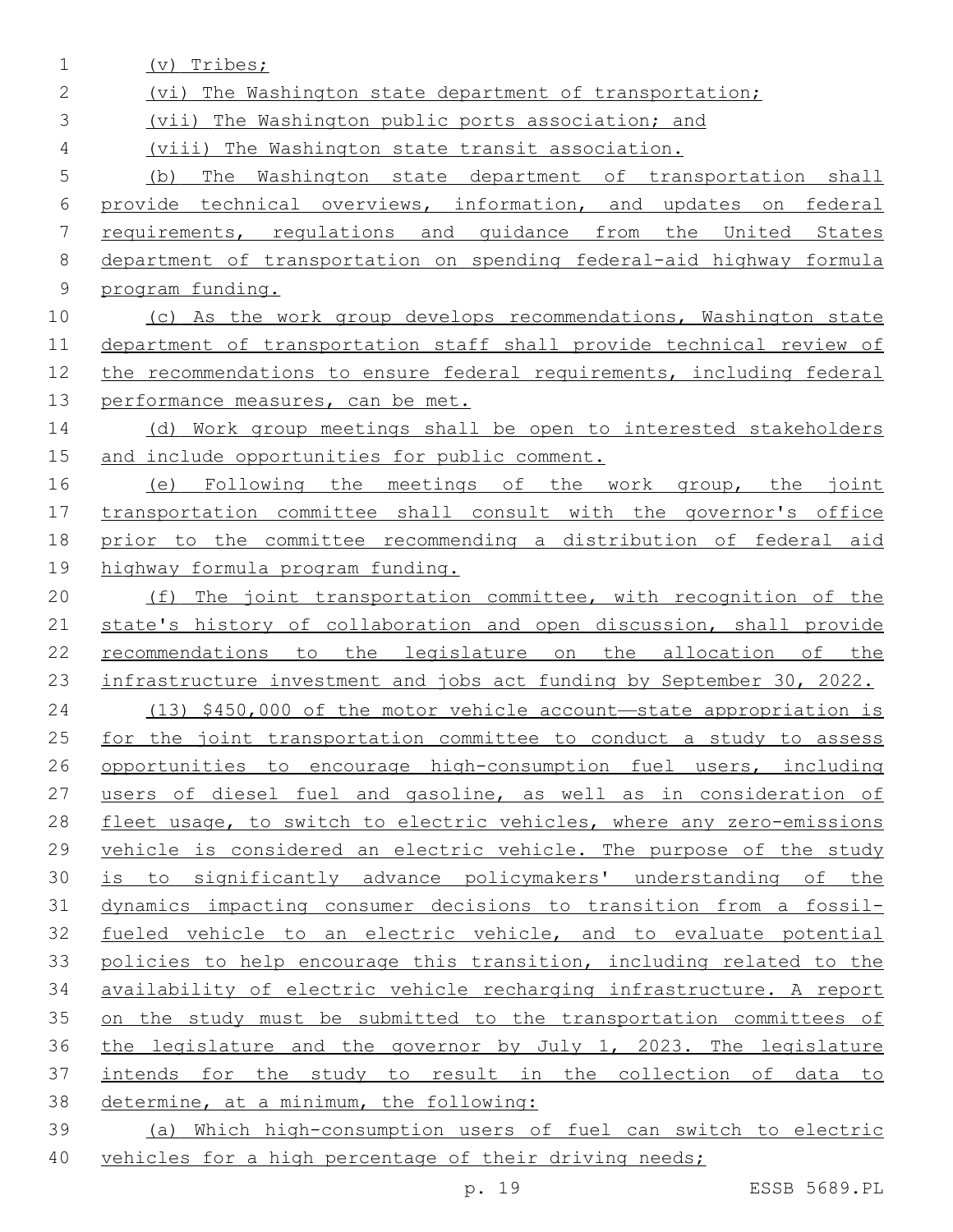(b) How much money can high-consumption fuel users save by 2 switching to electric vehicles; (c) How many gallons of fuel are displaced by high-consumption 4 fuel users switching to electric vehicles; (d) What policies, including related to electric vehicle charging infrastructure, would encourage high-consumption fuel users to make 7 the switch to electric vehicles; (e) What high-consumption fuel users' attitudes and perceptions 9 about electric vehicles are; (f) What barriers, concerns, and viewpoints are held by high- consumption fuel users in relation to electric vehicles; and 12 (g) What messages are most effective for transitioning high- consumption fuel users to electric vehicles. **Sec. 205.** 2021 c 333 s 205 (uncodified) is amended to read as follows: 15 **FOR THE TRANSPORTATION COMMISSION** 17 Motor Vehicle Account—State Appropriation. . . . . . ((\$2,438,000)) \$3,804,000 19 Interstate 405 and State Route Number 167 Express 20 Toll Lanes Account-State Appropriation. . . . . . . . \$127,000 21 State Route Number 520 Corridor Account-State Appropriation. . . . . . . . . . . . . . . . . . . . . . \$276,000 23 Tacoma Narrows Toll Bridge Account-State Appropriation. . . . . . . . . . . . . . . . . . . . . . \$180,000 Alaskan Way Viaduct Replacement Project Account— 26 State Appropriation. . . . . . . . . . . . . . . . . \$172,000 27 TOTAL APPROPRIATION. . . . . . . . . . . . . ((<del>\$3,193,000</del>))  $\frac{$4,559,000}{ }$  The appropriations in this section are subject to the following conditions and limitations:30 31 (1)(a) The commission shall reconvene the road usage charge steering committee, with the same membership described in chapter 297, Laws of 2018, and shall periodically report to the steering committee with updates on activities undertaken in accordance with the federal grant awarded July 2020 ("Forward Drive"). A year-end update on the status of any federally-funded project for which federal funding is secured must be provided to the governor's office and the transportation committees of the legislature by January 1,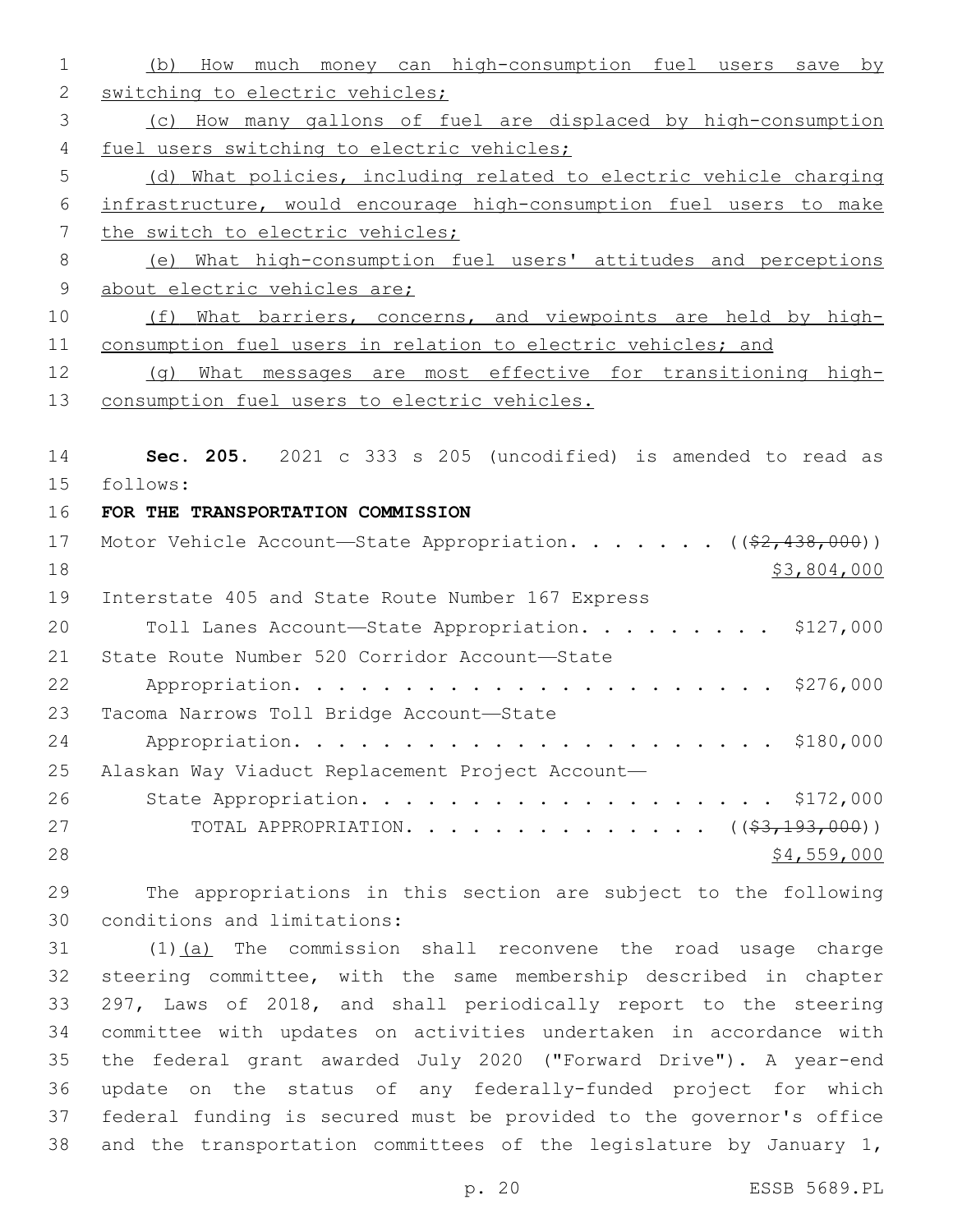2022, and by January 1, 2023. Any legislative vacancies on the steering committee must be appointed by the speaker of the house of representatives for a house of representatives member vacancy, and by the president of the senate for a senate member vacancy.

 (b) The commission shall coordinate with the department of transportation to jointly seek federal funds available through the federal strategic innovations in revenue collection grant program, 8 applying toll credits for meeting match requirements. One or more grant applications may be developed that, at a minimum, propose to:

 (i) Assess the impact of a road usage charge, incentives, and other factors on consumer purchase of electric vehicles and conduct a 12 test with drivers to fully assess impacts;

 (ii) Assess delivery vehicle fleets and how a road usage charge 14 may be applied, identifying potential impacts to fleet operations and 15 costs, and state transportation revenues, and conducting a pilot test to further inform the identification of potential impacts from a road usage charge;

 (iii) Review the process for changing vehicle ownership and 19 determine the considerations and possible implications with a road usage charge system, identifying the processes and structure needed 21 for reconciling a road usage charge owed between sellers and purchasers of used vehicles; and

 (iv) Identify opportunities for achieving large-scale data 24 integration to support road usage charge service provisions that 25 could be offered by private-sector service providers, conducting a pilot test to determine the ability of such service providers to 27 support automated mileage reporting and periodic payment services.

 $((+3+))$   $(2)$  \$127,000 of the Interstate 405 and state route number 167 express toll lanes account—state appropriation, \$276,000 of the state route number 520 corridor account—state appropriation, \$180,000 of the Tacoma Narrows toll bridge account—state appropriation, and \$172,000 of the Alaskan Way viaduct replacement project account—state appropriation are provided solely for the transportation commission's proportional share of time spent supporting tolling operations for 35 the respective tolling facilities.

 (3) \$1,500,000 of the motor vehicle account—state appropriation is provided solely for the commission to conduct a full planning- level traffic and revenue study of the Hood River Bridge to determine 39 the viability of toll revenues to support future financing of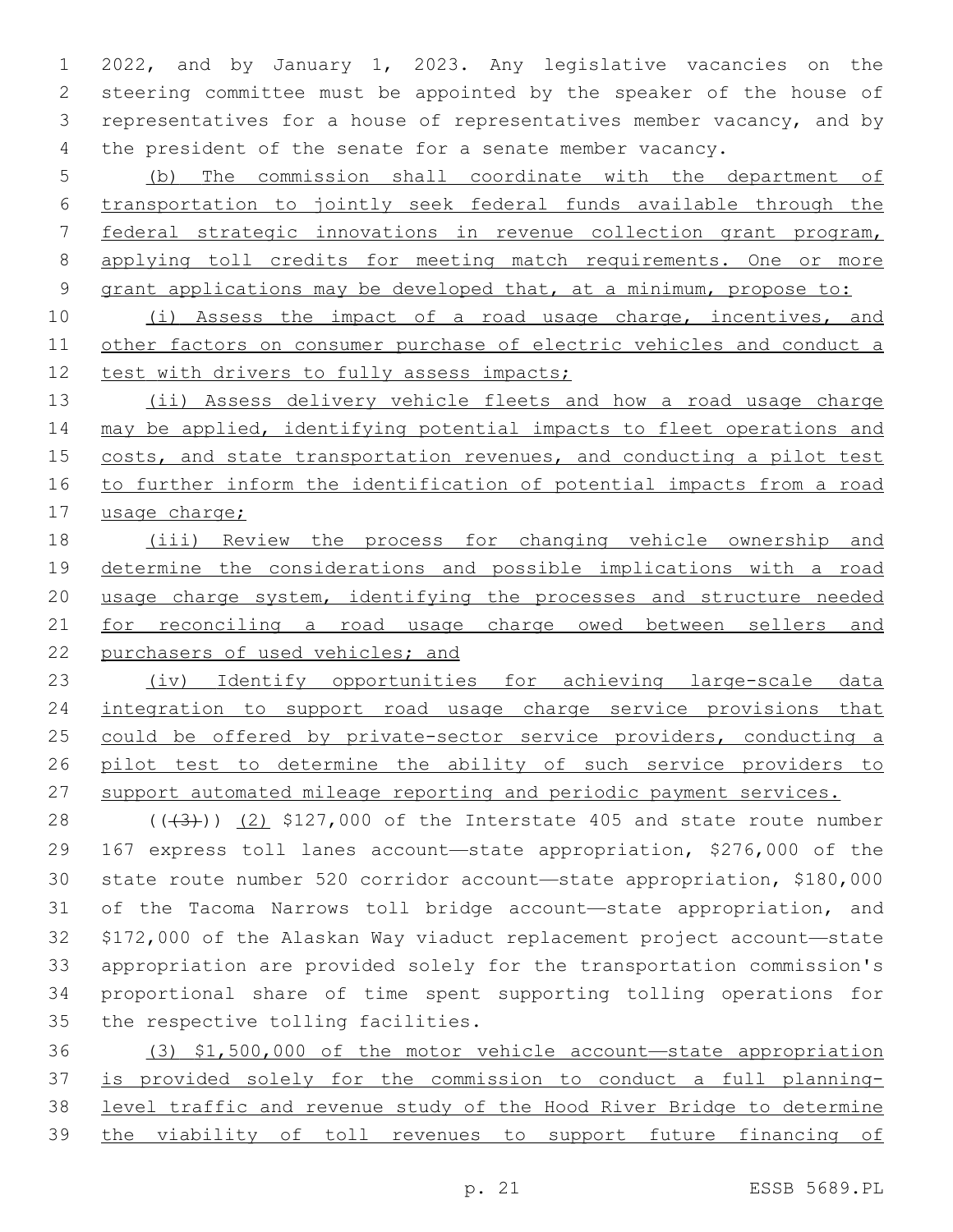| $\mathbf 1$    | improvements and possible replacement of the bridge, considering                    |
|----------------|-------------------------------------------------------------------------------------|
| $\mathbf{2}$   | prior work and studies conducted. The commission shall coordinate                   |
| 3              | this work with the department of transportation, the Port of Hood                   |
| 4              | River, the Oregon department of transportation, and other entities as               |
| 5              | needed. The results of the assessment must be submitted to the house                |
| 6              | and senate transportation committees by June 30, 2023.                              |
| 7              | Sec. 206. 2021 c 333 s 206 (uncodified) is amended to read as                       |
| 8              | follows:                                                                            |
| $\overline{9}$ | FOR THE FREIGHT MOBILITY STRATEGIC INVESTMENT BOARD                                 |
| 10             | Freight Mobility Investment Account-State                                           |
| 11             | ( ( \$831,000) )                                                                    |
| 12             | \$843,000                                                                           |
| 13             | The appropriations in this section are subject to the following                     |
| 14             | conditions and limitations: Within appropriated funds, the freight                  |
| 15             | mobility strategic investment board may opt in as provided under RCM                |
| 16             | 70A.02.030<br>to assume all of the substantive and procedural                       |
| 17             | requirements of covered agencies under chapter 70A.02 RCW. The board                |
| 18             | shall include in its 2022 annual report to the legislature a progress               |
| 19             | report on opting into the healthy environment for all act and a                     |
| 20             | status report on diversity, equity, and inclusion within the board's                |
| 21             | jurisdiction.                                                                       |
|                |                                                                                     |
| 22             | Sec. 207. 2021 c 333 s 207 (uncodified) is amended to read as                       |
| 23             | follows:                                                                            |
| 24             | FOR THE WASHINGTON STATE PATROL                                                     |
| 25             | State Patrol Highway Account-State Appropriation. . ((\$517,391,000))               |
| 26             | \$524,348,000                                                                       |
| 27             | State Patrol Highway Account-Federal Appropriation. . ((\$15,838,000))              |
| 28             | <u>\$16,433,000</u>                                                                 |
| 29             | State Patrol Highway Account-Private/Local                                          |
| 30             | Appropriation.<br><u>na manang manang manang sa</u><br>$((\$4, 267, 000))$          |
| 31             | \$4,314,000                                                                         |
| 32             | Highway Safety Account-State Appropriation. ( $(\frac{21}{214}, \frac{214}{000})$ ) |
| 33             | \$1,292,000                                                                         |
| 34             | Ignition Interlock Device Revolving Account-State                                   |
| 35<br>36       | Appropriation.<br>$($ (\$5,053,000))                                                |
|                | \$2,243,000                                                                         |
| 37             | Multimodal Transportation Account-State                                             |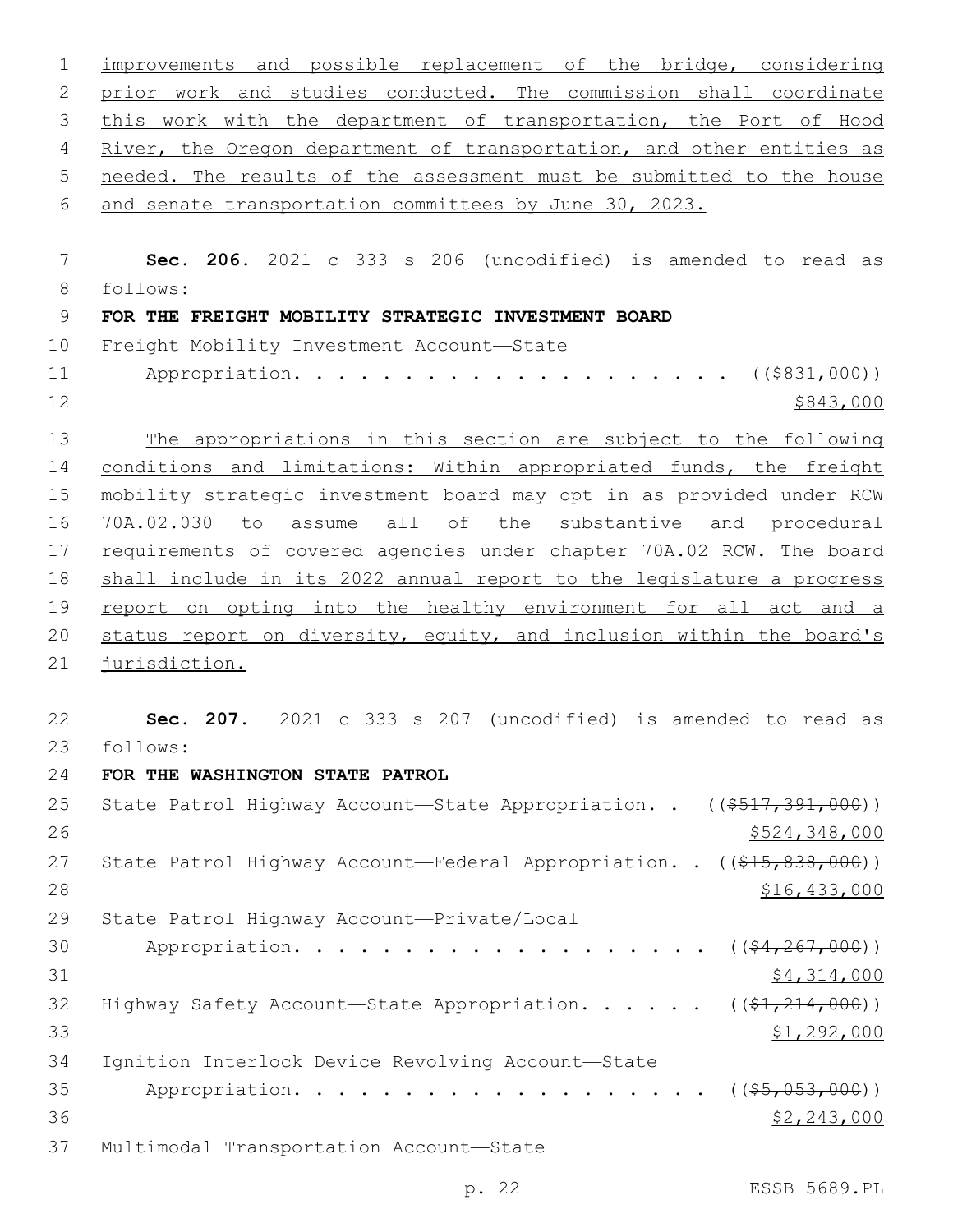1 Appropriation. . . . . . . . . . . . . . . . . . (  $(*288,000)$  ) 2  $\frac{$293,000}{ }$ 3 State Route Number 520 Corridor Account-State Appropriation. . . . . . . . . . . . . . . . . . . . . . \$433,000 5 Tacoma Narrows Toll Bridge Account-State Appropriation. . . . . . . . . . . . . . . . . . . . . . \$77,000 I-405 and SR 167 Express Toll Lanes Account—State7 Appropriation. . . . . . . . . . . . . . . . . . . . . \$1,348,000 9 TOTAL APPROPRIATION. . . . . . . . . . . . . ((\$545,909,000)) \$550,781,000

 The appropriations in this section are subject to the following 12 conditions and limitations:

 (1) Washington state patrol officers engaged in off-duty uniformed employment providing traffic control services to the department of transportation or other state agencies may use state patrol vehicles for the purpose of that employment, subject to guidelines adopted by the chief of the Washington state patrol. The Washington state patrol must be reimbursed for the use of the vehicle at the prevailing state employee rate for mileage and hours of usage, subject to guidelines developed by the chief of the Washington state 21 patrol.

 (2) \$580,000 of the state patrol highway account—state appropriation is provided solely for the operation of and administrative support to the license investigation unit to enforce vehicle registration laws in southwestern Washington. The Washington state patrol, in consultation with the department of revenue, shall maintain a running estimate of the additional vehicle registration fees, sales and use taxes, and local vehicle fees remitted to the state pursuant to activity conducted by the license investigation unit. Beginning October 1, 2021, and quarterly thereafter, the Washington state patrol shall submit a report detailing the additional revenue amounts generated since January 1, 2021, to the director of the office of financial management and the transportation committees of the legislature. At the end of the calendar quarter in which it is estimated that more than \$625,000 in state sales and use taxes have been remitted to the state since January 1, 2021, the Washington state patrol shall notify the state treasurer and the 38 state treasurer shall transfer funds pursuant to section 406 ((of 39 this act)), chapter 333, Laws of 2021.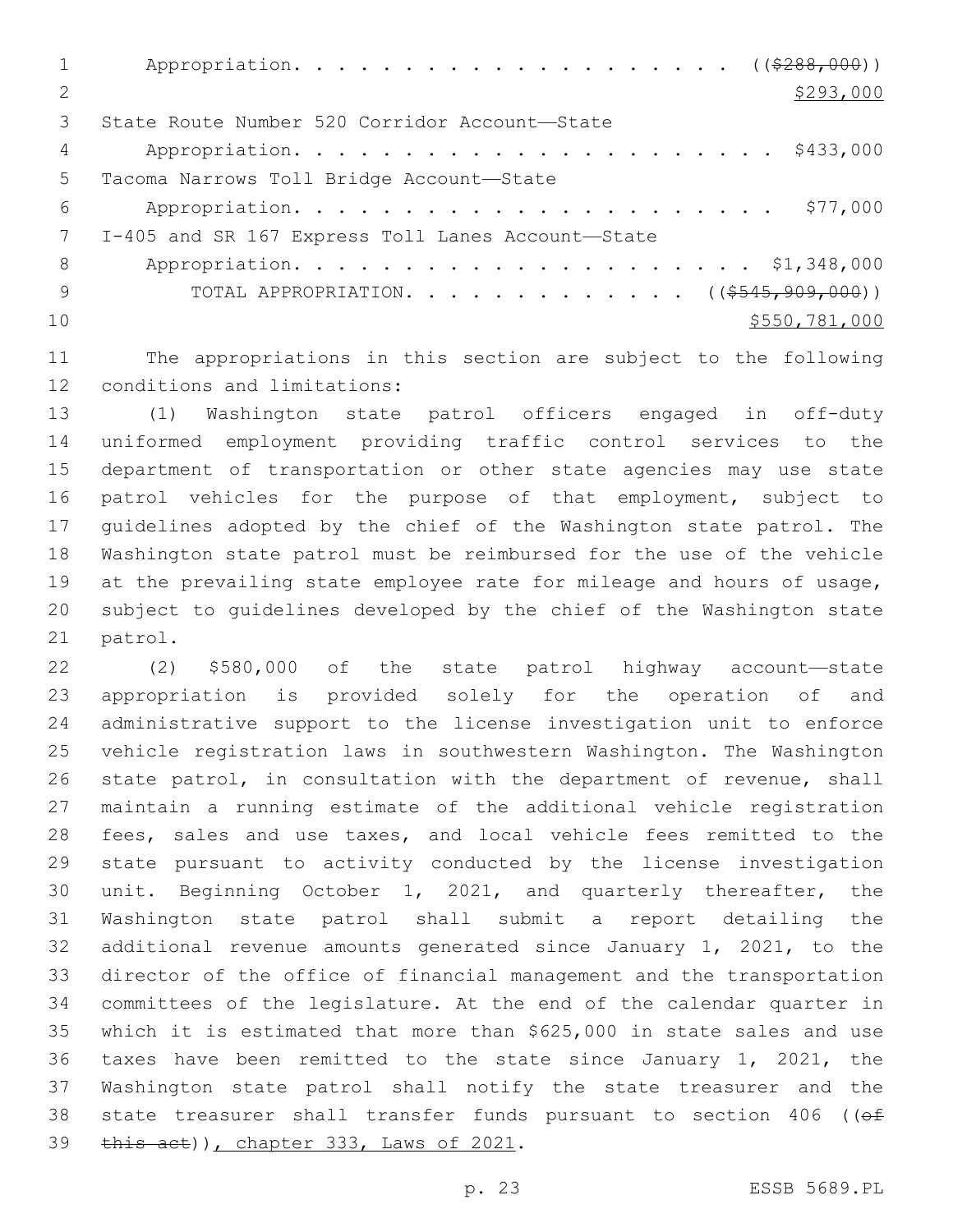(3) \$4,000,000 of the state patrol highway account—state appropriation is provided solely for a third arming and a third trooper basic training class. The cadet class is expected to graduate in June 2023.4

 (4) By December 1st of each year during the 2021-2023 biennium**,**  the Washington state patrol must report to the house and senate transportation committees on the status of recruitment and retention 8 activities as follows:

(a) A summary of recruitment and retention strategies;

 (b) The number of transportation funded staff vacancies by major 11 category;

 (c) The number of applicants for each of the positions by these 13 categories;

14 (d) The composition of workforce;

 (e) Other relevant outcome measures with comparative information 16 with recent comparable months in prior years; and

 (f) Activities related to the implementation of the agency's workforce diversity plan, including short-term and long-term, specific comprehensive outreach and recruitment strategies to increase populations underrepresented within both commissioned and 21 noncommissioned employee groups.

 (5) \$493,000 of the state patrol highway account—state appropriation is provided solely for aerial criminal investigation tools, including software licensing and maintenance, and annual 25 certification, and is subject to the conditions, limitations, and 26 review requirements of section 701 ((of this act)), chapter 333, Laws 27 of 2021.

28 (6) ((\$7,962,000)) \$6,422,000 of the state patrol highway account —state appropriation is provided solely for the land mobile radio system replacement, upgrade, and other related activities. Beginning January 1, 2022, the Washington state patrol must report semiannually to the office of the state chief information officer on the progress related to the projects and activities associated with the land mobile radio system, including the governance structure, outcomes achieved in the prior six month time period, and how the activities are being managed holistically as recommended by the office of the chief information officer. At the time of submittal to the office of the state chief information officer, this report shall be transmitted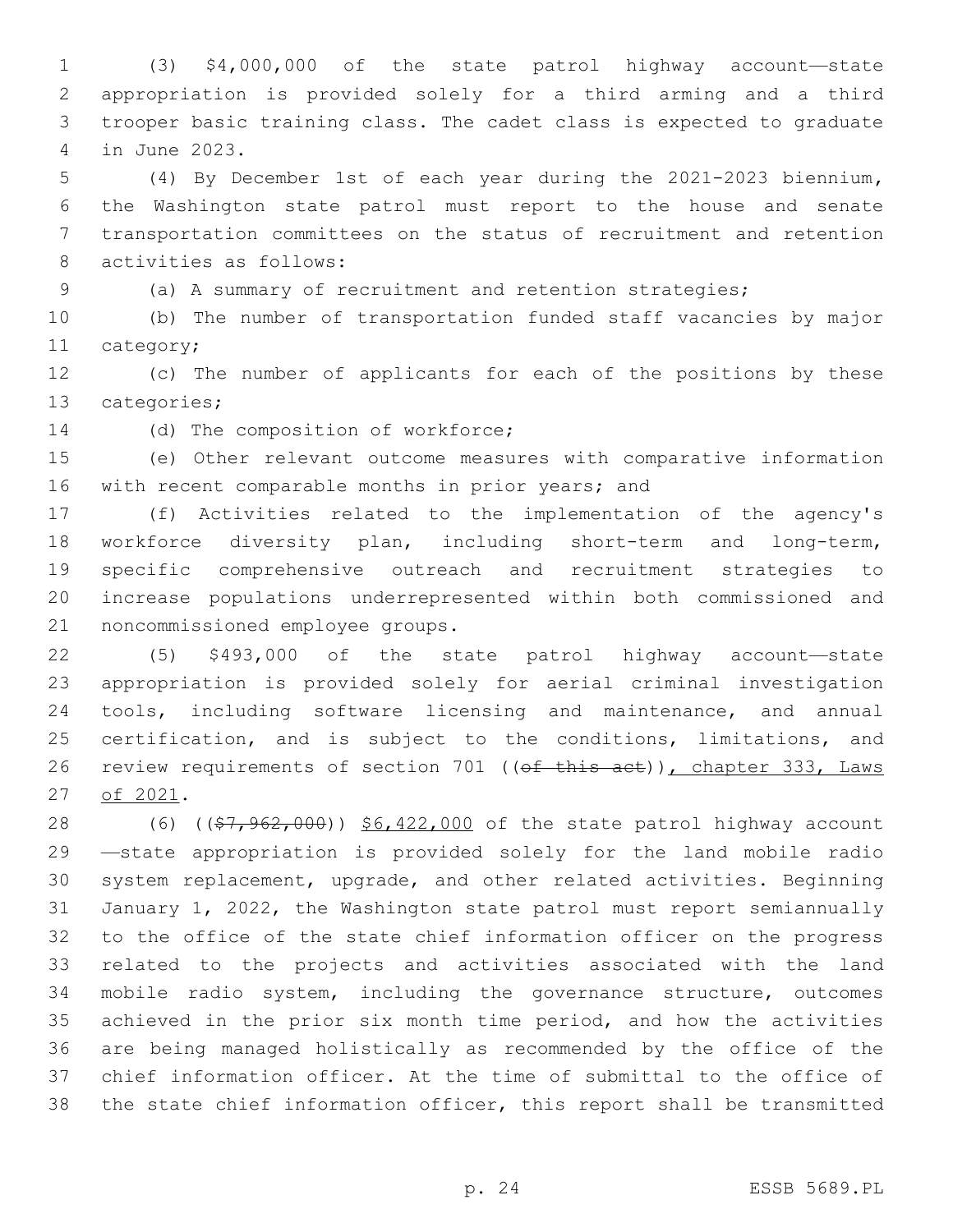to the office of financial management and the house and senate 2 transportation committees.

 (7) \$510,000 of the ignition interlock device revolving account— state appropriation is provided solely for the ignition interlock program at the Washington state patrol to provide funding for two staff to work and provide support for the program in working with manufacturers, service centers, technicians, and participants in the 8 program.

 (8) \$1,348,000 of the Interstate 405 and state route number 167 express toll lanes account—state appropriation, \$433,000 of the state route number 520 corridor account—state appropriation, and \$77,000 of the Tacoma Narrows toll bridge account—state appropriation are provided solely for the Washington state patrol's proportional share of time spent supporting tolling operations and enforcement for the 15 respective tolling facilities.

 (9) \$289,000 of the state patrol highway account—state appropriation is provided solely for the replacement of 911 18 workstations.

 (10) \$35,000 of the state patrol highway account—state appropriation is provided solely for the replacement of bomb response 21 equipment.

 (11) \$713,000 of the state patrol highway account—state appropriation is provided solely for information technology 24 infrastructure maintenance.

 (12) The Washington state patrol must provide a report to the office of financial management and the house and senate transportation committees on its plan for implementing a transition to cloud computing and storage with its 2023-2025 budget submittal.

 (13) \$945,000 of the state patrol highway account—state appropriation is provided solely for implementation of chapter 329, 31 Laws of 2021 (custodial interrogations). ((If chapter 329, Laws of 2021 (custodial interrogations) is not enacted by June 30, 2021, the 33 amount provided in this subsection lapses.))

 (14) \$46,000 of the state patrol highway account—state appropriation is provided solely for implementation of chapter 320, Laws of 2021 (peace officer tactics). ((If chapter 320, Laws of 2021 (peace officer tactics) is not enacted by June 30, 2021, the amount 38 provided in this subsection lapses.))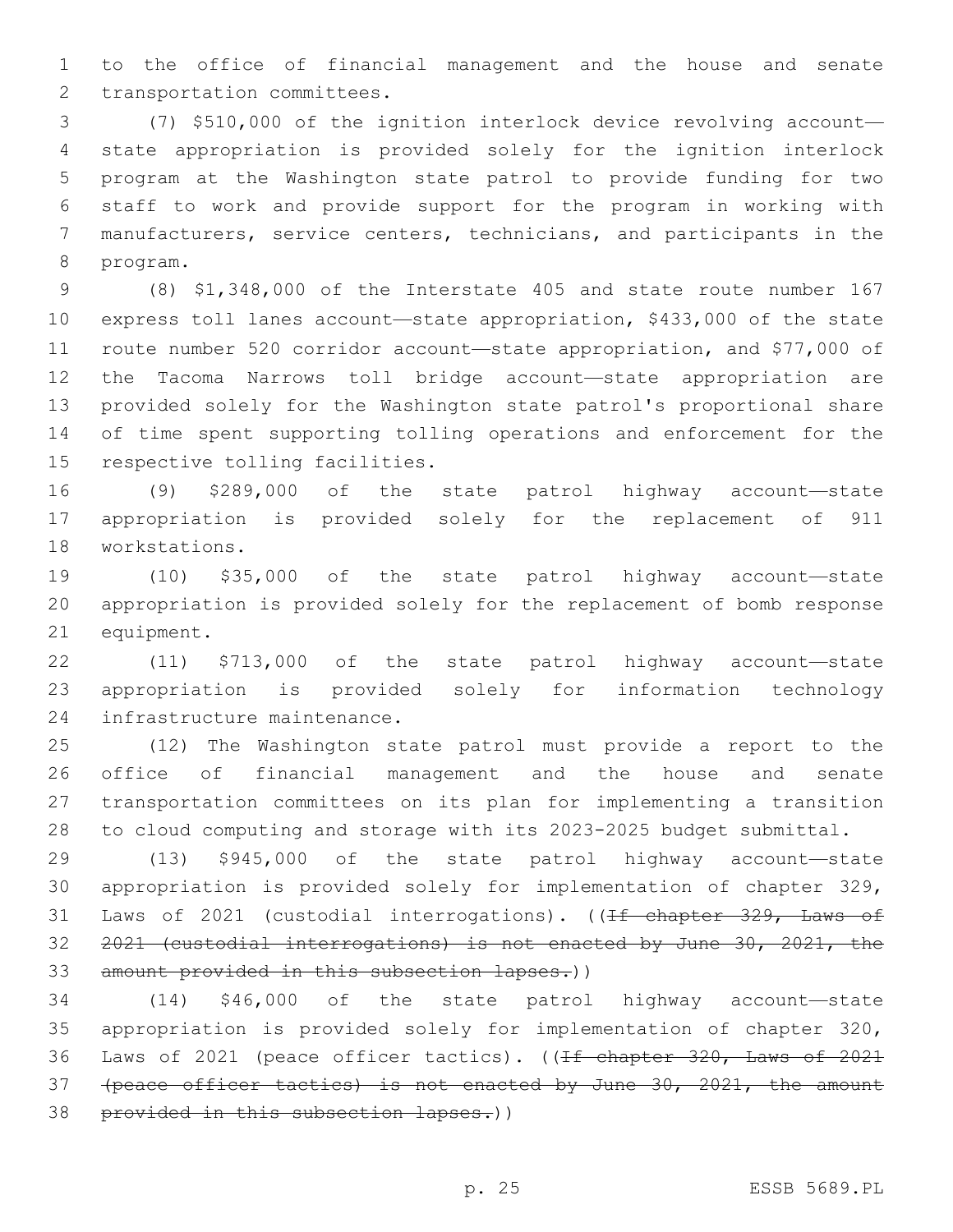(15) \$46,000 of the state patrol highway account—state appropriation is provided solely for implementation of chapter 324, 3 Laws of 2021 (use of force by officers). ((If chapter 324, Laws of 2021 (use of force by officers) is not enacted by June 30, 2021, the 5 amount provided in this subsection lapses.))

 (16)(a) The legislature finds that the water connection extension constructed by the Washington state patrol from the city of Shelton's water facilities to the Washington state patrol academy was necessary to meet the water supply needs of the academy. The legislature also finds that the water connection provides an ongoing water supply that is necessary to the operation of the training facility, that the state is making use of the water connection for these public activities, and that any future incidental use of the municipal infrastructure put in place to support these activities will not impede the Washington state patrol's ongoing use of the water 16 connection extension.

 (b) \$2,220,000 of the transfer from the waste tire removal account to the motor vehicle fund, as required under RCW 70A.205.425, reimburses the motor vehicle fund for the portion of the water project costs assigned by the agreement to properties, other than the Washington state patrol academy, that make use of the water connection while the agreement remains in effect. This reimbursement to the motor vehicle fund is intended to address any possibility that the termination of this agreement could be determined to result in the unconstitutional use of 18th amendment designated funds for nonhighway purposes under the constitution of the state of Washington; however, this transfer is not intended to indicate that the incidental use of this infrastructure by these properties necessarily requires such reimbursement under the state Constitution. Immediately following the transfer of funds, Washington state patrol and the city of Shelton shall meet to formally update the terms of their "Agreement for Utility Connection and Reimbursement of Water Extension Expenses" executed on June 12, 2017, to reflect the intent 34 of the proviso.

 (17) The appropriations in this section provide sufficient funding for state patrol staffing assuming vacancy savings which may change over time. Funding for staffing will be monitored and adjusted in the ((2022)) 2023 supplemental budget to restore funding as 39 authorized staffing levels are achieved.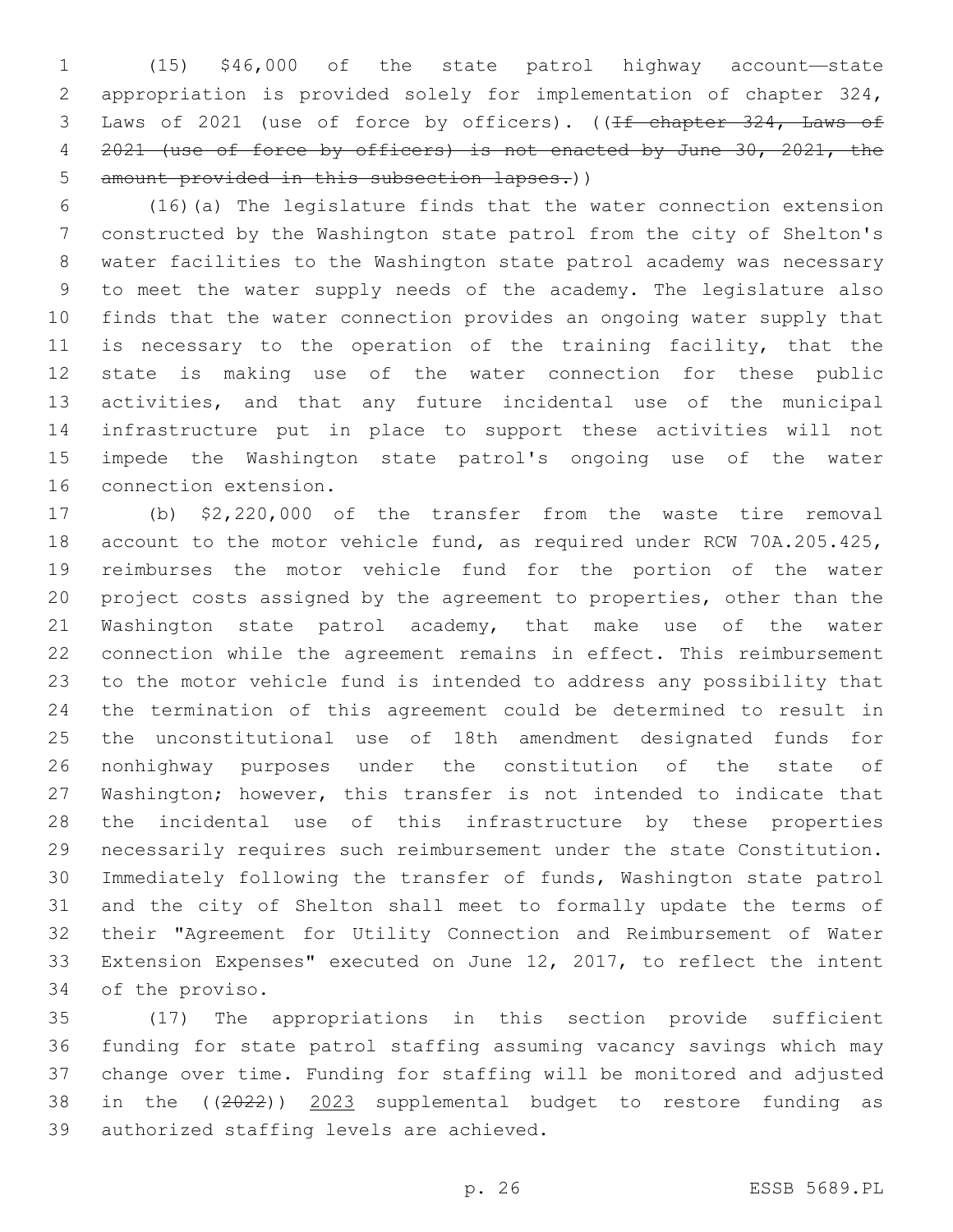(18) \$331,000 of the state patrol highway account—state appropriation is provided solely for the state patrol's diversity, equity, and inclusion program and a contract with an external 4 psychologist to perform exams. If chapter . . . (Substitute House Bill No. 2057), Laws of 2022 is not enacted by June 30, 2022, the amount provided in this subsection lapses.

 (19) \$793,000 of the state patrol highway account—state 8 appropriation is provided solely for the tenant improvements and higher than expected equipment costs for the toxicology lab in Federal Way, and preparing a report on the current cost recovery 11 mechanisms and opportunities for expanding these cost recovery mechanisms in the future. The report must be submitted to the governor and the transportation committees of the legislature by November 1, 2022.

 (20) \$14,788,000 of the state patrol highway account—state appropriation is provided solely for contingency funding to address emergent issues related to mitigating negative impacts of the high level of commissioned and noncommissioned staff vacancies. Potential uses of the funding include, but are not limited to, the following: Operating a miniacademy and training opportunities for lateral transfers from other agencies; increased overtime, travel, and other 22 related costs; increased contracting to maintain adequate service 23 levels; and unanticipated facility and equipment needs. By January 1, 2023, the state patrol must submit a report to the governor and the 25 transportation committees of the legislature detailing the specific expenditures made from the contingency funding provided in this subsection. The report must also include a description of the miniacademy training, including the number of lateral transfers that entered the training, the number which completed training, the cost of the miniacademy, and a comparison of how the training was different from a conventional academy class.

 (21) \$122,000 of the state patrol highway account—state 33 appropriation, \$1,000 of the highway safety account-state appropriation, and \$4,000 of the ignition interlock account—state 35 appropriation are provided solely for implementation of chapter . . . (House Bill No. 1804), Laws of 2022 (interruptive military service 37 credit for members of the state retirement systems). If chapter . . . (House Bill No. 1804), Laws of 2022 is not enacted by June 30, 2022, the amount provided in this subsection lapses.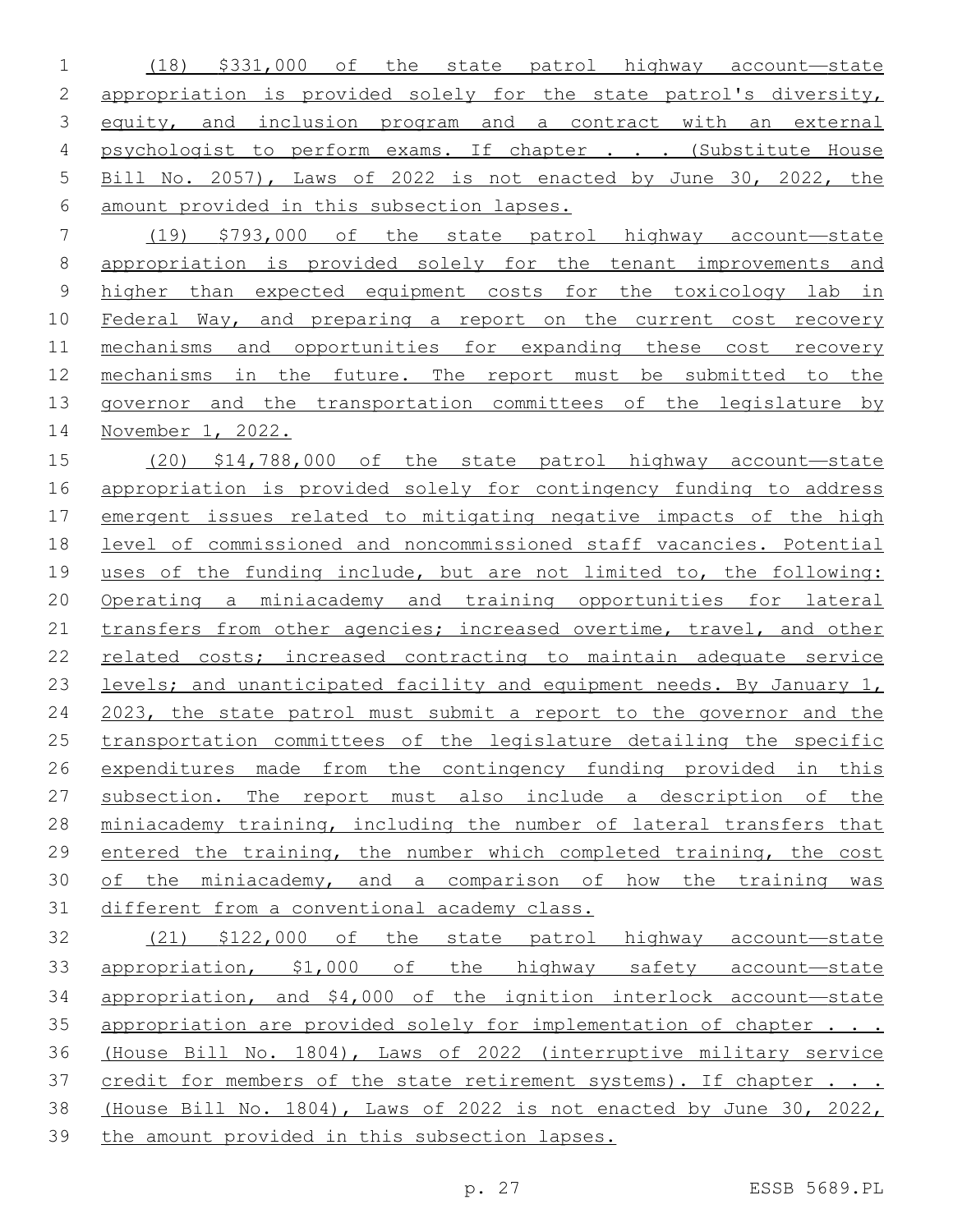(22) \$250,000 of the state patrol highway account—state appropriation is provided solely for implementation of 3 chapter . . . . (Engrossed Substitute House Bill No. 2037), Laws of 2022 (peace officers/use of force). If chapter . . . (Engrossed Substitute House Bill No. 2037), Laws of 2022 is not enacted by June 30, 2022, the amount provided in this subsection lapses. (23) \$949,000 of the state patrol highway account—state is

 provided solely for vehicle identification number inspection staff to reduce the backlog of inspections and a study of how to incorporate 10 best practices into the program, including the timeliness of inspections.

 (24) The Washington state patrol shall oversee a pilot program whereby registered tow truck operators may respond to a regional transit authority's request for impoundment of unauthorized vehicles. Under the pilot program, in order for an unauthorized vehicle to be subject to impoundment at the regional transit authority's request, the vehicle must be left unattended within the right-of-way used by a regional transit authority for high capacity transportation where the vehicle constitutes an obstruction to the operation of high capacity transportation vehicles or jeopardizes public safety. By July 1, 2023, the state patrol shall submit a report to the governor and the transportation committees of the legislature regarding the outcomes 23 of the pilot program, and recommendations on whether the pilot program should continue or be enacted on a permanent basis.

 **Sec. 208.** 2021 c 333 s 208 (uncodified) is amended to read as follows: 26

**FOR THE DEPARTMENT OF LICENSING**

| 28 | Marine Fuel Tax Refund Account-State Appropriation. \$34,000                            |
|----|-----------------------------------------------------------------------------------------|
| 29 | Motorcycle Safety Education Account-State                                               |
| 30 | Appropriation. ( $(\frac{64}{691}, \frac{894}{600})$ )                                  |
| 31 | \$5,016,000                                                                             |
| 32 | Limited Fish and Wildlife Account-State                                                 |
| 33 |                                                                                         |
| 34 | \$922,000                                                                               |
| 35 | Highway Safety Account—State Appropriation. $($ $($ $\frac{241,868,000}{8241,868,000})$ |
| 36 | \$242,712,000                                                                           |
| 37 | Highway Safety Account-Federal Appropriation. \$1,294,000                               |
| 38 | Motor Vehicle Account—State Appropriation. ( $(\frac{273}{73}, \frac{327}{900})$ )      |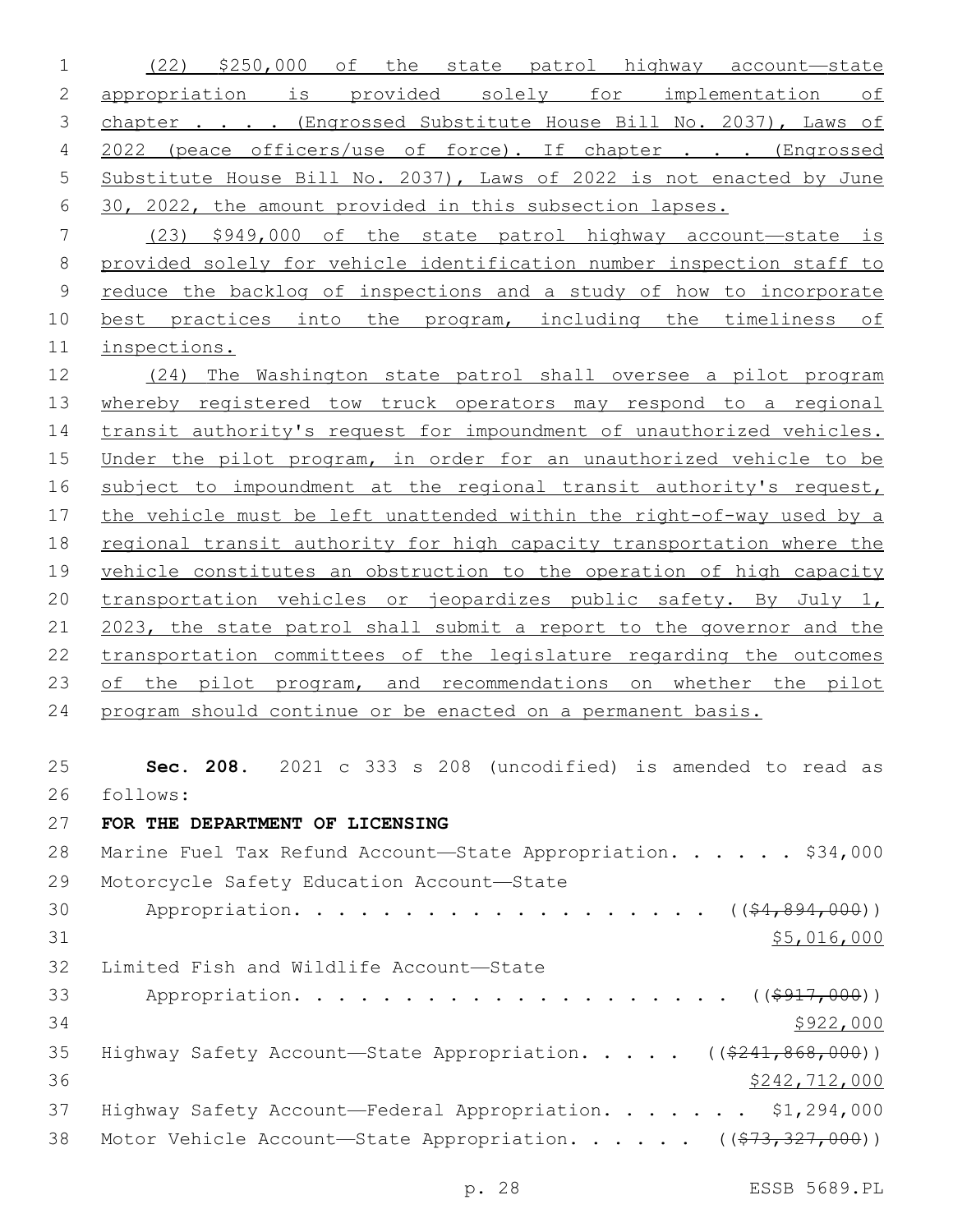| $\mathbf 1$ | \$80,449,000                                                            |
|-------------|-------------------------------------------------------------------------|
| 2           | ( ( \$150,000) )<br>Motor Vehicle Account-Federal Appropriation.        |
| 3           | \$400,000                                                               |
| 4           | Motor Vehicle Account-Private/Local Appropriation.<br>$((\$6,600,000))$ |
| 5           | \$1,336,000                                                             |
| 6           | Ignition Interlock Device Revolving Account-State                       |
| 7           | $($ (\$6,071,000))<br>Appropriation.                                    |
| 8           | \$6,123,000                                                             |
| $\mathsf 9$ | Department of Licensing Services Account-State                          |
| 10          | $($ (\$8,157,000))<br>Appropriation.                                    |
| 11          | \$7,964,000                                                             |
| 12          | License Plate Technology Account-State Appropriation                    |
| 13          | $($ $(*4, 250, 000)$ )                                                  |
| 14          | \$4,092,000                                                             |
| 15          | Abandoned Recreational Vehicle Account-State                            |
| 16          | ( ( \$3,066,000) )<br>Appropriation.                                    |
| 17          | \$3,078,000                                                             |
| 18          | Limousine Carriers Account-State Appropriation.<br>\$110,000            |
| 19          | Electric Vehicle Account-State Appropriation. ( $(\frac{2405}{100})$ )  |
| 20          | \$425,000                                                               |
| 21          | DOL Technology Improvement & Data Management                            |
| 22          | Account-State Appropriation.<br>( ( \$748,000) )                        |
| 23          | \$874,000                                                               |
| 24          | Agency Financial Transaction Account-State                              |
| 25          | $((\$21, 257, 000))$<br>Appropriation.                                  |
| 26          | \$22, 257, 000                                                          |
| 27          | ((Driver Licensing Technology Support Account-                          |
| 28          | State Appropriation.<br>$- $1,373,000)$                                 |
| 29          | TOTAL APPROPRIATION. ( $(\frac{2374,521,000}{s})$ )                     |
| 30          | \$377,086,000                                                           |
|             |                                                                         |

 The appropriations in this section are subject to the following 32 conditions and limitations:

 (1) \$1,100,000 of the highway safety account—state appropriation is provided solely for the department to provide an interagency transfer to the department of social and health services, children's administration division for the purpose of providing driver's license support to a larger population of foster youth than is already served within existing resources. Support services include reimbursement of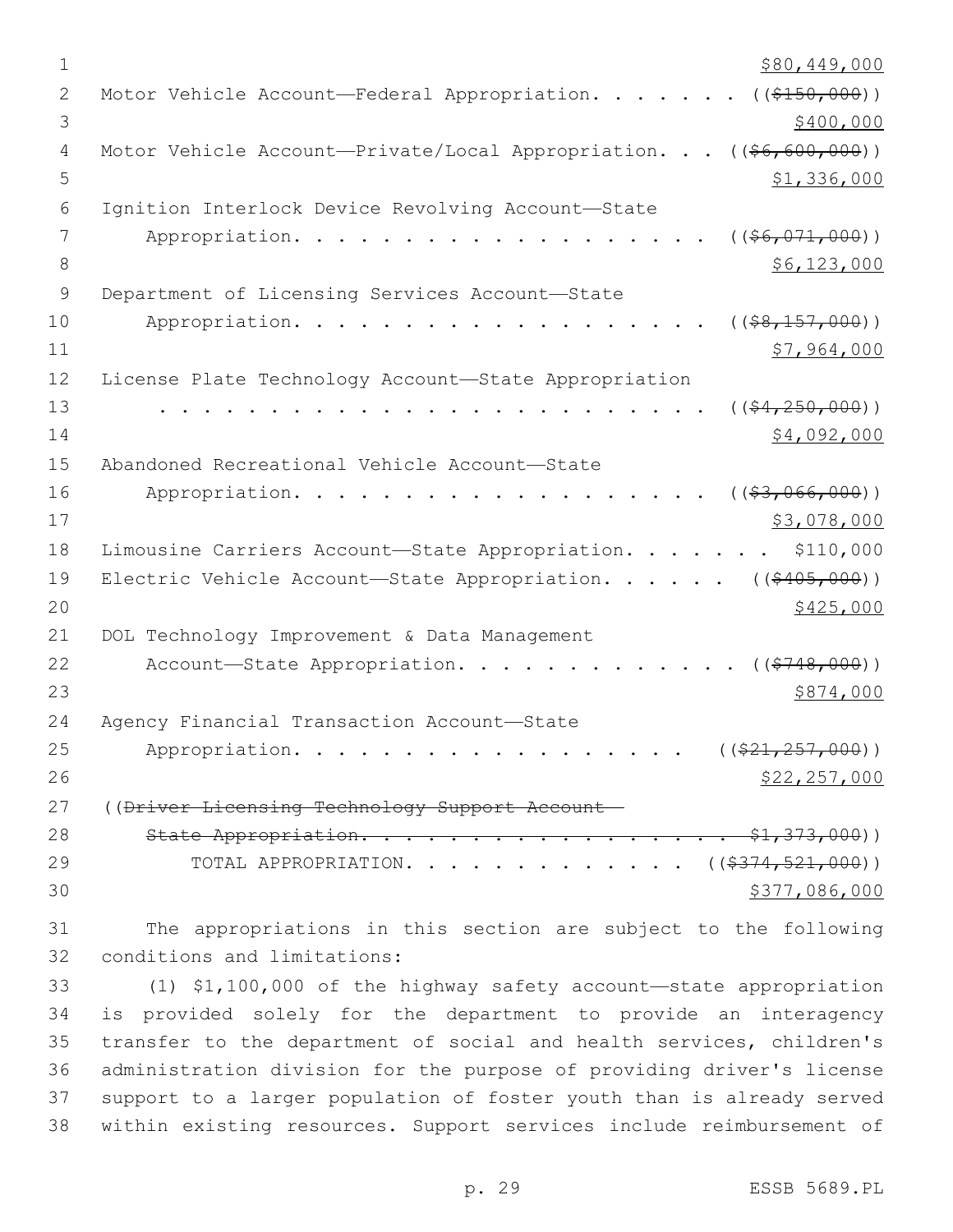driver's license issuance costs, fees for driver training education, 2 and motor vehicle liability insurance costs.

 (2) The appropriations in this section assume implementation by the department of cost recovery mechanisms to recoup at least \$21,257,000 during the 2021-2023 biennium in credit card and other financial transaction costs as part of charges imposed for driver and vehicle fee transactions. During the 2021-2023 fiscal biennium, the department must report any amounts recovered to the office of financial management and appropriate committees of the legislature on 10 a quarterly basis.

 (3)(a) For the 2021-2023 biennium, the department shall charge 12 ((\$6,600,000)) \$1,336,000 for the administration and collection of a motor vehicle excise tax on behalf of a regional transit authority, as authorized under RCW 82.44.135. The amount in this subsection must be deducted before distributing any revenues to a regional transit 16 authority.

 (b) \$100,000 of the motor vehicle account—state appropriation is provided solely for the department to work with the regional transit authority imposing a motor vehicle excise tax pursuant to RCW 81.104.160 and transportation benefit districts imposing vehicle fees pursuant to RCW 82.80.140, and other relevant parties, to determine cost recovery options for the administration and collection of the 23 taxes and fees. The options must include:

 (i) Full cost recovery for the direct and indirect expenses by 25 the department of licensing, subagents, and counties;

 (ii) Marginal cost recovery for the direct and indirect expenses by the department of licensing, subagents, and counties;

 (iii) The estimated costs if the regional transit authority or transportation benefit districts had to contract out the entire collection and administrative activity with a nongovernmental entity.

 (4) \$12,000 of the motorcycle safety education account—state appropriation, \$2,000 of the limited fish and wildlife account—state appropriation, \$728,000 of the highway safety account—state appropriation, \$238,000 of the motor vehicle account—state appropriation, \$10,000 of the ignition interlock device revolving account—state appropriation, and \$10,000 of the department of licensing services account—state appropriation are provided solely for the department to redesign and improve its online services and website, and are subject to the conditions, limitations, and review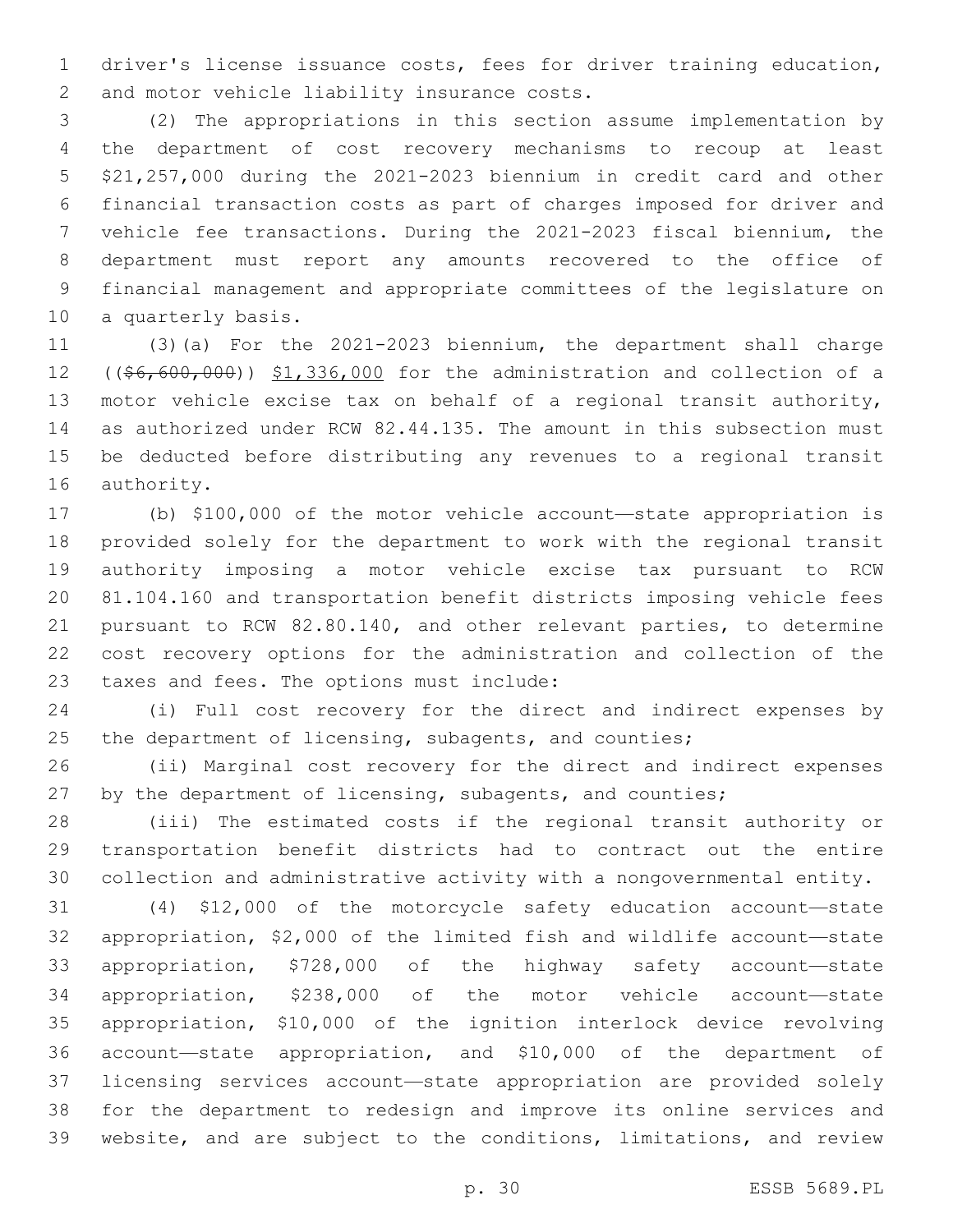1 requirements of section 701 ((of this act)), chapter 333, Laws of 2021.

 (5) \$28,636,000 of the highway safety account—state appropriation is provided solely for costs necessary to accommodate increased demand for enhanced drivers' licenses and enhanced identicards. The department shall report on a quarterly basis on the use of these funds, associated workload, and information with comparative information with recent comparable months in prior years. The report must include detailed statewide and by licensing service office information on staffing levels, average monthly wait times, the number of enhanced drivers' licenses and enhanced identicards issued/ renewed, and the number of primary drivers' licenses and identicards issued/renewed. Within the amounts provided in this subsection, the department shall implement efficiency measures to reduce the time for licensing transactions and wait times including, but not limited to, the installation of additional cameras at licensing service offices that reduce bottlenecks and align with the "keep your customer" 18 initiative.

 (6) \$500,000 of the highway safety account—state appropriation is provided solely for communication and outreach activities necessary to inform the public of federally acceptable identification options including, but not limited to, enhanced drivers' licenses and enhanced identicards. The department shall continue the outreach plan that includes informational material that can be effectively communicated to all communities and populations in Washington. To accomplish this work, the department shall contract with an external vendor with demonstrated experience and expertise in outreach and marketing to underrepresented communities in a culturally responsive 29 fashion.

 (7) \$523,000 of the highway safety account—state appropriation is provided solely for the implementation of chapter 158, Laws of 2021 (DOL issued documents). ((If chapter 158, Laws of 2021 is not enacted 33 by June 30, 2021, the amount provided in this subsection lapses.))

34 (8) ((\$1,373,000)) \$929,000 of the ((driver licensing technology 35 support)) highway safety account—state appropriation is provided solely for the implementation of chapter 240, Laws of 2021 37 (suspension of licenses for traffic infractions). ((If chapter 240, Laws of 2021 is not enacted by June 30, 2021, the amount provided in 39 this subsection lapses.))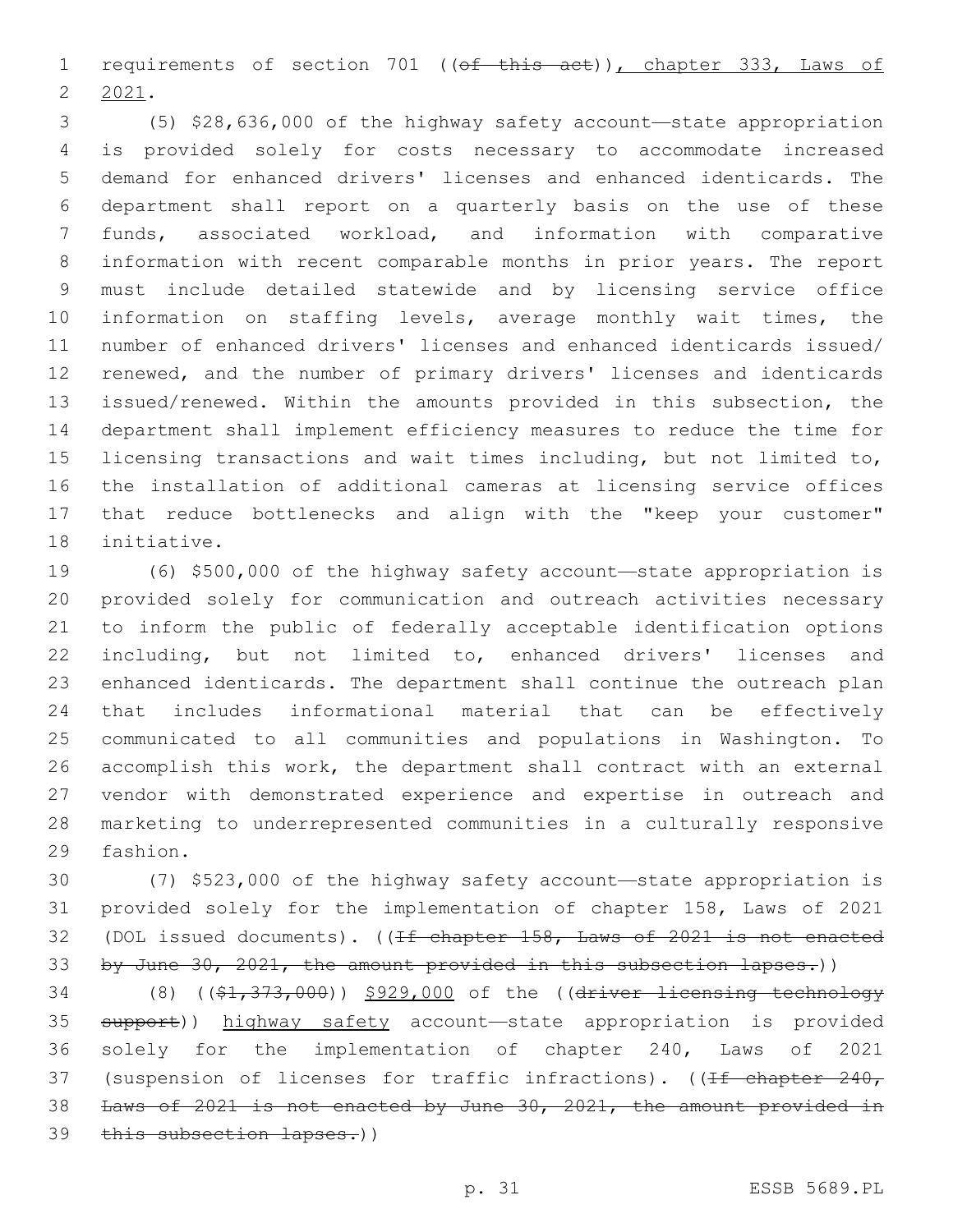(9) \$23,000 of the highway safety account—state appropriation is 2 provided solely for the implementation of chapter 10 (((Engrossed Substitute House Bill No. 1078))), Laws of 2021 (restoring voter 4 eligibility after felony conviction).

 (10) \$3,074,000 of the abandoned recreational vehicle disposal account—state appropriation is provided solely for providing reimbursements in accordance with the department's abandoned recreational vehicle disposal reimbursement program. It is the intent of the legislature that the department prioritize this funding for allowable and approved reimbursements and not to build a reserve of funds within the account. During the 2021-2023 fiscal biennium, the department must report any amounts recovered to the office of financial management and appropriate committees of the legislature on 14 a quarterly basis.

 (11)(a) \$54,000 of the motor vehicle account—state appropriation is provided solely for the issuance of nonemergency medical transportation vehicle decals to implement the high occupancy vehicle 18 lane access pilot program established in section 216 ((of this act)), 19 chapter 333, Laws of 2021. A for hire nonemergency medical transportation vehicle is a vehicle that is a "for hire vehicle" under RCW 46.04.190 that provides nonemergency medical transportation, including for life-sustaining transportation purposes, to meet the medical transportation needs of individuals traveling to medical practices and clinics, cancer centers, dialysis 25 facilities, hospitals, and other care providers.

 (b) As part of this pilot program, the owner of a for hire nonemergency medical transportation vehicle may apply to the department, county auditor or other agent, or subagent appointed by the director, for a high occupancy vehicle exempt decal for a for hire nonemergency medical transportation vehicle. The high occupancy vehicle exempt decal allows the for hire nonemergency medical transportation vehicle to use a high occupancy vehicle lane as specified in RCW 46.61.165 and 47.52.025 during the 2021-2023 fiscal biennium.34

 (c) For the exemption in this subsection to apply to a for hire nonemergency medical transportation vehicle, the decal:

 (i) Must be displayed on the vehicle so that it is clearly 38 visible from outside the vehicle;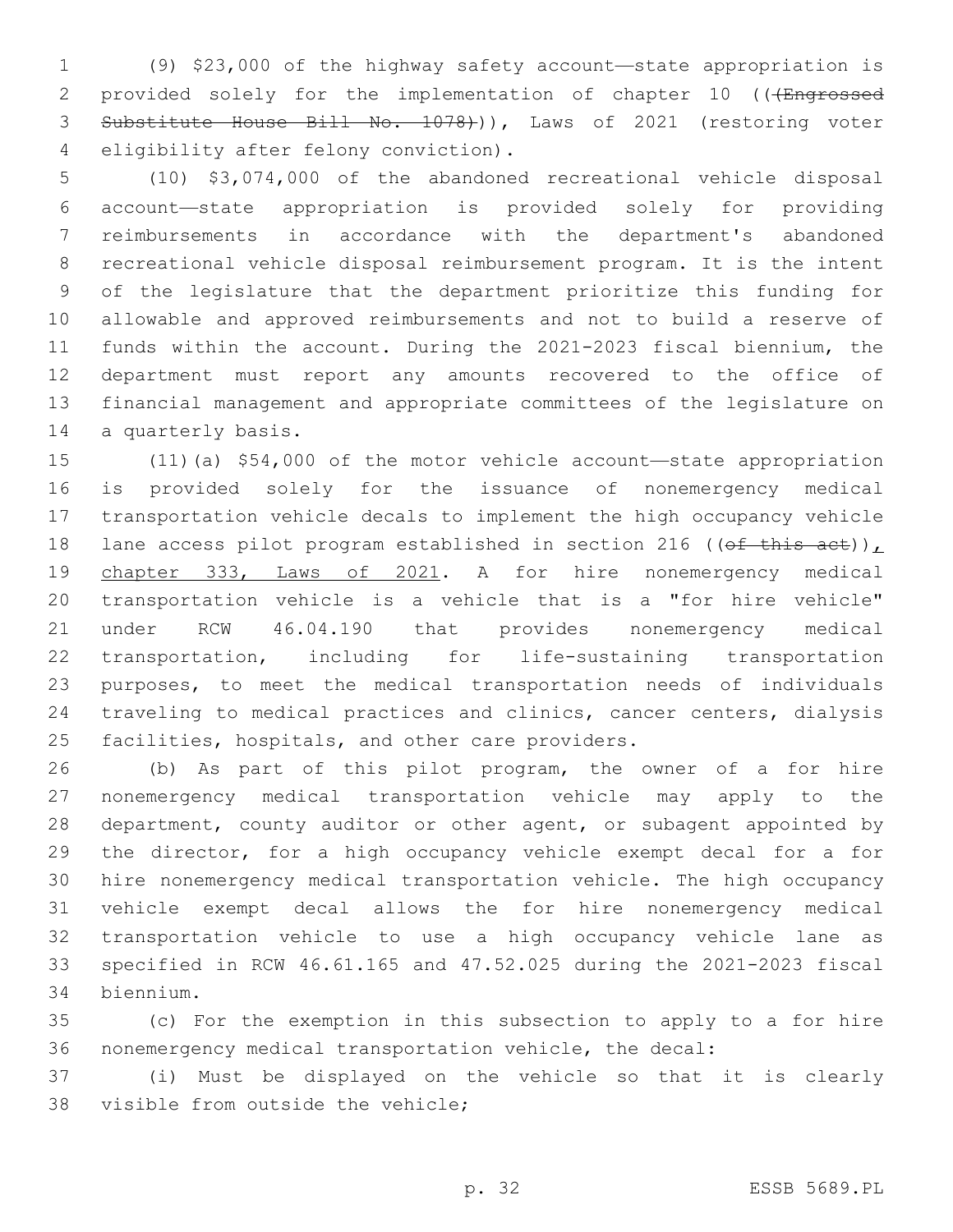(ii) Must identify that the vehicle is exempt from the high 2 occupancy vehicle requirements; and

(iii) Must be visible from the rear of the vehicle.

 (d) The owner of a for hire nonemergency medical transportation vehicle or the owner's representative must apply for a high occupancy vehicle exempt decal on a form provided or approved by the 7 department. The application must include:

 (i) The name and address of the person who is the owner of the 9 vehicle;

 (ii) A full description of the vehicle, including its make, 11 model, year, and the vehicle identification number;

(iii) The purpose for which the vehicle is principally used;

 (iv) An attestation signed by the vehicle's owner or the owner's representative that the vehicle's owner has a minimum of one contract or service agreement to provide for hire transportation services for medical purposes with one or more of the following entities: A health insurance company; a hospital, clinic, dialysis center, or other medical institution; a day care center, retirement home, or group home; a federal, state, or local agency or jurisdiction; or a broker who negotiates these services on behalf of one or more of these 21 entities; and

 (v) Other information as required by the department upon 23 application.

 (e) The department, county auditor or other agent, or subagent appointed by the director shall collect the fee required under (f) of this subsection when issuing a high occupancy vehicle exempt decal.

 (f) The department, county auditor or other agent, or subagent, is required to collect a \$5 fee when issuing a decal under this subsection, in addition to any other fees and taxes required by law.

 (g) A high occupancy vehicle exempt decal expires June 30, 2023, and must be marked to indicate its expiration date. The decal may be renewed if the pilot program is continued past the date of a decal's expiration. The status as an exempt vehicle continues until the high occupancy vehicle exempt decal is suspended or revoked for misuse, the vehicle is no longer used as a for hire nonemergency medical transportation vehicle, or the pilot program established in section 37 216 ((of this act)), chapter 333, Laws of 2021 is terminated.

(h) The department may adopt rules to implement this subsection.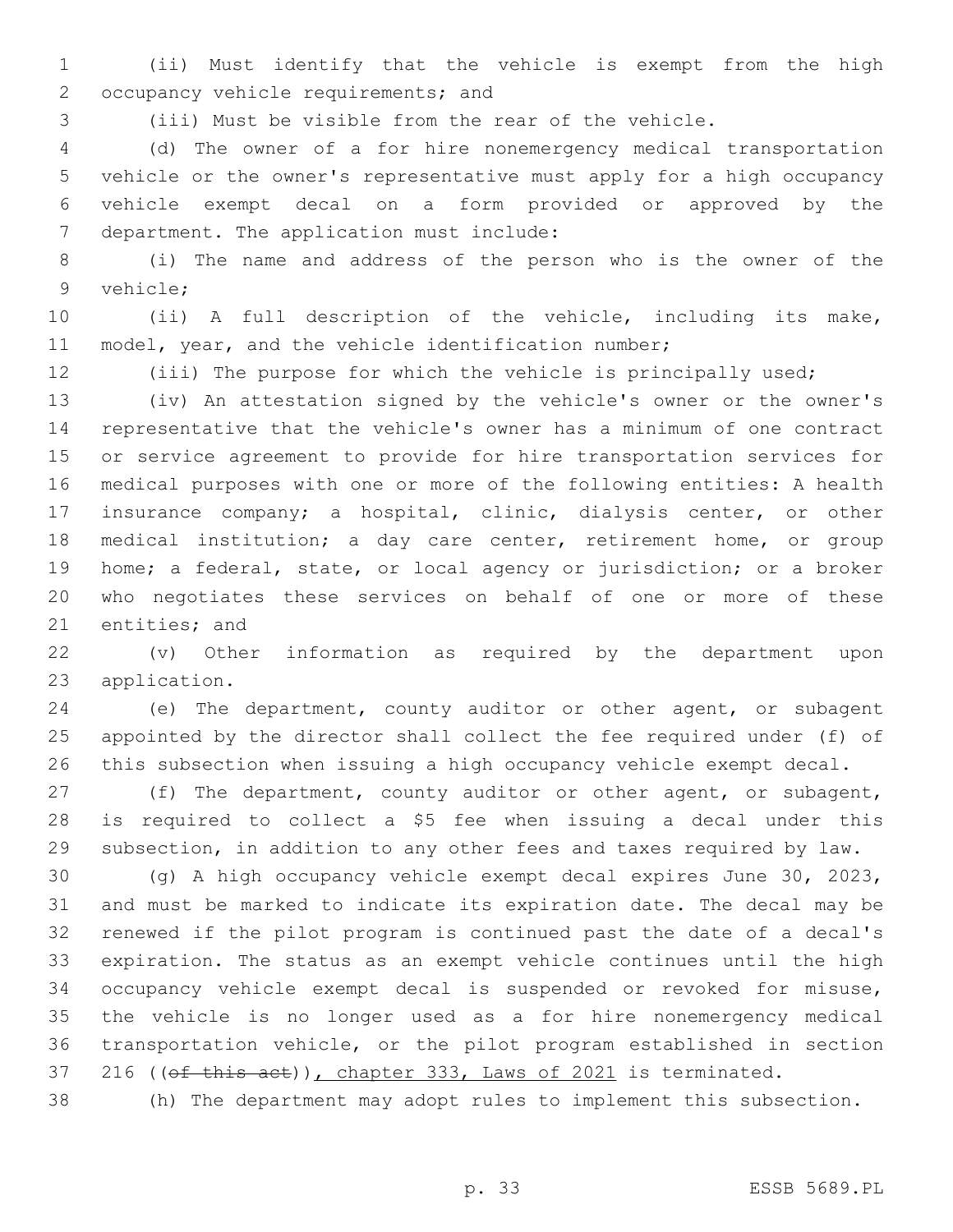(12) \$434,000 of the highway safety account—state appropriation is provided solely for the implementation of the Thurston county superior court order in *Pierce et al. v. Department of Licensing*.

 (13) The department shall consult with the department of corrections and state board for community and technical colleges to develop a pilot program that allows incarcerated individuals who are not prohibited by state or federal law from receiving a commercial driver's license upon release to participate in a prerelease commercial driver training program. The department must submit a report to the legislature by June 30, 2023, detailing the status of the program.

 (14) \$100,000 of the highway safety account—state appropriation is provided solely for the department to lead a study on the 14 potential impacts that current licensing requirements, including 15 required training hours, and testing requirements may have on the shortage of commercial drivers, and whether adjustments to these requirements may be warranted to help alleviate the shortage. In completing the study, the department must consult with the workforce 19 training board, state board for community and technical colleges, 20 federal motor carrier safety officials, organizations representing veterans, organizations representing commercial drivers, and organizations representing businesses or government entities that rely on commercial drivers. The report must be submitted to the governor and the transportation committees of the legislature by December 1, 2022.

 (15) \$965,000 of the motor vehicle account—state appropriation is provided solely for the increased costs associated with delays in the production of license plates, and to provide a report detailing license plate inventory practices and whether those practices should be changed to guard against potential future plate production delays. The report must be submitted to the governor and the transportation committees of the legislature by December 1, 2022.

 (16) \$28,000 of the motor vehicle account—state appropriation is 34 provided solely for the implementation of chapter . . . (Senate Bill No. 5750), Laws of 2022 (state leadership board) and making improvements to the annual information submitted by special license plate sponsoring organizations pursuant to RCW 46.18.120(2). The improvements must include, but are not limited to, the following: An annual budget for the sponsoring organization's activities in the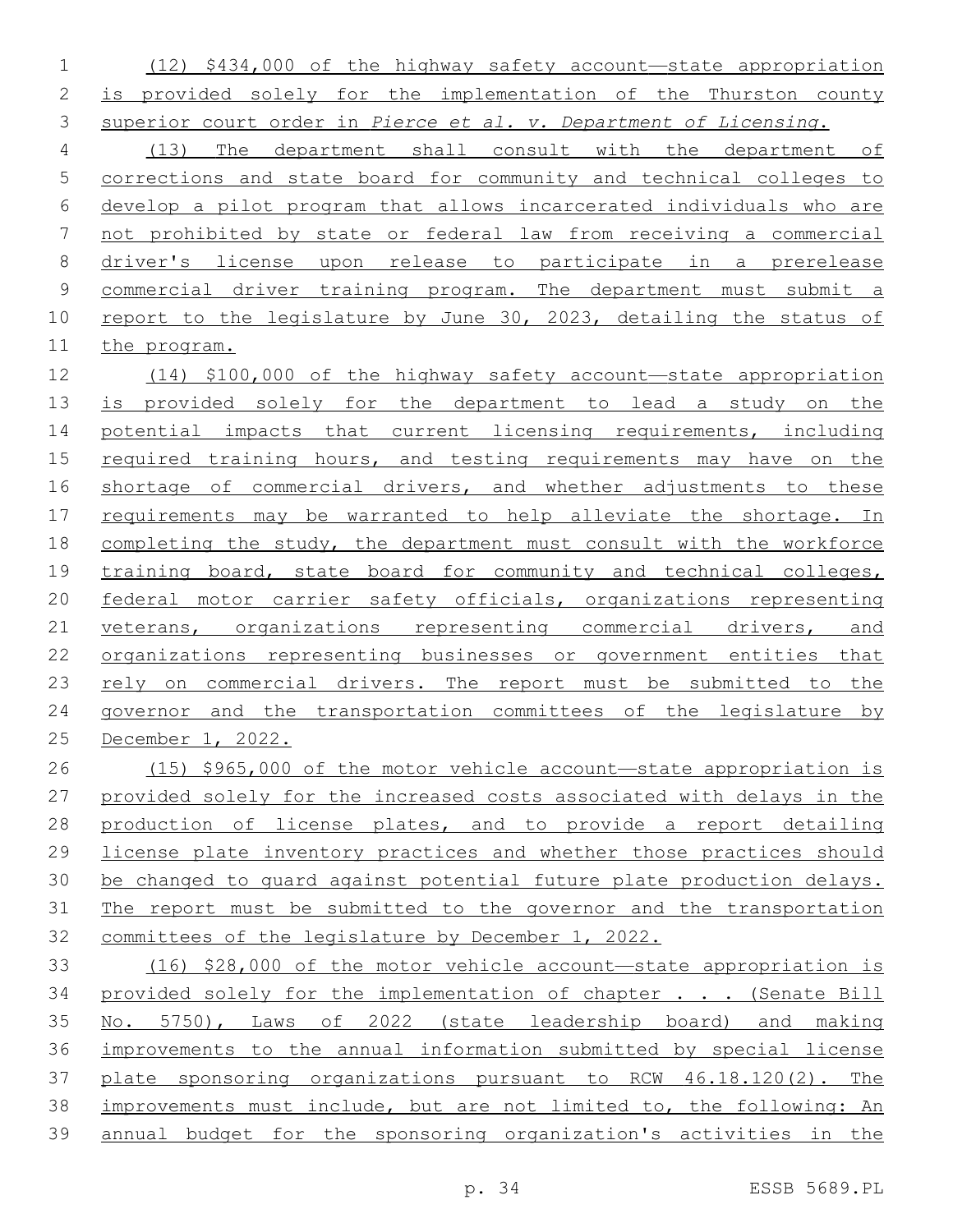preceding year; information regarding private and other governmental support for the activities of the sponsoring organization; and a 3 description of the number of people served or services delivered, as appropriate, by the sponsoring organization in the preceding year. If chapter . . . (Substitute Senate Bill No. 5750), Laws of 2022 is not enacted by June 30, 2022, the amount provided in this subsection 7 lapses. (17) \$268,000 of the highway safety account—state appropriation is provided solely for the implementation of chapter . . . (Engrossed Senate Bill No. 5054), Laws of 2022 (impaired driving). If 11 chapter . . . (Engrossed Senate Bill No. 5054), Laws of 2022 is not enacted by June 30, 2022, the amount provided in this subsection lapses. (18) \$113,000 of the highway safety account—state appropriation 15 is provided solely for the implementation of chapter . . . (Substitute Senate Bill No. 5631), Laws of 2022 (human trafficking 17 disqualification for a commercial driver's license). If chapter . . . (Substitute Senate Bill No. 5631), Laws of 2022 is not enacted by June 30, 2022, the amount provided in this subsection lapses. (19) \$18,000 of the motor vehicle account—state appropriation is 21 provided solely for the implementation of chapter . . . (Substitute Senate Bill No. 5741), Laws of 2022 (Patches pal special license 23 plates). If chapter . . . (Substitute Senate Bill No. 5741), Laws of 2022 is not enacted by June 30, 2022, the amount provided in this subsection lapses. (20) \$350,000 of the highway safety account—state appropriation is provided solely to expand driver's license assistance and support services in King county with an existing provider that is already 29 providing these services to low-income immigrant and refugee women. By March 1, 2023, the contracted provider must submit information on the annual budget in the preceding year; information regarding private and other governmental support for the activities of the provider; and a description of the number of people served, services delivered, and outcome measures. (21) \$6,139,000 of the highway safety account—state appropriation, \$1,849,000 of the motor vehicle account—state appropriation, \$203,000 of the department of licensing services account—state appropriation, and \$105,000 of the department of licensing technology improvement and data management account—state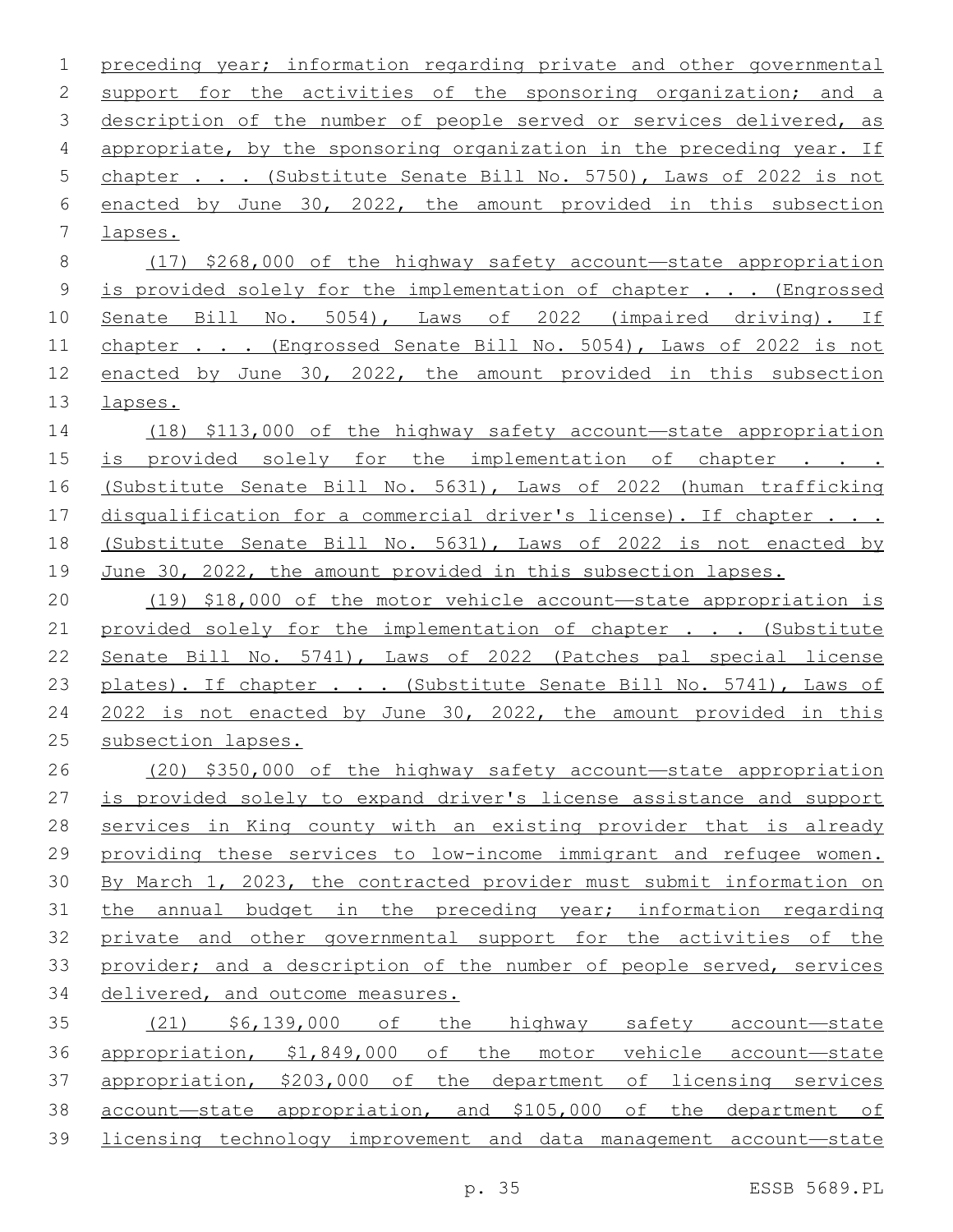appropriation are provided solely for contingency funding to address emergent issues related to mitigating negative impacts of the high level of staff vacancies and agency operations and customer service levels. Potential uses of the funding include, but are not limited to, the following: Increased overtime, travel, and other related costs; increased contracting to maintain adequate service levels; and unanticipated facility and equipment needs. By January 1, 2023, the department shall submit a report to the governor and the legislative 9 transportation committees detailing the specific expenditures made from the contingency funding provided in this subsection.

 (22) \$28,000 of the motor vehicle account—state appropriation is 12 provided solely for the implementation of chapter . . . (Engrossed 13 Second Substitute House Bill No. 1181), Laws of 2022 (veterans and 14 military suicide). If chapter . . . (Engrossed Second Substitute House Bill No. 1181), Laws of 2022 is not enacted by June 30, 2022, 16 the amount provided in this subsection lapses.

 (23) \$83,000 of the motor vehicle account—state appropriation is 18 provided solely for the implementation of chapter . . . (Substitute House Bill No. 1984), Laws of 2022 (vehicle registration certificate 20 addresses). If chapter . . . (Substitute House Bill No. 1984), Laws of 2022 is not enacted by June 30, 2022, the amount provided in this subsection lapses.

 (24) \$57,000 of the motor vehicle account—state appropriation is 24 provided solely for the implementation of chapter . . . (House Bill 25 No. 2074), Laws of 2022 (off-road vehicles fees). If chapter . . . (House Bill No. 2074), Laws of 2022 is not enacted by June 30, 2022, the amount provided in this subsection lapses.

 (25) \$18,000 of the motor vehicle account—state appropriation is 29 provided solely for the implementation of chapter . . . (Engrossed Substitute House Bill No. 1530), Laws of 2022 (wine special license 31 plate). If chapter . . . (Engrossed Substitute House Bill No. 1530), Laws of 2022 is not enacted by June 30, 2022, the amount provided in this subsection lapses.

 (26) \$316,000 of the motor vehicle account—state appropriation is 35 provided solely for the implementation of chapter . . . (Substitute House Bill No. 1790), Laws of 2022 (temporary license plates). If 37 chapter . . . (Substitute House Bill No. 1790), Laws of 2022 is not enacted by June 30, 2022, the amount provided in this subsection lapses.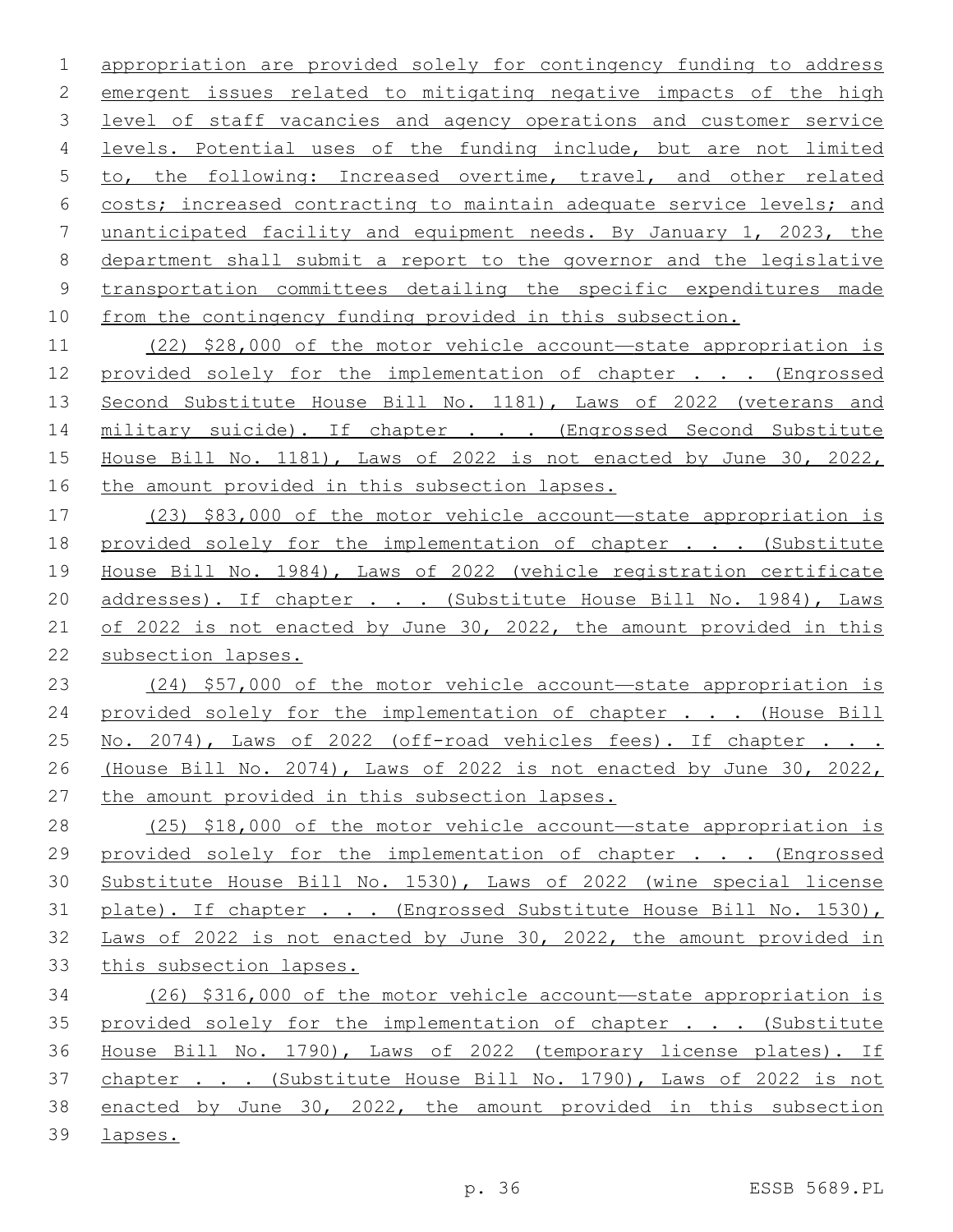1 (27) \$251,000 of the highway safety account—state appropriation 2 is provided solely for the department to: (a) Provide each driver's 3 license, identicard, instruction permit, intermediate license, and 4 commercial driver's license applicant with written materials 5 regarding the contents and requirements of RCW 46.61.212, the slow 6 down and move over law, at the completion of the applicant's 7 licensing transaction; (b) place signage in each of the licensing 8 service offices that provide background on the written materials that 9 the applicant will receive regarding the slow down and move over law; 10 and (c) initiate the development of an appropriate training module 11 relating to the requirements of RCW 46.61.212, for inclusion in all 12 new driver training curricula. 13 **Sec. 209.** 2021 c 333 s 209 (uncodified) is amended to read as 14 follows: 15 **FOR THE DEPARTMENT OF TRANSPORTATION—TOLL OPERATIONS AND MAINTENANCE** 16 **—PROGRAM B** 17 State Route Number 520 Corridor Account-State 18 Appropriation. . . . . . . . . . . . . . . . ((\$53,689,000))  $19$  \$58,356,000 20 State Route Number 520 Civil Penalties Account—State 21 Appropriation. . . . . . . . . . . . . . . . . (  $(\frac{24,122,000}{5})$  $22$  \$4,163,000 23 Tacoma Narrows Toll Bridge Account-State 24 Appropriation. . . . . . . . . . . . . . . . . (  $(\frac{29}{629}, 809, 000)$  ) 25 \$31,102,000 26 Alaskan Way Viaduct Replacement Project Account— 27 State Appropriation. . . . . . . . . . . . . . . ((\$20,840,000)) 28 \$21,806,000 29 Interstate 405 and State Route Number 167 Express 30 Toll Lanes Account—State Appropriation. . . . . ((\$23,910,000))  $31$  \$24,647,000 32 TOTAL APPROPRIATION. . . . . . . . . . . . . ((\$132,370,000))  $33$   $$140,074,000$ 34 The appropriations in this section are subject to the following

conditions and limitations:35

36 (1) \$1,300,000 of the Tacoma Narrows toll bridge account—state 37 appropriation and \$12,484,000 of the state route number 520 corridor 38 account—state appropriation are provided solely for the purposes of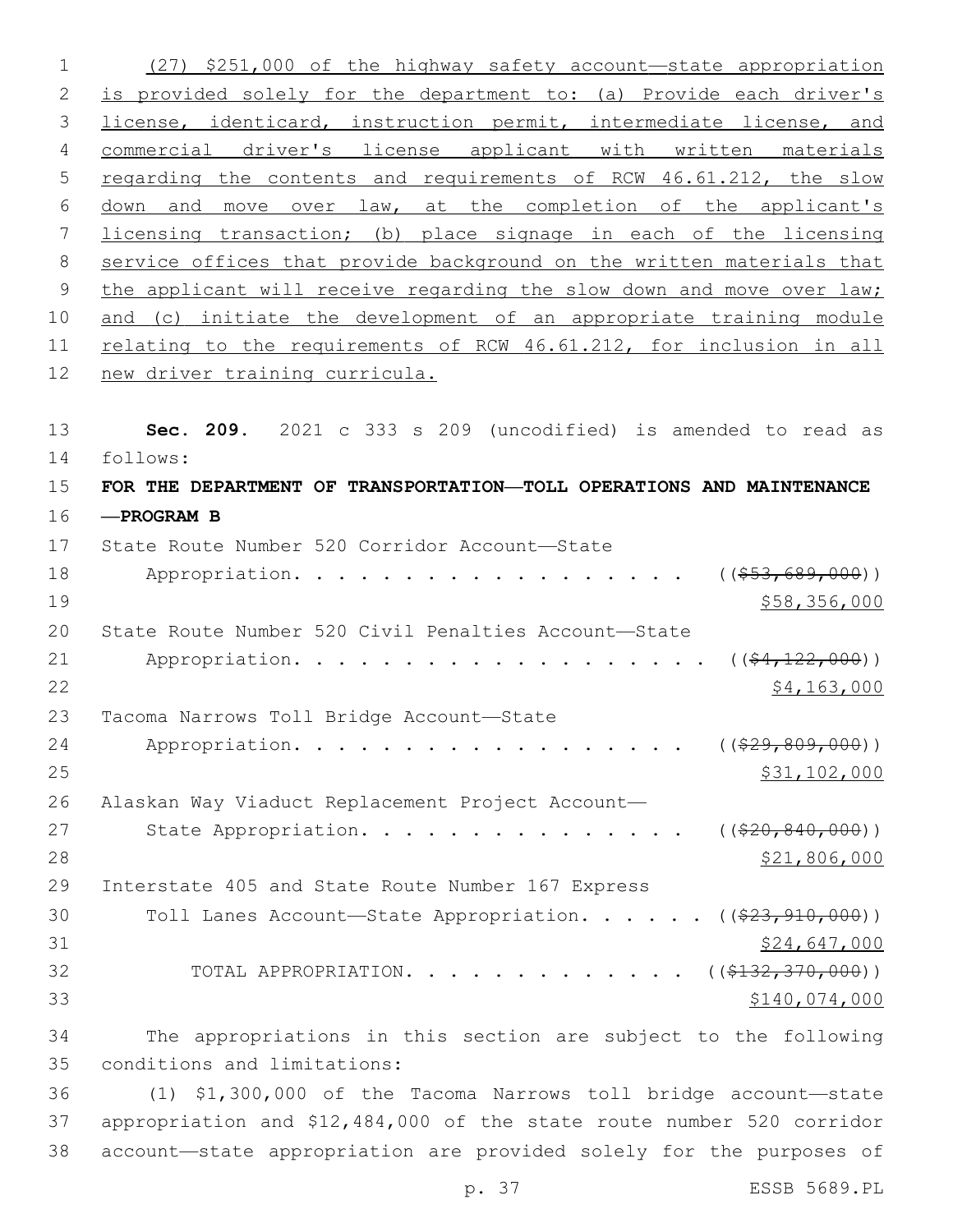addressing unforeseen operations and maintenance costs on the Tacoma Narrows bridge and the state route number 520 bridge, respectively. The office of financial management shall place the amounts provided in this subsection, which represent a portion of the required minimum fund balance under the policy of the state treasurer, in unallotted status. The office may release the funds only when it determines that all other funds designated for operations and maintenance purposes 8 have been exhausted.

 (2) As long as the facility is tolled, the department must provide annual reports to the transportation committees of the legislature on the Interstate 405 express toll lane project performance measures listed in RCW 47.56.880(4). These reports must 13 include:

 (a) Information on the travel times and travel time reliability (at a minimum, average and 90th percentile travel times) maintained during peak and nonpeak periods in the express toll lanes and general purpose lanes for both the entire corridor and commonly made trips in the corridor including, but not limited to, northbound from Bellevue to Rose Hill, state route number 520 at NE 148th to Interstate 405 at state route number 522, Bellevue to Bothell (both NE 8th to state route number 522 and NE 8th to state route number 527), and a trip internal to the corridor (such as NE 85th to NE 160th) and similar 23 southbound trips;

 (b) A month-to-month comparison of travel times and travel time reliability for the entire corridor and commonly made trips in the corridor as specified in (a) of this subsection since implementation of the express toll lanes and, to the extent available, a comparison to the travel times and travel time reliability prior to 29 implementation of the express toll lanes;

 (c) Total express toll lane and total general purpose lane traffic volumes, as well as per lane traffic volumes for each type of lane (i) compared to total express toll lane and total general purpose lane traffic volumes, as well as per lane traffic volumes for each type of lane, on this segment of Interstate 405 prior to implementation of the express toll lanes and (ii) compared to total express toll lane and total general purpose lane traffic volumes, as well as per lane traffic volumes for each type of lane, from month to month since implementation of the express toll lanes; and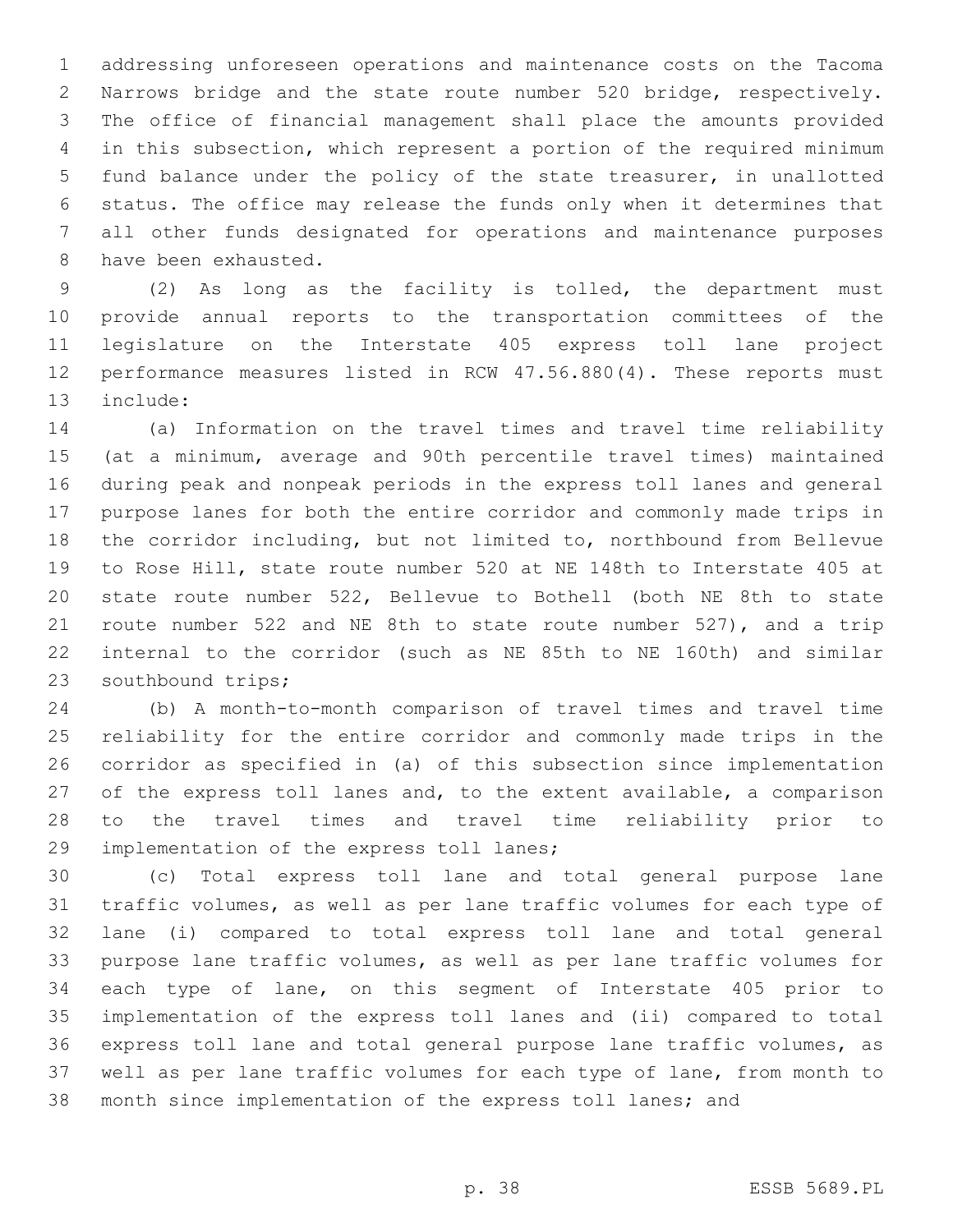(d) Underlying congestion measurements, that is, speeds, that are being used to generate the summary graphs provided, to be made 3 available in a digital file format.

 (3)(a) ((\$708,000)) \$1,189,000 of the Interstate 405 and state route number 167 express toll lanes account—state appropriation, ((\$1,651,000)) \$2,783,000 of the state route number 520 corridor 7 account—state appropriation,  $((\frac{2709}{100})$ ,  $(1, 218,000)$  of the Tacoma 8 Narrows toll bridge account—state appropriation, and ((\$932,000)) 9 \$1,568,000 of the Alaskan Way viaduct replacement project account- state appropriation are provided solely for the reappropriation of unspent funds on the new tolling back office system from the 12 2019-2021 biennium ((, and are subject to the conditions, limitations, 13 and review provided in section 701 of this act.

 (b) The department shall continue to work with the office of financial management, office of the chief information officer, and the transportation committees of the legislature on the project management plan that includes a provision for independent verification and validation of contract deliverables from the successful bidder and a provision for quality assurance that includes reporting independently to the office of the chief information 21 officer on an ongoing basis during system implementation)).

 (( $\left(\frac{1}{2}\right)$ ) (b) The office of financial management shall place the amounts provided in this subsection in unallotted status until the department submits a detailed progress report on the progress of the new tolling back office system. The director of the office of financial management or their designee shall consult with the chairs and ranking members of the transportation committees of the legislature prior to making a decision to allot these funds.

29 (4) ((<del>Out of funding appropriated in this section,</del>)) \$121,000 of the Interstate 405 and state route number 167 express toll lanes account—state appropriation, \$288,000 of the state route number 520 corridor account—state appropriation, \$128,000 of the Tacoma Narrows toll bridge account—state appropriation, and \$163,000 of the Alaskan Way viaduct replacement project account—state appropriation are 35 provided solely for the department ((shall)) to contract with the state auditor's office for a performance audit of the department's project to replace its electronic toll collection system. The audit should include an evaluation of the department's project planning, vendor procurement, contract management and project oversight. The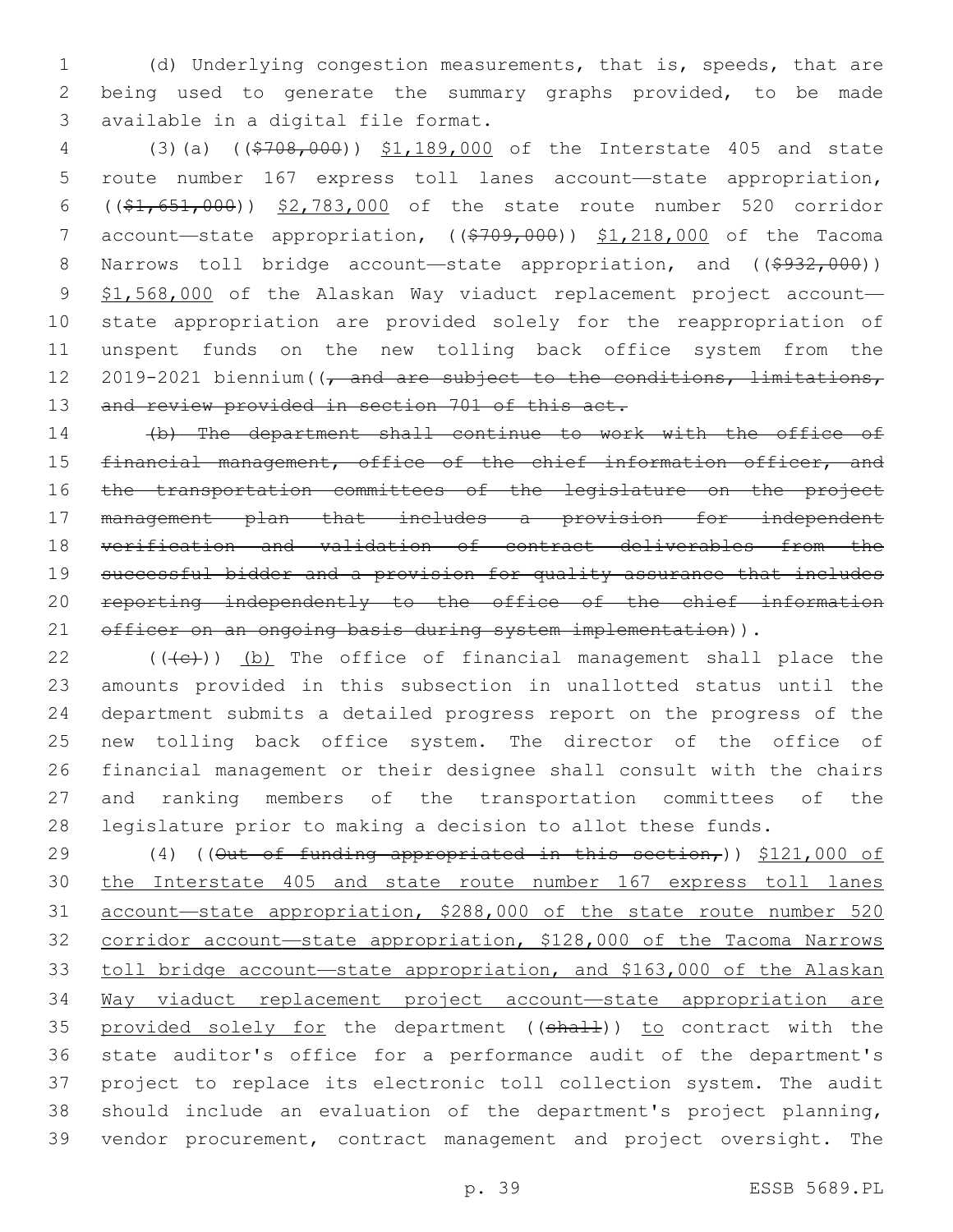final report is to be issued by December 31, 2022. The state auditor will transmit copies of the report to the jurisdictional committees 3 of the legislature and the department.

 (5) The department shall make detailed annual reports to the transportation committees of the legislature and the public on the department's web site on the following:6

 (a) The use of consultants in the tolling program, including the name of the contractor, the scope of work, the type of contract, timelines, deliverables, any new task orders, and any extensions to 10 existing consultant contracts;

 (b) The nonvendor costs of administering toll operations, including the costs of staffing the division, consultants, and other personal service contracts required for technical oversight and management assistance, insurance, payments related to credit card 15 processing, transponder purchases and inventory management, facility 16 operations and maintenance, and other miscellaneous nonvendor costs;

 (c) The vendor-related costs of operating tolled facilities, including the costs of the customer service center, cash collections on the Tacoma Narrows bridge, electronic payment processing, and toll 20 collection equipment maintenance, renewal, and replacement;

 (d) The toll adjudication process, including a summary table for 22 each toll facility that includes:

(i) The number of notices of civil penalty issued;

 (ii) The number of recipients who pay before the notice becomes a 25 penalty;

 (iii) The number of recipients who request a hearing and the 27 number who do not respond;

28 (iv) Workload costs related to hearings;

(v) The cost and effectiveness of debt collection activities; and

(vi) Revenues generated from notices of civil penalty; and

 (e) A summary of toll revenue by facility on all operating toll facilities and express toll lane systems, and an itemized depiction 33 of the use of that revenue.

 (6) During the 2021-2023 fiscal biennium, the department plans to issue a request for proposals as the first stage of a competitive procurement process that will replace the toll equipment and select a new tolling operator for the Tacoma Narrows Bridge. The request for proposals and subsequent competitive procurement must incorporate elements that prioritize the overall goal of lowering costs per transaction for the facility, such as incentives for innovative

p. 40 ESSB 5689.PL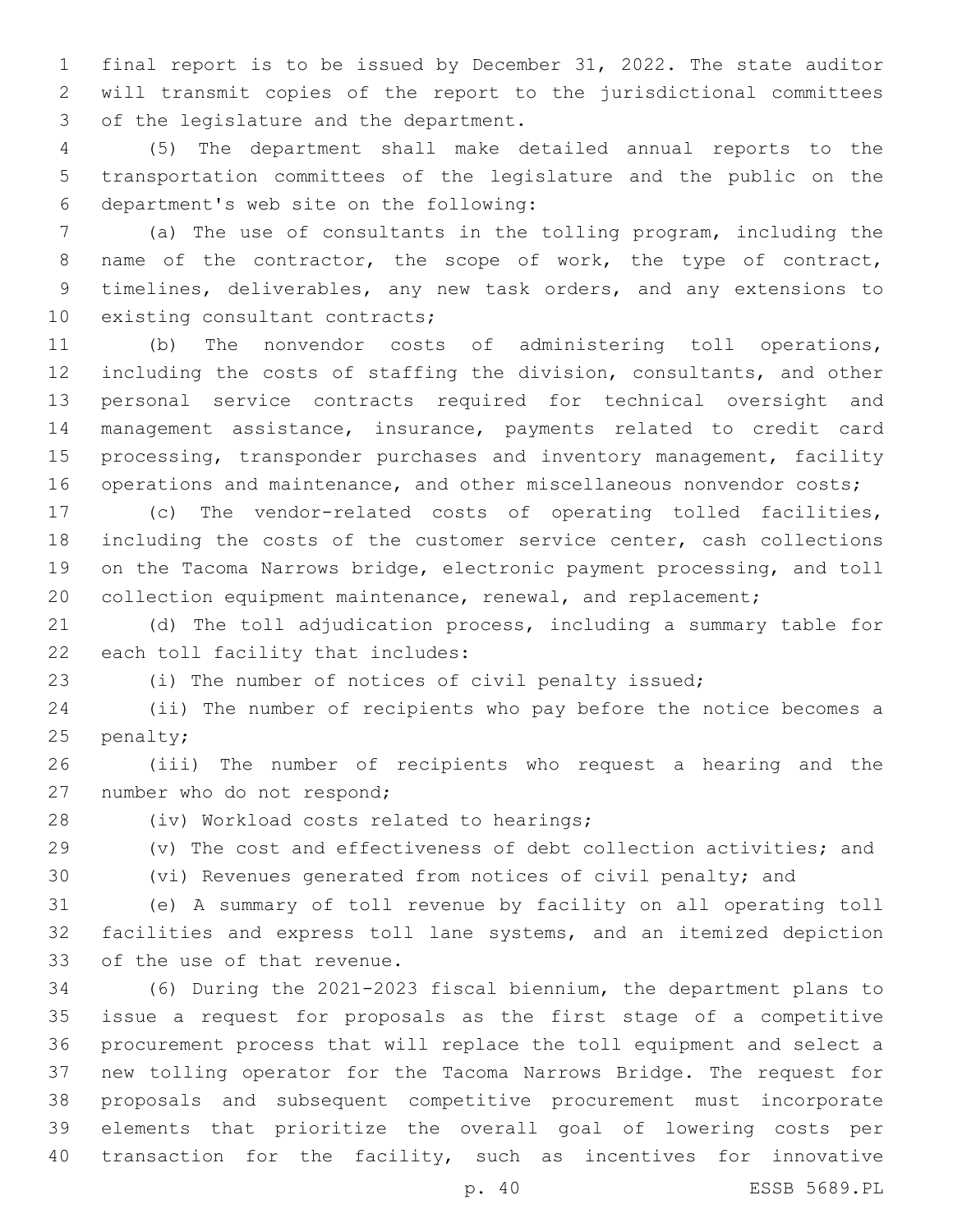approaches which result in lower transactional costs, requests for efficiencies on the part of the bidder that lower operational costs, and incorporation of technologies such as self-serve credit card machines or other point-of-payment technologies that lower costs or 5 improve operational efficiencies.

 (7) \$19,908,000 of the Alaskan Way viaduct replacement project account—state appropriation is provided solely for the new state route number 99 tunnel toll facility's expected share of collecting toll revenues, operating customer services, and maintaining toll collection systems. The legislature expects to see appropriate reductions to the other toll facility accounts once tolling on the new state route number 99 tunnel toll facility stabilizes and any previously incurred costs for start-up of the new facility are charged back to the Alaskan Way viaduct replacement project account. The office of financial management shall closely monitor the application of the cost allocation model and ensure that the new state route number 99 tunnel toll facility is adequately sharing costs and the other toll facility accounts are not being overspent or subsidizing the new state route number 99 tunnel toll facility.

 (8) The department shall submit a plan to the legislature for the Interstate 405 and state route number 167 express toll lanes account detailing how bond proceeds can cover the proposed construction plan on the Interstate 405 and state route number 167 express toll lane corridor outlined on LEAP Transportation Document 2021-1 as developed 25 April 23, 2021, by January 1, 2022.

26 (9) ((\$1,516,000)) \$4,554,000 of the state route number 520 27 corridor account—state appropriation  $((\frac{1}{18}))$  and \$580,000 of the Tacoma Narrows toll bridge account—state appropriation are provided solely for the increased costs of insurance for the state route number 520 floating bridge and the Tacoma Narrows bridge, respectively. The department shall conduct an evaluation of the short and long-term costs and benefits including risk mitigation of self- insurance as compared to the commercial insurance option for the state route number 520 floating bridge, as allowed under the terms of the state route number 520 master bond resolution. By December 15, 2021, the department shall report to the legislature on the results 37 of this evaluation.

 (10) As part of the department's 2023-2025 biennial budget request, the department shall update the cost allocation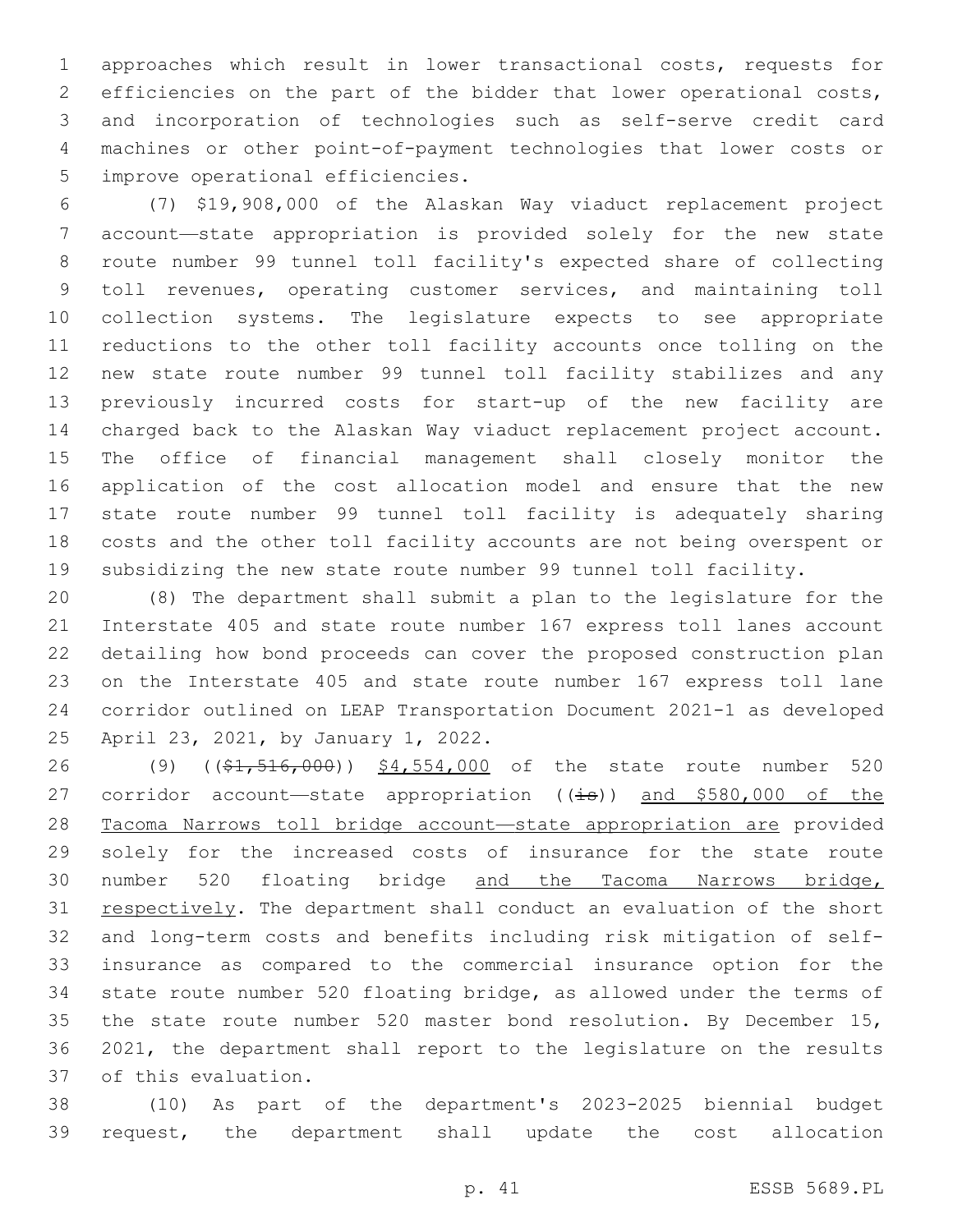recommendations that assign appropriate costs to each of the toll funds for services provided by relevant Washington state department of transportation programs, the Washington state patrol, and the transportation commission. The recommendations shall be based on updated traffic and toll transaction patterns and other relevant 6 factors.

 (11) All amounts provided for operations and maintenance expenses on the SR 520 facility from the state route number 520 corridor account during the 2021-2023 fiscal biennium in this act, up to a maximum of \$59,567,000, are derived from the receipt of federal American rescue plan act of 2021 funds and not toll revenues.

 (12) \$14,000 of the Interstate 405 and state route number 167 express toll lanes account—state appropriation, \$32,000 of the state route number 520 corridor account—state appropriation, \$22,000 of the Tacoma Narrows toll bridge account—state appropriation, and \$27,000 of the Alaskan Way viaduct replacement project account—state 17 appropriation are provided solely to implement chapter . . . (Substitute House Bill No. 1790), Laws of 2022 (temporary license 19 plates). If chapter . . . (Substitute House Bill No. 1790), Laws of 2022 is not enacted by June 30, 2022, the amounts provided in this 21 subsection lapse.

 **Sec. 210.** 2021 c 333 s 210 (uncodified) is amended to read as follows: 23 **FOR THE DEPARTMENT OF TRANSPORTATION—INFORMATION TECHNOLOGY—PROGRAM** 

 **C** 26 Transportation Partnership Account-State 27 Appropriation. . . . . . . . . . . . . . . . . (  $(\frac{1}{21}, \frac{377}{1000})$  ) \$1,461,000 29 Motor Vehicle Account-State Appropriation. . . . . ((\$97,026,000))  $$101,010,000$ 31 Puget Sound Ferry Operations Account-State 32 Appropriation. . . . . . . . . . . . . . . . . . (  $(\frac{263,000}{1})$   $\frac{$307,000}{1}$ 34 Multimodal Transportation Account-State 35 Appropriation. . . . . . . . . . . . . . . . .  $($  $($  $$\frac{6}{6}$ ,  $986$ ,  $000)$ )$   $$7,013,000$  Transportation 2003 Account (Nickel Account)—State 38 Appropriation. . . . . . . . . . . . . . . . . ((<del>\$1,393,000</del>))

p. 42 ESSB 5689.PL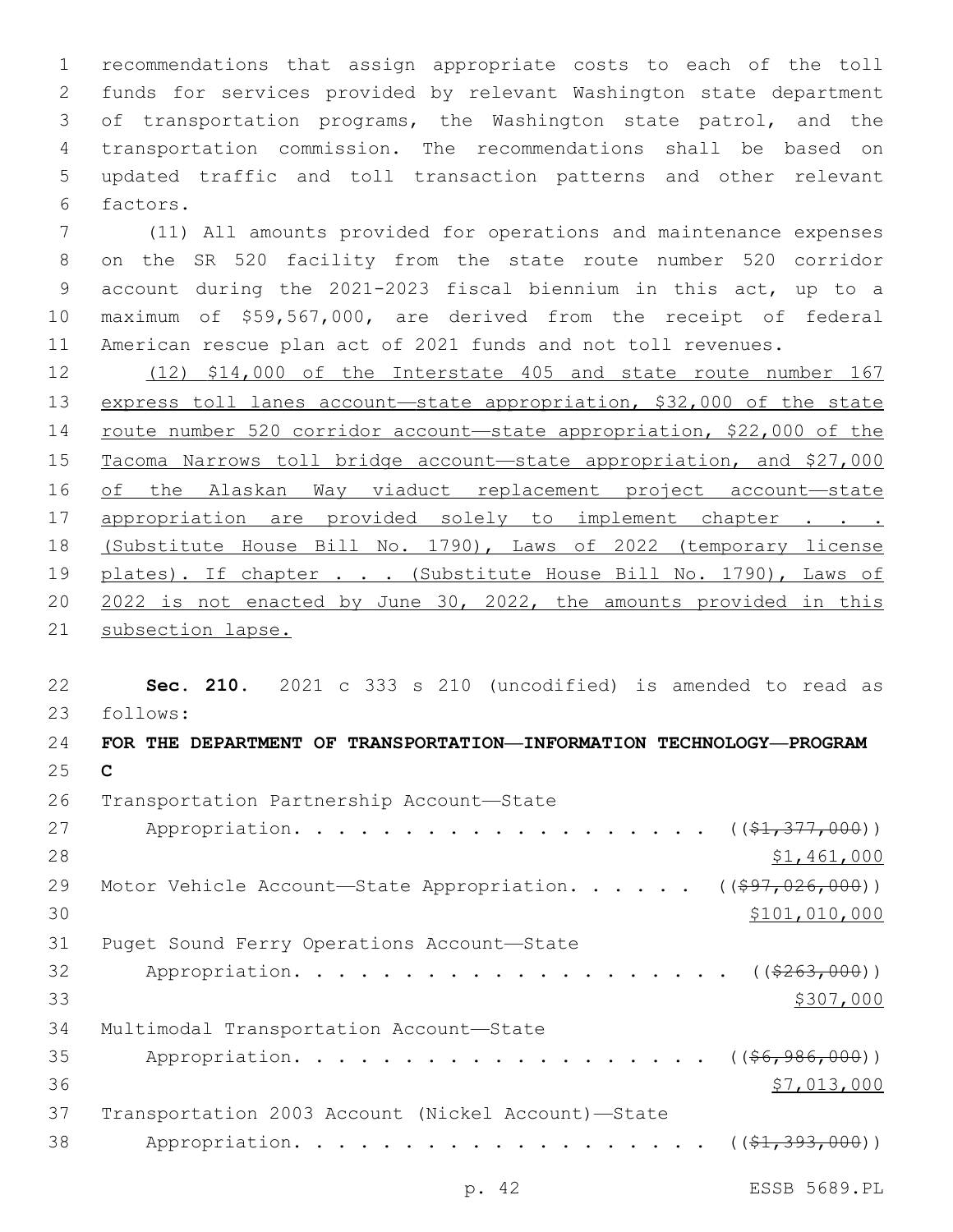$\frac{1}{21,461,000}$ 

2 TOTAL APPROPRIATION. . . . . . . . . . . . . ((\$107,045,000)) \$111,252,000

 The appropriations in this section are subject to the following 5 conditions and limitations:

 (1) \$4,273,000 of the multimodal transportation account—state appropriation and \$4,273,000 of the motor vehicle account—state appropriation are provided solely for the department's cost related to the one Washington project, and is subject to the conditions, 10 limitations, and review requirements of section 701 ((of this act)), 11 chapter 333, Laws of 2021.

 (2) \$2,404,000 of the motor vehicle account—state appropriation and \$119,000 of the multimodal transportation account—state appropriation are provided solely for contingency funding to address emergent issues related to mitigating negative impacts of the high 16 level of staff vacancies. Potential uses of the funding include, but are not limited to, the following: Increased overtime, travel, and 18 other related costs; increased contracting to maintain adequate 19 service levels; and unanticipated facility and equipment needs. By January 1, 2023, the department must submit a report to the governor and the transportation committees of the legislature detailing the 22 specific expenditures made from the contingency funding provided in this subsection.

 **Sec. 211.** 2021 c 333 s 211 (uncodified) is amended to read as follows: 25 **FOR THE DEPARTMENT OF TRANSPORTATION—FACILITY MAINTENANCE, OPERATIONS, AND CONSTRUCTION—PROGRAM D—OPERATING** 28 Motor Vehicle Account—State Appropriation. . . . . ((\$35,574,000)) \$36,843,000 State Route Number 520 Corridor Account—State30

 Appropriation. . . . . . . . . . . . . . . . . . . . . . \$34,000 32 TOTAL APPROPRIATION. . . . . . . . . . . . ((\$35,608,000)) \$36,877,000

 The appropriations in this section are subject to the following 35 conditions and limitations: \$780,000 of the motor vehicle account- state appropriation is provided solely for contingency funding to address emergent issues related to mitigating negative impacts of the high level of staff vacancies. Potential uses of the funding include,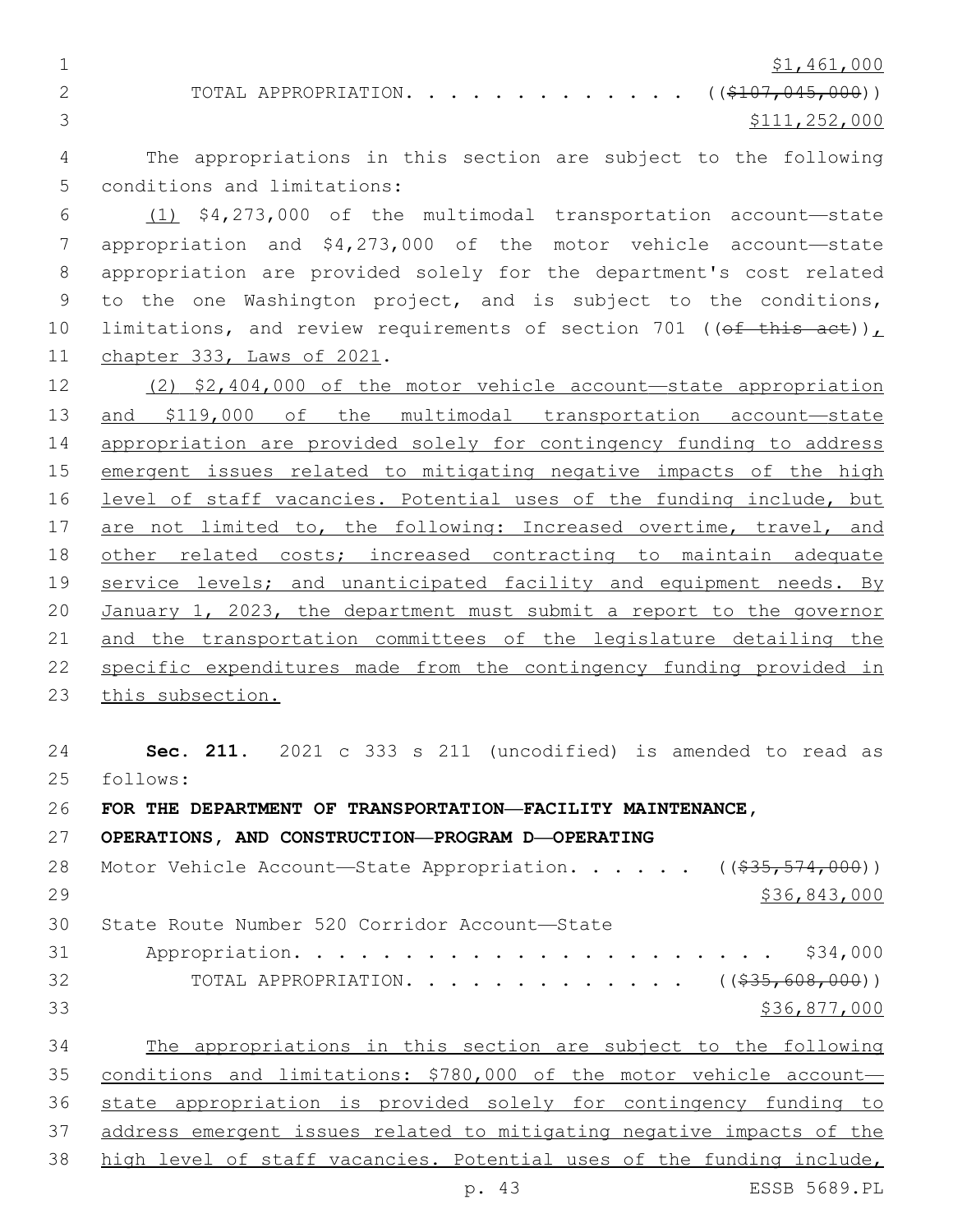1 but are not limited to, the following: Increased overtime, travel, 2 and other related costs; increased contracting to maintain adequate 3 service levels; and unanticipated facility and equipment needs. By 4 January 1, 2023, the department must submit a report to the governor 5 and the transportation committees of the legislature detailing the 6 specific expenditures made from the contingency funding provided in 7 this subsection.

8 NEW SECTION. **Sec. 212.** A new section is added to 2021 c 333 (uncodified) to read as follows: 9

10 **FOR THE DEPARTMENT OF TRANSPORTATION—TRANSPORTATION EQUIPMENT FUND—** 11 **PROGRAM E**

12 Motor Vehicle Account-State Appropriation. . . . . . . \$12,396,000

13 The appropriation in this section is subject to the following 14 conditions and limitations:

 (1) \$10,396,000 of the motor vehicle account—state appropriation is provided solely for the department's costs related to replacing obsolete transportation equipment. The appropriations to the department in this section must be expended to maximize the amount of obsolete equipment replaced in the 2021-2023 biennium.

 (2) \$2,000,000 of the motor vehicle account—state appropriation is provided solely for the department's costs related to replacing snow removal equipment. The appropriations to the department in this section must be expended to maximize the amount of snow removal 24 equipment replaced in the 2021-2023 biennium.

25 **Sec. 213.** 2021 c 333 s 212 (uncodified) is amended to read as follows: 26

27 **FOR THE DEPARTMENT OF TRANSPORTATION—AVIATION—PROGRAM F**

| 28 | Aeronautics Account-State Appropriation. ((\$8,055,000))        |
|----|-----------------------------------------------------------------|
| 29 | \$8,127,000                                                     |
| 30 | Aeronautics Account-Federal Appropriation. \$3,916,000          |
| 31 | Aeronautics Account-Private/Local Appropriation. \$60,000       |
| 32 | Multimodal Transportation Account-State                         |
| 33 |                                                                 |
| 34 | TOTAL APPROPRIATION. ( $(\frac{212}{1220311000})$ )             |
| 35 | \$12, 253, 000                                                  |
| 36 | The appropriations in this section are subject to the following |
| 37 | conditions and limitations:                                     |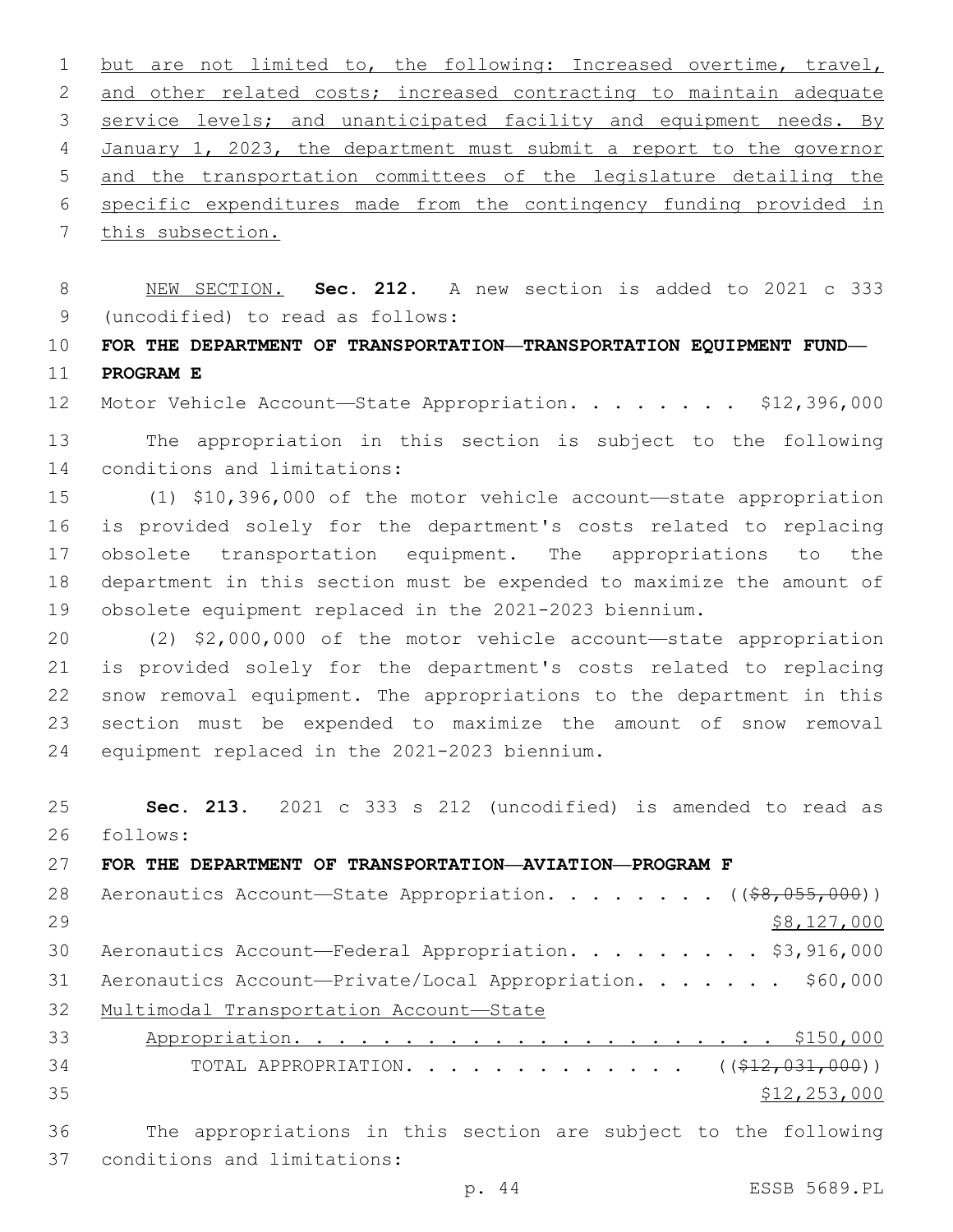(1) \$2,888,000 of the aeronautics account—state appropriation is provided solely for the airport aid grant program, which provides competitive grants to public use airports for pavement, safety, 4 maintenance, planning, and security.

 (2) \$257,000 of the aeronautics account—state appropriation is provided solely for supporting the commercial aviation coordinating 7 commission, pursuant to section 718 ((of this act)), chapter 333, 8 Laws of 2021.

 (3) \$280,000 of the aeronautics account—state appropriation is provided solely for the implementation of chapter 131, Laws of 2021 (unpiloted aircraft system state coordinator). If chapter 131, Laws of 2021 is not enacted by June 30, 2021, the amount provided in this 13 subsection lapses.

 (4)(a) \$150,000 of the multimodal transportation account—state appropriation is provided solely for the aviation program to continue 16 the community engagement associated with the work of the commercial 17 aviation coordinating commission to increase aviation capacity and provide a single preferred location for a new primary commercial aviation facility by June 15, 2023. The work of the commission shall include, but is not limited to, recommendations to the legislature on 21 future Washington state long-range commercial aviation facility needs including possible additional aviation facilities or expansion of current aviation facilities.

(b) Community engagement efforts may include:

 (i) Raising awareness among aviation stakeholders and the public 26 on the complex issues that must be addressed by the commission;

 (ii) Obtaining input from a representative cross section of the public on the construction of a new airport and the expansion of 29 existing airports to meet future aviation demand;

 (iii) Keeping people informed as the commission's work progresses, including diverse communities that are often underrepresented in processes to inform decision making;

 (iv) Providing opportunities for members of the public to provide direct input to the commission during the pandemic that limits opportunities for direct social contact;

 (v) Using surveys, open houses, focus groups, translation 37 services, informational handouts, advertisements, social media, and other appropriate means of communicating with the public; and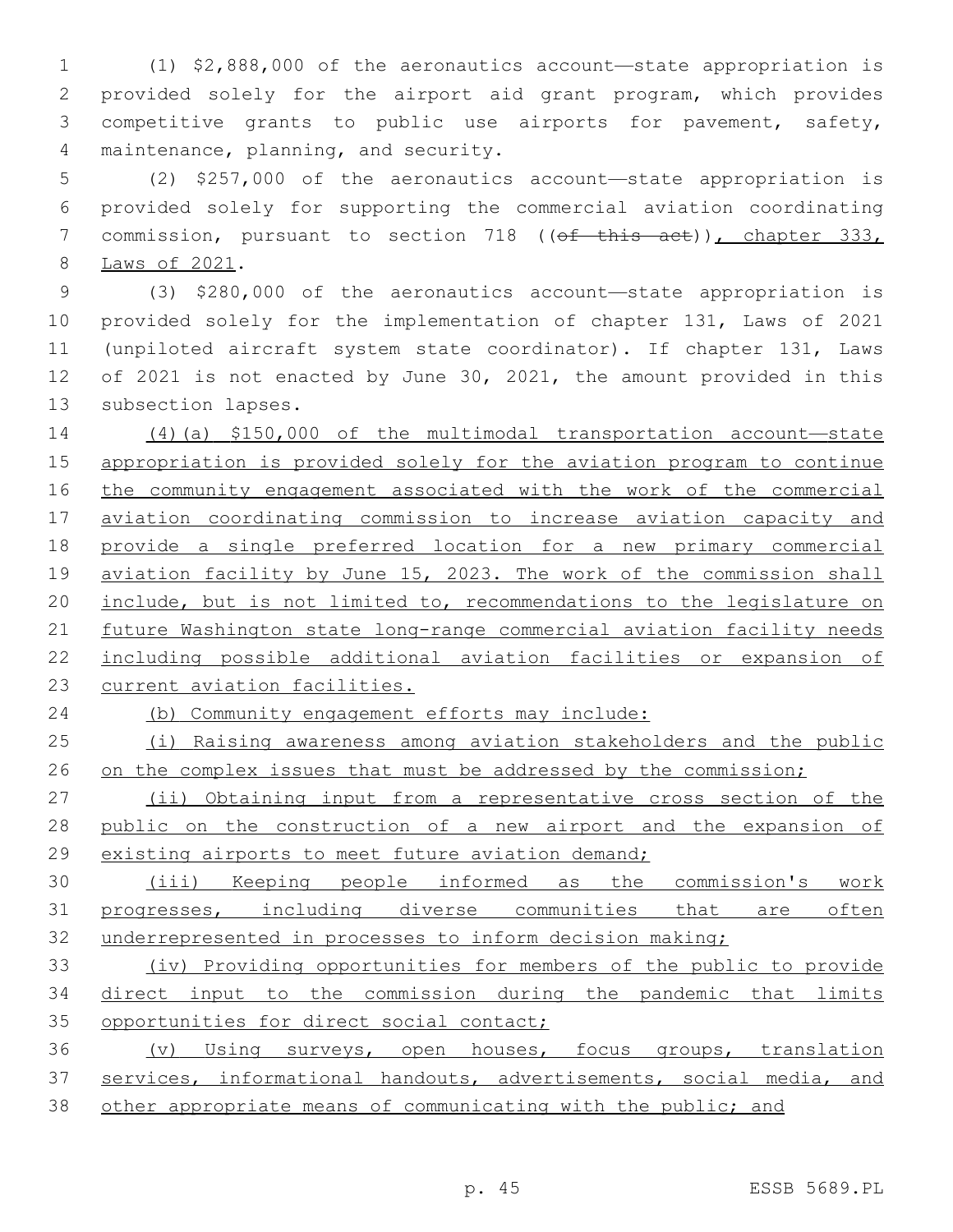| 1            | Providing a focus on the demographics or people in the<br>(vi)       |
|--------------|----------------------------------------------------------------------|
| $\mathbf{2}$ | geographical areas most impacted by expanding aviation capacity or   |
| 3            | developing a new aviation facility.                                  |
| 4            | The<br>department may use a communications consultant<br>(C)<br>or   |
| 5            | community-based organizations to assist with community engagement    |
| 6            | efforts in (b) of this subsection.                                   |
|              |                                                                      |
| 7            | Sec. 214. 2021 c 333 s 213 (uncodified) is amended to read as        |
| 8            | follows:                                                             |
| 9            | FOR THE DEPARTMENT OF TRANSPORTATION—PROGRAM DELIVERY MANAGEMENT AND |
| 10           | SUPPORT-PROGRAM H                                                    |
| 11           | Motor Vehicle Account-State Appropriation. ((\$59,138,000))          |
| 12           | \$58, 254, 000                                                       |
| 13           |                                                                      |
|              | Motor Vehicle Account-Federal Appropriation. \$500,000               |
|              | Multimodal Transportation Account-State                              |
| 14<br>15     |                                                                      |
| 16           | TOTAL APPROPRIATION. ( $(\frac{260}{396}, \frac{396}{900})$ )        |
| 17           | \$59,512,000                                                         |

 The appropriations in this section are subject to the following 19 conditions and limitations:

 (1) The legislature recognizes that the trail known as the Rocky Reach Trail, and its extensions, serve to separate motor vehicle traffic from pedestrians and bicyclists, increasing motor vehicle safety on state route number 2 and the coincident section of state route number 97. Consistent with chapter 47.30 RCW and pursuant to RCW 47.12.080, the legislature declares that transferring portions of WSDOT Inventory Control (IC) No. 2-09-04686 containing the trail and associated buffer areas to the Washington state parks and recreation commission is consistent with the public interest. The legislature directs the department to transfer the property to the Washington 30 state parks and recreation commission.

 (a) The department must be paid fair market value for any portions of the transferred real property that is later abandoned, vacated, or ceases to be publicly maintained for trail purposes.

 (b) Prior to completing the transfer in this subsection (1), the department must ensure that provisions are made to accommodate private and public utilities and any facilities that predate the department's acquisition of the property, at no cost to those entities. Prior to completing the transfer, the department shall also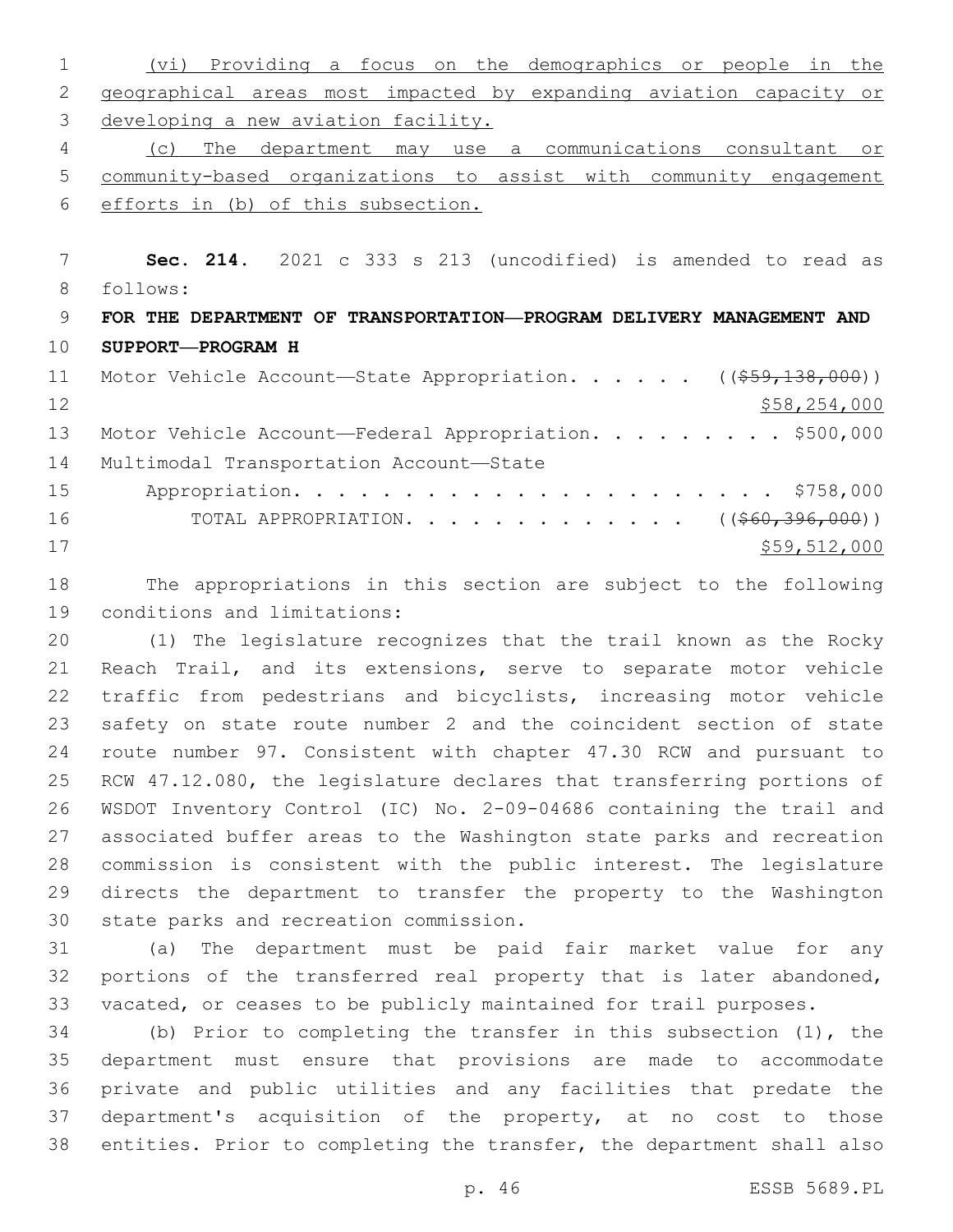ensure that provisions, by fair market assessment, are made to accommodate other private and public utilities and any facilities that have been legally allowed by permit or other instrument.

 (c) The department may sell any adjoining property that is not necessary to support the Rocky Reach Trail and adjacent buffer areas only after the transfer of trail-related property to the Washington state parks and recreation commission is complete. Adjoining property owners must be given the first opportunity to acquire such property that abuts their property, and applicable boundary line or other adjustments must be made to the legal descriptions for recording 11 purposes.

 (2) With respect to Parcel 12 of the real property conveyed by the state of Washington to the city of Mercer Island under that certain quitclaim deed, dated April 19, 2000, recorded in King county under recording no. 20000425001234, the requirement in the deed that the property be used for road/street purposes only will be deemed satisfied by the department of transportation so long as commuter parking, as part of the vertical development of the property, is one 19 of the significant uses of the property.

 (3) ((\$1,600,000 of the motor vehicle account—state appropriation 21 is provided solely for real estate services activities. Consistent with RCW 47.12.120 and during the 2021-2023 fiscal biennium, when 23 initiating, extending, or renewing any rent or lease agreements with a regional transit authority, consideration of value must be 25 equivalent to one hundred percent of economic or market rent.

  $(4)$ )) The department shall report to the transportation committees of the legislature by December 1, 2021, on the status of its efforts to consolidate franchises for broadband facilities across the state, including plans for increasing the number of consolidated 30 franchises in the future.

 $((+5+))$   $(4)$  During the 2021-2023 biennium, if the department takes possession of the property situated in the city of Edmonds for which a purchase agreement was executed between Unocal and the department in 2005 (Tax Parcel Number 262703-2-003-0009), and if the department confirms that the property is still no longer needed for transportation purposes, the department shall provide the city of Edmonds with the right of first purchase at fair market value in accordance with RCW 47.12.063(3) for the city's intended use of the property to rehabilitate near-shore habitat for salmon and related 40 species.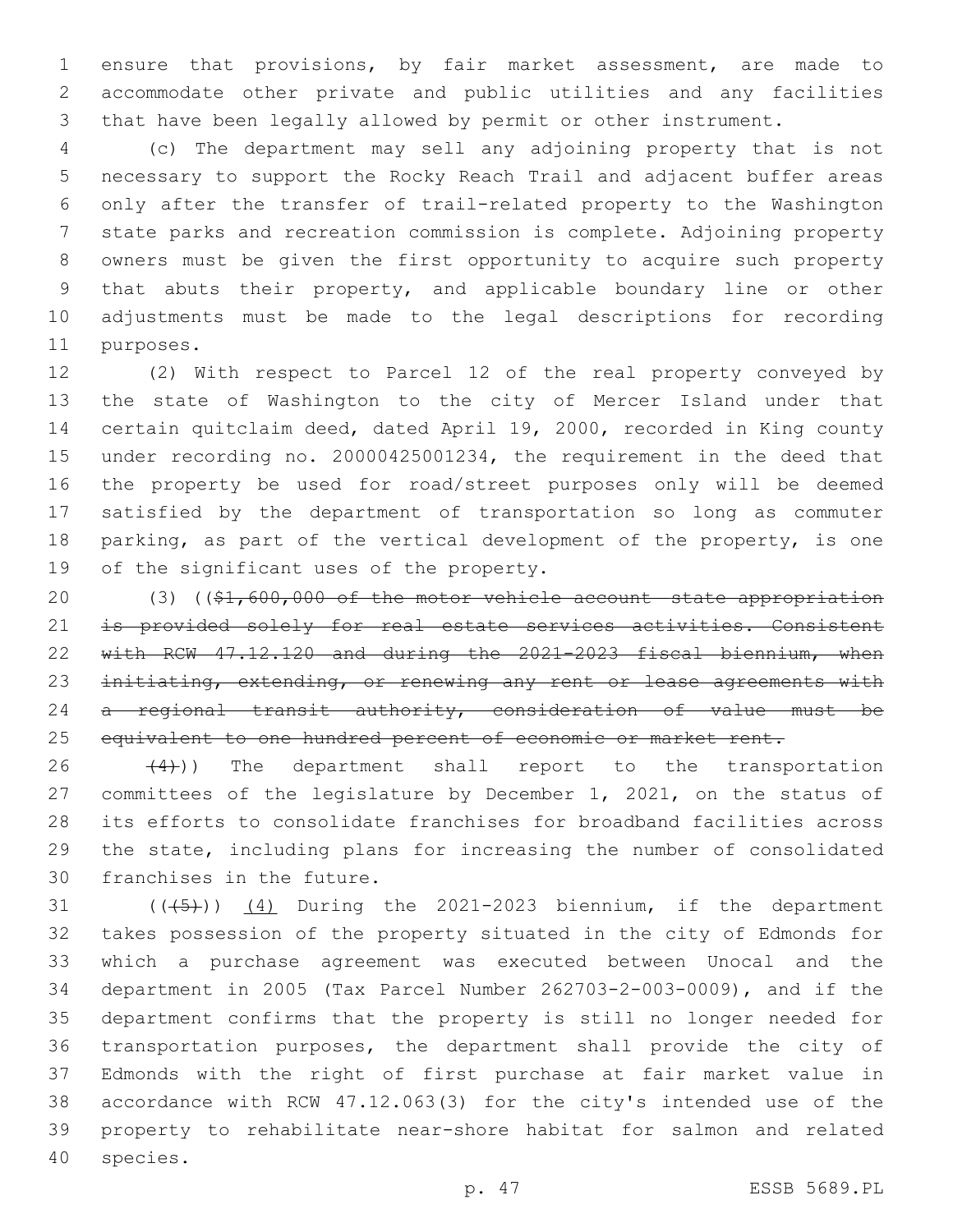(((6) \$300,000)) (5) \$535,000 of the motor vehicle account—state appropriation is provided solely for the implementation of chapter 3 217, Laws of 2021 (noxious weeds). ((<del>If chapter 217, Laws of 2021</del> (noxious weeds) is not enacted by June 30, 2021, the amount provided 5 in this subsection lapses.

 (7) \$500,000)) (6) \$1,026,000 of the multimodal transportation account—state appropriation is provided solely for the implementation 8 of chapter 314, Laws of 2021 (environmental justice task force). ( $\sqrt{1+f}$  chapter 314, Laws of 2021 (environmental justice task force) is not 10 enacted by June 30, 2021, the amount provided in this subsection  $\frac{1}{2}$   $\frac{1}{2}$   $\frac{1}{2}$   $\frac{1}{2}$   $\frac{1}{2}$   $\frac{1}{2}$   $\frac{1}{2}$   $\frac{1}{2}$   $\frac{1}{2}$   $\frac{1}{2}$   $\frac{1}{2}$   $\frac{1}{2}$   $\frac{1}{2}$   $\frac{1}{2}$   $\frac{1}{2}$   $\frac{1}{2}$   $\frac{1}{2}$   $\frac{1}{2}$   $\frac{1}{2}$   $\frac{1}{2}$   $\frac{1}{2}$   $\frac{1}{$ 

 (7) \$2,399,000 of the motor vehicle account—state appropriation is provided solely for contingency funding to address emergent issues 14 related to mitigating negative impacts of the high level of staff 15 vacancies. Potential uses of the funding include, but are not limited to, the following: Increased overtime, travel, and other related 17 costs; increased contracting to maintain adequate service levels; and unanticipated facility and equipment needs. By January 1, 2023, the department must submit a report to the governor and the transportation committees of the legislature detailing the specific expenditures made from the contingency funding provided in this subsection.

 (8) The department shall offer to sell the northern parcel of site 14 on the Puget Sound Gateway Program SR 509 Completion Project Surplus Property list, located immediately south of S. 216th Street and adjacent to the Barnes Creek Nature Trail in Des Moines, to Seattle Goodwill Industries, a nonprofit organization with tax ID 91-05688708, located at 700 Dearborn Place S., Seattle, WA 98144, in accordance with RCW 47.12.063 at fair market value because the legislature finds it in the public interest to do so for the public benefit that will result from Goodwill's redevelopment of the property it owns at Rainier Ave. South and South Dearborn Street to increase the supply of affordable housing.

 **Sec. 215.** 2021 c 333 s 214 (uncodified) is amended to read as follows: 35

## **FOR THE DEPARTMENT OF TRANSPORTATION—PUBLIC-PRIVATE PARTNERSHIPS—**

- **PROGRAM K**
- 38 Motor Vehicle Account—State Appropriation. . . . . . . ((\$675,000))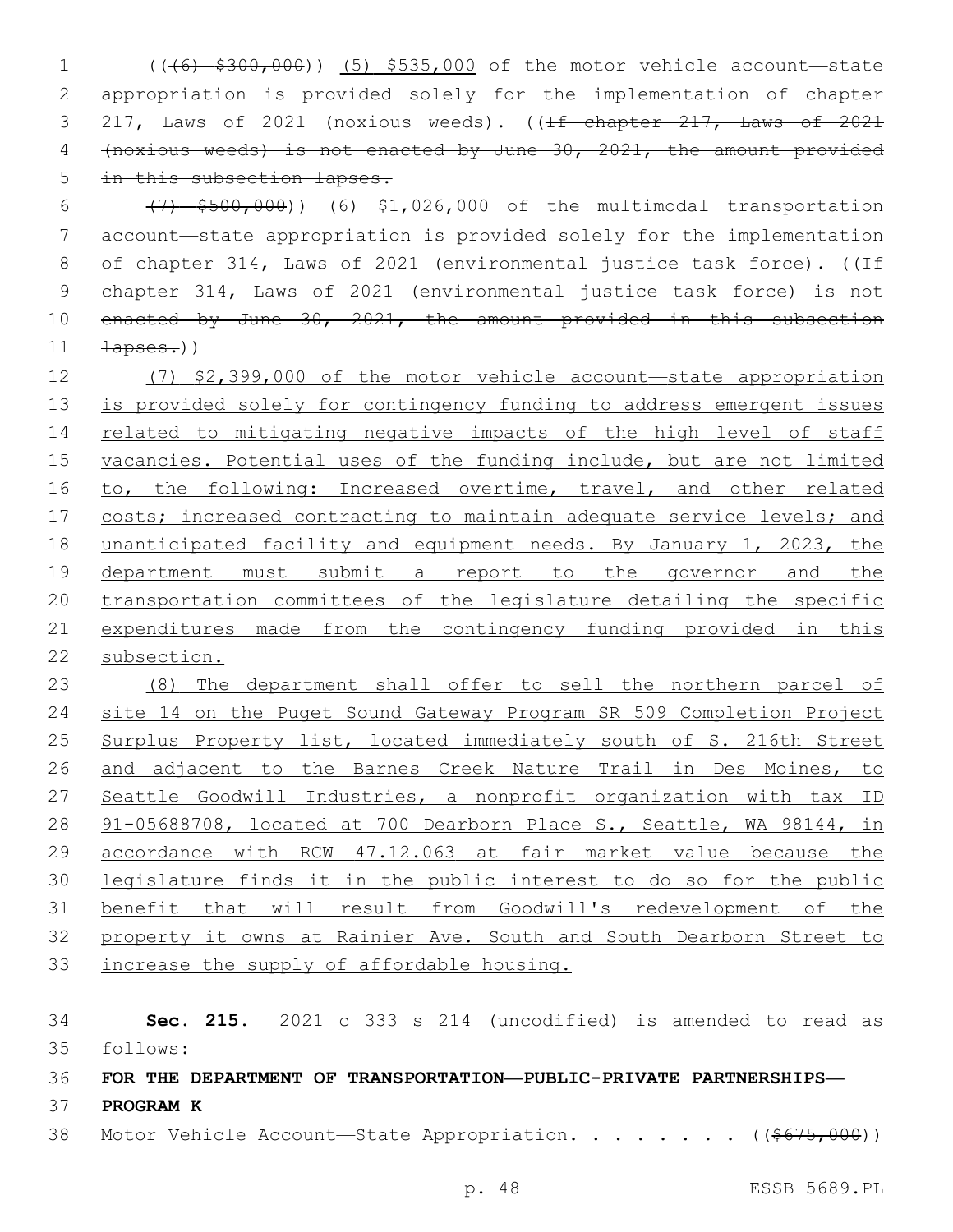$1 \over $685,000$ 2 Electric Vehicle Account—State Appropriation. . . . . ((\$9,900,000))  $3 \hspace{2.5cm} \text{S11,} \text{900,} \text{000}$ 4 Multimodal Transportation Account-State Appropriation. . . . . . . . . . . . . . . . . . . . . \$3,290,000

6 TOTAL APPROPRIATION. . . . . . . . . . . . . ((\$13,865,000)) \$15,875,000

 The appropriations in this section are subject to the following 9 conditions and limitations:

 (1) The public-private partnerships program must continue to explore retail partnerships at state-owned park and ride facilities, 12 as authorized in RCW 47.04.295.

 (2) ((\$8,900,000)) \$10,900,000 of the electric vehicle account— state appropriation is provided solely for the clean alternative fuel vehicle charging and refueling infrastructure program in chapter 287, Laws of 2019 (advancing green transportation adoption).

 (3) \$2,400,000 of the multimodal transportation account—state appropriation is provided solely for the pilot program established under chapter 287, Laws of 2019 (advancing green transportation adoption) to provide clean alternative fuel vehicle use opportunities to underserved communities and low to moderate income members of the workforce not readily served by transit or located in transportation corridors with emissions that exceed federal or state emissions standards. Consistent with the geographical diversity element described in RCW 47.04.355(4), the legislature strongly encourages the department to consider implementing the pilot in both urban and rural communities if possible, to obtain valuable information on the needs of underserved communities located in different geographical 29 locations in Washington.

 (4) \$1,000,000 of the electric vehicle account—state appropriation and \$500,000 of the multimodal transportation account— state appropriation are provided solely for a colocated DC fast charging and hydrogen fueling station near the Wenatchee or East Wenatchee area near a state route or near or on a publicly owned facility to service passenger, light-duty and heavy-duty vehicles. The hydrogen fueling station must include a DC fast charging station colocated at the hydrogen fueling station site. Funds may be used for one or more fuel cell electric vehicles that would utilize the fueling stations. The department must contract with a public utility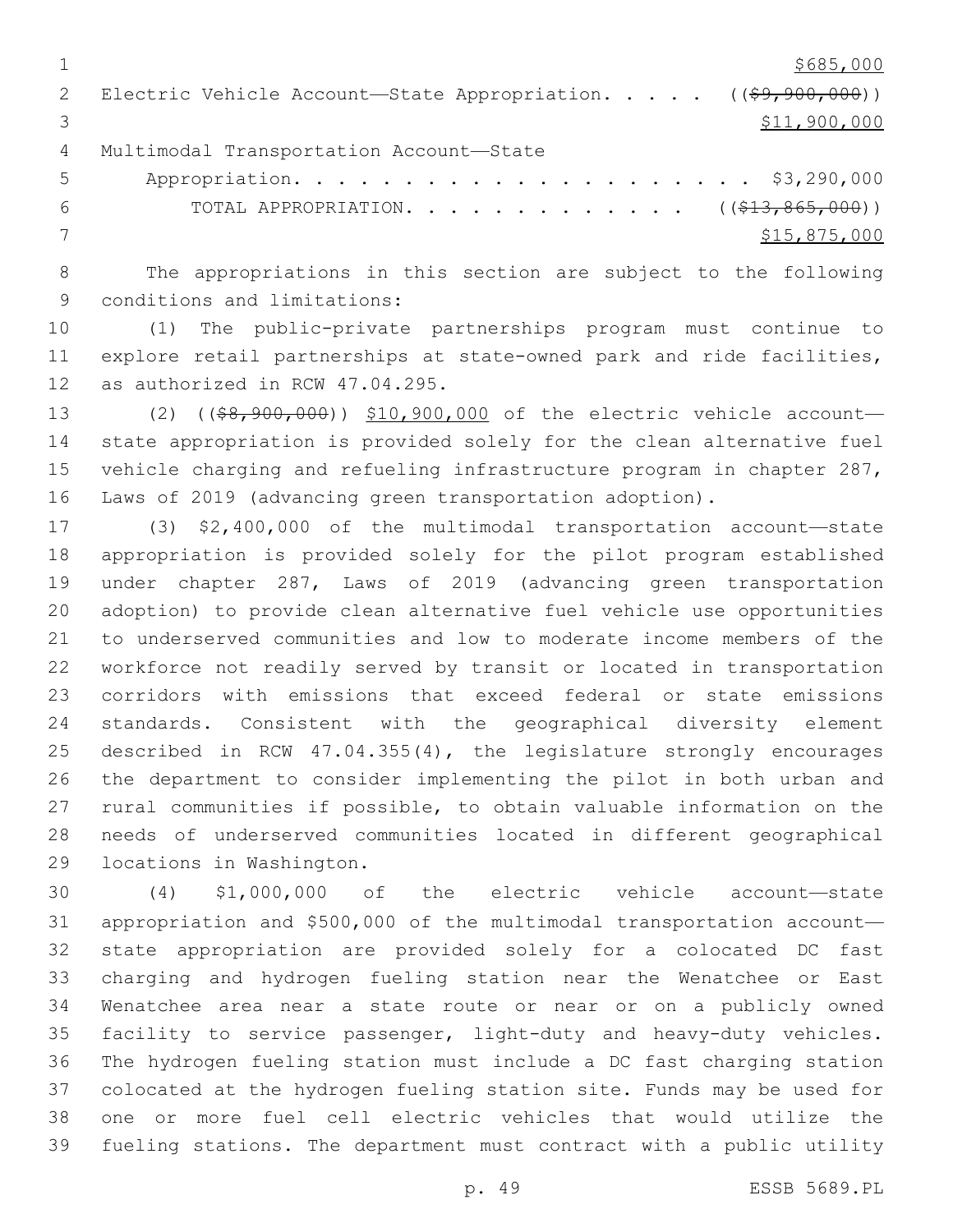district that produces hydrogen in the area to own and/or manage and provide technical assistance for the design, planning, permitting, construction, maintenance and operation of the hydrogen fueling station. The department and public utility district are encouraged to collaborate with and seek contributions from additional public and 6 private partners for the fueling station.

 (5) \$140,000 of the multimodal transportation account—state appropriation is provided solely for the purpose of conducting an assessment of options for the development, including potential features and costs, for a publicly available mapping and forecasting tool that provides locations and essential information of charging and refueling infrastructure to support forecasted levels of electric vehicle adoption, travel, and usage across Washington state as described in chapter 300, Laws of 2021 (preparedness for a zero 15 emissions transportation future).

16 (6) \$250,000 of the multimodal transportation account—state 17 appropriation is provided solely to fund the design of an electric 18 charging mega-site project at Mount Vernon library commons.

19 **Sec. 216.** 2021 c 333 s 215 (uncodified) is amended to read as follows: 20

21 **FOR THE DEPARTMENT OF TRANSPORTATION—HIGHWAY MAINTENANCE—PROGRAM M** 22 Motor Vehicle Account-State Appropriation. . . . . ((\$496,925,000)) 23 \$505,015,000 24 Motor Vehicle Account—Federal Appropriation. . . . . . . \$7,000,000 25 Motor Vehicle Account-Local Appropriation. . . . . . . . . \$17,000 26 State Route Number 520 Corridor Account-State 27 Appropriation. . . . . . . . . . . . . . . . . (  $(\frac{64,082,000)}{}$ 28 \$4,657,000 \$4,657,000 29 Tacoma Narrows Toll Bridge Account-State 30 Appropriation. . . . . . . . . . . . . . . . . (  $(\frac{21}{7}\cdot479,000)$  )  $31$  \$1,560,000 32 Alaskan Way Viaduct Replacement Project Account— 33 State Appropriation. . . . . . . . . . . . . . . ( $(\frac{28}{157,000})$ )  $34$  \$8,611,000 35 Interstate 405 and State Route Number 167 Express 36 Toll Lanes Account—State Appropriation. . . . . ((\$2,545,000))  $37$  \$2,594,000 38 Waste Tire Removal Account-State Appropriation. . . . . \$5,000,000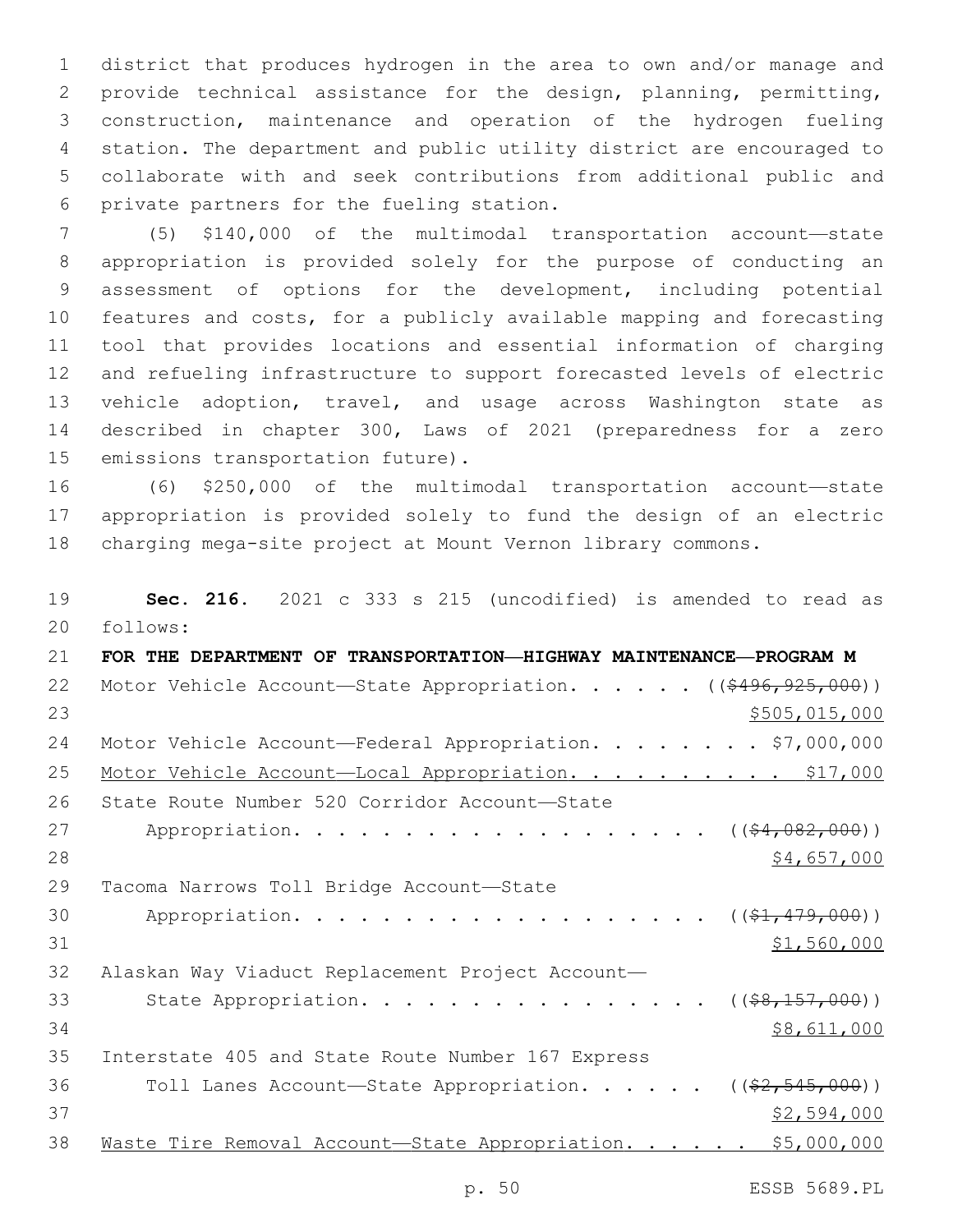1 TOTAL APPROPRIATION. . . . . . . . . . . . ((\$520,188,000))  $2^{5534}$ , 454,000

 The appropriations in this section are subject to the following conditions and limitations:4

 (1) \$7,529,000 of the motor vehicle account—state appropriation is provided solely for utility fees assessed by local governments as authorized under RCW 90.03.525 for the mitigation of stormwater runoff from state highways. Plan and reporting requirements as required in chapter 435, Laws of 2019 (Local Stormwater Charges) shall be consistent with the January 2012 findings of the Joint Transportation Committee Report for Effective Cost Recovery Structure for WSDOT, Jurisdictions, and Efficiencies in Stormwater Management.

 (2) \$5,000,000 of the motor vehicle account—state appropriation is provided solely for a contingency pool for snow and ice removal. The department must notify the office of financial management and the transportation committees of the legislature when they have spent the base budget for snow and ice removal and will begin using the 18 contingency pool funding.

 (3) \$1,025,000 of the motor vehicle account—state appropriation is provided solely for the department to implement safety improvements and debris clean up on department-owned rights-of-way in the city of Seattle at levels above that being implemented as of January 1, 2019, to be administered in conjunction with subsection (9) of this section. The department must maintain a crew dedicated solely to collecting and disposing of garbage, clearing debris or hazardous material, and implementing safety improvements where hazards exist to the traveling public, department employees, or people encamped upon department-owned rights-of-way. The department may request assistance from the Washington state patrol as necessary in order for both agencies to provide enhanced safety-related activities regarding the emergency hazards along state highway 32 rights-of-way in the Seattle area.

 (4) \$1,015,000 of the motor vehicle account—state appropriation is provided solely for a partnership program between the department and the city of Tacoma, to be administered in conjunction with subsection (9) of this section. The program shall address the safety and public health problems created by homeless encampments on the department's property along state highways within the city limits. \$570,000 is for dedicated department maintenance staff and associated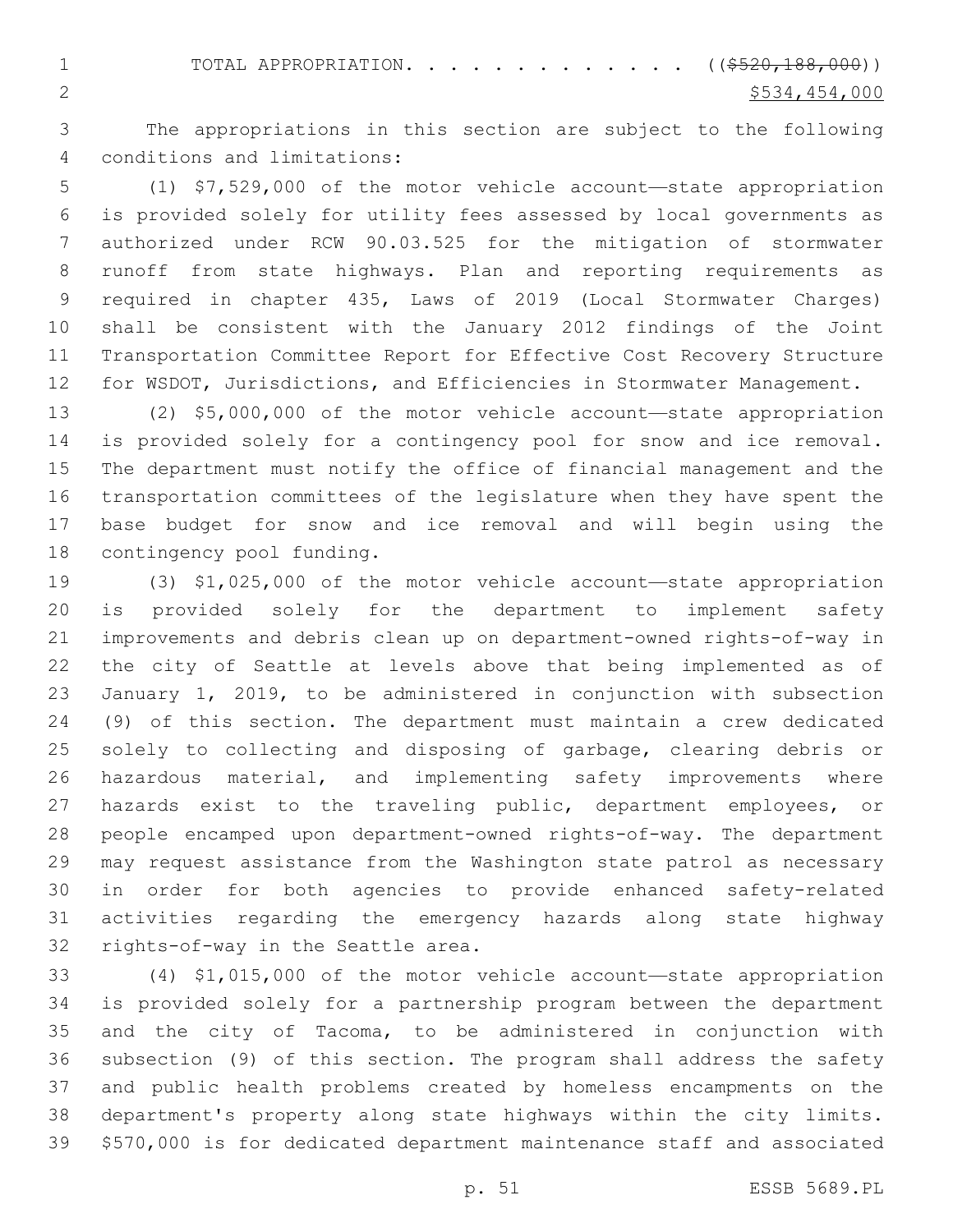clean-up costs. The department and the city of Tacoma shall enter into a reimbursable agreement to cover up to \$445,000 of the city's 3 expenses for clean-up crews and landfill costs.

 (5) The department must continue a pilot program for the 2021-2023 fiscal biennium at the four highest demand safety rest areas to create and maintain an online calendar for volunteer groups to check availability of weekends for the free coffee program. The calendar must be updated at least weekly and show dates and times that are, or are not, available to participate in the free coffee program. The department must submit a report to the legislature on the ongoing pilot by December 1, 2022, outlining the costs and benefits of the online calendar pilot, and including surveys from the volunteer groups and agency staff to determine its effectiveness.

 (6) \$686,000 of the motor vehicle account—state appropriation is provided solely for reimbursing the Oregon department of transportation (ODOT) for the department's share of increased maintenance costs of six highway bridges over the Columbia River that 18 are maintained by ODOT.

 (7) \$8,290,000 of the motor vehicle account—state appropriation is provided solely for increased costs of highway maintenance 21 materials.

 (8) \$5,816,000 of the motor vehicle account—state appropriation is provided solely for a contingency pool for repairing damages to highways caused by known and unknown third parties. The department must notify the office of financial management and the transportation committees of the legislature when they have spent the base budget for third-party damage repair and will begin using the contingency 28 pool funding.

 (9)(a) \$3,000,000 of the motor vehicle account—state 30 appropriation ((is)) and \$5,000,000 of the waste tire removal account 31 -state appropriation are provided solely for the department to address the risks to safety and public health associated with homeless encampments on department owned rights-of-way. The department must coordinate and work with local government officials and social service organizations who provide services and direct people to housing alternatives that are not in highway rights-of-way to help prevent future encampments from forming on highway rights-of- way, and may reimburse the organizations doing this outreach 39 assistance who transition people into treatment or housing ((that is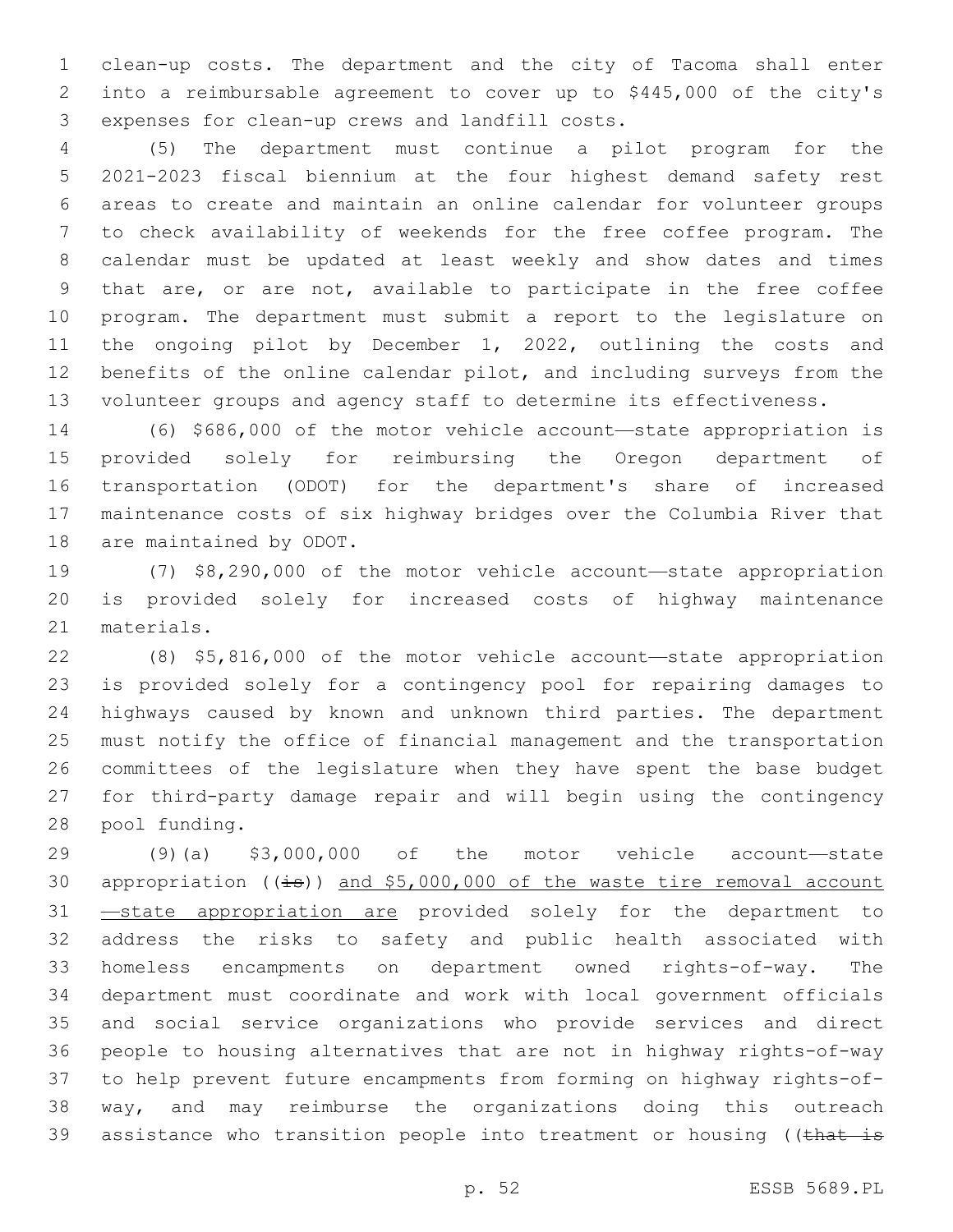not on the rights-of-way)) or for debris clean up on highway rights- of-way. ((The department may)) A minimum of \$2,000,000 of this appropriation must be used to provide more frequent removal of litter on the highway rights-of-way that is generated by unsheltered people and may be used to hire crews specializing in collecting and disposing of garbage, clearing debris or hazardous material, and implementing safety improvements where hazards exist to the traveling public and department employees. The department may use these funds to either reimburse local law enforcement costs or the Washington 10 state patrol if they are ((participating as part of a state or local 11 government agreement to provide)) providing enhanced safety ((related 12 activities along state)) to department staff during debris cleanup or 13 during efforts to prevent future encampments from forming on highway 14 rights-of-way.

15 (b) Beginning ((October 1, 2021)) November 1, 2022, and semiannually thereafter, the Washington state patrol and the department of transportation must jointly submit a report to the governor and the house and senate transportation committees of the legislature on the status of these efforts, including:

 (i) A detailed breakout of the size, location, risk level categorization, and number of encampments on or near department-owned rights-of-way, compared to the levels during the quarter being 23 reported;

 (ii) A summary of the activities in that quarter related to addressing these encampments, including information on arrangements 26 with local governments or other entities related to these activities;

 (iii) A description of the planned activities in the ensuing quarter to further address the emergency hazards and risks along 29 state highway rights-of-way; and

 (iv) Recommendations for executive branch or legislative action to achieve the desired outcome of reduced emergency hazards and risks 32 along state highway rights-of-way.

 (10)(a) \$2,000,000 of the motor vehicle account—state appropriation is provided solely for the department to contract with 35 the city of Fife to address the risks to safety and public health associated with homeless encampments on department-owned rights-of- way along the SR 167/SR 509 Puget Sound Gateway project corridor in and adjacent to the city limits.

 (b) The city must coordinate and work with the department and local governments and social service organizations who provide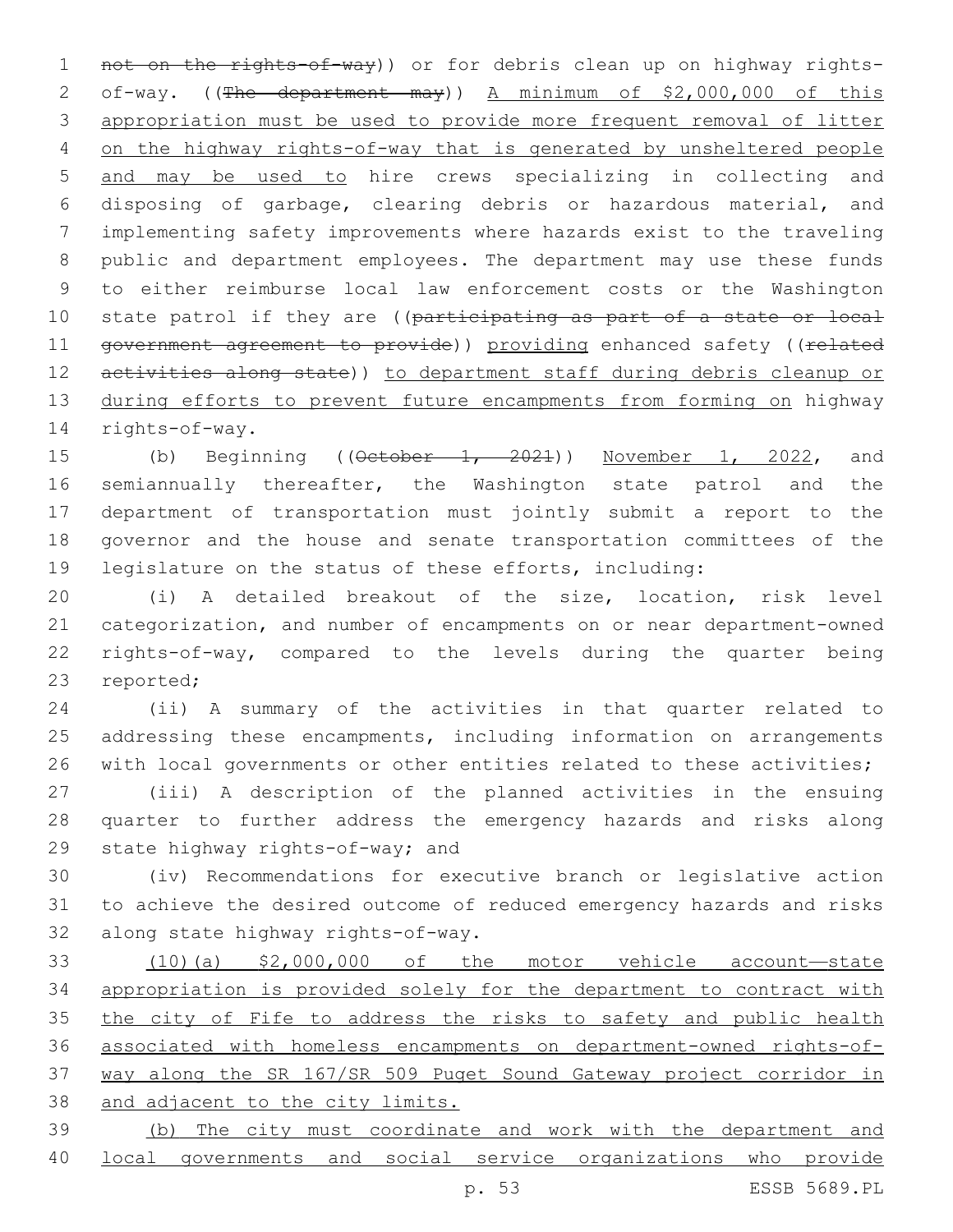services and direct people to housing alternatives that are not in highway rights-of-way to help prevent future encampments from forming on highway rights-of-way. State funds may be used to reimburse the organizations doing this outreach assistance who transition people into treatment or housing that is not on the rights-of-way or for debris clean up on highway rights-of-way.6

 (c) The department may hire crews specializing in collecting and disposing of garbage, clearing debris or hazardous material, and implementing safety improvements where hazards exist to the traveling public and department employees.

 (d) Funds may also be used to reimburse local law enforcement costs or the Washington state patrol if they are participating as part of a state or local government agreement to provide enhanced 14 safety related activities along state highway rights-of-way.

 (e) It is the intent of the legislature that the city and collaborating partners should place particular emphasis on utilizing available funds for addressing large scale and multiple homeless encampments that impact public safety and health. Funding for initiatives associated with such encampments may include targeted assistance to local governments and social service organizations, directing moneys toward not only initial efforts to clear encampments, clean up debris and restore sightlines, but to ongoing work, monitoring, and maintenance of efforts to place individuals in 24 housing, treatment and services, and to better ensure individuals experiencing homelessness receive needed assistance while sites remain safe and secure for the traveling public.

 (11) \$12,096,000 of the motor vehicle account—state appropriation is provided solely for contingency funding to address emergent issues related to mitigating negative impacts of the high level of staff vacancies. Potential uses of the funding include, but are not limited to, the following: Increased overtime, travel and other related costs; increased contracting to maintain adequate service levels; and unanticipated facility and equipment needs. By January 1, 2023, the department must submit a report to the governor and the transportation committees of the legislature detailing the specific expenditures made from the contingency funding provided in this subsection.

 (12) \$5,400,000 of the motor vehicle account—state appropriation is provided solely for replacement of traffic signs and to increase the visibility of road pavement markings. Investments must replace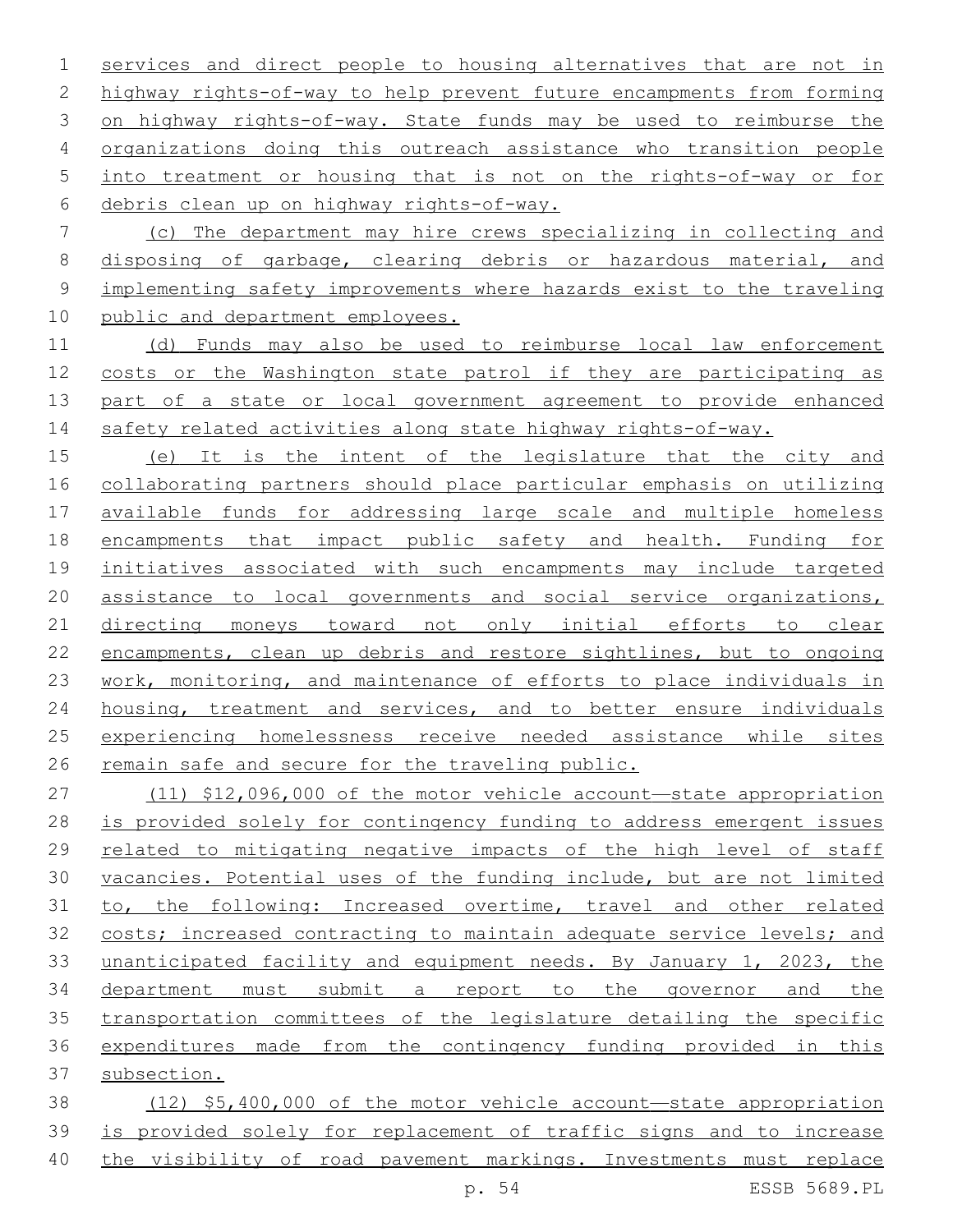traffic signs that do not meet the department's standards or that are faded, lacking in reflectivity, cracked, illegible, or damaged. Investments must also increase the visibility of road pavement markings during periods of low light conditions and during precipitation with pavement marking products that contain all-weather optical reflectivity capability. The request for proposals and subsequent competitive procurement for the signs shall be performed 8 following state specifications and standards.

 (13) \$17,000 of the motor vehicle account—local appropriation is provided solely to update existing signs along Interstate 5 in the vicinity of Seattle center. The department must install new Seattle center logos with a redesigned logo that recognizes climate pledge arena, but is not responsible for design or fabrication of the logo or new sign.

 (14) \$100,000 of the motor vehicle account—state appropriation is provided solely for the department to install fencing to delineate between the privately leased property owned by the department and the 18 public right-of-way property maintained by the city of Seattle. The 19 parameters of the adjacent properties located under the Interstate 5 corridor, south of milepost 165, are south Jackson street and south King street going north and south, and 8th avenue south and 9th avenue south going west to east in the international district.

 (15)(a) \$2,500,000 of the motor vehicle account—state appropriation is provided solely for:

 (i) Additional resources for operations, maintenance, facility replacements, security, and upgrades to safety rest areas to ensure that safety rest areas owned and operated by the department are open for use except for seasonal closures or cleaning, maintenance, and repair; and

 (ii) Reconfiguration of maintenance operations pursuant to 31 chapter . . . (Substitute House Bill No. 1655), Laws of 2022 (safety rest areas).

 (b) The department may use the funds for additional labor, services, materials, or equipment needed to allow commercial vehicle parking stalls to remain open when rest areas might otherwise be closed.

 (c) It is the intent of the legislature that these funds are additional resources for the department and not meant to supplant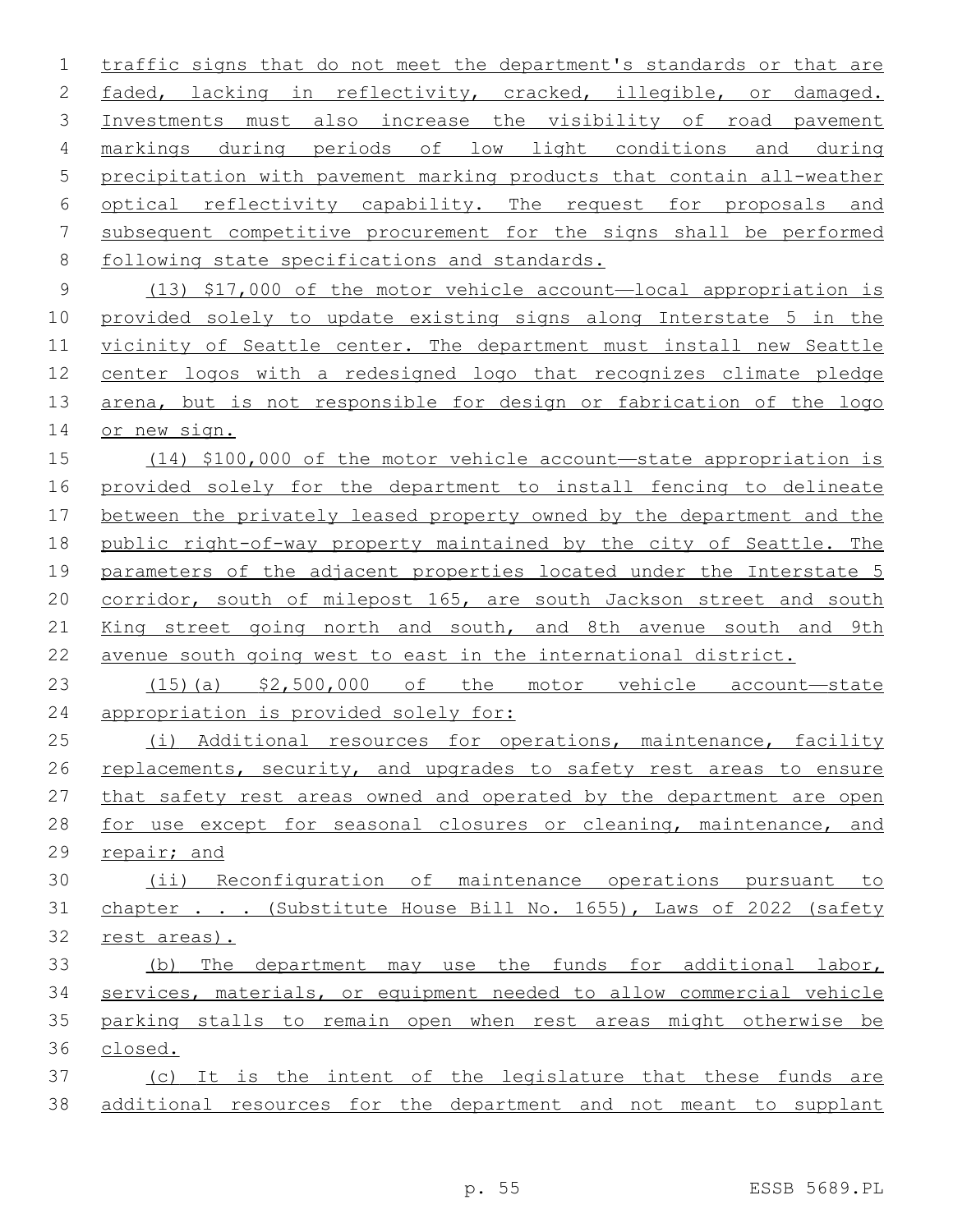| 1  | underlying resources for the maintenance and operations of safety     |
|----|-----------------------------------------------------------------------|
| 2  | rest areas.                                                           |
| 3  | (d) The department must make a report to the transportation           |
| 4  | committees of the legislature regarding the additional operations and |
| 5  | maintenance activities made at safety rest areas to ensure that rest  |
| 6  | areas stayed open by January 15, 2023. The report must include the    |
| 7  | status per safety rest area of openings and closures that were        |
| 8  | impacted by the additional activities; the additional activities,     |
| 9  | including security efforts, that were performed at the rest areas;    |
| 10 | and an update on the status and a review of the safety rest area      |
| 11 | strategic plan.                                                       |
| 12 | $(16)$ (a) \$50,000 of the motor vehicle account—state appropriation  |
| 13 | is provided solely for the department to install and inspect monthly  |
| 14 | human trafficking informational posters in every rest room in every   |
| 15 | safety rest area owned and operated by the department.                |
| 16 | (b) In developing the informational posters, the department shall     |
| 17 | consult with human trafficking victim advocates to determine content. |
| 18 | (c) The posters must:                                                 |
| 19 | (i) Be printed in a variety of languages;                             |
| 20 | (ii) Include contact information for seeking help, which may          |
| 21 | include toll-free telephone numbers a person may call for assistance, |
| 22 | including the number for the national human trafficking resource      |
| 23 | center and the number for the Washington state office of crime        |
| 24 | victims advocacy; and                                                 |
| 25 | (iii) Be made of durable material and permanently affixed.            |
| 26 | (d) The department shall install the informational posters in         |
| 27 | every restroom at every safety rest area owned and operated by the    |
| 28 | department by December 31, 2022.                                      |
| 29 | (e) Beginning January 1, 2023, or one month after installation of     |
| 30 | informational posters, whichever is sooner, the department shall      |
| 31 | inspect the informational posters as part of its monthly maintenance  |
| 32 | activities to ensure that the posters are in fair condition and       |
| 33 | remain legible.                                                       |
| 34 | (f) The department must make a report to the transportation           |
| 35 | committees of the legislature regarding the installation of           |
| 36 | informational posters at safety rest areas by January 15, 2023. The   |
| 37 | report must include the number of informational posters installed,    |
| 38 | the location of the poster installations, and the completion date of  |
| 39 | the poster installations.                                             |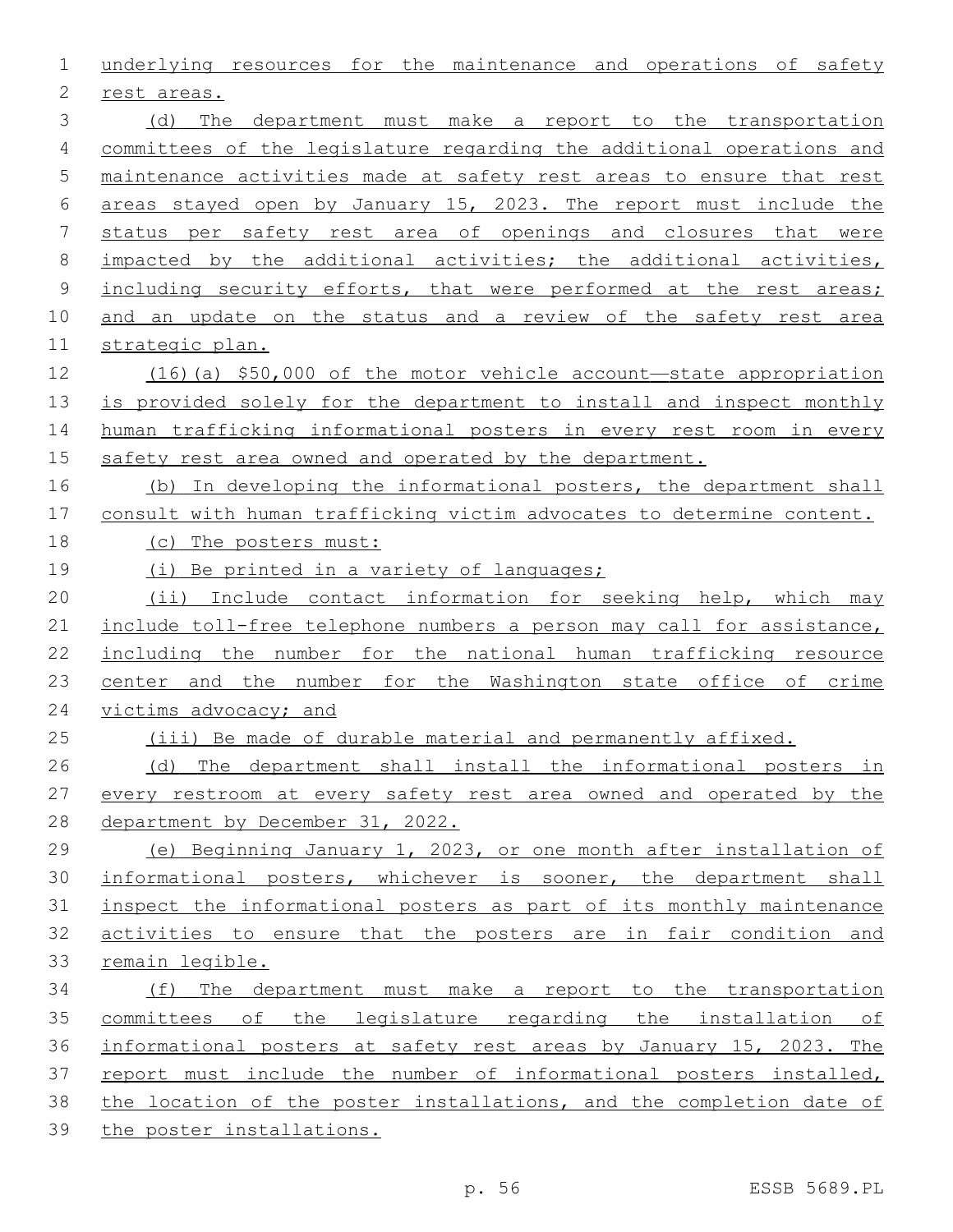(17) During the 2021-2023 fiscal biennium, the department shall conduct a pilot program authorizing commercial motor vehicles, as defined in RCW 46.25.010, that are used in commerce solely to transport property to park in areas designated by the department as chain up and chain off areas along United States route number 2 and Interstate 90 between May 1st and November 1st of each calendar year of the biennium. Under the pilot program, parking is permitted for up to an hour beyond federally mandated rest periods when signage posted by the department authorizes the parking of these commercial motor vehicles. Beginning January 1, 2023, the department shall post and maintain signage authorizing the parking of these commercial motor vehicles in chain up and chain off areas that it determines: (a) Have sufficient space to accommodate commercial motor vehicles parking for 14 an extended period of time; and (b) where other safety concerns have been addressed. The department shall notify the Washington state patrol and the transportation committees of the legislature when it posts signage authorizing commercial motor vehicle parking in a chain up or chain off area. **Sec. 217.** 2021 c 333 s 216 (uncodified) is amended to read as follows: 20 **FOR THE DEPARTMENT OF TRANSPORTATION—TRAFFIC OPERATIONS—PROGRAM Q— OPERATING** 23 Motor Vehicle Account—State Appropriation. . . . . ((\$74,406,000)) \$73,760,000 25 Motor Vehicle Account—Federal Appropriation. . . . . . . \$2,050,000 26 Motor Vehicle Account—Private/Local Appropriation. . . . ((\$250,000))  $\frac{$295,000}{2}$ 28 State Route Number 520 Corridor Account-State Appropriation. . . . . . . . . . . . . . . . . . . . . . \$225,000 30 Tacoma Narrows Toll Bridge Account-State Appropriation. . . . . . . . . . . . . . . . . . . . . . \$40,000 Alaskan Way Viaduct Replacement Project Account— State Appropriation. . . . . . . . . . . . . . . . . . \$1,112,000 34 Interstate 405 and State Route Number 167 Express Toll Lanes Account—State Appropriation. . . . . . . . . . \$20,000

Agency Financial Transaction Account—State

 Appropriation. . . . . . . . . . . . . . . . . . . . . . \$100,000 38 TOTAL APPROPRIATION. . . . . . . . . . . . . ((\$78,103,000))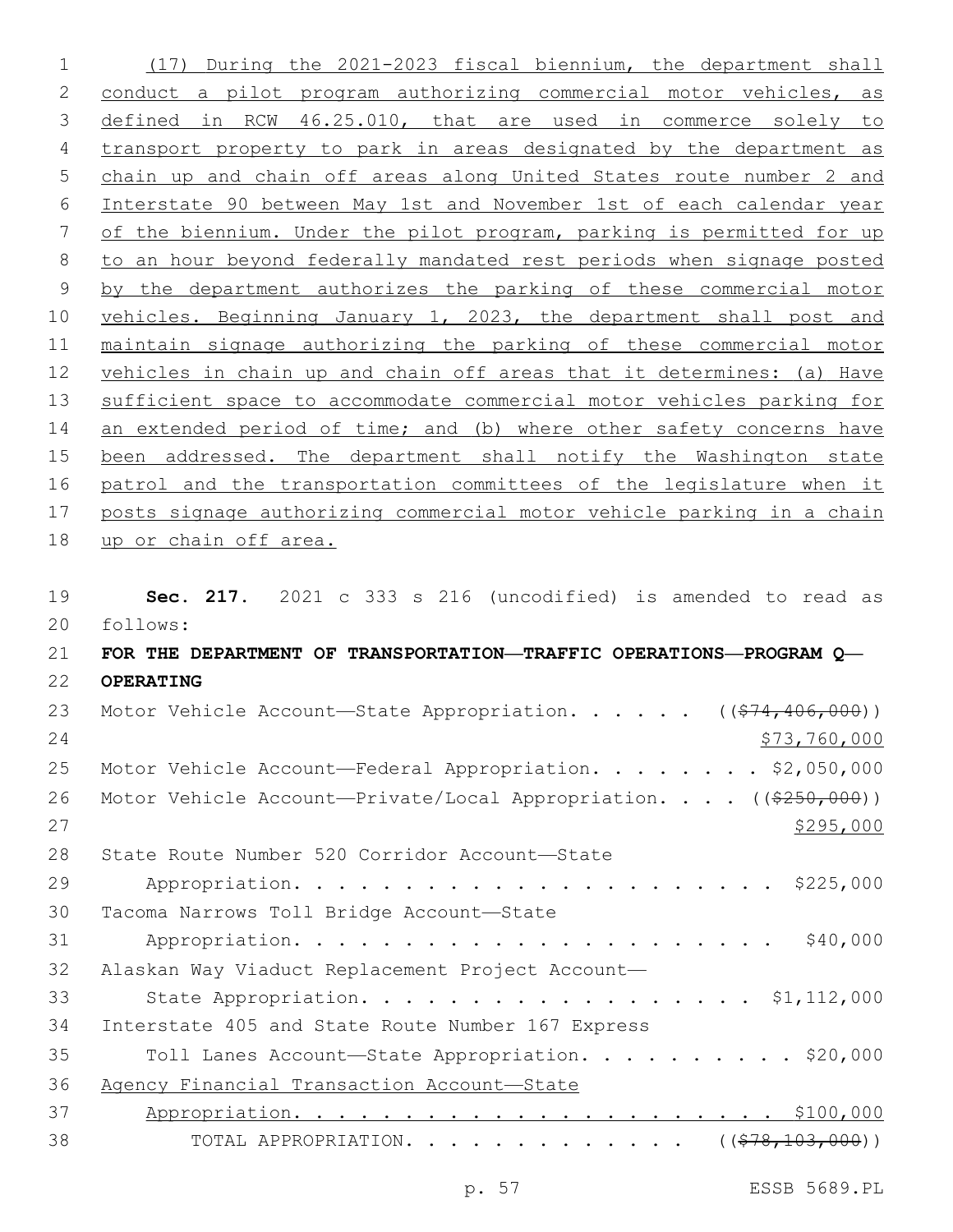The appropriations in this section are subject to the following 3 conditions and limitations:

 (1) \$6,000,000 of the motor vehicle account—state appropriation is provided solely for low-cost enhancements. The department shall give priority to low-cost enhancement projects that improve safety or provide congestion relief. By December 15th of each odd-numbered year, the department shall provide a report to the legislature listing all low-cost enhancement projects completed in the prior 10 fiscal biennium.

 (2)(a) During the 2021-2023 fiscal biennium, the department shall continue a pilot program that expands private transportation providers' access to high occupancy vehicle lanes. Under the pilot program, when the department reserves a portion of a highway based on the number of passengers in a vehicle, the following vehicles must be authorized to use the reserved portion of the highway if the vehicle has the capacity to carry eight or more passengers, regardless of the number of passengers in the vehicle: (i) Auto transportation company vehicles regulated under chapter 81.68 RCW; (ii) passenger charter carrier vehicles regulated under chapter 81.70 RCW, except marked or unmarked stretch limousines and stretch sport utility vehicles as defined under department of licensing rules; (iii) private nonprofit 23 transportation provider vehicles regulated under chapter 81.66 RCW; and (iv) private employer transportation service vehicles. For purposes of this subsection, "private employer transportation service" means regularly scheduled, fixed-route transportation service that is offered by an employer for the benefit of its employees. Nothing in this subsection is intended to authorize the conversion of public infrastructure to private, for-profit purposes or to otherwise create an entitlement or other claim by private users 31 to public infrastructure.

 (b) The department shall expand the high occupancy vehicle lane access pilot program to vehicles that deliver or collect blood, tissue, or blood components for a blood-collecting or distributing establishment regulated under chapter 70.335 RCW. Under the pilot program, when the department reserves a portion of a highway based on the number of passengers in a vehicle, blood-collecting or distributing establishment vehicles that are clearly and identifiably marked as such on all sides of the vehicle are considered emergency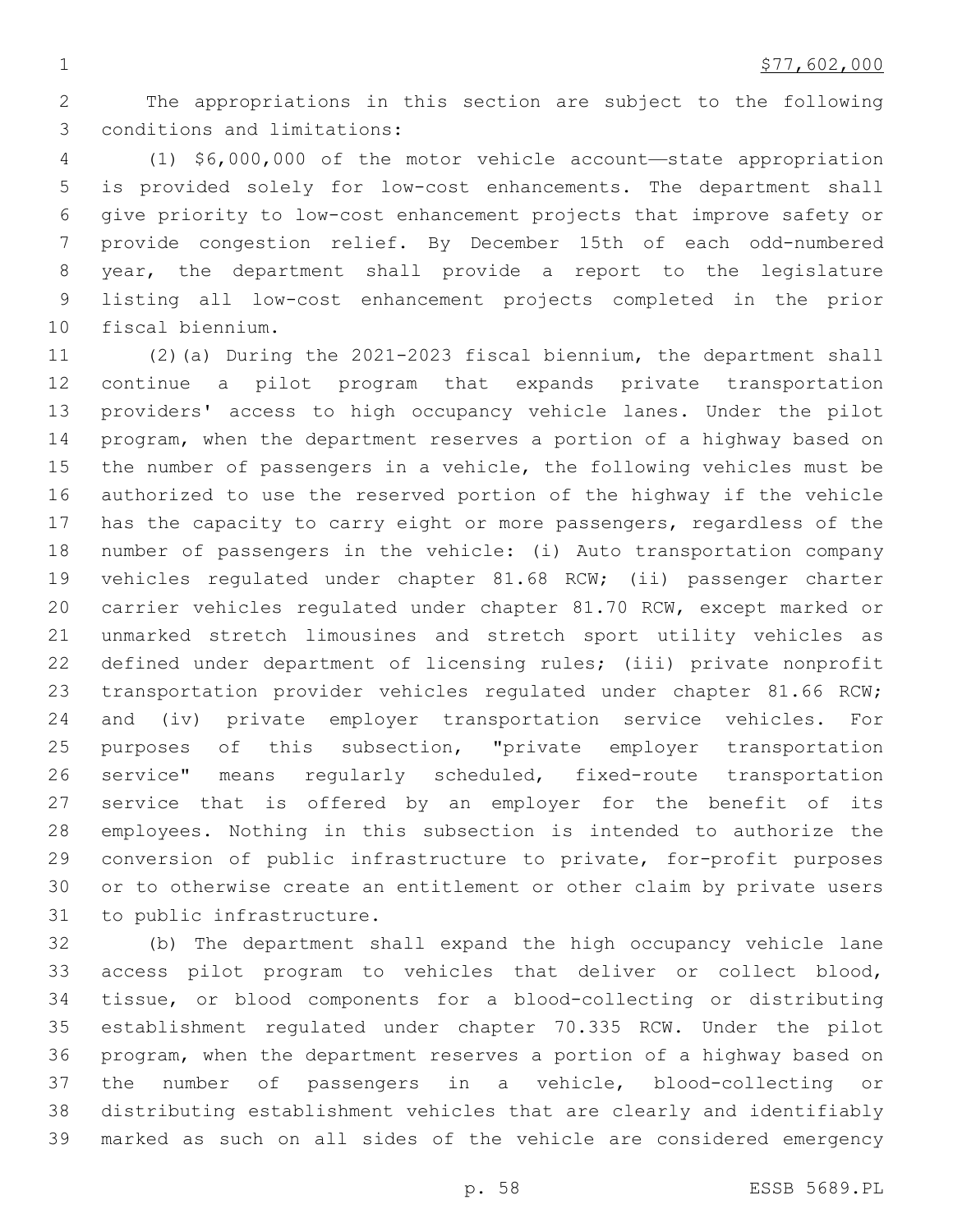vehicles and must be authorized to use the reserved portion of the 2 highway.

 (c) The department shall expand the high occupancy vehicle lane access pilot program to organ transport vehicles transporting a time urgent organ for an organ procurement organization as defined in RCW 68.64.010. Under the pilot program, when the department reserves a portion of a highway based on the number of passengers in a vehicle, organ transport vehicles that are clearly and identifiably marked as such on all sides of the vehicle are considered emergency vehicles and must be authorized to use the reserved portion of the highway.

 (d) The department shall expand the high occupancy vehicle lane access pilot program to private, for hire vehicles regulated under chapter 81.72 RCW that have been specially manufactured, designed, or modified for the transportation of a person who has a mobility disability and uses a wheelchair or other assistive device. Under the pilot program, when the department reserves a portion of a highway based on the number of passengers in a vehicle, wheelchair-accessible taxicabs that are clearly and identifiably marked as such on all sides of the vehicle are considered public transportation vehicles and must be authorized to use the reserved portion of the highway.

 (e) The department shall expand the high occupancy vehicle lane access pilot program to for hire nonemergency medical transportation vehicles, when in use for medical purposes, as described in section 24 208 ((of this act)), chapter 333, Laws of 2021. Under the pilot program, when the department reserves a portion of a highway based on the number of passengers in a vehicle, nonemergency medical transportation vehicles that meet the requirements identified in 28 section 208 ((of this act)), chapter 333, Laws of 2021 must be authorized to use the reserved portion of the highway.

 (f) Nothing in this subsection (2) is intended to exempt these vehicles from paying tolls when they do not meet the occupancy requirements established by the department for express toll lanes.

 (3) \$2,574,000 of the motor vehicle account—state appropriation is provided solely for contingency funding to address emergent issues 35 related to mitigating negative impacts of the high level of staff vacancies. Potential uses of the funding include, but are not limited 37 to, the following: Increased overtime, travel, and other related costs; increased contracting to maintain adequate service levels; and unanticipated facility and equipment needs. By January 1, 2023, the department must submit a report to the governor and the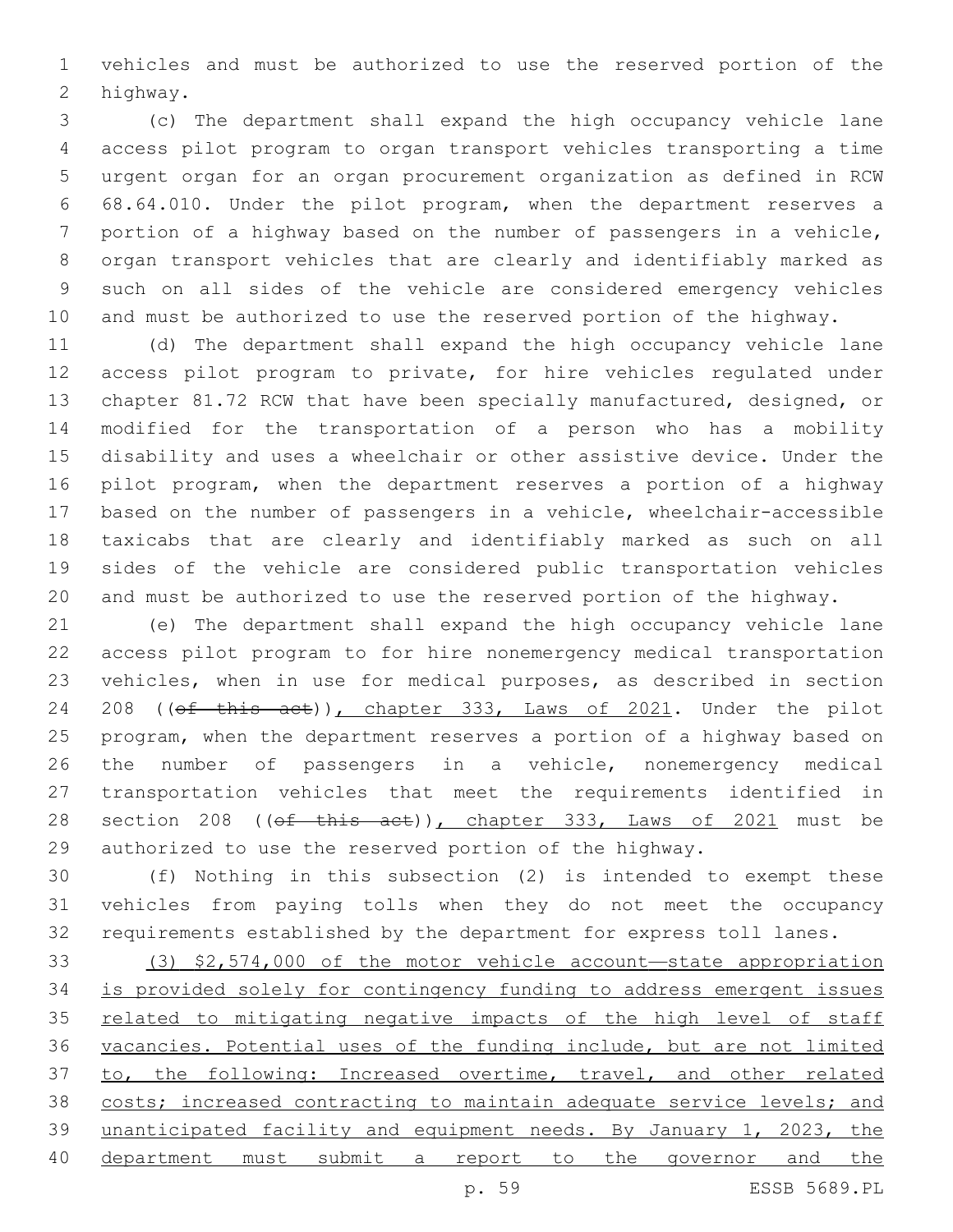transportation committees of the legislature detailing the specific expenditures made from the contingency funding provided in this 3 subsection.

 (4) The appropriations in this section assume implementation of additional cost recovery mechanisms to recoup at least \$100,000 in credit card and other financial transaction costs related to the collection of fees imposed under RCW 46.44.0941 for driver and vehicle fee transactions beginning January 1, 2023. The department may recover transaction fees incurred through credit card 10 transactions. At the direction of the office of financial management, the department shall develop a method of tracking the additional amount of credit card and other financial cost-recovery revenues. In 13 consultation with the office of financial management, the department 14 shall notify the office of the state treasurer of these amounts and the state treasurer must deposit these revenues in the agency financial transaction account created in RCW 46.01.385 on a quarterly basis. The department shall also submit, as part of its 2023-2025 budget submittal, an overview of the credit card cost recovery approach, including fee rates and the amount of revenue expected to be generated in the 2021-2023 and 2023-2025 biennia.

 (5) The department shall promote safety messages encouraging drivers to slow down and move over and pay attention when emergency lights are flashing on the side of the road and other suitable safety messages on electronic message boards the department operates across 25 the state. The messages must be promoted multiple times each month through June 30, 2023. The department may coordinate such messaging with any statewide public awareness campaigns being developed by the 28 department of licensing or the Washington state traffic safety commission or both.

 **Sec. 218.** 2021 c 333 s 217 (uncodified) is amended to read as follows: 31 **FOR THE DEPARTMENT OF TRANSPORTATION—TRANSPORTATION MANAGEMENT AND SUPPORT—PROGRAM S** 34 Motor Vehicle Account-State Appropriation. . . . . ((\$37,361,000)) \$37,365,000 36 Motor Vehicle Account—Federal Appropriation. . . . . . . . \$780,000

37 Motor Vehicle Account-Private/Local Appropriation. . . . . \$500,000

Puget Sound Ferry Operations Account—State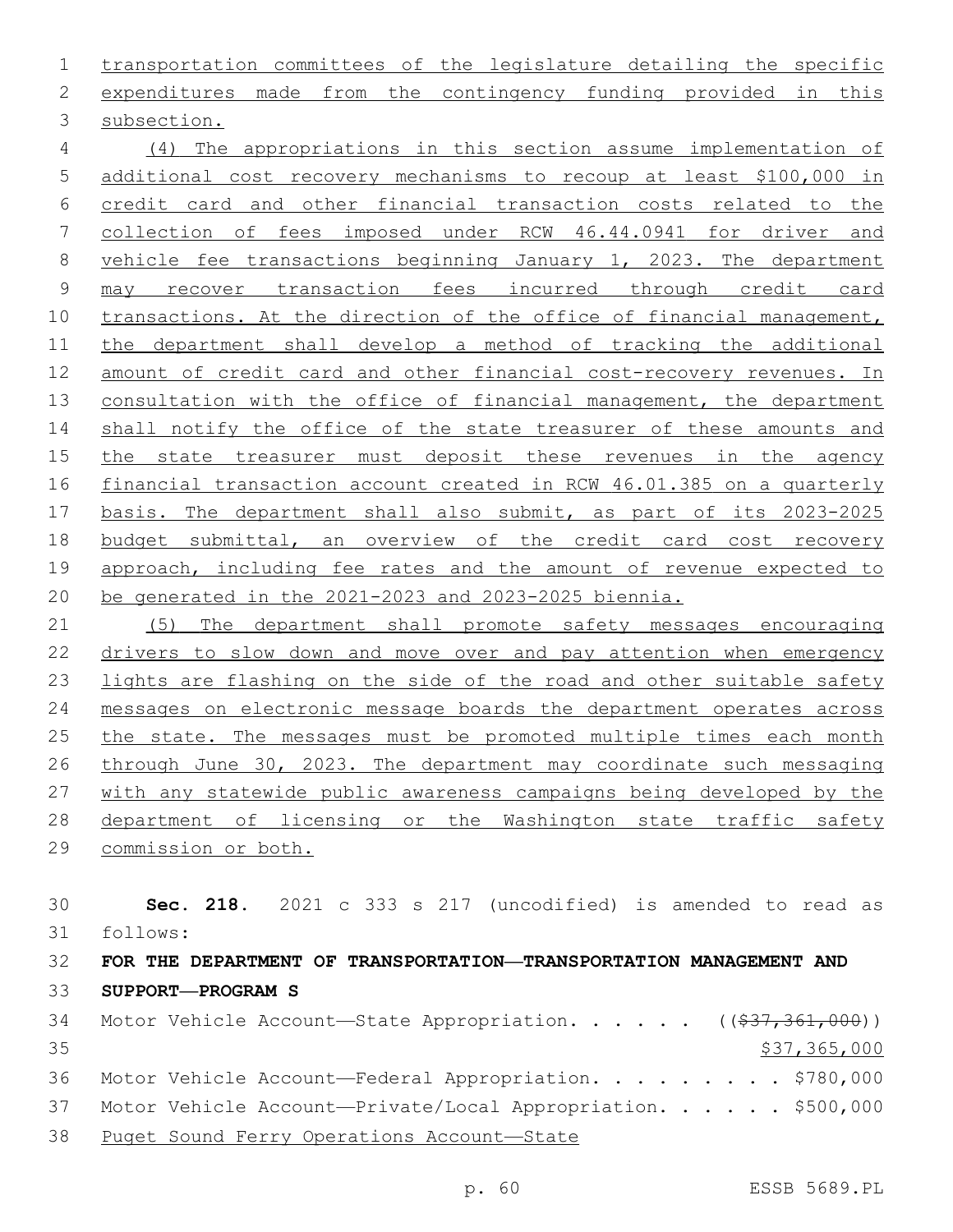| $\mathcal{L}$ | Multimodal Transportation Account-State                       |
|---------------|---------------------------------------------------------------|
| 3             |                                                               |
| 4             | State Route Number 520 Corridor Account-State                 |
| 5             |                                                               |
| 6             | Tacoma Narrows Toll Bridge Account-State                      |
|               |                                                               |
| 8             | Alaskan Way Viaduct Replacement Project Account-              |
| 9             | State Appropriation. \$121,000                                |
| 10            | Interstate 405 and State Route Number 167 Express             |
| 11            | Toll Lanes Account-State Appropriation. \$77,000              |
| 12            | TOTAL APPROPRIATION. ( $(\frac{244}{304}, \frac{304}{900})$ ) |
| 13            | \$44,574,000                                                  |

 The appropriations in this section are subject to the following 15 conditions and limitations:

 (1) \$4,000,000 of the multimodal transportation account—state appropriation is provided solely for efforts to increase diversity in 18 the transportation construction workforce through:  $((+1))$  (a) The preapprenticeship support services (PASS) program, which aims to increase diversity in the highway construction workforce and prepare individuals interested in entering the highway construction workforce. In addition to the services allowed by RCW 47.01.435, the PASS program may provide housing assistance for youth aging out of the foster care and juvenile rehabilitation systems in order to support the participation of these youth in a transportation-related 26 preapprenticeship program;  $((+2)^2)$  (b) assisting minority and women- owned businesses to perform work in the highway construction industry. This assistance shall include technical assistance, business training, counseling, guidance, prime to subcontractor relationship building, and a capacity building mentorship program. At a minimum, \$1,000,000 of the total appropriation in this subsection shall be directed toward the efforts outlined in (b) of this 33 subsection  $((2)$  of this section)). The provider(s) chosen to complete the work in this subsection shall be selected through a competitive bidding process. The program shall be administered by the Washington state department of transportation's office of equal opportunity.37

 (2) \$1,446,000 of the motor vehicle account—state appropriation is provided solely for contingency funding to address emergent issues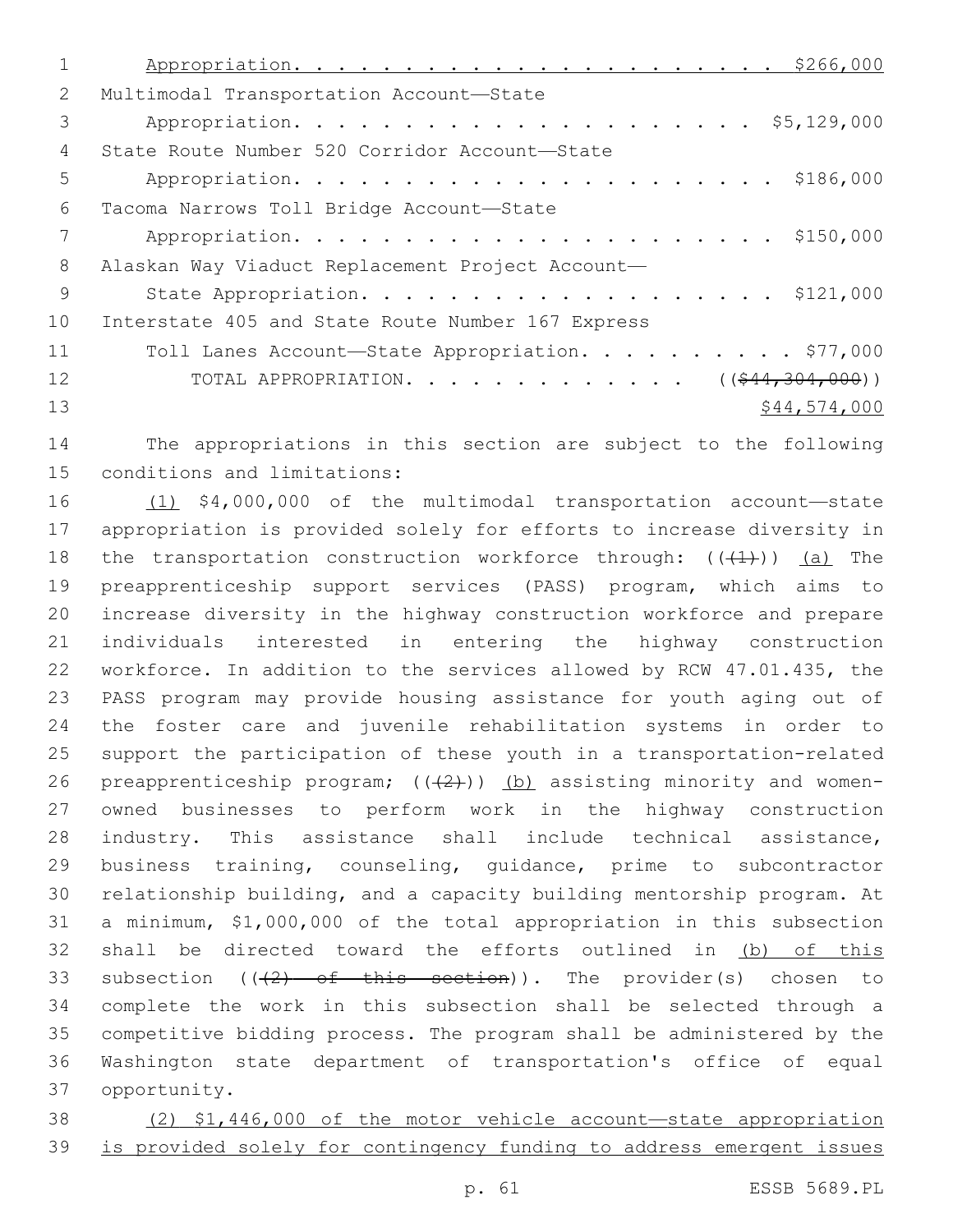related to mitigating negative impacts of the high level of staff vacancies. Potential uses of the funding include, but are not limited 3 to, the following: Increased overtime, travel, and other related 4 costs; increased contracting to maintain adequate service levels; and unanticipated facility and equipment needs. By January 1, 2023, the department must submit a report to the governor and the transportation committees of the legislature detailing the specific 8 expenditures made from the contingency funding provided in this 9 subsection. (3) \$774,000 of the motor vehicle account—state appropriation and \$266,000 of the Puget Sound ferry operations account—state appropriation are provided solely for the department to hire a 13 workforce development consultant to develop, track, and monitor the progress of community workforce agreements, and to hire staff to assist with the development and implementation of internal diversity, equity, and inclusion efforts and serve as subject matter experts on federal and state civil rights provisions. The department shall 18 engage with relevant stakeholders, and provide a progress report on the implementation of efforts under this subsection to the transportation committees of the legislature and the governor by December 1, 2022. (4) For Washington state department of transportation small works roster projects under RCW 39.04.155, the department may only allow firms certified as small business enterprises, under 49 C.F.R. 26.39,

26 be insufficient bidders for a particular project. The department shall report on the effectiveness of this policy to the

to bid on the contract, unless the department determines there would

transportation committees of the legislature by January 31, 2023.

 **Sec. 219.** 2021 c 333 s 218 (uncodified) is amended to read as follows: 30 **FOR THE DEPARTMENT OF TRANSPORTATION—TRANSPORTATION PLANNING, DATA, AND RESEARCH—PROGRAM T** 33 Motor Vehicle Account—State Appropriation. . . . . ((\$27,057,000)) \$26,483,000

35 Motor Vehicle Account—Federal Appropriation. . . . . . \$34,865,000 Motor Vehicle Account—Private/Local Appropriation. . . . . . \$400,000 37 Multimodal Transportation Account-State

38 Appropriation. . . . . . . . . . . . . . . . . . ( (\$919,000))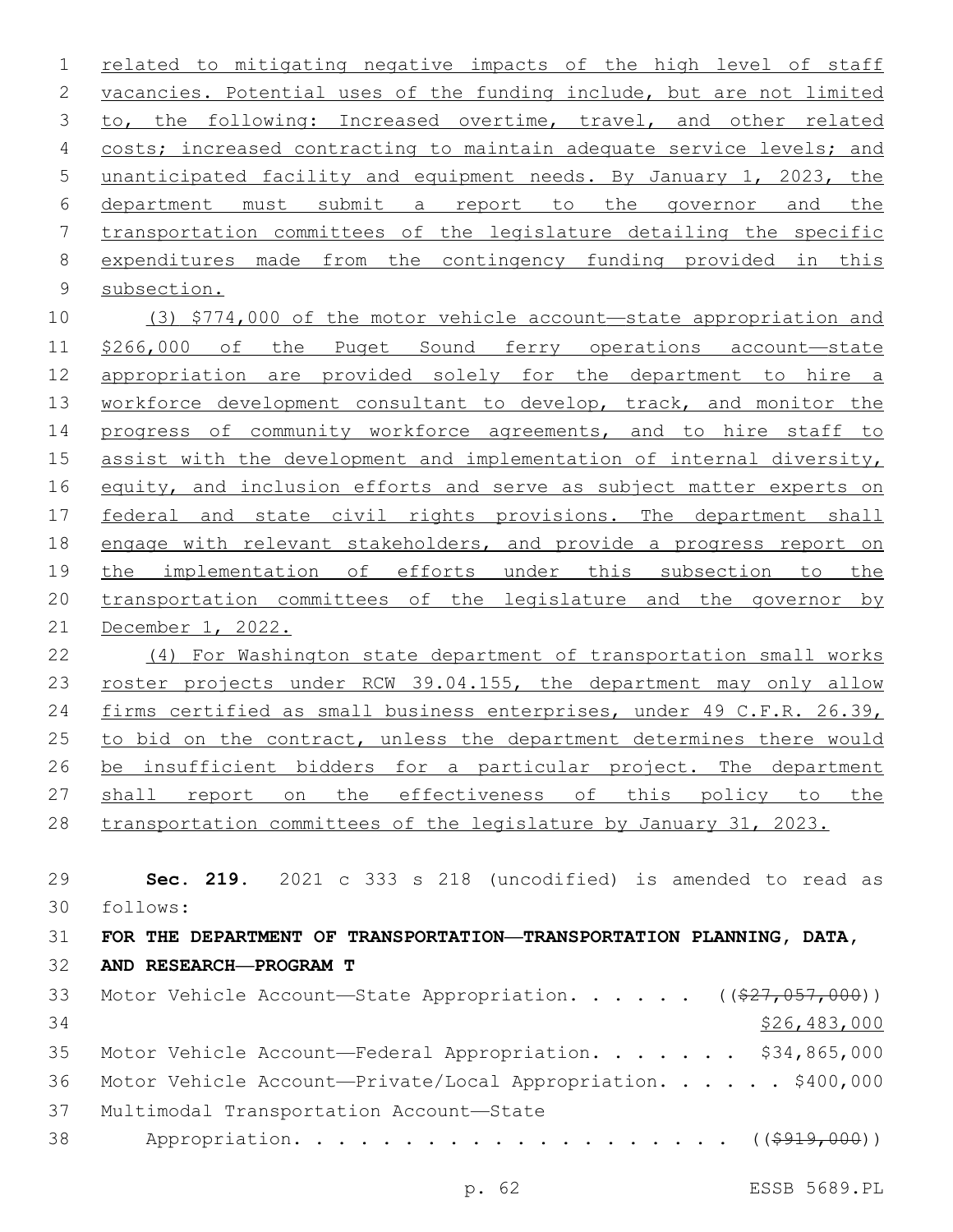\$1,902,000

| 2   | Multimodal Transportation Account-Federal           |
|-----|-----------------------------------------------------|
| 3   |                                                     |
| 4   | Multimodal Transportation Account-Private/Local     |
| 5   |                                                     |
| 6   | State Route Number 520 Corridor Account-State       |
|     | Appropriation. ( $(\frac{2406,000}{1})$             |
| 8   | \$451,000                                           |
| - 9 | Interstate 405 and State Route Number 167 Express   |
| 10  | Toll Lanes Account-State Appropriation. \$2,879,000 |
| 11  | TOTAL APPROPRIATION. ( $(\frac{269}{135}, 000)$ )   |
| 12  | \$69,889,000                                        |

 The appropriations in this section are subject to the following 14 conditions and limitations:

 (1) \$4,080,000 of the motor vehicle account—federal appropriation is provided solely for the Forward Drive road usage charge research project overseen by the transportation commission using a portion of the amount of the federal grant award. The purpose of the Forward Drive road usage charge research project is to advance research in key policy areas related to road usage charge including assessing impacts of future mobility shifts on road usage charge revenues, conducting an equity analysis, updating and assessing emerging mileage reporting methods, determining opportunities to reduce cost of collection, conducting small-scale pilot tests, and identifying a 25 long-term, detailed phase-in plan.

 (2) \$2,879,000 of the Interstate 405 and state route number 167 express toll lanes account—state appropriation is provided solely for completion of updating the state route number 167 master plan.

29 (3) ((\$250,000)) \$500,000 of the multimodal transportation account—state appropriation is provided solely for the department to partner with the department of commerce in developing vehicle miles traveled targets for the counties in Washington state with (a) a population density of at least 100 people per square mile and a population of at least 200,000; or (b) a population density of at least 75 people per square mile and an annual growth rate of at least 1.75 percent as determined by the office of financial management. Given land use patterns are key factors in travel demand and should be taken into consideration when developing the targets, the department and the department of commerce shall partner with local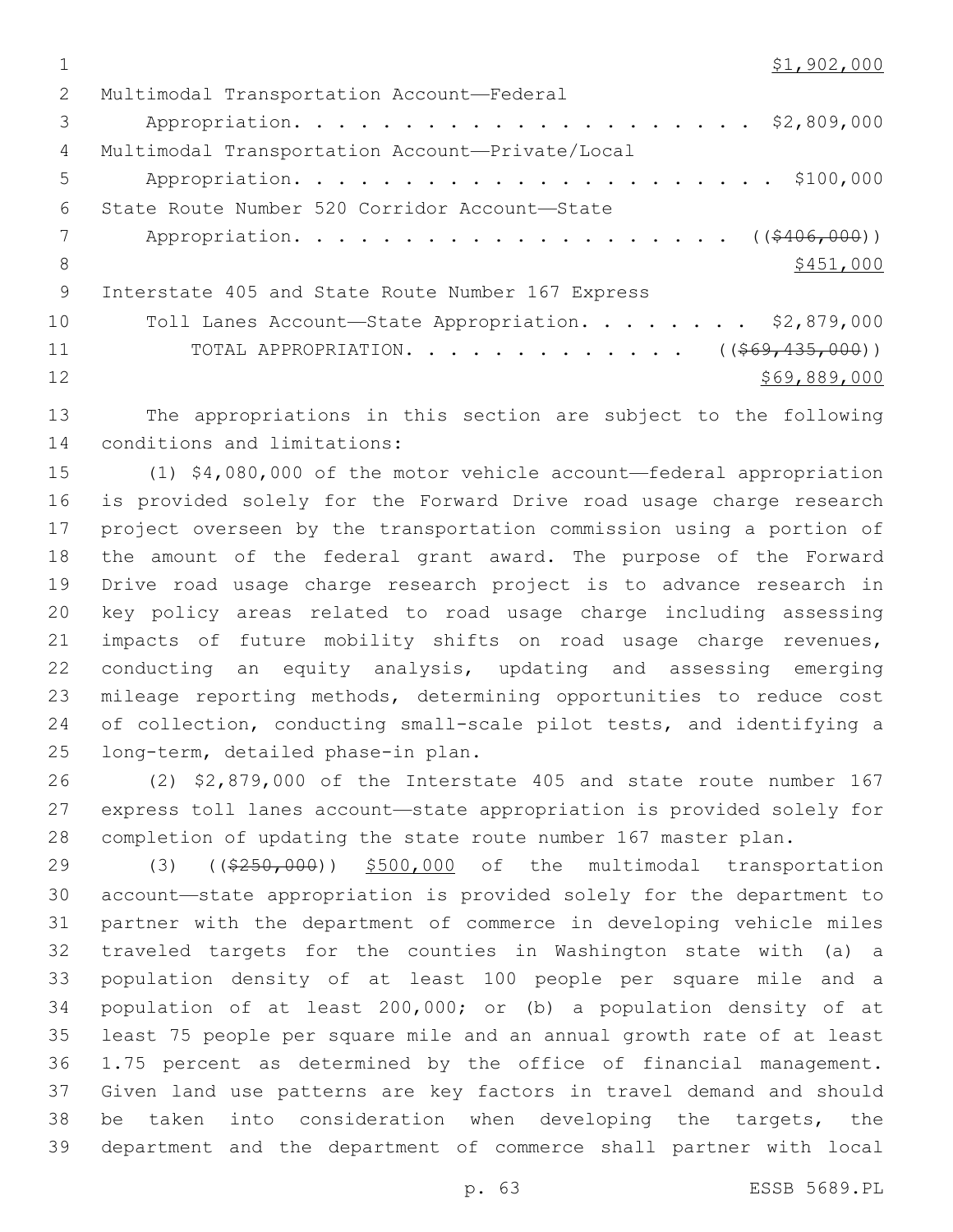jurisdictions, regional transportation planning organizations and other stakeholders to inventory existing laws and rules that promote transportation and land use, identify gaps and make recommendations for changes in laws, rules and agency guidance, and establish a framework for considering underserved and rural communities in the evaluation. The department and the department of commerce shall provide an initial technical report by December 31, 2021, an interim report by June 22, 2022, and a final report to the governor and appropriate committees of the legislature by June 30, 2023, that includes a process for establishing vehicle miles traveled reduction targets, a recommended suite of options for local jurisdictions to achieve the targets, and funding requirements for state and local 13 jurisdictions.

 (4) ((\$406,000)) \$451,000 of the state route number 520 corridor account—state appropriation is provided solely for the department to contract with the University of Washington department of mechanical engineering, to study measures to reduce noise impacts from the state route number 520 bridge expansion joints. The field testing shall be scheduled during existing construction, maintenance, or other scheduled closures to minimize impacts. The testing must also ensure safety of the traveling public. The study shall examine testing 22 methodologies and project timelines and costs. A ((final)) draft report must be submitted to the transportation committees of the legislature and the governor by March 1, 2022. A final report must be 25 submitted to the transportation committees of the legislature and the governor by December 31, 2022.

 (5) \$5,900,000 of the motor vehicle account—federal appropriation and \$400,000 of the motor vehicle account—private/local appropriation are provided solely for delivery of the department's state planning 30 and research work program and pooled fund research projects( $(\tau)$  provided that the department may not expend any amounts provided in this section on a long-range plan or corridor scenario analysis for I-5 from Tumwater to Marysville. This is not intended to reference or impact: The existing I-5 corridor from Mounts road to Tumwater design and operations alternatives analysis; design studies related to HOV lanes or operations; or where it is necessary to continue design and operations analysis related to projects already under development)).

 (6) \$800,000 of the motor vehicle account—state appropriation is provided solely for WSDOT to do a corridor study of SR 302 (Victor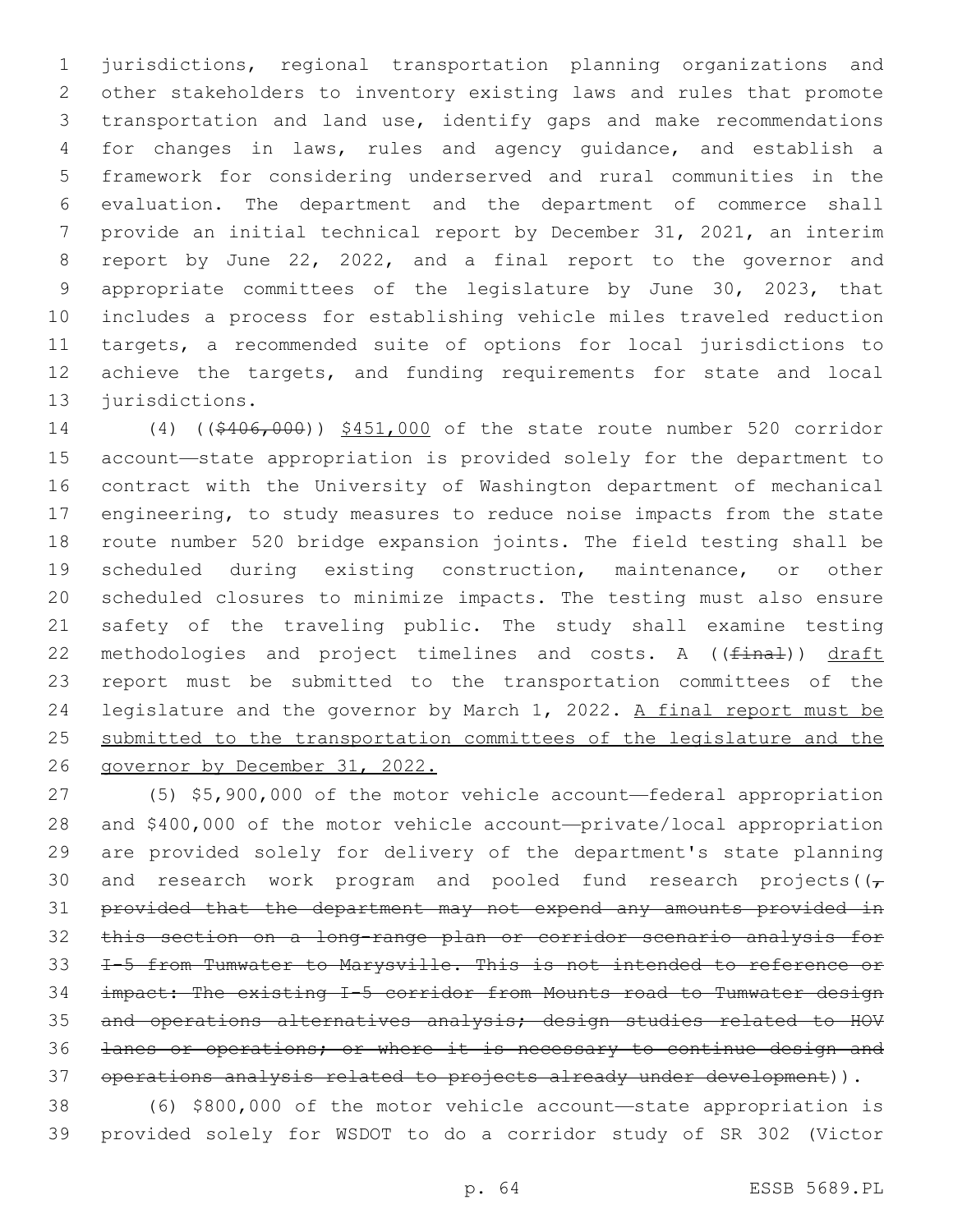Area) to recommend safety and infrastructure improvements to address current damage and prevent future roadway collapse and landslides 3 that have caused road closures.

 (7) \$1,000,000 of the motor vehicle account—state appropriation is provided solely for a study on the need for additional connectivity in the area between SR 161, SR 7, SR 507, and I-5 in 7 South Pierce County.

 (8) \$1,654,000 of the motor vehicle account—state appropriation and \$108,000 of the multimodal transportation account—state appropriation are provided solely for contingency funding to address emergent issues related to mitigating negative impacts of the high level of staff vacancies. Potential uses of the funding include, but 13 are not limited to, the following: Increased overtime, travel, and 14 other related costs; increased contracting to maintain adequate 15 service levels; and unanticipated facility and equipment needs. By January 1, 2023, the department must submit a report to the governor and the transportation committees of the legislature detailing the specific expenditures made from the contingency funding provided in this subsection.

 (9) \$450,000 of the motor vehicle account—state appropriation is 21 provided solely for the department to complete a performance-based 22 project evaluation model based on the initial work done for section 218(7), chapter 219, Laws of 2020, in a way that operationalizes the 24 six transportation policy goals in RCW 47.04.280. This work should first include clarification of the transportation policy goals 26 through development of objectives and criteria that reflect system priorities based on outcomes of community engagement. After a framework is established by which goals can be more directly related 29 to outcomes, the project evaluation model should leverage the department's existing experts and best practices used for prioritizing programmatic funds to develop procedures by which 32 evaluators could consistently score and rank all types of projects. The department must issue a report by June 30, 2023, summarizing the 34 new project evaluation model, and provide recommendations for how 35 this process could be implemented in coordination with the legislative work cycle.

 (10)(a) \$250,000 of the multimodal transportation account—state appropriation is provided solely for Thurston regional planning council (TRPC) to conduct a study examining options for multimodal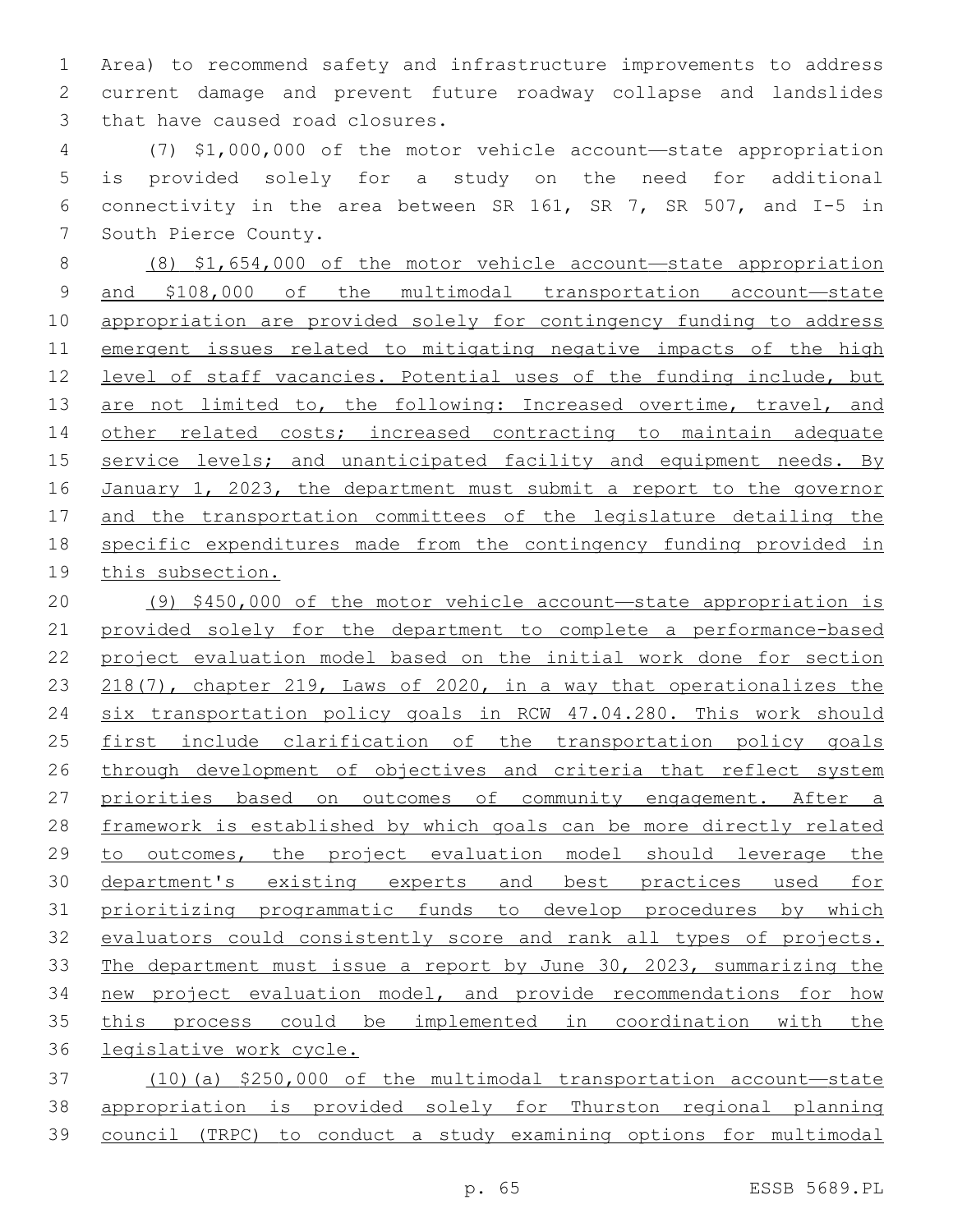high capacity transportation (HCT) to serve travelers on the I-5 corridor between central Thurston county (Olympia area) and Pierce 3 county. (b) The study will include an assessment of travelsheds and ridership potential and identify and provide an evaluation of options to enhance connectivity and accessibility for the greater south Puget Sound region with an emphasis on linking to planned or existing commuter or regional light rail. The study must account for previous and ongoing efforts by transit agencies and the department. The study will emphasize collaboration with a diverse community of interests, 11 including but not limited to transit, business, public agencies,

 tribes, and providers and users of transportation who because of age, 13 income, or ability may face barriers and challenges. TRPC will 14 provide to the transportation committees of the legislature a study outline and recommendations of deliverables by December 1, 2022.

 (11) \$600,000 of the multimodal transportation account—state appropriation is provided solely for the city of Seattle's office of planning and community development to support an equitable development initiative to reconnect the South Park neighborhood, currently divided by State Route 99.

(a) The support work must include:

 (i) A public engagement and visioning process led by a neighborhood-based, community organization; and

 (ii) A feasibility study of decommissioning SR 99 in the South Park neighborhood to include, but not be limited to, traffic studies, environmental impact analysis, and development of alternatives, including the transfer of the land to a neighborhood-led community land trust.

 (b) The support work must be conducted in coordination and partnership with neighborhood residents, neighborhood industrial and commercial representatives, the state department of transportation, and other entities and neighborhoods potentially impacted by changes to the operation of SR 99.

 (c) The city must provide a report on the plan that includes recommendations to the Seattle city council, state department of transportation, and the transportation committees of the legislature by January 1, 2025.

 **Sec. 220.** 2021 c 333 s 219 (uncodified) is amended to read as follows: 39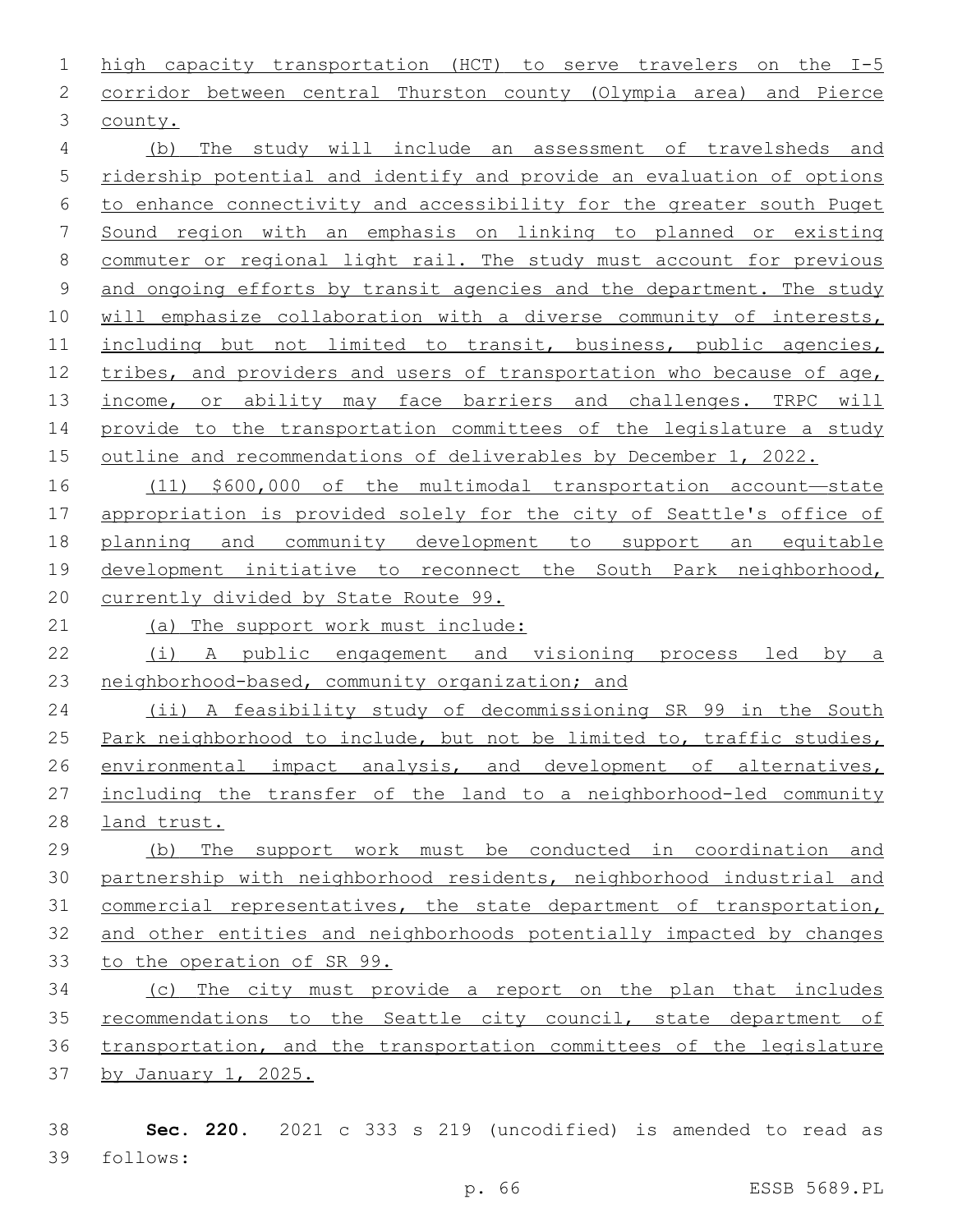| $\mathbf 1$   | FOR THE DEPARTMENT OF TRANSPORTATION-CHARGES FROM OTHER AGENCIES-                                               |
|---------------|-----------------------------------------------------------------------------------------------------------------|
| 2             | PROGRAM U                                                                                                       |
| 3             | Aeronautics Account-State Appropriation. \$1,000                                                                |
| 4             | Transportation Partnership Account-State                                                                        |
| 5             | ( ( \$23,000) )                                                                                                 |
| 6             | \$25,000                                                                                                        |
| 7             | Motor Vehicle Account-State Appropriation.<br>( ( \$99, 515, 000) )                                             |
| 8             | \$101,849,000                                                                                                   |
| $\mathsf 9$   | Puget Sound Ferry Operations Account-State                                                                      |
| 10            | Appropriation.<br>( ( \$220,000) )                                                                              |
| 11            | \$244,000                                                                                                       |
| 12            | State Route Number 520 Corridor Account-State                                                                   |
| 13            | \$26,000                                                                                                        |
| 14            | Connecting Washington Account-State Appropriation. ((\$184,000))                                                |
| 15            | \$203,000                                                                                                       |
| 16            | Multimodal Transportation Account-State                                                                         |
| 17            | ( ( \$4, 795, 000) )<br>Appropriation.                                                                          |
| 18            | \$4,968,000                                                                                                     |
| 19            | Tacoma Narrows Toll Bridge Account-State                                                                        |
| 20            | \$19,000                                                                                                        |
| 21            | Alaskan Way Viaduct Replacement Project Account-                                                                |
| 22            | \$14,000<br>State Appropriation.                                                                                |
| 23            | Interstate 405 and State Route Number 167 Express                                                               |
| 24            | Toll Lanes Account-State Appropriation. \$15,000                                                                |
| 25            | TOTAL APPROPRIATION. ( $(\frac{104}{104}, \frac{812}{100})$ )                                                   |
| 26            | \$107,364,000                                                                                                   |
| $\sim$ $\sim$ | the contract of the contract of the contract of the contract of the contract of the contract of the contract of |

 The appropriations in this section are subject to the following 28 conditions and limitations:

 (1) Consistent with existing protocol and practices, for any negotiated settlement of a claim against the state for the department that exceeds five million dollars, the department, in conjunction with the attorney general and the department of enterprise services, shall notify the director of the office of financial management and 34 the transportation committees of the legislature.

 (2) Beginning October 1, 2021, and semiannually thereafter, the department, in conjunction with the attorney general and the department of enterprise services, shall provide a report with judgments and settlements dealing with the Washington state ferry system to the director of the office of financial management and the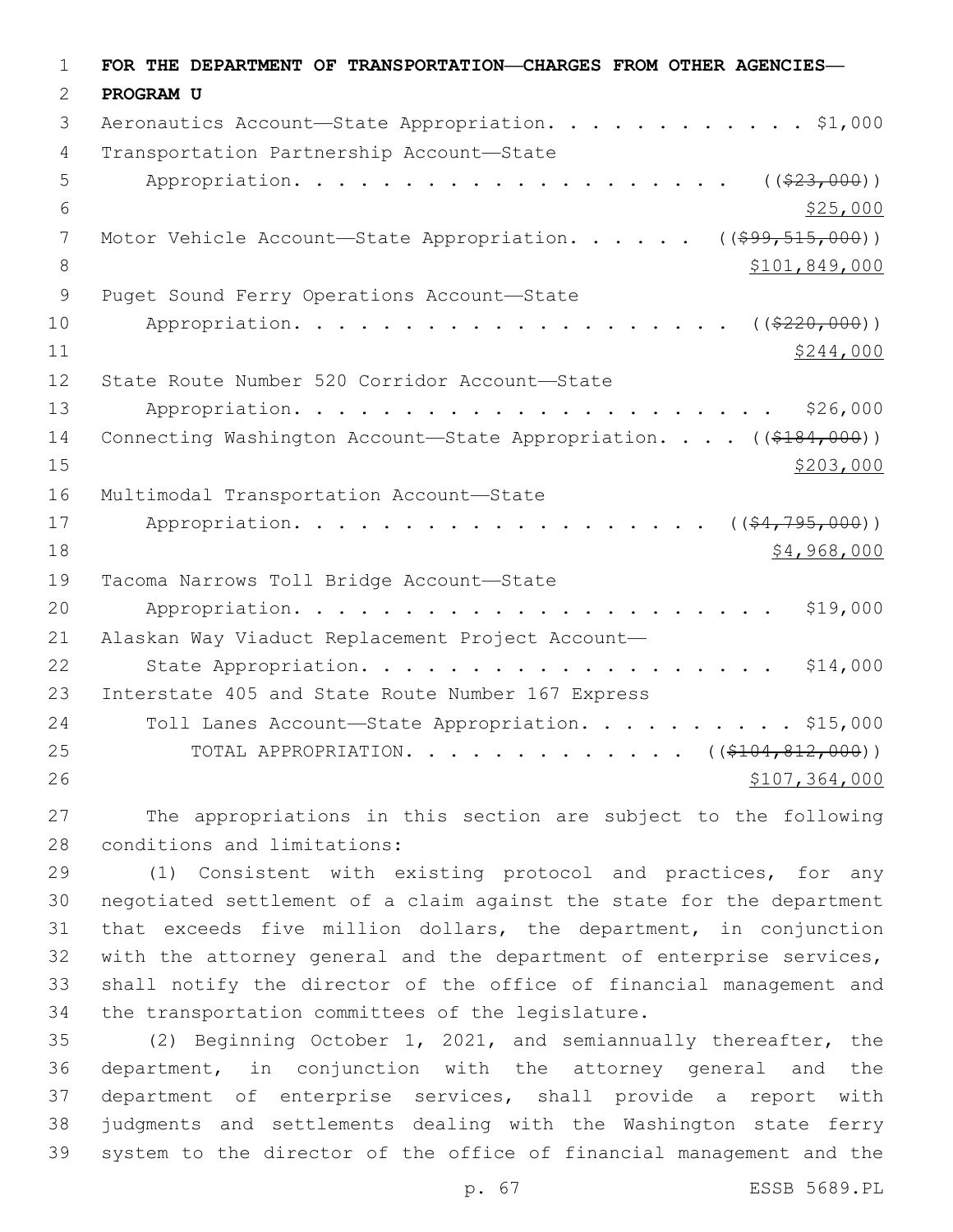transportation committees of the legislature. The report must include information on: (a) The number of claims and settlements by type; (b) the average claim and settlement by type; (c) defense costs associated with those claims and settlements; and (d) information on the impacts of moving legal costs associated with the Washington state ferry system into the statewide self-insurance pool.

 (3) Beginning October 1, 2021, and semiannually thereafter, the department, in conjunction with the attorney general and the department of enterprise services, shall provide a report with judgments and settlements dealing with the nonferry operations of the department to the director of the office of financial management and the transportation committees of the legislature. The report must include information on: (a) The number of claims and settlements by type; (b) the average claim and settlement by type; and (c) defense costs associated with those claims and settlements.

 (4) When the department identifies significant legal issues that have potential transportation budget implications, the department must initiate a briefing for appropriate legislative members or staff through the office of the attorney general and its legislative 20 briefing protocol.

 **Sec. 221.** 2021 c 333 s 220 (uncodified) is amended to read as follows: 22 **FOR THE DEPARTMENT OF TRANSPORTATION—PUBLIC TRANSPORTATION—PROGRAM V** 24 State Vehicle Parking Account-State Appropriation. . . . . \$784,000 25 Regional Mobility Grant Program Account-State 26 Appropriation. . . . . . . . . . . . . . . . ((\$104,478,000)) \$115,488,000 28 Rural Mobility Grant Program Account-State 29 Appropriation. . . . . . . . . . . . . . . . (  $(\frac{233,168,000}{1})$  $30 \hspace{2.5cm}$  \$33,283,000 31 Multimodal Transportation Account-State 32 Appropriation. . . . . . . . . . . . . . . . ((\$131,150,000)) \$134,754,000 34 Multimodal Transportation Account-Federal Appropriation. . . . . . . . . . . . . . . . . . . . . \$3,574,000 36 Multimodal Transportation Account-Local Appropriation. . . . . . . . . . . . . . . . . . . . . . \$100,000 38 TOTAL APPROPRIATION. . . . . . . . . . . . ((<del>\$273,254,000</del>))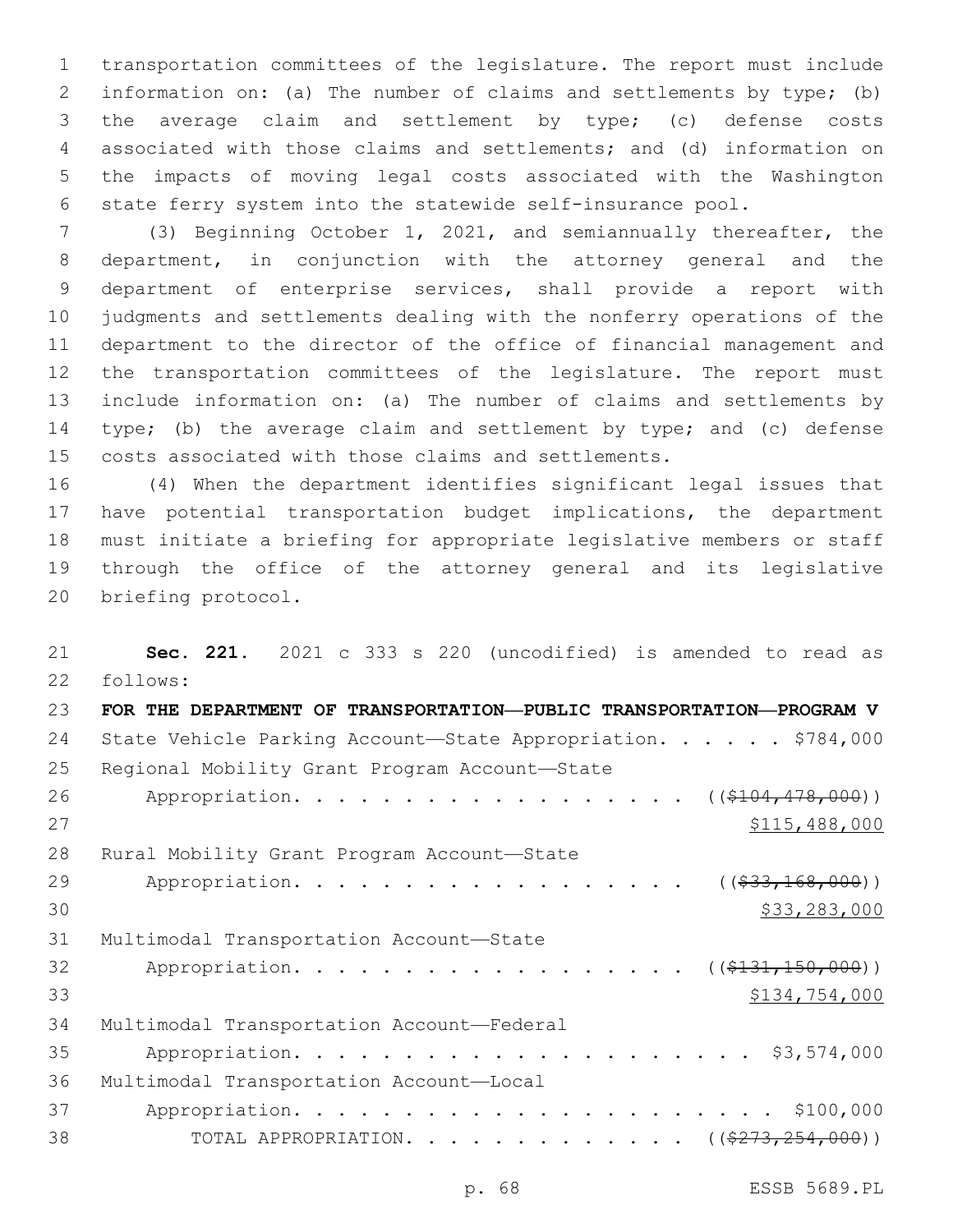The appropriations in this section are subject to the following 3 conditions and limitations:

 (1) \$67,821,000 of the multimodal transportation account—state appropriation is provided solely for a grant program for special needs transportation provided by transit agencies and nonprofit 7 providers of transportation. Of this amount:

 (a) \$15,568,000 of the multimodal transportation account—state appropriation is provided solely for grants to nonprofit providers of special needs transportation. Grants for nonprofit providers must be based on need, including the availability of other providers of 12 service in the area, efforts to coordinate trips among providers and 13 riders, and the cost effectiveness of trips provided. Fuel type may not be a factor in the grant selection process.

 (b) \$52,253,000 of the multimodal transportation account—state appropriation is provided solely for grants to transit agencies to transport persons with special transportation needs. To receive a 18 grant, the transit agency must, to the greatest extent practicable, have a maintenance of effort for special needs transportation that is no less than the previous year's maintenance of effort for special needs transportation. Grants for transit agencies must be prorated based on the amount expended for demand response service and route deviated service in calendar year 2019 as reported in the "Summary of Public Transportation - 2019" published by the department of transportation. No transit agency may receive more than thirty percent of these distributions. Fuel type may not be a factor in the grant selection process.

28 (2) ((\$33,168,000)) \$33,283,000 of the rural mobility grant program account—state appropriation is provided solely for grants to aid small cities in rural areas as prescribed in RCW 47.66.100. Fuel type may not be a factor in the grant selection process.

 (3) \$2,000,000 of the multimodal transportation account—state 33 appropriation is provided solely for a ((vanpool)) public transit 34 rideshare grant program for: (a) Public transit agencies to add 35 ((vanpools)) or replace ((vans)) rideshare vehicles; and (b) 36 incentives ((for employers)) and outreach to increase ((employee 37 vanpool)) rideshare use. The grant program for public transit agencies may cover capital costs only; operating costs for public transit agencies are not eligible for funding under this grant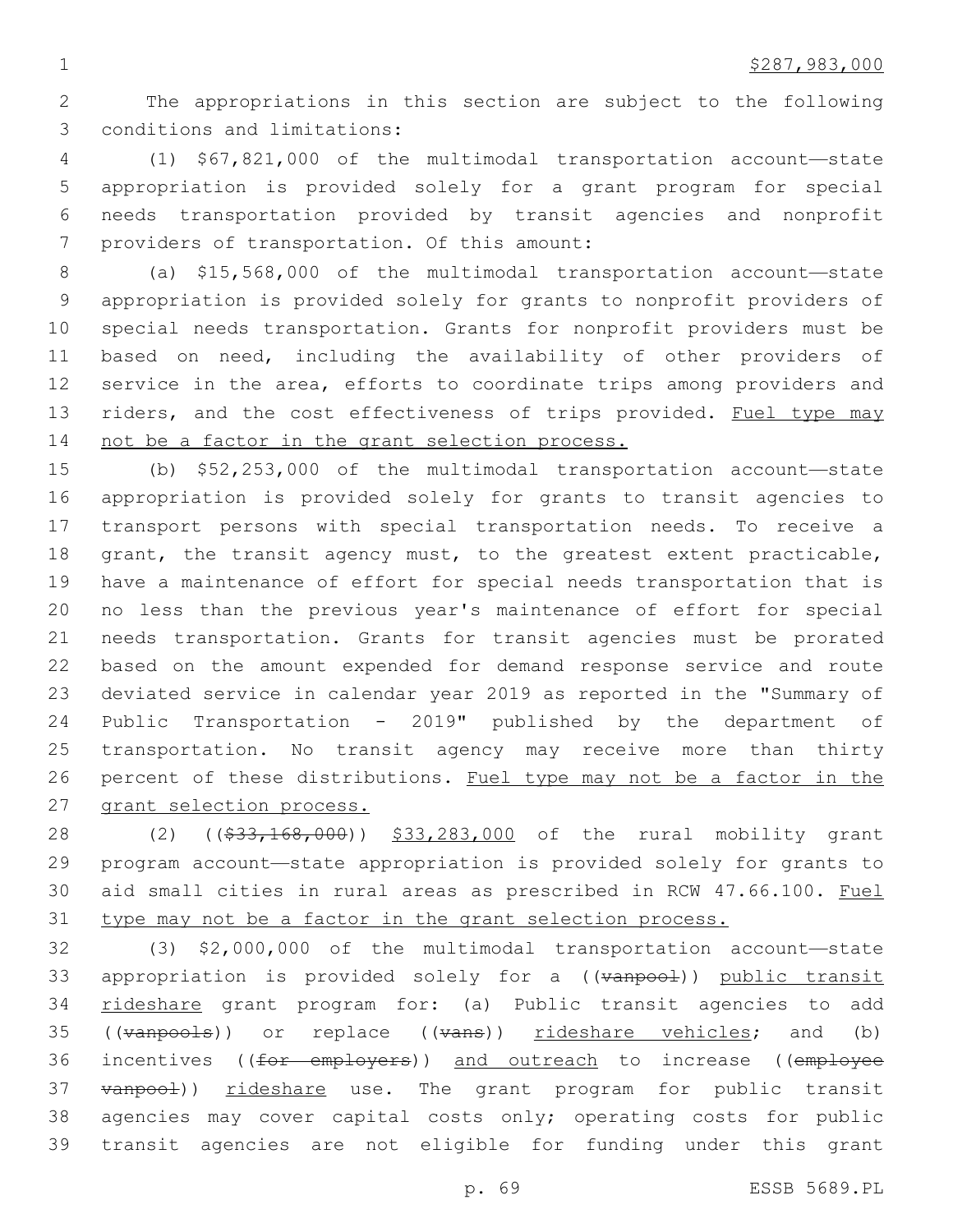program. Additional employees may not be hired from the funds provided in this section for the vanpool grant program, and supplanting of transit funds currently funding vanpools is not allowed. The department shall encourage grant applicants and 5 recipients to leverage funds other than state funds. Fuel type may not be a factor in the grant selection process.

 (4) ((\$26,800,000)) \$37,809,000 of the regional mobility grant program account—state appropriation is reappropriated and provided solely for the regional mobility grant projects identified in LEAP Transportation Document ((2021-2)) 2022-2 ALL PROJECTS as developed ((April 23, 2021)) March 9, 2022, Program - Public Transportation 12 Program (V).

 (5)(a) \$77,679,000 of the regional mobility grant program account —state appropriation is provided solely for the regional mobility 15 grant projects identified in LEAP Transportation Document ((2021-2)) 2022-2 ALL PROJECTS as developed ((April 23, 2021)) March 9, 2022, Program - Public Transportation Program (V). The department shall review all projects receiving grant awards under this program at least semiannually to determine whether the projects are making satisfactory progress. Any project that has been awarded funds, but does not report activity on the project within one year of the grant award, must be reviewed by the department to determine whether the grant should be terminated. The department shall promptly close out grants when projects have been completed, and any remaining funds must be used only to fund projects identified in the LEAP transportation document referenced in this subsection. The department shall provide annual status reports on December 15, 2021, and December 15, 2022, to the office of financial management and the transportation committees of the legislature regarding the projects receiving the grants. It is the intent of the legislature to appropriate funds through the regional mobility grant program only for projects that will be completed on schedule. A grantee may not receive more than twenty-five percent of the amount appropriated in this subsection. Additionally, when allocating funding for the 2023-2025 biennium, no more than thirty percent of the total grant program may directly benefit or support one grantee unless all other funding is awarded. The department shall not approve any increases or changes to the scope of a project for the purpose of a grantee expending remaining funds on an awarded grant. Fuel type may not be a factor in the grant selection process.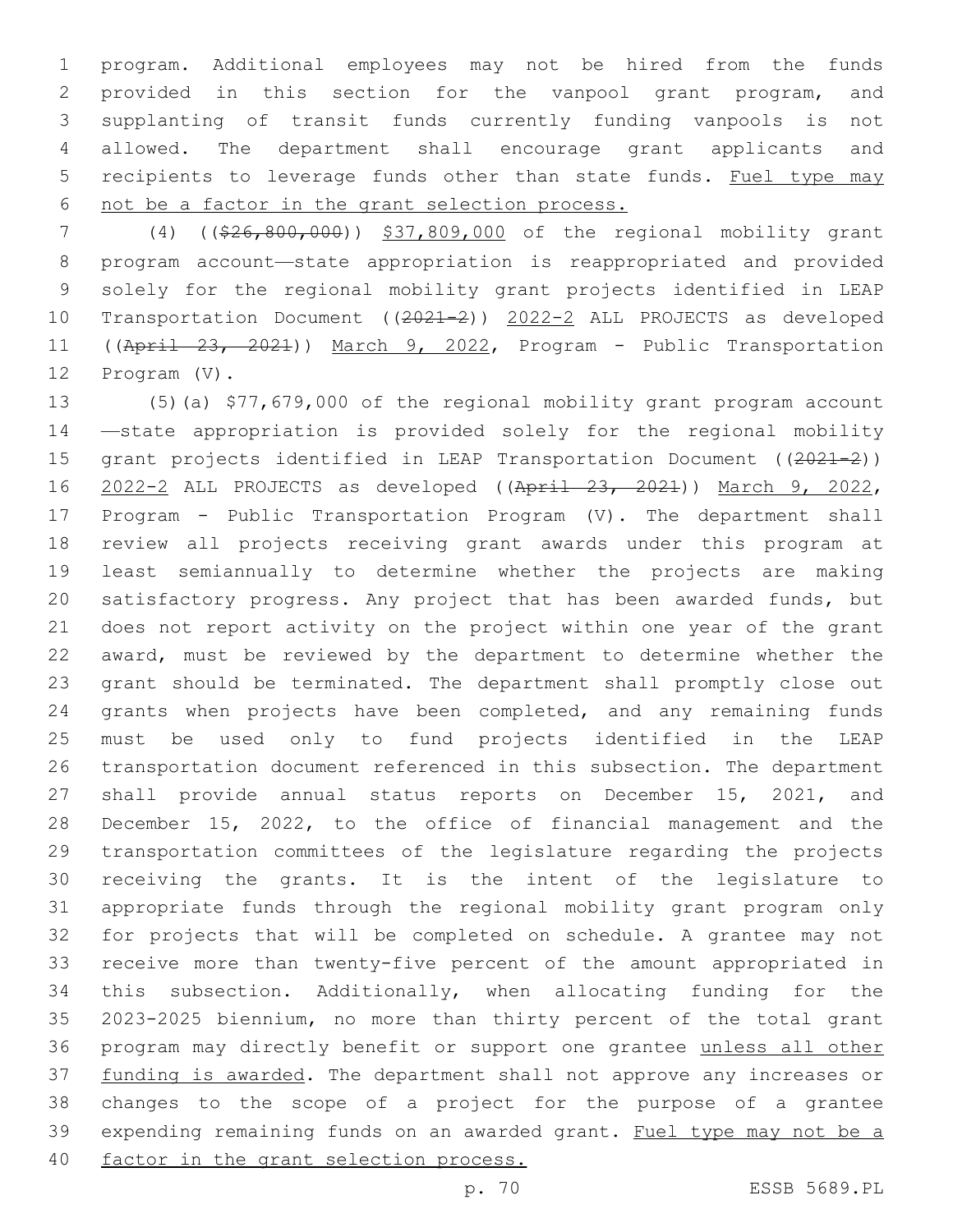(b) In order to be eligible to receive a grant under (a) of this subsection during the 2021-2023 fiscal biennium, a transit agency must establish a process for private transportation providers to apply for the use of park and ride facilities. For purposes of this subsection, (i) "private transportation provider" means: An auto transportation company regulated under chapter 81.68 RCW; a passenger charter carrier regulated under chapter 81.70 RCW, except marked or unmarked stretch limousines and stretch sport utility vehicles as defined under department of licensing rules; a private nonprofit transportation provider regulated under chapter 81.66 RCW; or a private employer transportation service provider; and (ii) "private employer transportation service" means regularly scheduled, fixed- route transportation service that is offered by an employer for the 14 benefit of its employees.

 (6) Funds provided for the commute trip reduction (CTR) program may also be used for the growth and transportation efficiency center 17 program.

 (7) \$6,500,000 of the multimodal transportation account—state appropriation and \$784,000 of the state vehicle parking account—state appropriation are provided solely for CTR grants and activities. Fuel type may not be a factor in the grant selection process. Of this 22 amount:

 (a) \$30,000 of the state vehicle parking account—state appropriation is provided solely for the STAR pass program for state employees residing in Mason and Grays Harbor Counties. Use of the pass is for public transportation between Mason County and Thurston County, and Grays Harbor and Thurston County. The pass may also be used within Grays Harbor County. The STAR pass commute trip reduction program is open to any state employee who expresses intent to commute to his or her assigned state worksite using a public transit system 31 currently participating in the STAR pass program.

 (b) \$800,000 of the multimodal transportation account—state appropriation is provided solely for continuation of the first mile/ last mile connections grant program. Eligible grant recipients include cities, businesses, nonprofits, and transportation network companies with first mile/last mile solution proposals. Transit agencies are not eligible. The commute trip reduction board shall develop grant parameters, evaluation criteria, and evaluate grant proposals. The commute trip reduction board shall provide the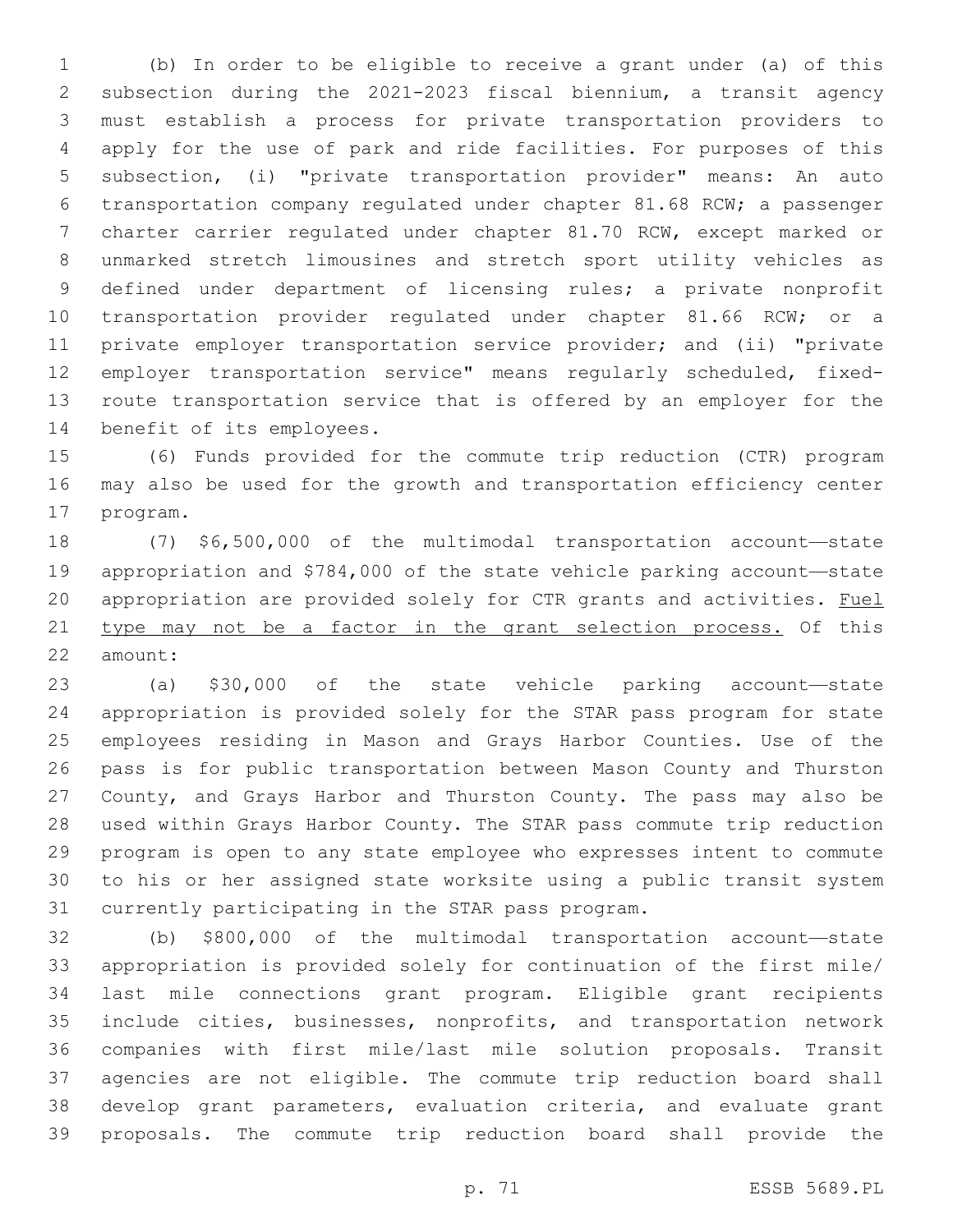transportation committees of the legislature a report on the effectiveness of this grant program and best practices for continuing 3 the program.

 (8)(a) Except as provided otherwise in this subsection, 5 ((\$28,263,000)) \$29,030,000 of the multimodal transportation account- state appropriation is provided solely for connecting Washington transit projects identified in LEAP Transportation Document ((2021-2)) 2022-2 ALL PROJECTS as developed ((April 23, 2021)) March 9 9, 2022. It is the intent of the legislature that entities identified to receive funding in the LEAP document referenced in this subsection receive the amounts specified in the time frame specified in that LEAP document. If an entity has already completed a project in the LEAP document referenced in this subsection before the time frame identified, the entity may substitute another transit project or 15 projects that cost a similar or lesser amount.

 (b) Within the amount provided in this subsection, \$900,000 of the multimodal transportation account—state appropriation is provided solely to complete work on Martin Luther King Way, Rainier Ave improvements (G2000040).

 (9) The department shall not require more than a ten percent match from nonprofit transportation providers for state grants.

22 (10) ((\$21,858,000)) \$23,349,000 of the multimodal transportation account—state appropriation is provided solely for the green transportation capital grant program established in chapter 287, Laws of 2019 (advancing green transportation adoption).

 (11) \$555,000 of the multimodal transportation account—state appropriation is provided solely for an interagency transfer to the Washington State University extension energy program to establish and administer a technical assistance and education program for public agencies on the use of alternative fuel vehicles. The Washington State University extension energy program shall prepare a report regarding the utilization of the program and provide this report to the transportation committees of the legislature by November 15, 2021.34

 (12) The department must provide telework assistance to employers as part of its CTR activities. The objectives of telework assistance include improving transportation system performance, supporting economic vitality, and increasing equity and access to opportunity.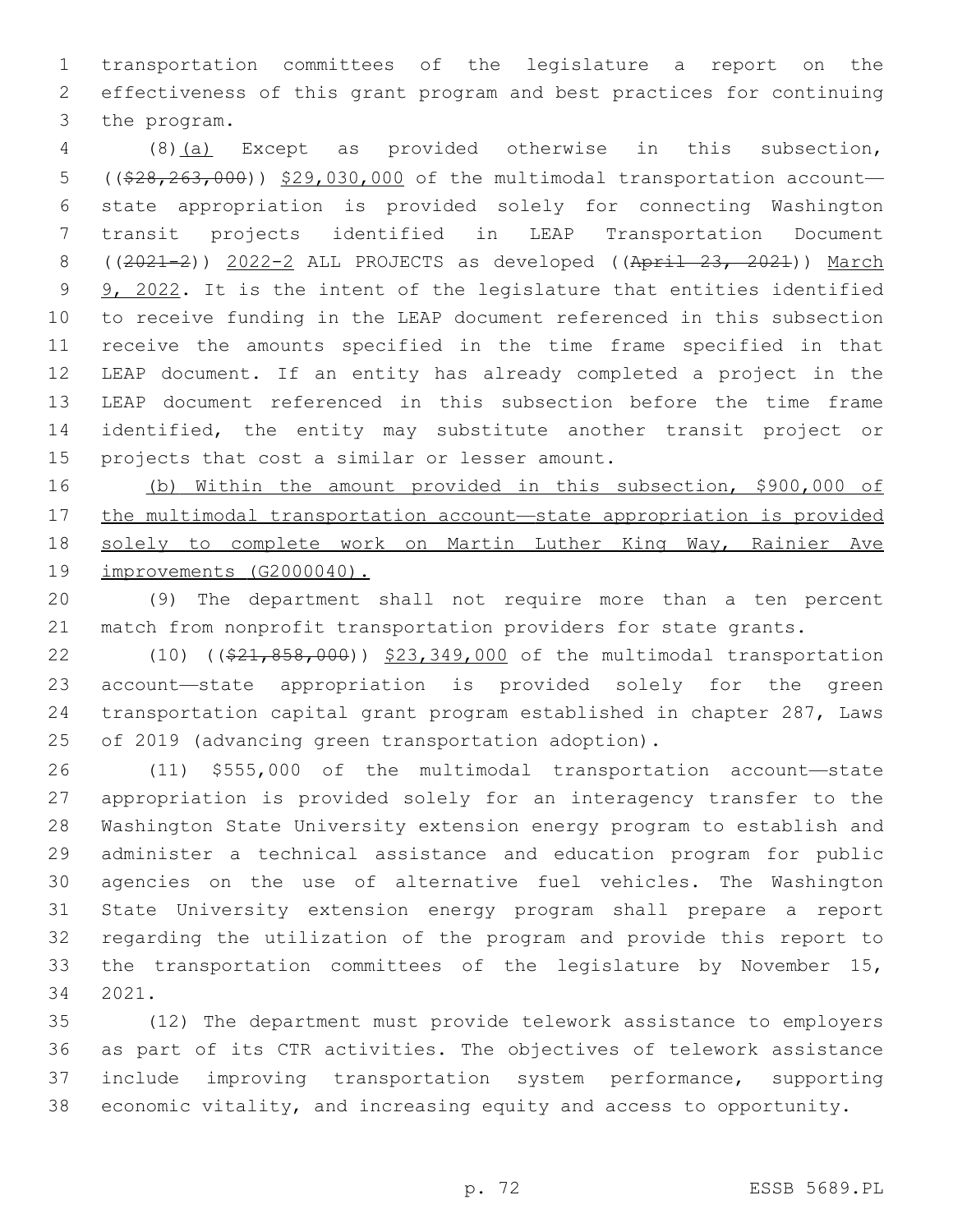(13) \$150,000 of the multimodal transportation account—state appropriation is provided solely for Intercity Transit for the Dash 3 shuttle program.

 (14)(a) \$500,000 of the multimodal transportation account—state appropriation is provided solely for King county metro to develop a pilot program to place teams including human services personnel along routes that are enduring significant public safety issues and various disruptive behavior in south King county. The team would be available to deescalate disruptions, provide immediate access to transit resources, and refer customers to community resources to break cycles of inappropriate behavior. The teams must be individuals trained in deescalation and outreach. The function and duties should be cocreated with community stakeholders.

14 (b) King county metro must provide a report to the transportation committees of the legislature by June 30, 2023, regarding the effectiveness of the program, any suggestions for improving its 17 efficacy, and any modifications that might be necessary for other 18 transit providers to institute similar programs.

 (c) If King county metro does not provide at least \$500,000 to develop the pilot program funded by this subsection, the amount provided in this subsection lapses.

 (15)(a) \$250,000 of the multimodal transportation account—state appropriation is provided solely for the department, in consultation 24 with the joint transportation committee, to conduct a study of statewide transit service benchmarks. Elements of the study include:

 (i) Development of definitions of frequent fixed route transit 27 and accessible frequent fixed route transit; and

 (ii) Identification of, to the extent possible using existing data, current gaps in frequent fixed route transit and accessible walking routes to frequent fixed route transit stops.

 (b) An initial report is due by December 15, 2022, that proposes 32 a definition of frequent transit and documents how many people in Washington live within one half mile walk of frequent transit. A 34 final report is due by June 30, 2023, that identifies gaps in accessible frequent transit, analyzed for disparities in race, age, and disability, and develops funding scenarios to address the identified gaps.

 (16) Within existing resources, the department shall prepare a report regarding the funding, implementation, and operation of the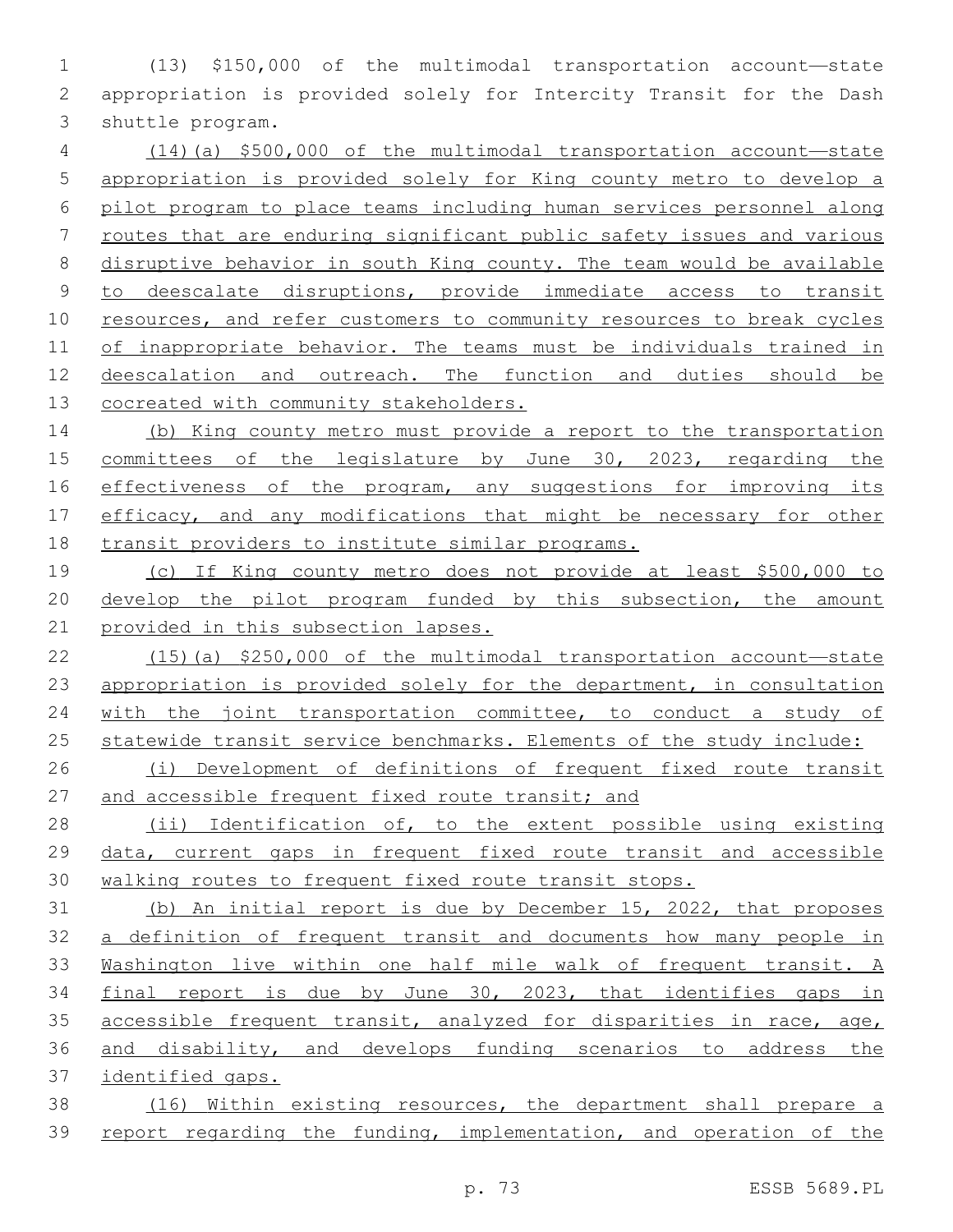grant management system or systems utilized by the public 2 transportation division. In preparing this report, the department must survey and report on all grant recipients experience with the 4 operation of this system or systems. The department shall provide 5 this report to the transportation committees of the legislature by 6 November 15, 2022. **Sec. 222.** 2021 c 333 s 221 (uncodified) is amended to read as 8 follows: **FOR THE DEPARTMENT OF TRANSPORTATION—MARINE—PROGRAM X** 10 Puget Sound Ferry Operations Account-State 11 Appropriation. . . . . . . . . . . . . . . . ( $(\frac{2416, 614, 000}{1})$ 12 \$430,388,000 13 Puget Sound Ferry Operations Account-Federal 14 Appropriation. . . . . . . . . . . . . . . . (  $(\frac{2124,000,000)}{}$ 

\$156,789,000

|    | 16 Puget Sound Ferry Operations Account-Private/Local     |
|----|-----------------------------------------------------------|
|    |                                                           |
| 18 | TOTAL APPROPRIATION. $($ $($ $\frac{540}{735}$ , 000) $)$ |
| 19 | \$587,298,000                                             |

 The appropriations in this section are subject to the following 21 conditions and limitations:

 (1) The office of financial management budget instructions require agencies to recast enacted budgets into activities. The Washington state ferries shall include a greater level of detail in its 2021-2023 supplemental and 2023-2025 omnibus transportation appropriations act requests, as determined jointly by the office of 27 financial management, the Washington state ferries, and the transportation committees of the legislature. This level of detail must include the administrative functions in the operating as well as capital programs. The data in the tables in the report must be 31 supplied in a digital file format.

 (2) For the 2021-2023 fiscal biennium, the department may enter into a distributor controlled fuel hedging program and other methods of hedging approved by the fuel hedging committee, which must include a representative of the department of enterprise services.

36 (3) ((\$17,000,000)) \$32,905,000 of the Puget Sound ferry operations account—federal appropriation and \$53,794,000 of the Puget Sound ferry operations account—state appropriation are provided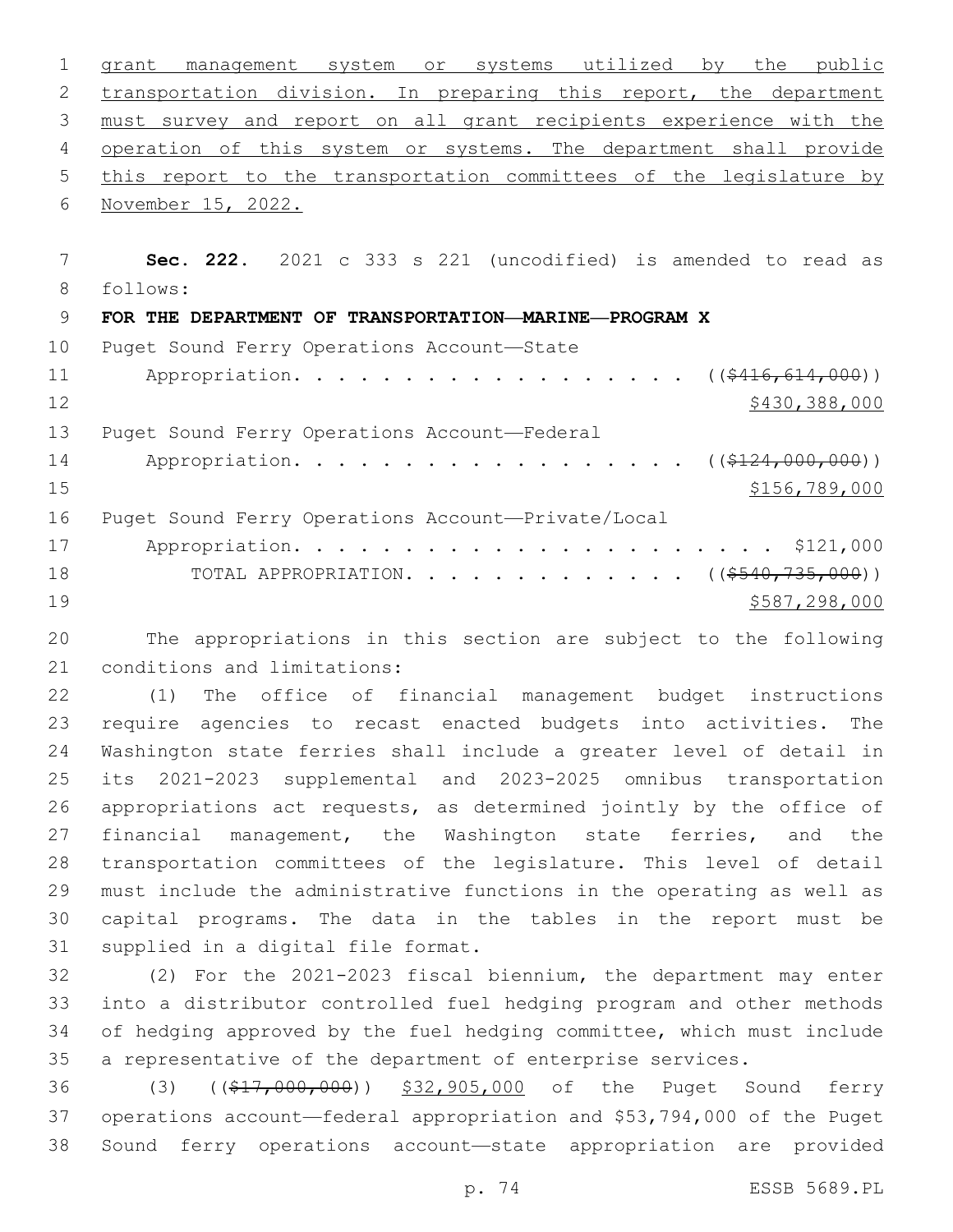solely for auto ferry vessel operating fuel in the 2021-2023 fiscal biennium, which reflect cost savings from a reduced biodiesel fuel requirement and, therefore, is contingent upon the enactment of section 703 of this act. The amount provided in this subsection represents the fuel budget for the purposes of calculating any ferry fare fuel surcharge. The department shall review future use of alternative fuels and dual fuel configurations, including hydrogen.

 (4) \$500,000 of the Puget Sound ferry operations account—state appropriation is provided solely for operating costs related to moving vessels for emergency capital repairs. Funds may only be spent after approval by the office of financial management.

 (5) \$2,400,000 of the Puget Sound ferry operations account—state 13 appropriation  $((\frac{1}{15}))$  and \$2,000,000 of the Puget Sound ferry operations account—federal appropriation are provided solely for staffing and overtime expenses incurred by engine and deck crewmembers. The department must provide updated staffing cost estimates for fiscal years 2022 and 2023 with its annual budget submittal and updated estimates by January 1, 2022.

 (6) \$688,000 of the Puget Sound ferry operations account—state 20 appropriation  $((\pm s))$  and \$697,000 of the Puget Sound ferry operations 21 account-federal appropriation are provided solely for new employee training. The department must work to increase its outreach and recruitment of populations underrepresented in maritime careers and continue working to expand apprenticeship and internship programs, with an emphasis on programs that are shown to improve recruitment 26 for positions with the state ferry system.

 (7) The department must request reimbursement from the federal transit administration for the maximum amount of ferry operating expenses eligible for reimbursement under federal law.

 (8) ((\$1,978,000 of the Puget Sound ferry operations account— state appropriation is provided solely for restoration of service to reflect increased ridership, availability of crewing and available revenues. Expenditures may be made to resume service to Sidney, British Columbia, including any service to the San Juans; to provide Saturday service on the Fauntleroy-Vashon-Southworth route; and to resume late night service on other routes in the system.

37  $(9)$  Within amounts provided in this section,))  $$484,000$  of the Puget Sound ferry operations account—federal is provided solely for 39 the department ((shall)) to contract ((with uniformed officers)) for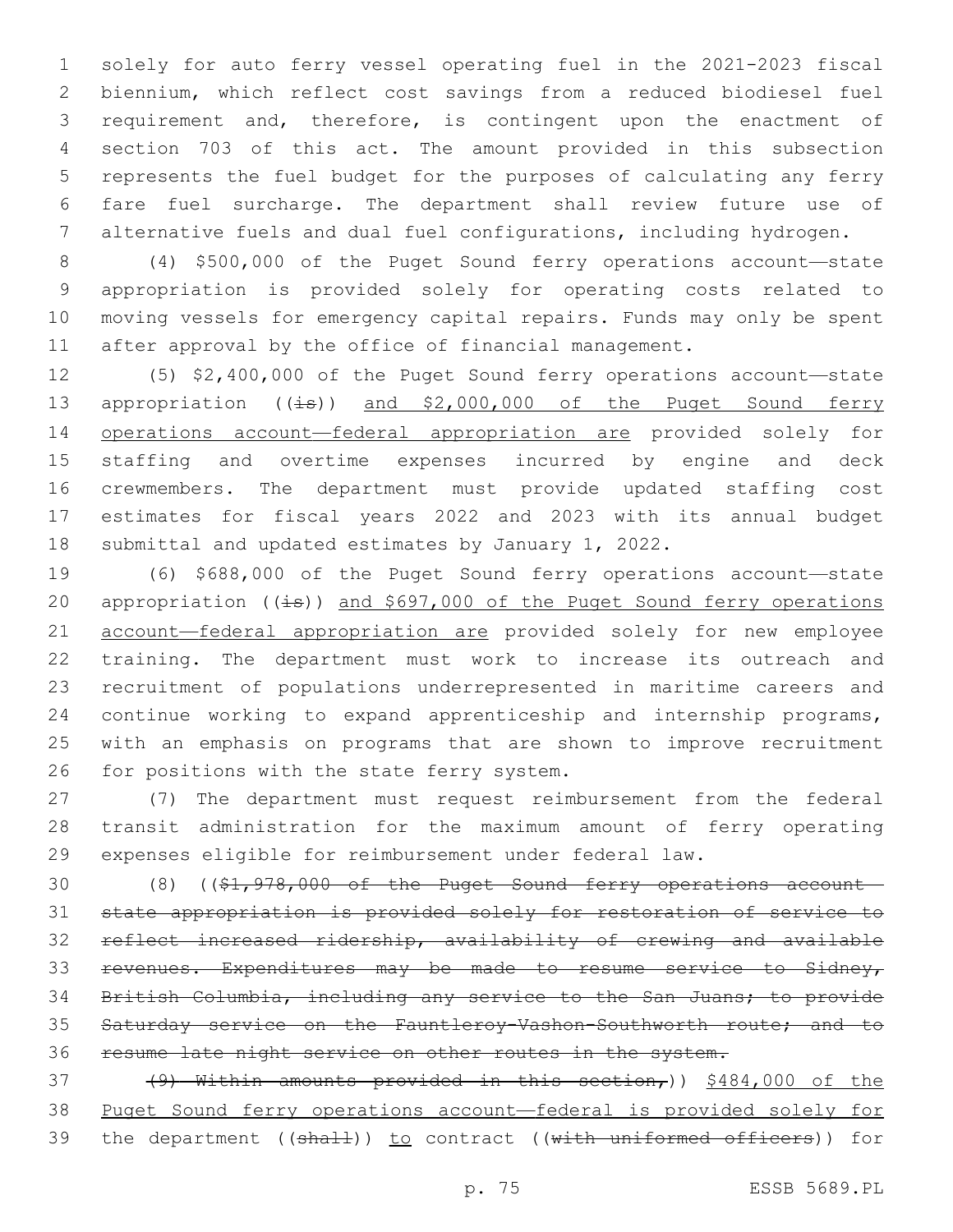additional traffic control assistance at the Kingston ferry terminal during peak ferry travel times, with a particular focus on Sundays and holiday weekends. Traffic control methods should include, but not be limited to, holding traffic on the shoulder at Lindvog Road until space opens for cars at the tollbooths and dock, and management of traffic on Highway 104 in order to ensure Kingston residents and business owners have access to businesses, roads, and driveways.

 $8$  ( $(\overline{+10})$ )  $(9)$  \$336,000 of the Puget Sound ferry operations account 9 —state appropriation is provided solely for evacuation slide 10 training.

11 (((11))) (10) \$336,000 of the Puget Sound ferry operations 12 account—state appropriation is provided solely for fall restraint 13 labor and industries inspections.

14 (( $(42)$ )) (11) \$735,000 of the Puget Sound ferry operations 15 account—state appropriation ((is)) and \$410,000 of the Puget Sound 16 ferry operations account—federal appropriation are provided solely 17 for familiarization for new assignments of engine crew and terminal 18 staff.

19  $((\text{+13})$  (12) \$160,000 of the Puget Sound ferry operations 20 account—state appropriation is provided solely for electronic 21 navigation training.

22 (13) \$250,000 of the Puget Sound ferry operations account—state 23 appropriation is provided solely for Washington State Ferries to 24 conduct a study of passenger demographics. The study must include:

25 (a) Information on age, race, gender, income level of passengers 26 by route in summer and winter seasons;

27 (b) Composition of passengers by travel purpose, such as commute, 28 tourism, or commerce; and

29 (c) Frequency of passenger trips by mode and fare products 30 utilized.

31 The study may be included as part of a larger origin and 32 destination study. The department shall report study results to the 33 transportation committees of the legislature by December 1, 2023.

34 (14)(a) \$8,419,000 of the Puget Sound ferry operations account— 35 federal appropriation is provided solely for Washington state ferries 36 to:

37 (i) Continuously recruit and hire deck, engine, and terminal 38 staff;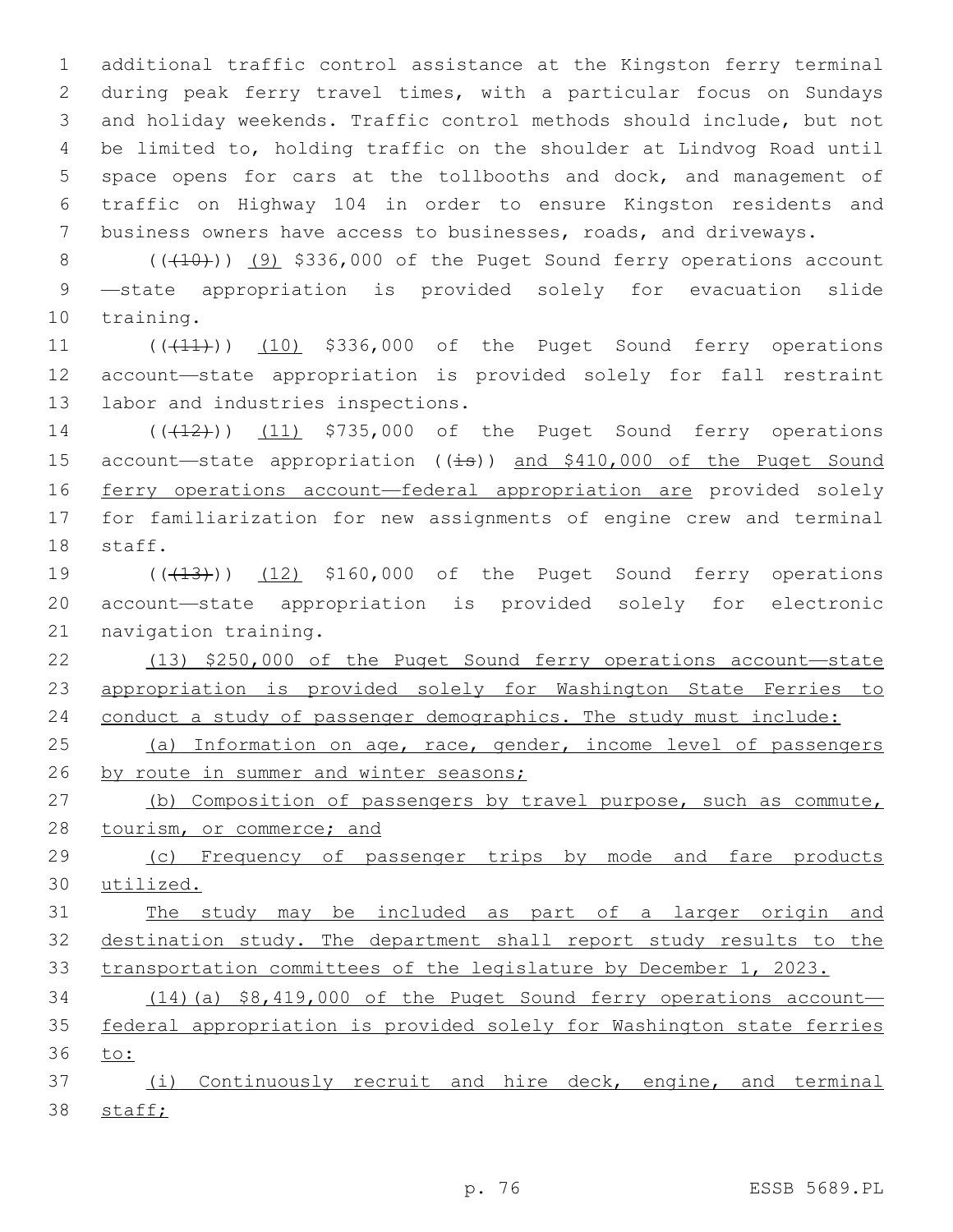| $\mathbf 1$   | recruitment firm to<br>$(i$ i)<br>Contract with<br>external<br>an<br>increase |
|---------------|-------------------------------------------------------------------------------|
| 2             | recruitment efforts both locally and nationally with an emphasis on           |
| 3             | attracting maritime workers from communities underrepresented in the          |
| 4             | ferry system;                                                                 |
| 5             | (iii) Enhance employee retention by standardizing on-call worker              |
| 6             | schedules;                                                                    |
| 7             | Increase training and<br>development opportunities<br>(iv)<br>for             |
| 8             | employees; and                                                                |
| $\mathcal{G}$ | Make improvements to hiring processes by establishing<br>(v)                  |
| 10            | additional positions to support timely hiring of employees.                   |
| 11            | (b) It is the intent of the legislature to continue funding for               |
| 12            | the activities outlined in this section as part of the move ahead WA          |
| 13            | package.                                                                      |
| 14            | $(15)$ \$248,000 of the Puget Sound ferry operations account-federal          |
| 15            | appropriation is provided solely for labor at the Vashon terminal.            |
| 16            | (16) \$194,000 of the Puget Sound ferry operations account-federal            |
| 17            | appropriation is provided solely for operating costs at the Mukilteo          |
| 18            | terminal.                                                                     |
| 19            | (17) \$294,000 of the Puget Sound ferry operations account-federal            |
| 20            | appropriation is provided solely for deck and engine internships.             |
| 21            | (18) By December 1, 2022, the department must report on the                   |
| 22            | status of efforts to increase training and development opportunities          |
| 23            | for employees. The report must include a description of the new               |
| 24            | training and career advancement programs for able-bodied sailors,             |
| 25            | mates, and engineers; the numbers of employees participating in each          |
| 26            | program; the number of employees completing each program; the number          |
| 27            | of open positions that the program is designed to fill; and the               |
| 28            | anticipated number of employee promotions as a result of program              |
| 29            | completion. The department must provide the report to the office of           |
| 30            | financial management and the transportation committees of the                 |
| 31            | legislature.                                                                  |
| 32            | (19) For the Mukilteo multimodal terminal, the department must                |
| 33            | submit a report showing for a 12-month period, on a monthly basis,            |
| 34            | how much electricity is generated by solar power generated on-site,           |
| 35            | electricity usage, and actual electricity cost savings. The report is         |
| 36            | due to the transportation committees of the legislature by June 30,           |
| 37            | 2023.                                                                         |
| 38            | (20) \$93,000 of the Puget Sound ferry operations account—state               |
| 39            | appropriation is provided solely for Washington state ferries to              |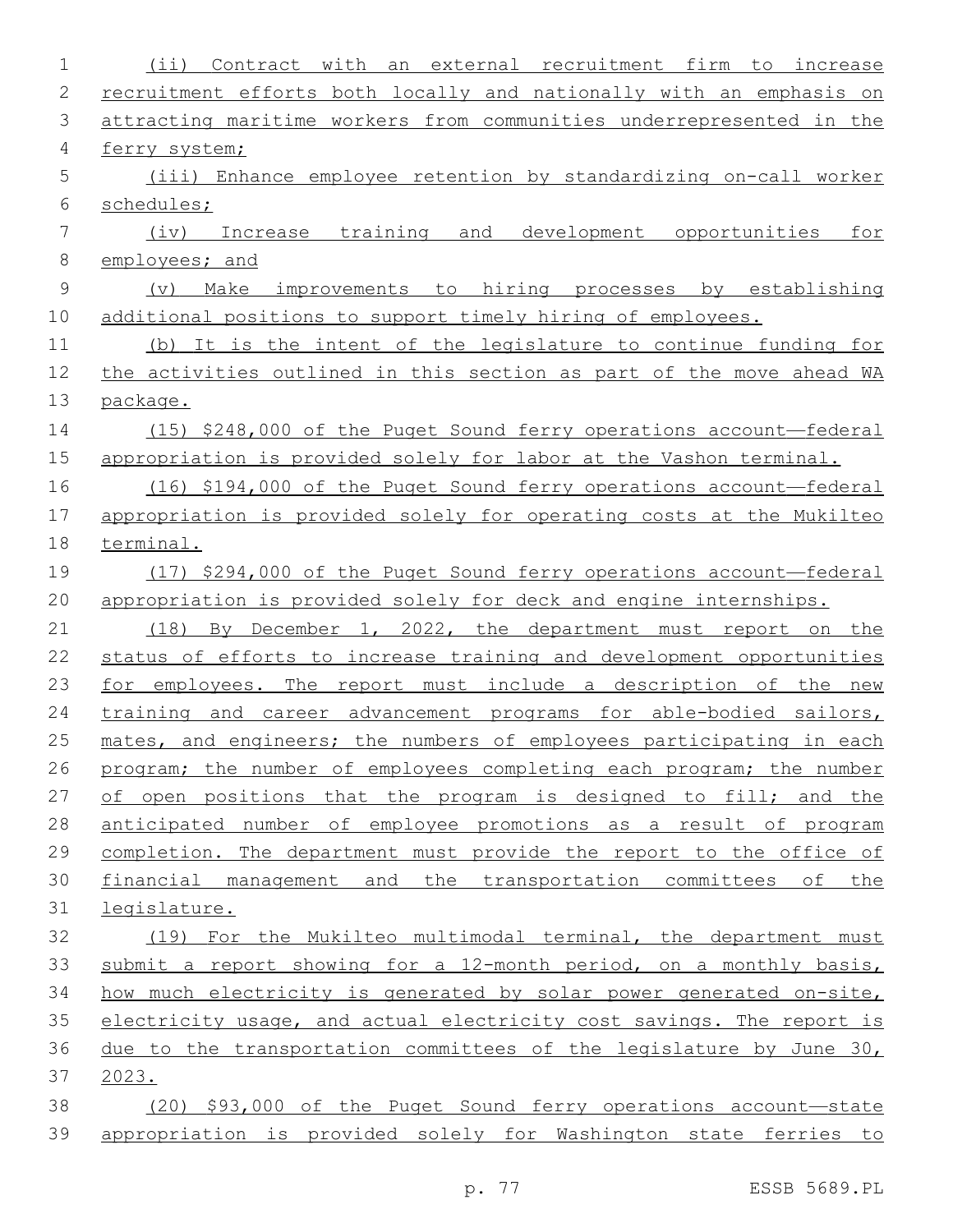partner with local community colleges and universities to secure housing for workforce training sessions and to pay in advance for the costs of transportation worker identification credentials for 4 incoming ferry system employees and trainees. (21)(a) \$300,000 of the Puget Sound ferry operations account— state appropriation is provided solely for the department, in consultation with the joint transportation committee, to oversee a consultant study to identify and recommend cost-effective strategies to maximize walk-on passenger ridership of the Anacortes – San Juan ferry routes. The study must also identify available public funding 11 sources to support these strategies. Reducing the need for passengers to bring their cars on the ferries will increase the capacity of each ferry run to transport more people. (b) The evaluated options may include, but not be limited to: (i) Increased public funding or other support for transit or shuttle service between ferry landings on Orcas, Lopez, San Juan, and 17 Anacortes and nearby major town centers or connecting transit hubs; (ii) Options to increase availability of taxi and rideshare 19 services at each of the landings; (iii) Short-term electric vehicle rentals at ferry landings, 21 including electric bicycles and scooters; (iv) Public funding or other support to increase the available locations for additional parking and reduce the cost for short-term parking near each landing; (v) Marketing of the availability of options through the Washington state ferries reservation system website, on ferries and 27 at ferry landings and ticketing facilities. 28 (c) Outreach for the study, including on the feasibility and effectiveness of each strategy evaluated, must include outreach to representatives of: (i) Washington state ferries; (ii) San Juan county council; (iii) Anacortes and San Juan Islands ferry advisory committee members; (iv) San Juan economic development council; (v) City of Anacortes; (vi) City of Friday Harbor; (vii) Skagit transit; (viii) Skagit RTPO; (ix) Eastsound;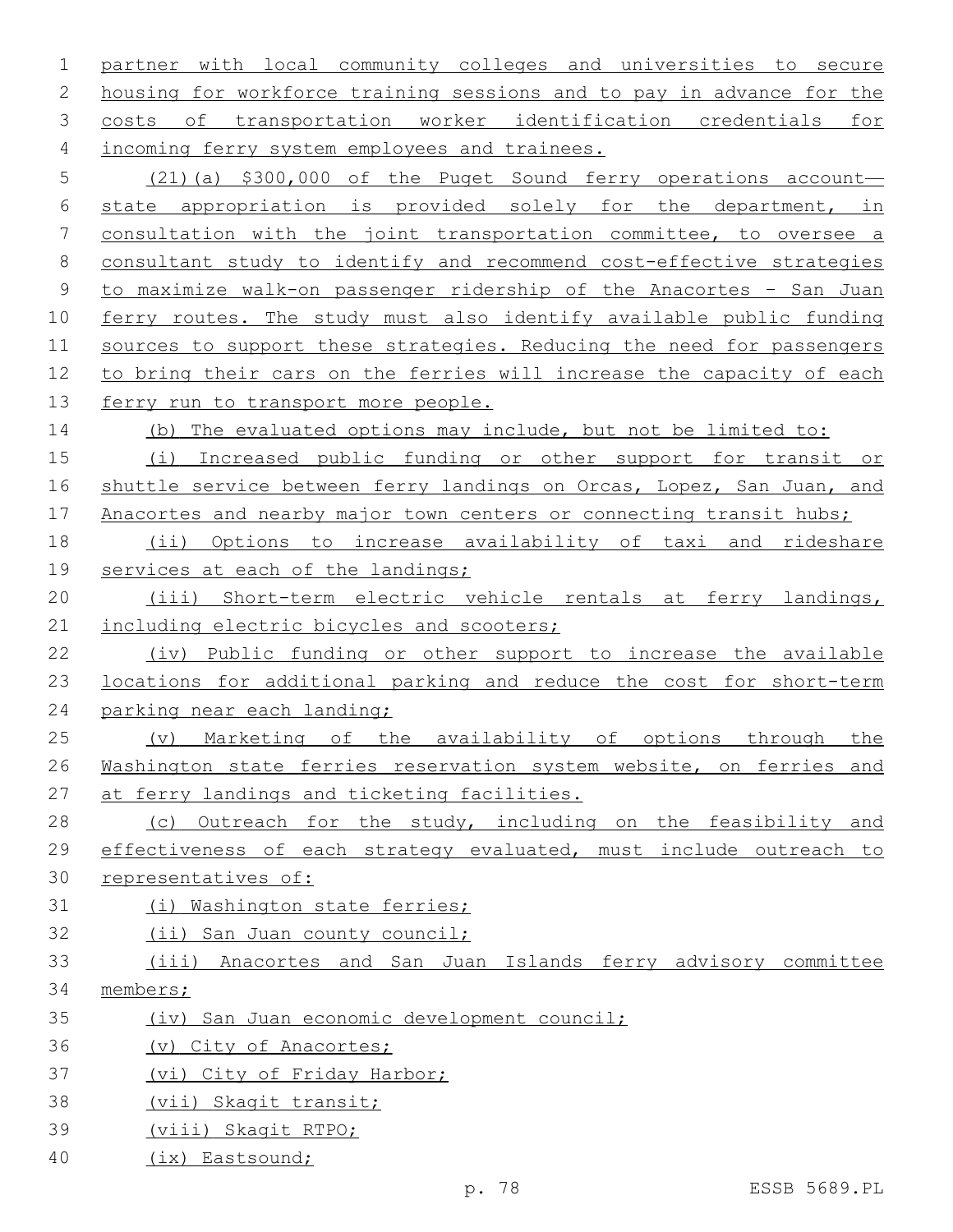(x) Lopez Village;

(xi) Transit dependent populations; and

(xii) Others as deemed appropriate by the committee.

 (d) A report with recommendations on the most feasible and cost- effective strategies to maximize walk-on passenger ridership of the Anacortes – San Juan and Anacortes - Sidney ferry routes is due to the transportation committees of the legislature by January 6, 2023.

 (22)(a) During negotiations of the 2023-2025 collective bargaining agreements, the department must conduct a review and analysis of the collective bargaining agreements governing state ferry employees, to identify provisions that create barriers for, or contribute to creating a disparate impact on, newly hired ferry 13 employees, including those who are women, people of color, veterans, 14 and other employees belonging to communities that have historically been underrepresented in the workforce. The review and analysis must 16 include, but not be limited to, provisions regarding seniority, work assignments, and work shifts. The review and analysis must also include consultation with the governor's office of labor relations, 19 the governor's office of equity, and the attorney general's office.

 (b) For future negotiations or modifications of the collective 21 bargaining agreements, it is the intent of the legislature that the collective bargaining representatives for the state and ferry employee organizations may consider the findings of the review and analysis required in (a) of this subsection and negotiate in a manner to remove identified barriers and address identified impacts so as not to perpetuate negative impacts.

 (23) To the extent that an activity funded by federal funds in 28 this section is not eligible for federal reimbursement, the department may transfer expenditure authority between state and federal appropriations provided in this section.

 **Sec. 223.** 2021 c 333 s 222 (uncodified) is amended to read as follows: 32 **FOR THE DEPARTMENT OF TRANSPORTATION—RAIL—PROGRAM Y—OPERATING** 34 Multimodal Transportation Account-State Appropriation. . . . . . . . . . . . . . . . ( $(\frac{280, 704, 000}{500})$  \$68,430,000 37 Multimodal Transportation Account—Private/Local Appropriation. . . . . . . . . . . . . . . . . . . . . . \$46,000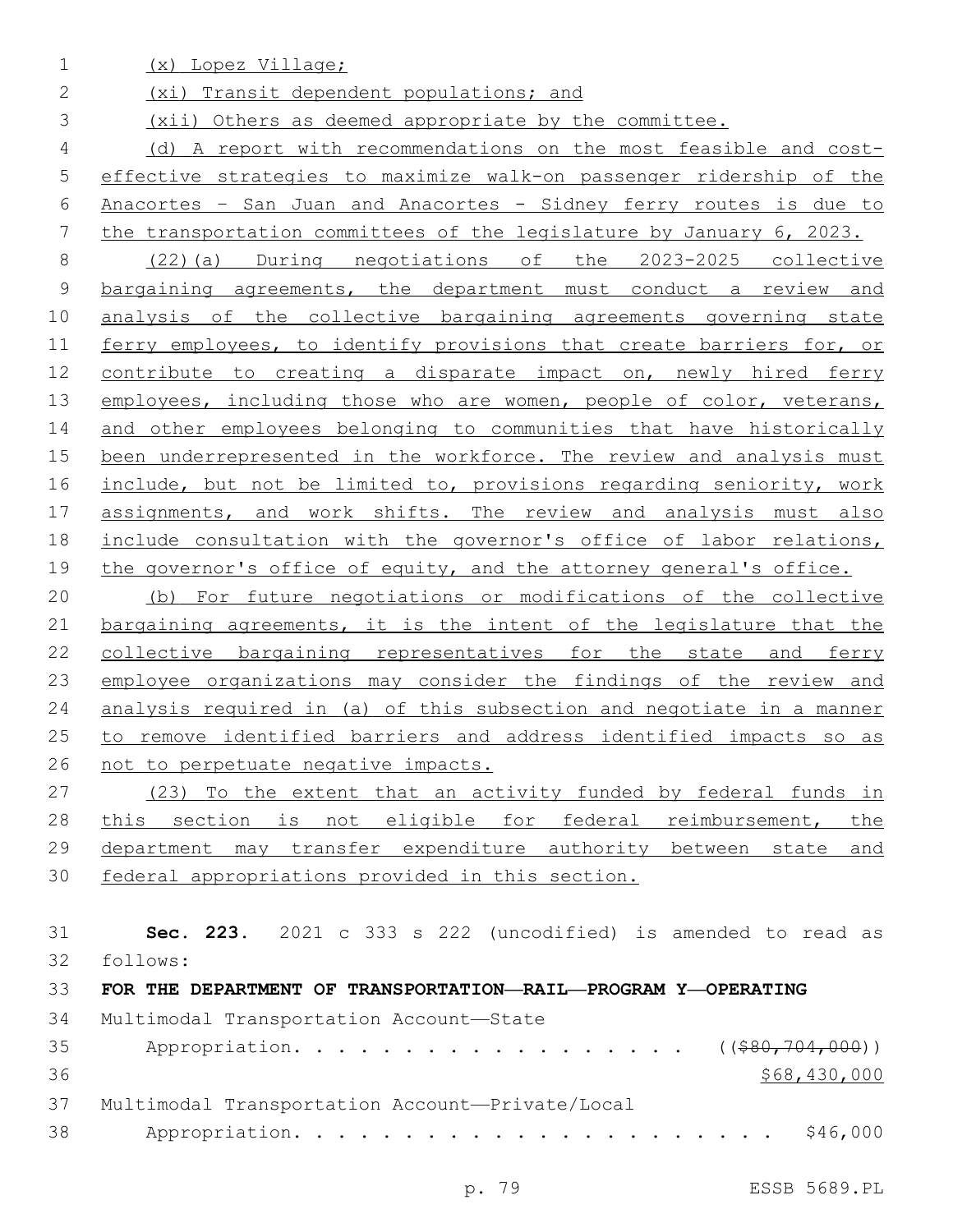1 Multimodal Transportation Account-Federal Appropriation. . . . . . . . . . . . . . . . . . . . . . \$500,000 3 TOTAL APPROPRIATION. . . . . . . . . . . . . ((\$81,250,000)) \$68,976,000

 The appropriations in this section are subject to the following conditions and limitations:6

 (1) The department is directed to continue to pursue efforts to reduce costs, increase ridership, and review Amtrak Cascades fares and fare schedules. Within thirty days of each annual cost/revenue 10 reconciliation under the Amtrak service contract, the department shall report annual credits to the office of financial management and the legislative transportation committees. Annual credits from Amtrak to the department including, but not limited to, credits due to higher ridership, reduced level of service, and fare or fare schedule adjustments, must be used to offset corresponding amounts of the multimodal transportation account—state appropriation, which must be 17 placed in reserve.

 (2) Consistent with the ongoing planning and service improvement for the intercity passenger rail program, \$500,000 of the multimodal transportation account—state is provided solely for the Cascades service development plan. This funding is to be used to analyze current and future market conditions and to develop a structured assessment of service options and goals based on anticipated demand and the results of the state and federally required 2019 state rail plan, including identifying implementation alternatives to meet the future service goals for the Amtrak Cascades route. The work must be consistent with federal railroad administration guidance and direction on developing service development plans. It must also leverage the \$500,000 in federal funding appropriated for development of a service development plan and comply with the planning and grant award obligations of the consolidated rail infrastructure and safety improvements (CRISI) program. A status report must be provided to the transportation committees of the legislature by June 30, 2022.

 (3) \$4,000,000 of the multimodal transportation account—state 35 appropriation is provided solely for the continued coordination, engagement, and planning for a new ultra high-speed ground transportation corridor with participation from Washington, Oregon, and British Columbia. This funding is contingent on meaningful 39 financial contributions for this effort by Oregon or British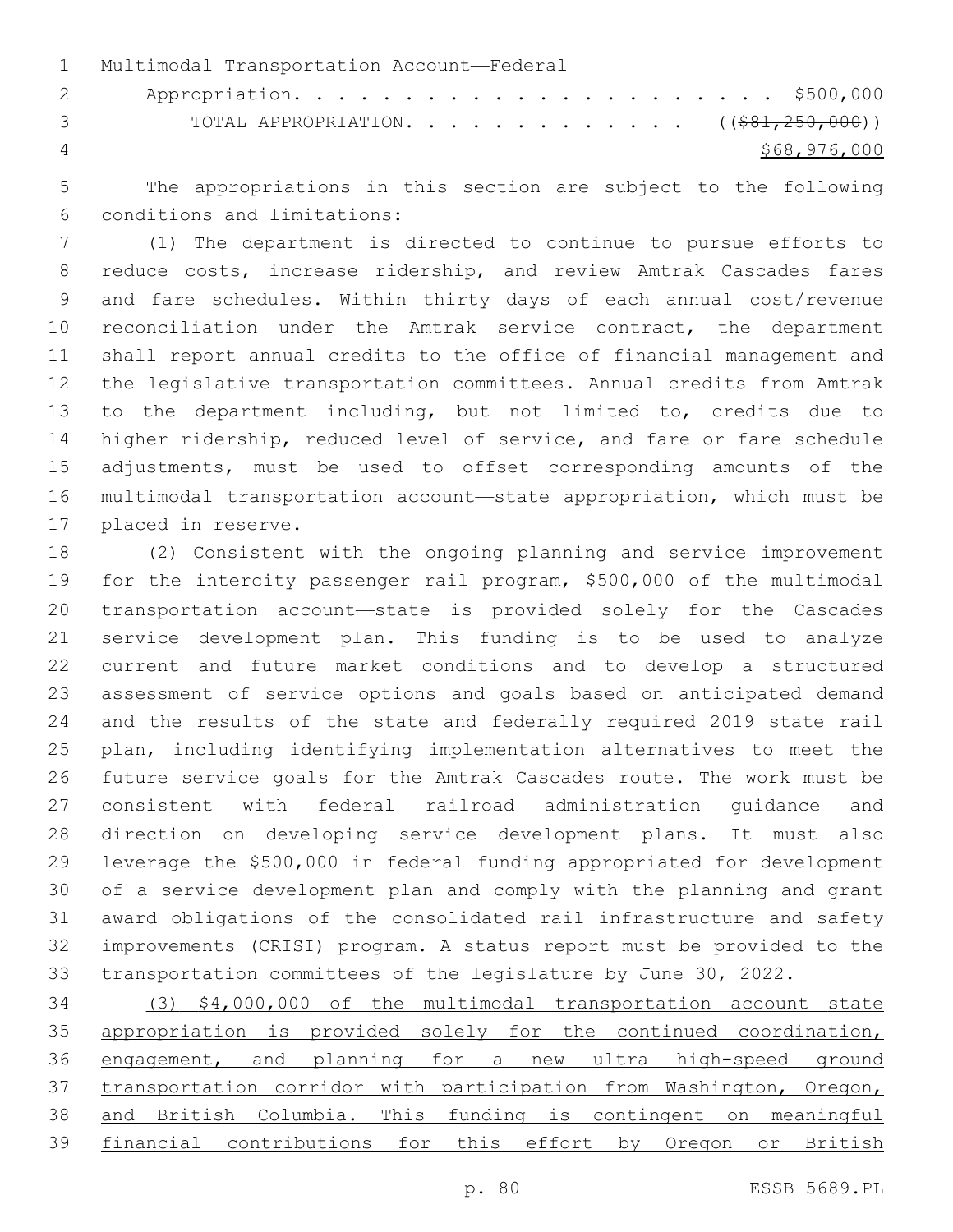Columbia. "Ultra high-speed" means a maximum testing speed of at least 250 miles per hour. These efforts are to support and advance activities and must abide by the memorandum of understanding signed by the governors of Washington and Oregon, and the premier of the province of British Columbia in November 2021. The department shall establish a policy committee with participation from Washington, Oregon, and British Columbia, including representation from the two largest caucuses of each chamber of the Washington state legislature, 9 and coordinate the activities of the policy committee to include: (a) Developing an organizational framework that facilitates input in decision-making from all parties; (b) Developing a public engagement approach with a focus on 13 equity, inclusion, and meaningful engagement with communities, 14 businesses, federal, state, provincial, and local governments including indigenous communities; 16 (c) Developing and leading a collaborative approach to prepare 17 and apply for potential future federal, state, and provincial funding opportunities, including development of strategies for incorporating private sector participation and private sector contributions to funding, including through the possible use of public-private partnerships; (d) Beginning work on scenario analysis addressing advanced transportation technologies, land use and growth assumptions, and an agreed to and defined corridor vision statement; and (e) Developing a recommendation on the structure and membership of a formal coordinating entity that will be responsible for advancing the project through the project initiation stage to project development and recommended next steps for establishment of the coordinating entity. Project development processes must include consideration of negative and positive impacts on communities of color, low-income households, indigenous peoples, and other disadvantaged communities. By June 30, 2023, the department shall provide to the governor and the transportation committees of the legislature a report detailing the work conducted by the policy committee and recommendations for establishing a coordinating entity. The report must also include an assessment of current activities and results relating to stakeholder engagement, planning, and any federal funding application. As applicable, the assessment should also be sent to the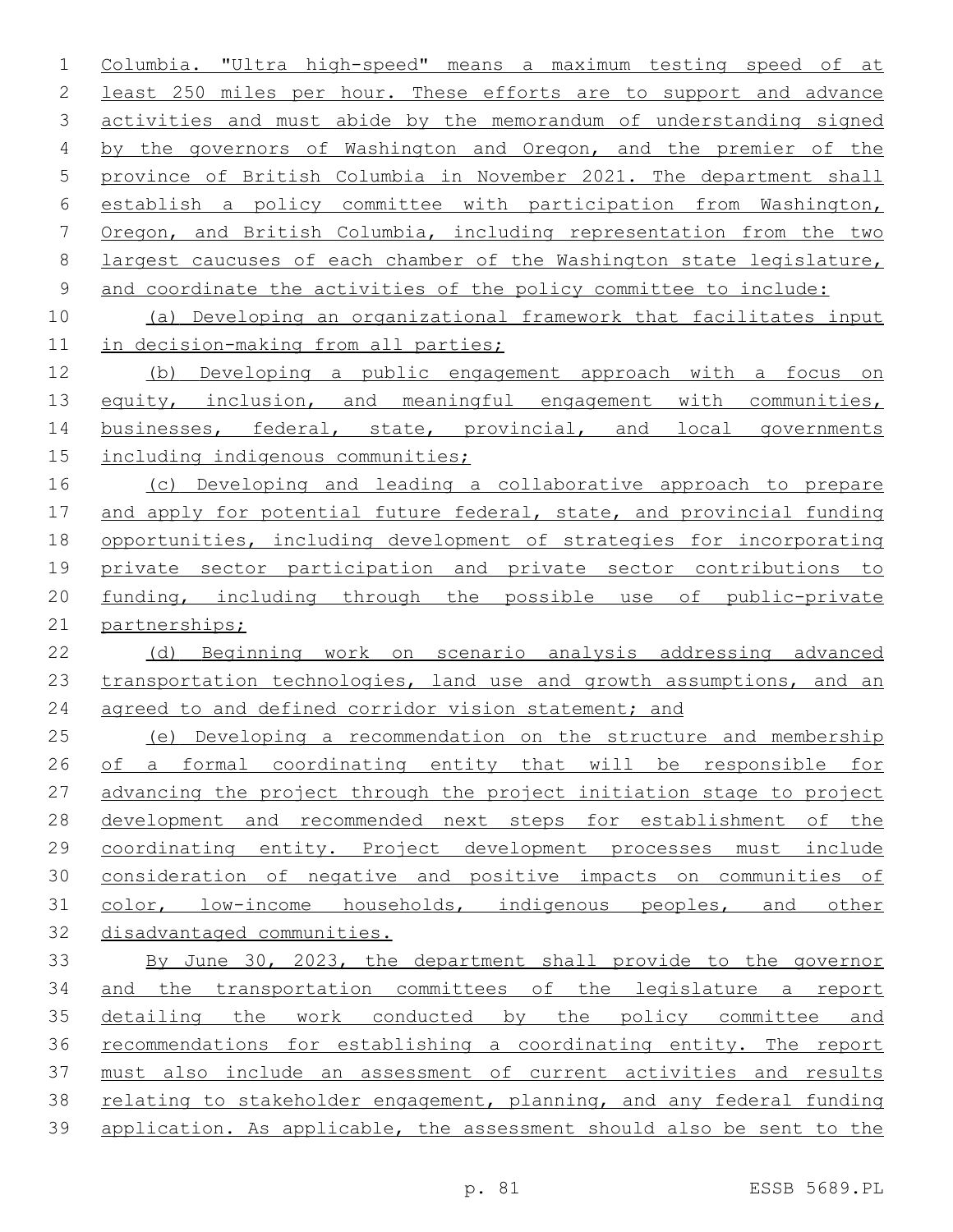executive and legislative branches of government in Oregon and appropriate government bodies in the province of British Columbia. (4) The department shall consider applying for federal grant 4 opportunities that support the development of the Amtrak Cascades service. Grant submittals must align with the department's federally required service development plan and state rail plans and partnership agreements with Amtrak as the service provider and BNSF 8 Railway as the host railroad. **Sec. 224.** 2021 c 333 s 223 (uncodified) is amended to read as follows: 10 **FOR THE DEPARTMENT OF TRANSPORTATION—LOCAL PROGRAMS—PROGRAM Z— OPERATING** 13 Motor Vehicle Account—State Appropriation. . . . . ((\$11,954,000)) 14 \$12,451,000 15 Motor Vehicle Account—Federal Appropriation. . . . . . . \$2,567,000 Multiuse Roadway Safety Account—State Appropriation. . . . . \$900,000 Multimodal Transportation Account—State Appropriation. . . . . . . . . . . . . . . . . . . . . . \$250,000 19 TOTAL APPROPRIATION. . . . . . . . . . . . ((<del>\$15,421,000</del>))  $20 \hspace{1.5cm}$  \$16,168,000 The appropriations in this section are subject to the following 22 conditions and limitations: (1) The entire multiuse roadway safety account—state appropriation is provided solely for grants under RCW 46.09.540, 25 subject to the following limitations: (a) Twenty-five percent of the amounts provided are reserved for counties that each have a population of fifteen thousand persons or 28 less; and (b)(i) Seventy-five percent of the amounts provided are reserved for counties that each have a population exceeding fifteen thousand 31 persons; and (ii) No county that receives a grant or grants under (a) of this subsection may receive more than sixty thousand dollars in total 34 grants. (2) \$1,023,000 of the motor vehicle account—state appropriation is provided solely for the department, from amounts set aside out of statewide fuel taxes distributed to counties according to RCW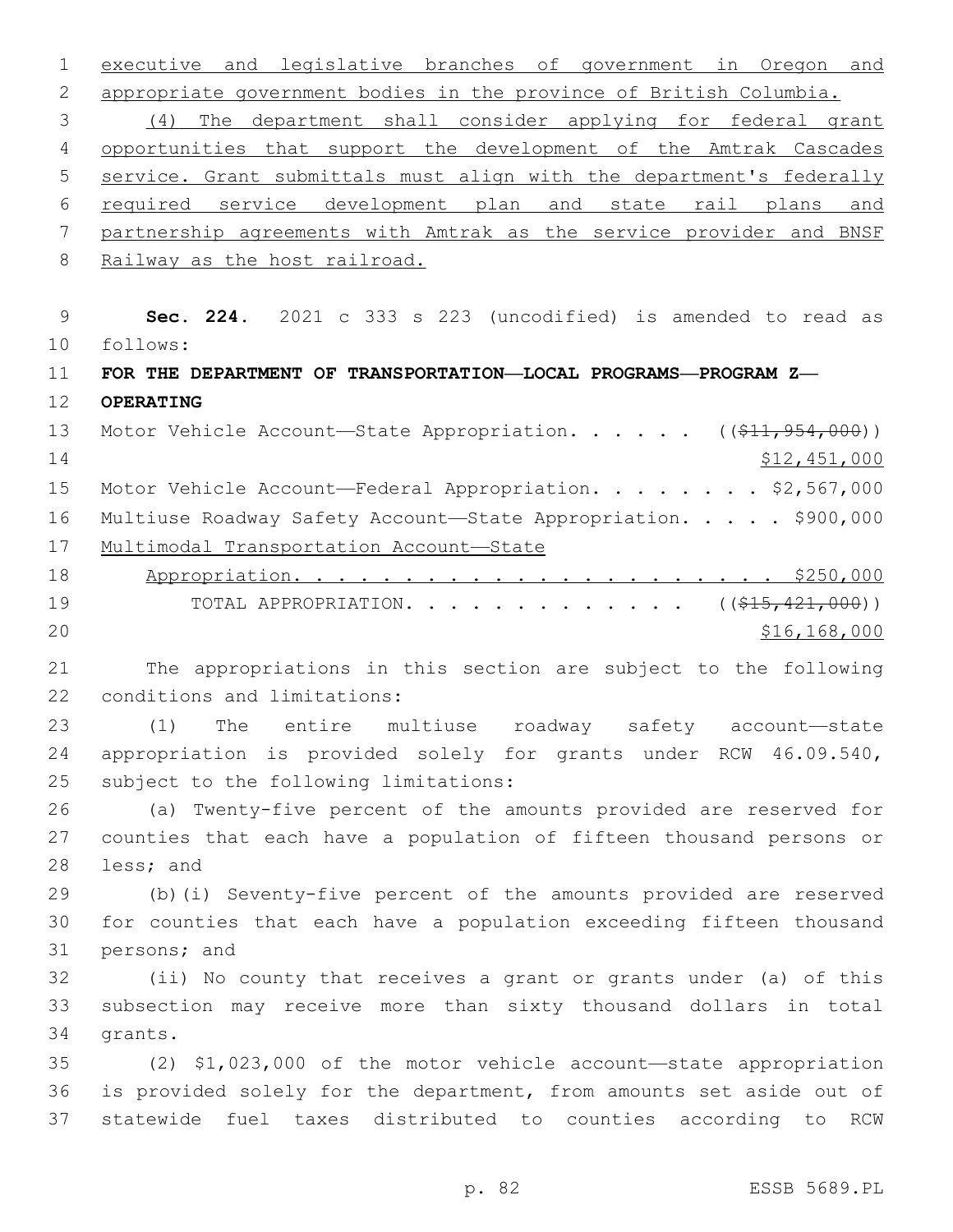1 46.68.120(3), to contract with the Washington state association of 2 counties to:

3 (a) In coordination with stakeholders, identify county-owned fish 4 passage barriers, and assess which barriers share the same stream 5 system as state-owned fish passage barriers;

 (b) Streamline and update the county road administration board's data dashboard, county reporting systems, and program management software to provide a more detailed, more transparent, and user- friendly platform for data management, reporting, and research by the 10 public and other interested parties; and

11 (c) Conduct a study of the use of county road right-of-way as a 12 potential source of revenue for county road operating and maintenance 13 needs with recommendations on their feasibility statewide.

14 (((3)(a) By October 1, 2021, the department must report to the 15 office of financial management and the transportation committees with 16 recommendations regarding:

17 (i) Modifications to the agreement with Wahkiakum county 18 regarding future state reimbursement for the Wahkiakum ferry 19 operating and maintenance deficit; and

20  $(iii)$  Cost-sharing models for operating and maintenance costs, 21 which recognize the benefit of the ferry route to both Washington and 22 Oregon.

23 (b) The reimbursement recommendations must reflect a mutual 24 agreement with Wahkiakum county, which considers future county ferry 25 operating loss projections. The report may address the importance of 26 the ferry route to the state highway system and whether there is a 27 need for an increased role for the state department of transportation 28 in the finance or operation of the ferry route.))

(End of part)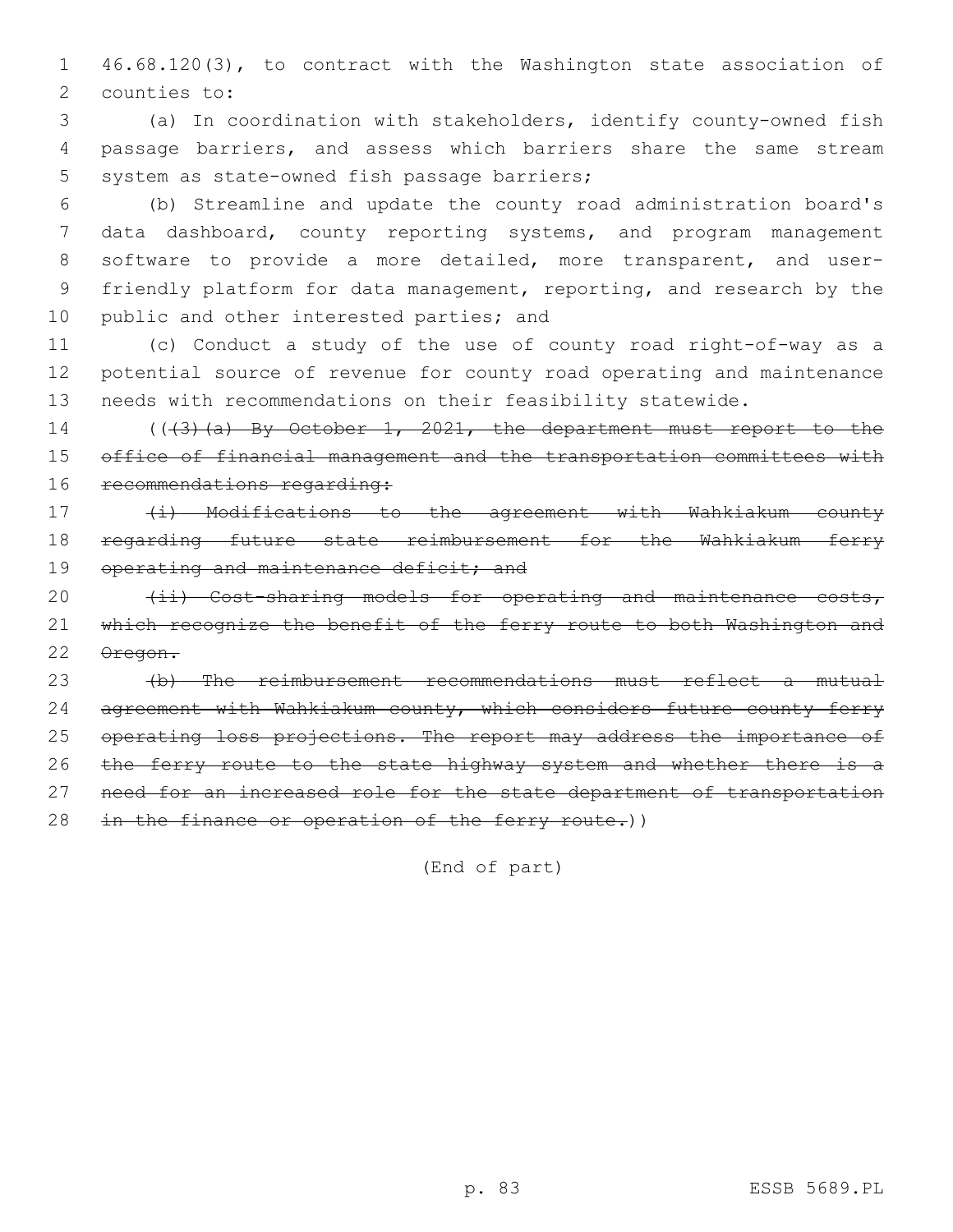## **TRANSPORTATION AGENCIES—CAPITAL**

 **Sec. 301.** 2021 c 333 s 301 (uncodified) is amended to read as follows: 3

## **FOR THE FREIGHT MOBILITY STRATEGIC INVESTMENT BOARD**

| 5.  | Freight Mobility Investment Account-State                             |              |
|-----|-----------------------------------------------------------------------|--------------|
| 6   | Appropriation. ((\$16,577,000))                                       |              |
|     |                                                                       | \$17,769,000 |
| 8   | Freight Mobility Multimodal Account-State                             |              |
| - 9 | Appropriation. ( $(\frac{15}{15}, \frac{195}{195}, \frac{000}{10})$ ) |              |
| 10  |                                                                       | \$14,004,000 |
| 11  | TOTAL APPROPRIATION. ( $(\frac{231}{772,000})$ )                      |              |
| 12  |                                                                       | \$31,773,000 |

 The appropriations in this section are subject to the following 14 conditions and limitations:

 (1) Except as otherwise provided in this section, the entire appropriations in this section are provided solely for the projects 17 by amount, as listed in the LEAP Transportation Document  $((2021-2))$  2022-2 ALL PROJECTS as developed ((April 23, 2021)) March 9, 2022, Freight Mobility Strategic Investment Board (FMSIB).

 (2) Until directed by the legislature, the board may not initiate 21 a new call for projects.

 (3) It is the intent of the legislature to continue to make strategic investments in a statewide freight mobility transportation system with the help of the freight mobility strategic investment board, including projects that mitigate the impact of freight movement on local communities. To that end, and in coordination with WSDOT as it updates its federally-compliant freight plan, the board is directed to identify the highest priority freight investments for 29 the state, across freight modes, state and local jurisdictions, and regions of the state. By December 1, 2021, the board must submit a preliminary report providing a status update on the process and methodology for identifying and prioritizing investments. By December 1, 2022, the board must submit a prioritized list of freight investments that are geographically balanced across the state and can proceed to construction in a timely manner. The prioritized freight project list for the state portion of national highway freight program funds must first address shortfalls in funding for connecting 38 Washington act projects.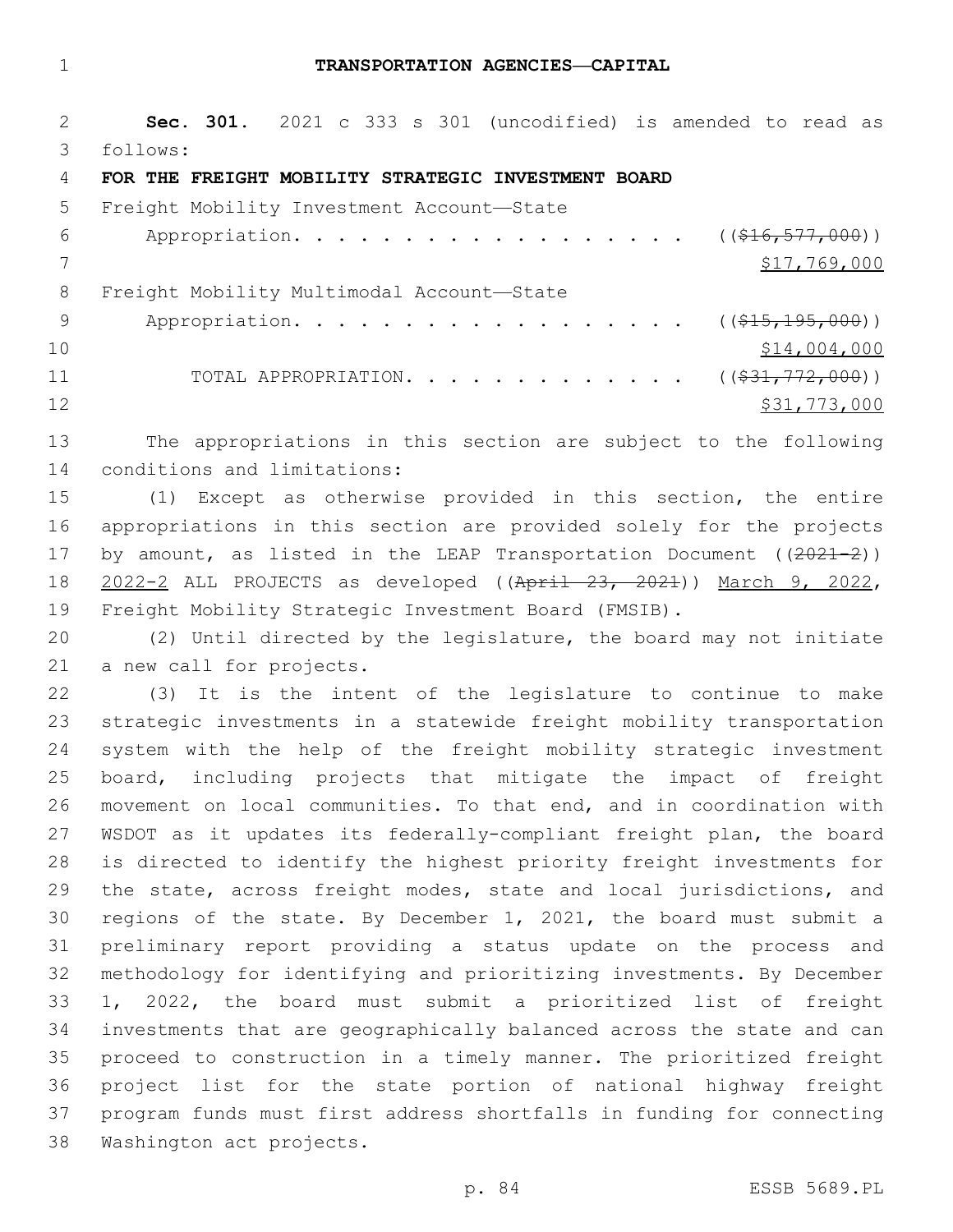(4)(a) For the 2021-2023 project appropriations, unless otherwise provided in this act, the director of the office of financial management may authorize a transfer of appropriation authority between projects managed by the freight mobility strategic investment board in order for the board to manage project spending and support the efficient and timely delivery of all projects in the program. The office of financial management may authorize a transfer of appropriation authority between projects under the following 9 conditions and limitations:

 (i) Transfers from a project may not be made as a result of the reduction of the scope of a project or be made to support increases 12 in the scope of a project;

 (ii) Each transfer between projects may only occur if the director of the office of financial management finds that any resulting change will not hinder the completion of the projects on 16 ((the)) LEAP Transportation Document ((2021-2)) 2022-2 ALL ((PROJECT  $\pm i$ st)) PROJECTS as developed March 9, 2022;

 (iii) Transfers between projects may be made by the board without 19 the formal written approval provided under this subsection (3)(a), provided that the transfer amount does not exceed \$250,000 or 10 percent of the total project, whichever is less. These transfers must be reported to the director of the office of financial management and the chairs of the house of representatives and senate transportation 24 committees; and

 (iv) Except for transfers made under (a)(iii) of this subsection, 26 transfers may only be made in fiscal year 2023.

 (b) At the time the board submits a request to transfer funds under this section, a copy of the request must be submitted to the chairs and ranking members of the transportation committees of the 30 legislature.

 (c) Before approval, the office of financial management shall work with legislative staff of the house of representatives and senate transportation committees to review the requested transfers in a timely manner and consider any concerns raised by the chairs and 35 ranking members of the transportation committees.

 (d) No fewer than 10 days after the receipt of a project transfer request, the director of the office of financial management must provide written notification to the board of any decision regarding project transfers, with copies submitted to the transportation 40 committees of the legislature.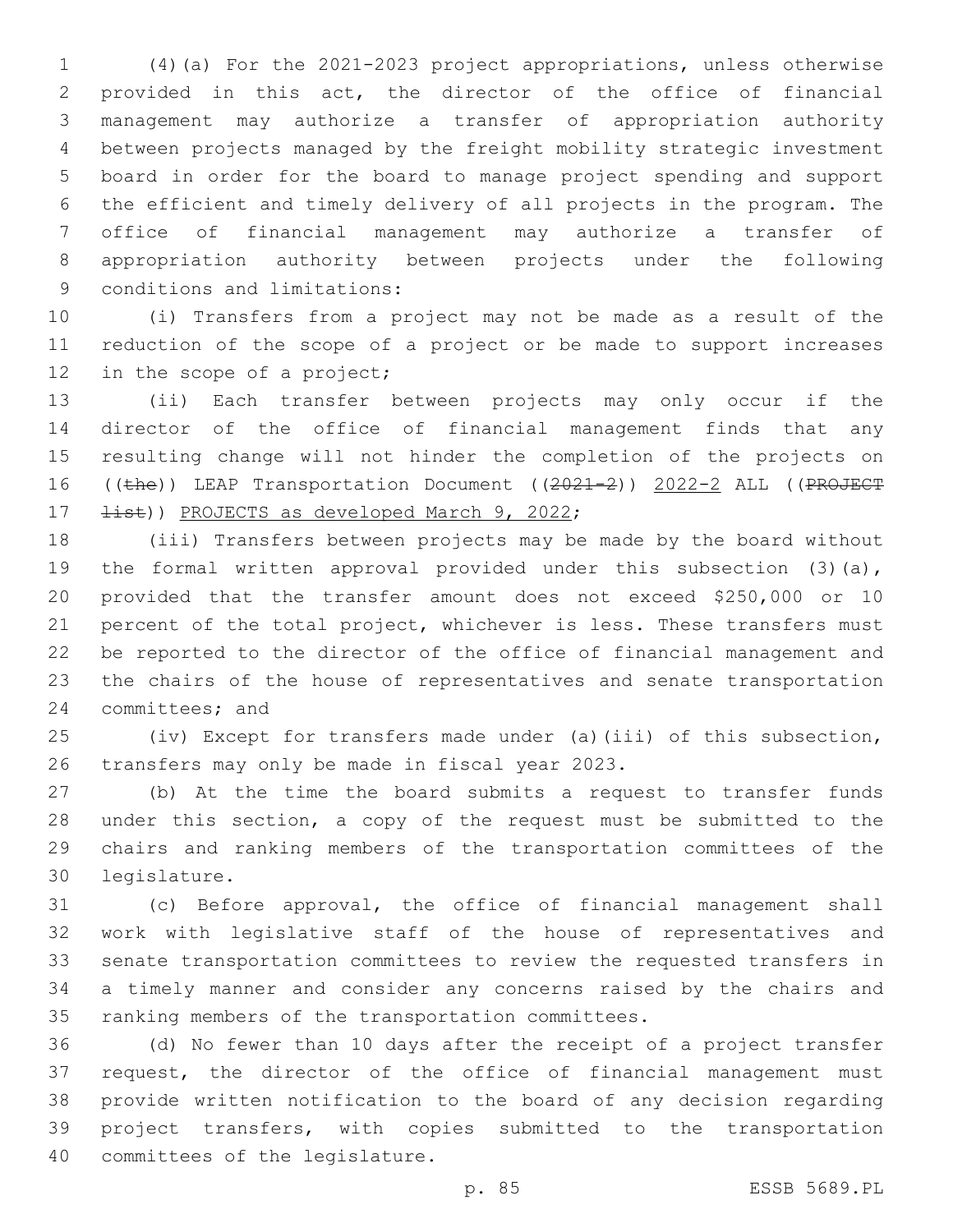1 **Sec. 302.** 2021 c 333 s 302 (uncodified) is amended to read as follows: 2 3 **FOR THE WASHINGTON STATE PATROL** 4 State Patrol Highway Account—State Appropriation. . . ((\$4,196,000))  $5 - 5$  \$4,803,000 6 The appropriation in this section is subject to the following 7 conditions and limitations: 8 (1) \$695,000 of the state patrol highway account—state 9 appropriation is provided solely for roof replacement. 10 (2) \$3,501,000 of the state patrol highway account—state 11 appropriation is provided solely for the following projects: 12 (a) \$250,000 for emergency repairs; (b) \$350,000 for fuel tank decommissioning;13 14 (c) \$750,000 for generator and electrical replacement; 15 (d) \$195,000 for the exterior envelope of the Yakima office; 16 (e) \$466,000 for equipment shelters; 17 (f) \$650,000 for the weatherization projects; 18 (g) \$200,000 for roof replacements reappropriation; and 19 (h) \$640,000 for water and fire suppression systems 20 reappropriation and \$607,000 for additional water and fire 21 suppression systems. 22 (3) The Washington state patrol may transfer funds between 23 projects specified in this subsection to address cash flow 24 requirements. If a project specified in this subsection is completed 25 for less than the amount provided, the remainder may be transferred 26 to another project specified in this subsection not to exceed the 27 total appropriation provided in this subsection. 28 **Sec. 303.** 2021 c 333 s 303 (uncodified) is amended to read as follows: 29 30 **FOR THE COUNTY ROAD ADMINISTRATION BOARD** 31 Rural Arterial Trust Account—State Appropriation. . . . . \$55,028,000 32 Motor Vehicle Account-State Appropriation. . . . . . . . \$1,456,000 33 County Arterial Preservation Account-State 34 Appropriation. . . . . . . . . . . . . . . . . (  $(\frac{237}{37}, \frac{379}{900})$  )  $35$  \$44,653,000 36 TOTAL APPROPRIATION. . . . . . . . . . . . . ((\$93,863,000))  $37$   $$101,137,000$ 

p. 86 ESSB 5689.PL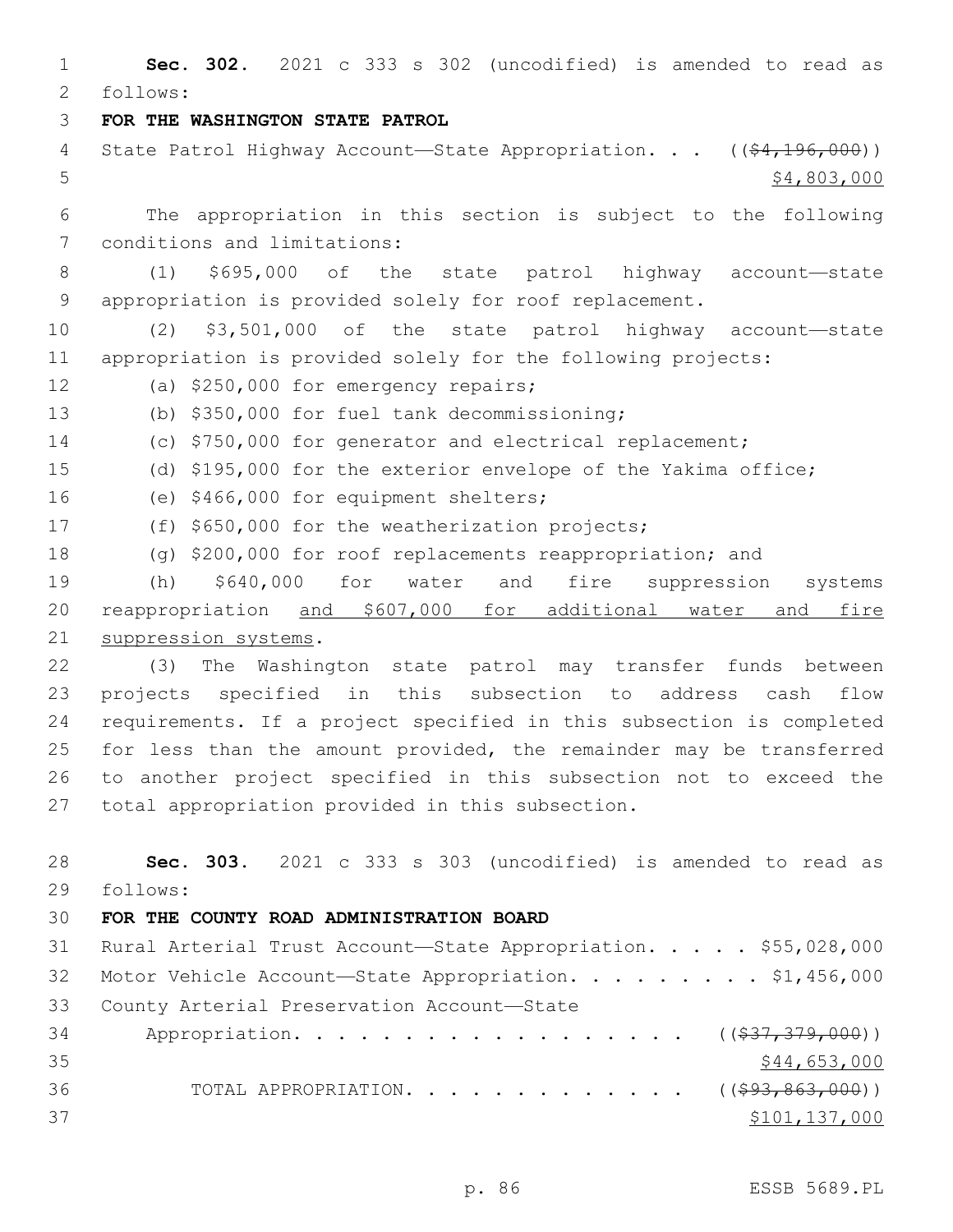**Sec. 304.** 2021 c 333 s 305 (uncodified) is amended to read as follows: 2 **FOR THE DEPARTMENT OF TRANSPORTATION—FACILITIES—PROGRAM D— (DEPARTMENT OF TRANSPORTATION-ONLY PROJECTS)—CAPITAL** 5 Motor Vehicle Account—State Appropriation. . . . . ((\$10,852,000))  $$16,076,000$ 7 Connecting Washington Account—State Appropriation. . . ((\$3,289,000))  $\frac{1}{3}$ ,667,000 9 TOTAL APPROPRIATION. . . . . . . . . . . . ((\$14,141,000)) \$19,743,000 The appropriations in this section are subject to the following 12 conditions and limitations: (1) \$3,289,000 of the connecting Washington account—state appropriation is provided solely for a new Olympic region maintenance and administration facility to be located on the department-owned site at the intersection of Marvin Road and 32nd Avenue in Lacey, 17 Washington. (2)(a) \$4,325,000 of the motor vehicle account—state appropriation is provided solely for payments of a financing contract issued pursuant to chapter 39.94 RCW for the department facility 21 located at 15700 Dayton Ave N in Shoreline. (b) Payments from the department of ecology pursuant to the agreement with the department to pay a share of the financing contract in (a) of this subsection must be deposited into the motor 25 vehicle account. **Sec. 305.** 2021 c 333 s 306 (uncodified) is amended to read as 27 follows: **FOR THE DEPARTMENT OF TRANSPORTATION—IMPROVEMENTS—PROGRAM I** Transportation 2003 Account (Nickel Account)—State

30 Appropriation. . . . . . . . . . . . . . . . . . (  $( $149,000)$  )  $$482,000$ 32 Transportation Partnership Account-State 33 Appropriation. . . . . . . . . . . . . . . . . ((\$119,053,000)) \$232,566,000 35 Motor Vehicle Account—State Appropriation. . . . . ((\$89,717,000))  $$246,948,000$ 37 Motor Vehicle Account—Federal Appropriation. . . . . ((\$388,903,000)) \$251,835,000 p. 87 ESSB 5689.PL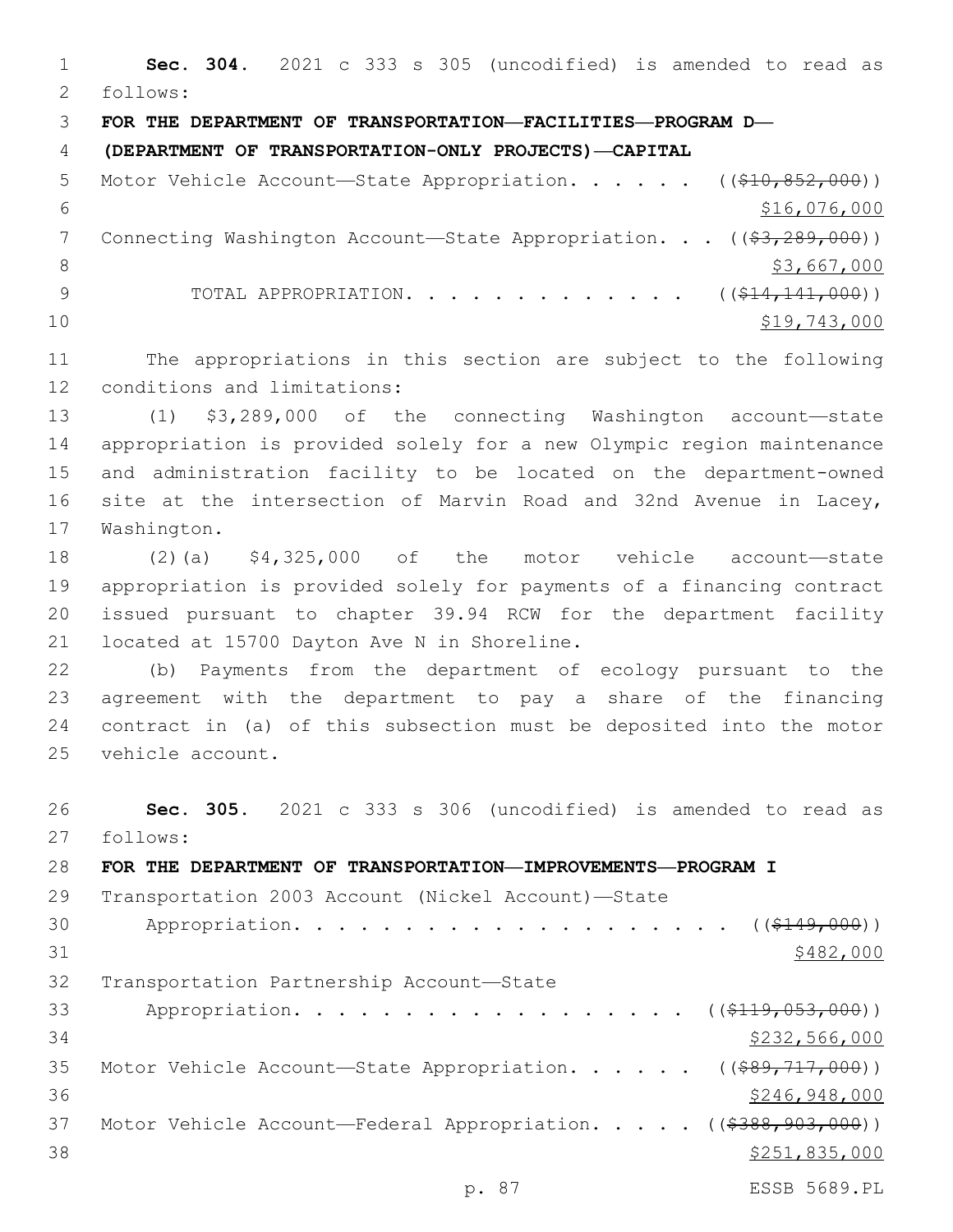1 Coronavirus State Fiscal Recovery Fund-Federal 2 Appropriation. . . . . . . . . . . . . . . . . . . . \$400,000,000 3 Motor Vehicle Account—Private/Local Appropriation. . ((\$48,628,000)) 4 \$56,192,000 5 Connecting Washington Account—State Appropriation. ((\$2,881,033,000))  $6$   $\frac{1}{2}$ ,063,783,000 7 Special Category C Account—State Appropriation. . . ((\$105,363,000)) 8 \$86,198,000 9 Multimodal Transportation Account-State 10 Appropriation. . . . . . . . . . . . . . . . ( $(\frac{210}{784}, \frac{784}{100})$ )  $11$  \$10,792,000 12 Puget Sound Gateway Facility Account—State 13 Appropriation. . . . . . . . . . . . . . . . . . \$8,400,000 14 State Route Number 520 Corridor Account-State 15 Appropriation. . . . . . . . . . . . . . . . . (  $(\frac{215,940,000}{s})$  $16$  \$70,886,000 17 Interstate 405 and State Route Number 167 Express 18 Toll Lanes Account—State Appropriation. . . . . ((\$30,308,000)) 19 \$217,282,000 20 Move Ahead WA Account-State Appropriation. . . . . . . \$10,771,000 21 Move Ahead WA Account-Federal Appropriation. . . . . . . \$7,200,000 22 TOTAL APPROPRIATION. . . . . . . . . . . ((\$4,089,878,000))  $23$   $53,663,335,000$ 

24 The appropriations in this section are subject to the following 25 conditions and limitations:

 (1) Except as provided otherwise in this section, the entire connecting Washington account—state appropriation and the entire transportation partnership account—state appropriation are provided solely for the projects and activities as listed by fund, project, 30 and amount in LEAP Transportation Document ((2021-1)) 2022-1 as developed ((April 23, 2021)) March 9, 2022, Program - Highway Improvements Program (I). However, limited transfers of specific line-item project appropriations may occur between projects for those amounts listed subject to the conditions and limitations in section 35 601 ((of this act)), chapter 333, Laws of 2021.

 (2) Except as provided otherwise in this section, the entire motor vehicle account—state appropriation and motor vehicle account— federal appropriation are provided solely for the projects and activities listed in LEAP Transportation Document ((2021-2)) 2022-2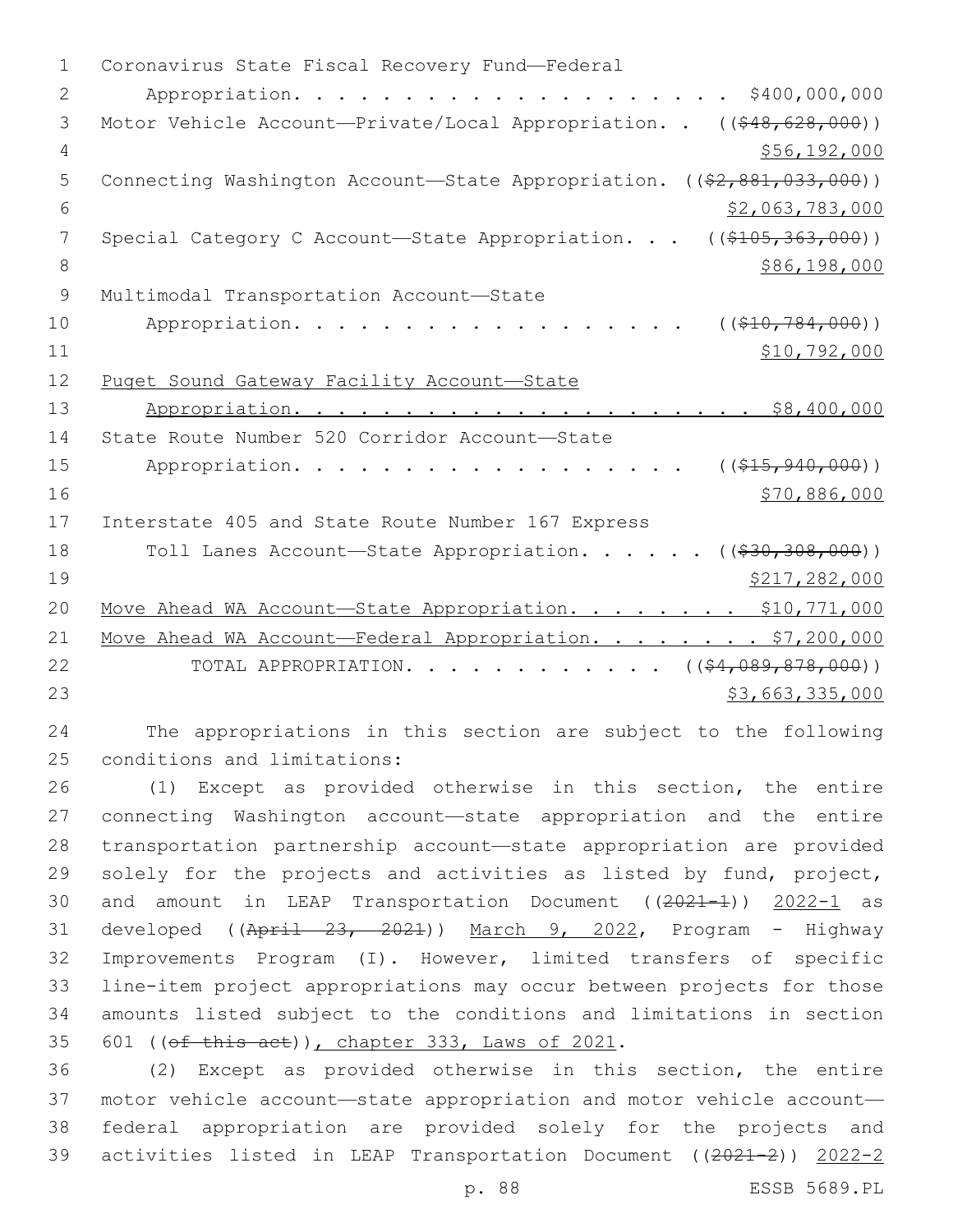ALL PROJECTS as developed ((April 23, 2021)) March 9, 2022, Program - Highway Improvements Program (I). Any federal funds gained through efficiencies, adjustments to the federal funds forecast, or the federal funds redistribution process must then be applied to highway and bridge preservation activities or fish passage barrier corrections (0BI4001), as long as the application of the funds is not 7 inconsistent with subsection (26) of this section.

 (3) Within the motor vehicle account—state appropriation and motor vehicle account—federal appropriation, the department may 10 transfer funds between programs I and P, except for funds that are 11 otherwise restricted in this act. Ten days prior to any transfer, the department must submit its request to the office of financial management and the transportation committees of the legislature and consider any concerns raised. The department shall submit a report on fiscal year funds transferred in the prior fiscal year using this subsection as part of the department's annual budget submittal.

 (4) The connecting Washington account—state appropriation 18 includes up to ( $(\frac{2}{2}, \frac{230}{636}, \frac{000}{636})$ ) \$326,594,000 in proceeds from the 19 sale of bonds authorized in RCW 47.10.889.

 (5) The special category C account—state appropriation includes 21 up to ((\$82,475,000)) \$51,460,000 in proceeds from the sale of bonds 22 authorized in RCW 47.10.812.

 (6) The transportation partnership account—state appropriation 24 includes up to ((\$28,411,000)) \$124,629,000 in proceeds from the sale 25 of bonds authorized in RCW 47.10.873.

26 (7) ((\$60,450,000)) \$161,792,000 of the transportation 27 partnership account—state appropriation,  $((\$2,258,000)$ ) \$3,882,000 of the motor vehicle account—private/local appropriation, \$9,000,000 of 29 the motor vehicle account-state appropriation, \$1,000 of the transportation 2003 account (nickel account)—state appropriation, and ((\$984,000)) \$985,000 of the multimodal transportation account—state appropriation are provided solely for the SR 99/Alaskan Way Viaduct Replacement project (809936Z). It is the intent of the legislature that any legal damages paid to the state as a result of a lawsuit related to contractual provisions for construction and delivery of the Alaskan Way viaduct replacement project be used to repay project cost increases paid from the transportation partnership account—state 38 funds and motor vehicle account-state funds.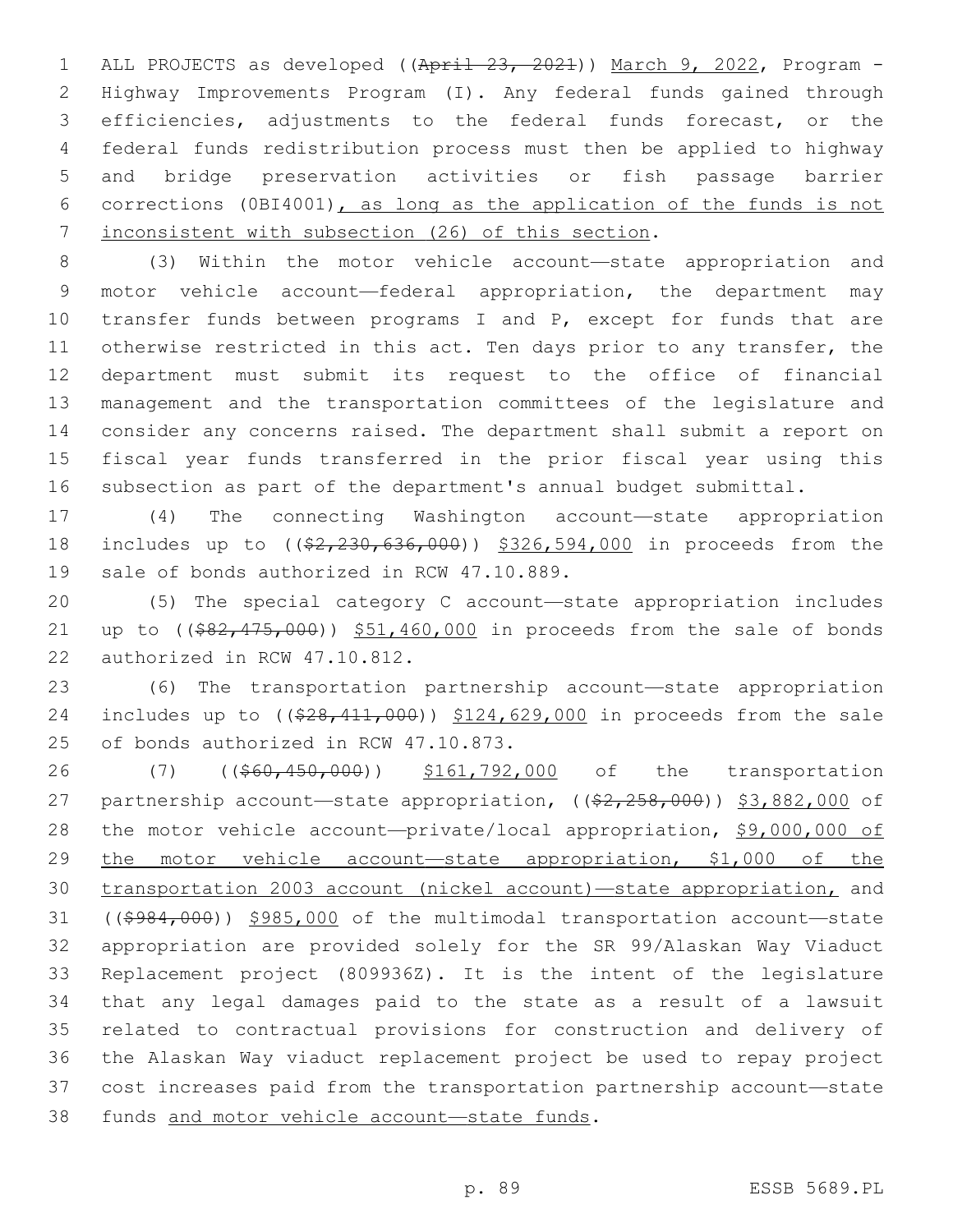(8) ((\$193,699,000)) \$186,820,000 of the connecting Washington 2 account-state appropriation ((is)) and \$488,000 of the motor vehicle account—local appropriation are provided solely for the US 395 North Spokane Corridor project (M00800R). If the department expects the original scope of this project to be completed under budget when a final design is approved for the interchange with I-90 and nearby on ramp access, then the scope of work for this project must also include constructing a land bridge in the vicinity of Liberty Park in 9 Spokane, if appropriations are sufficient. It is the intent of the 10 legislature, consistent with the move ahead WA proposal, to advance future funding for this project in order to accelerate delivery by up 12 to two years.

13 (9)(a) ((\$14,827,000)) \$177,982,000 of the Interstate 405 and state route number 167 express toll lanes account—state appropriation is provided solely for the I-405/SR 522 to I-5 Capacity Improvements project (L2000234) for activities related to adding capacity on Interstate 405 between state route number 522 and Interstate 5, with the goals of increasing vehicle throughput and aligning project completion with the implementation of bus rapid transit in the 20 vicinity of the project.

 (b) The department may advance the I-405/SR 522 to I-5 Capacity Improvements project (L2000234) and construct the project earlier than is scheduled in the LEAP transportation document referenced in subsection (2) of this section if additional funding is identified and submitted through the existing unanticipated receipts process by September 1, 2021. The department and the state treasurer shall pursue alternatives to toll revenue funding including but not limited to federal loan and grant programs. The department shall explore phasing and modifying the project to attempt to align project completion with the anticipated deployment of bus rapid transit on the corridor in the 2023-2025 biennium. The department shall report back to the transportation committees of the legislature on this work 33 by September 15, 2021.

34 (10)(a) ((\$492,349,000)) \$329,681,000 of the connecting Washington account—state appropriation, \$70,886,000 of the state 36 route number 520 corridor account—state appropriation, and ((\$355,000)) \$1,021,000 of the motor vehicle account—private/local appropriation are provided solely for the SR 520 Seattle Corridor 39 Improvements - West End project (M00400R).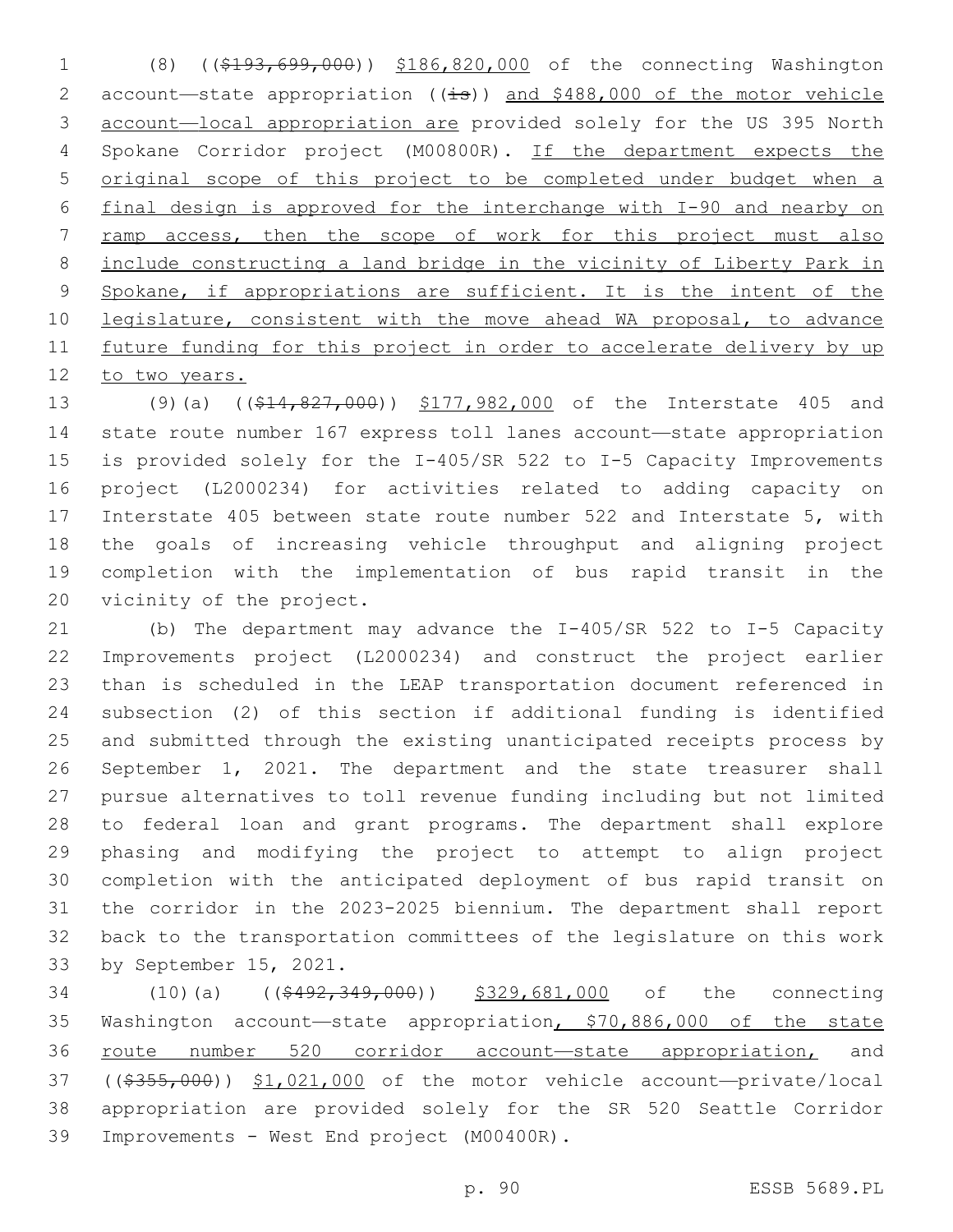(b) Upon completion of the Montlake Phase of the West End project (current anticipated contract completion of 2023), the department shall sell that portion of the property not used for permanent transportation improvements and initiate a process to convey that 5 surplus property to a subsequent owner.

 (c) Of the amounts provided in this subsection (10), \$100,000 of the state route number 520 corridor account—state appropriation is provided solely for noise mitigation activities. It is the intent of the legislature to provide an additional \$1,000,000 for noise mitigation activities over the course of the 16-year move ahead WA 11 funding package.

12 (11) ((\$382,880,000)) \$361,296,000 of the connecting Washington account—state appropriation, \$4,800,000 of the multimodal 14 transportation account-state appropriation, ((\$17,869,000)) 15 \$13,725,000 of the motor vehicle account-private/local appropriation, 16 \$7,200,000 of the move ahead WA account—federal appropriation, \$8,400,000 of the Puget Sound Gateway facility account—state 18 appropriation, and ((\$82,165,000)) \$85,015,000 of the motor vehicle account—federal appropriation are provided solely for the SR 167/SR 20 509 Puget Sound Gateway project (M00600R).

 (a) Any savings on the project must stay on the Puget Sound 22 Gateway corridor until the project is complete.

 (b) In making budget allocations to the Puget Sound Gateway project, the department shall implement the project's construction as a single corridor investment. The department shall continue to collaborate with the affected stakeholders as it implements the corridor construction and implementation plan for state route number 167 and state route number 509. Specific funding allocations must be based on where and when specific project segments are ready for construction to move forward and investments can be best optimized for timely project completion. Emphasis must be placed on avoiding 32 gaps in fund expenditures for either project.

 (c) It is the legislature's intent that the department shall ((construct a full single-point urban)) consult with the joint executive committee and joint steering committee to determine the most appropriate interchange at the junction of state route number 37 161 (Meridian avenue) and state route number 167 ((and a full directional interchange at the junction of state route number 509 and 188th Street. If the department receives additional funds from an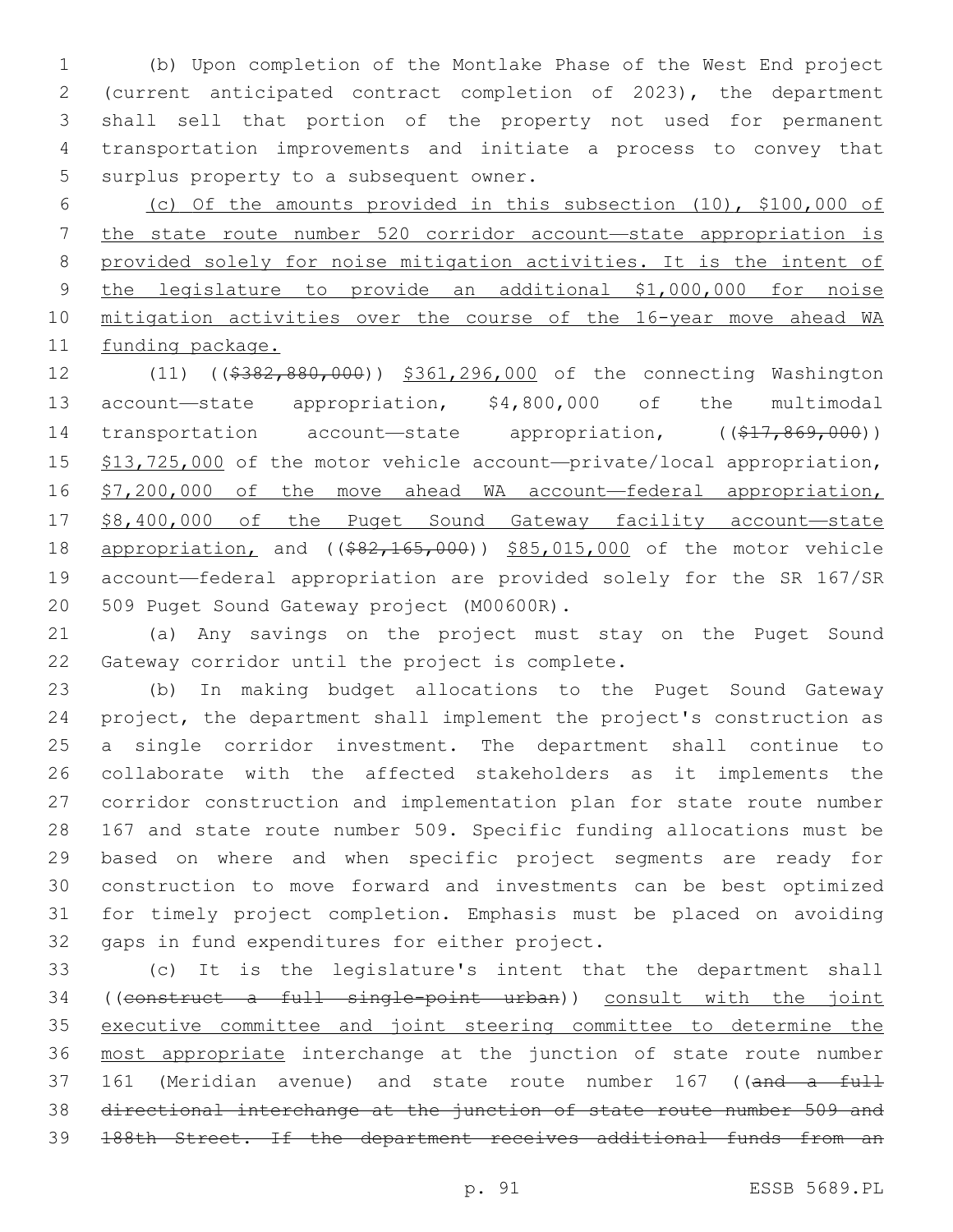outside source for this project after the base project is fully 2 funded, the funds must first be applied toward the completion of 3 these two interchanges)).

 (d) Of the amounts provided in this subsection, \$2,300,000 of the multimodal transportation account—state appropriation is provided solely for the design phase of the Puyallup to Tacoma multiuse trail along the SR 167 right-of-way acquired for the project to connect a network of new and existing trails from Mount Rainier to Point 9 Defiance Park.

 (e) Of the amounts provided in this subsection, \$2,500,000 of the multimodal transportation account—state appropriation is provided solely for segment 2 of the state route number 167 completion project shared-use path to provide connections to the interchange of state route number 167 at 54th to the intersection of state route number 15 509 and Taylor Way in Tacoma.

16 (12)(a) (( $\frac{26}{7}$ ,  $\frac{928}{100}$ ) \$25,378,000 of the motor vehicle account-17 state appropriation and ((\$1,671,000)) \$413,000 of the motor vehicle account—private/local appropriation are provided solely to support a project office and the continued work toward the I-5 Interstate 20 Bridge Replacement project (L2000370).

 (b) The project office must also study the possible different governance structures for a bridge authority that would provide for the joint administration of the bridges over the Columbia river between Oregon and Washington. As part of this study, the project office must examine the feasibility and necessity of an interstate compact in conjunction with the national center for interstate 27 compacts.

 (c) During the 2021-2023 biennium, the department shall have as a 29 goal to:

 (i) Conduct all work necessary to prepare and publish a draft 31 SEIS;

 (ii) Coordinate with regulatory agencies to begin the process of 33 obtaining environmental approvals and permits;

(iii) Identify a locally preferred alternative; and

35 (iv) Begin preparing a final SEIS.

 The department shall aim to provide progress reports on these activities to the governor and the transportation committees of the legislature by December 1, 2021, June 1, 2022, and December 1, 2022.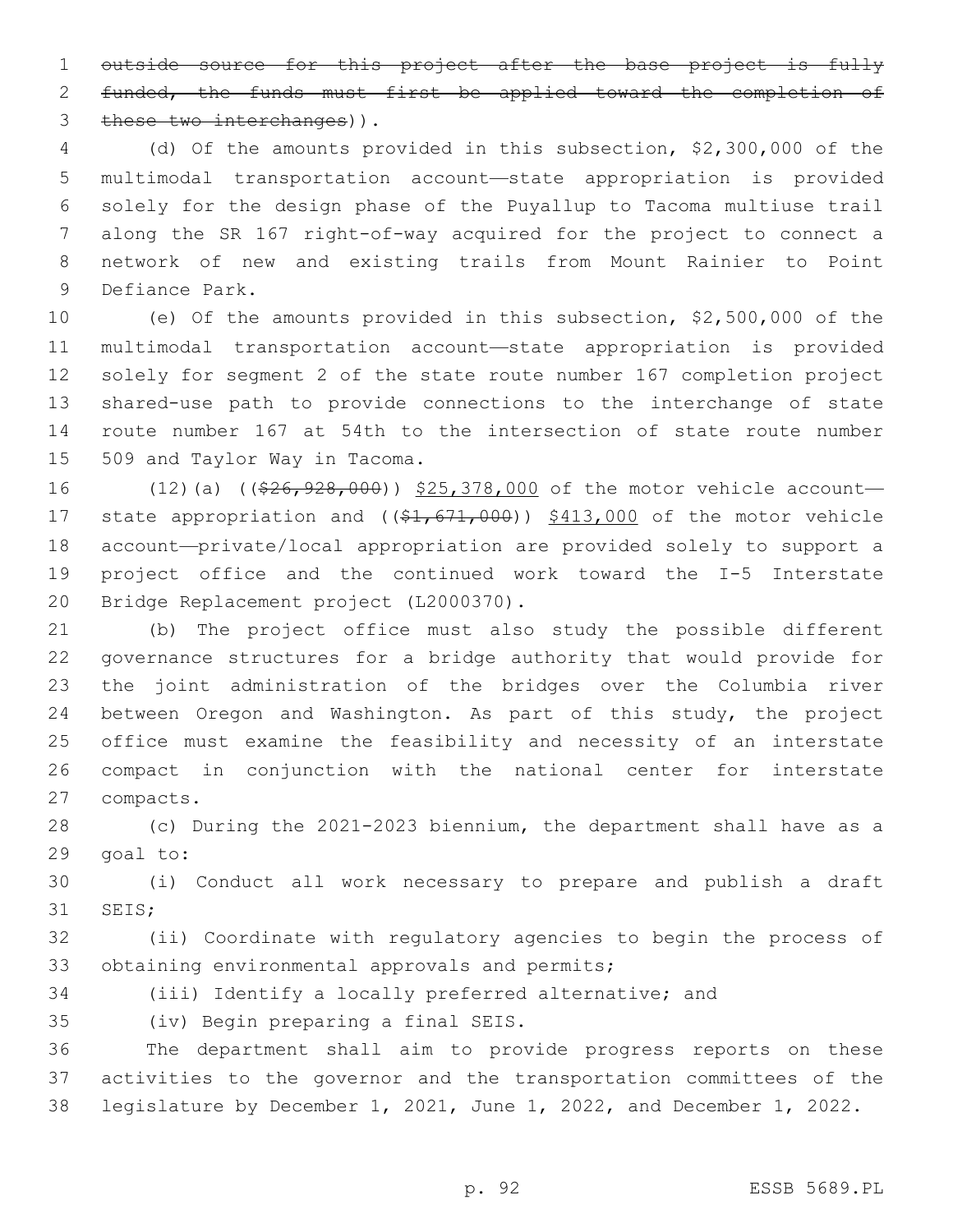(13)(a) \$400,000,000 of the coronavirus state fiscal recovery 2 fund—federal appropriation, ((\$529,577,000)) \$25,327,000 of the 3 connecting Washington account—state appropriation, ((\$194,959,000)) \$35,263,000 of the motor vehicle account—federal appropriation, 5 \$5,618,000 of the motor vehicle account-local appropriation, \$9,016,000 of the transportation partnership account—state 7 appropriation, and ((\$1,849,000)) \$149,776,000 of the motor vehicle account—state appropriation are provided solely for the Fish Passage Barrier Removal project (0BI4001) with the intent of fully complying with the federal *U.S. v. Washington* court injunction by 2030. ((Of 11 the amounts provided in this subsection, \$400,000,000 of the connecting Washington account—state appropriation must be initially 13 placed in unallotted status during the 2021-2023 fiscal biennium, and may only be released by the office of financial management for 15 allotment by the department if it is determined that the Fish Passage Barrier Removal project (0BI4001) is not an eligible use of amounts 17 received by the state pursuant to the federal American rescue plan 18 act of 2021.)

 (b) The department shall coordinate with the Brian Abbott fish passage barrier removal board to use a watershed approach by replacing both state and local culverts guided by the principle of providing the greatest fish habitat gain at the earliest time. The department shall deliver high habitat value fish passage barrier corrections that it has identified, guided by the following factors: Opportunity to bundle projects, tribal priorities, ability to leverage investments by others, presence of other barriers, project readiness, culvert conditions, other transportation projects in the area, and transportation impacts. The department and Brian Abbott fish barrier removal board must provide updates on the implementation of the statewide culvert remediation plan to the legislature by 31 November 1, 2021, and June 1, 2022.

 (c) The department must keep track of, for each barrier removed: (i) The location; (ii) the amount of fish habitat gain; and (iii) the 34 amount spent to comply with the injunction.

 (d) Of the amount provided in this subsection, \$142,923,000 of the motor vehicle account—federal appropriation reflects the department's portion of the unrestricted funds from the coronavirus response and relief supplemental appropriations act of 2021. If the final amount from this act changes while the legislature is not in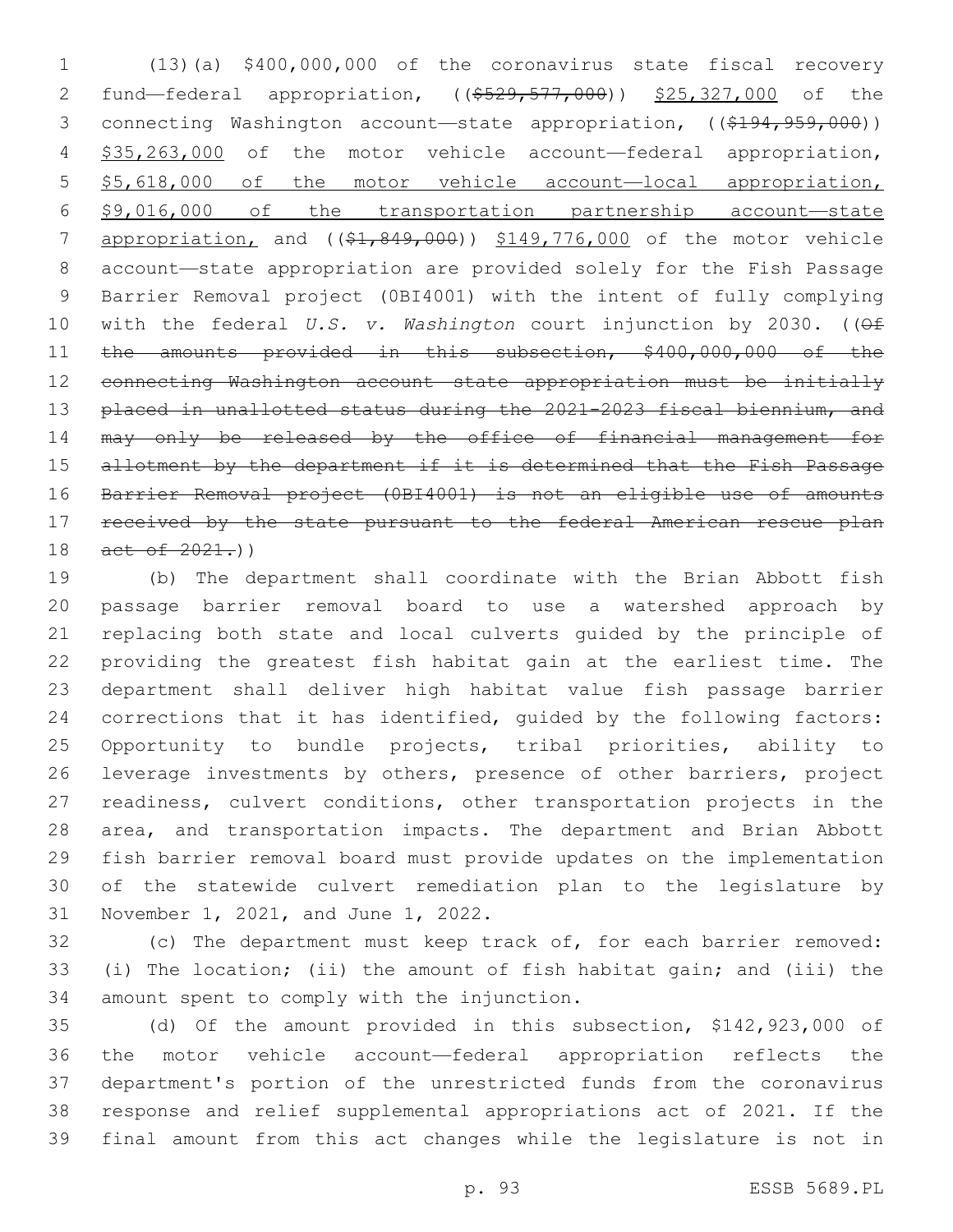session, the department shall follow the existing unanticipated receipt process and adjust the list referenced in subsection (1) of this section accordingly, supplanting state funds with federal funds 4 if possible as directed in section 601 ((of this act)), chapter 333, 5 Laws of 2021.

 (14) ((\$14,669,000)) \$14,367,000 of the connecting Washington 7 account—state appropriation, \$311,000 of the motor vehicle account— 8 state appropriation, and ((\$3,037,000)) \$3,149,000 of the motor vehicle account—private/local appropriation are provided solely for the I-90/Barker to Harvard – Improve Interchanges & Local Roads project (L2000122). The connecting Washington account appropriation for the improvements that fall within the city of Liberty Lake may only be expended if the city of Liberty Lake agrees to cover any project costs within the city of Liberty Lake above the \$20,900,000 of state appropriation provided for the total project on the list 16 referenced in subsection (1) of this section.

17 (15) ((\$15,189,000)) \$16,984,000 of the motor vehicle account- federal appropriation, ((\$259,000)) \$269,000 of the motor vehicle 19 account—state appropriation, and ((\$15,481,000)) \$17,900,000 of the Interstate 405 and state route number 167 express toll lanes account— state appropriation are provided solely for the SR 167/SR 410 to SR 22 18 - Congestion Management project (316706C).

23 (16) ((\$18,914,000)) \$18,915,000 of the Special Category C account—state appropriation is provided solely for the SR 18 Widening - Issaquah/Hobart Rd to Raging River project (L1000199) for improving and widening state route number 18 to four lanes from Issaquah-Hobart 27 Road to Raging River.

28 (17) ((\$1,000,000)) \$2,500,000 of the connecting Washington account—state appropriation is provided solely for the North Lewis County transportation study. The study shall examine new, alternate routes for vehicular and truck traffic at the Harrison interchange (Exit 82) in North Centralia and shall allow for a site and configuration to be selected and feasibility to be conducted for final design, permitting, and construction of the I-5/North Lewis county Interchange project (L2000204). It is the intent of the legislature to advance future funding for this project to accelerate delivery by up to two years.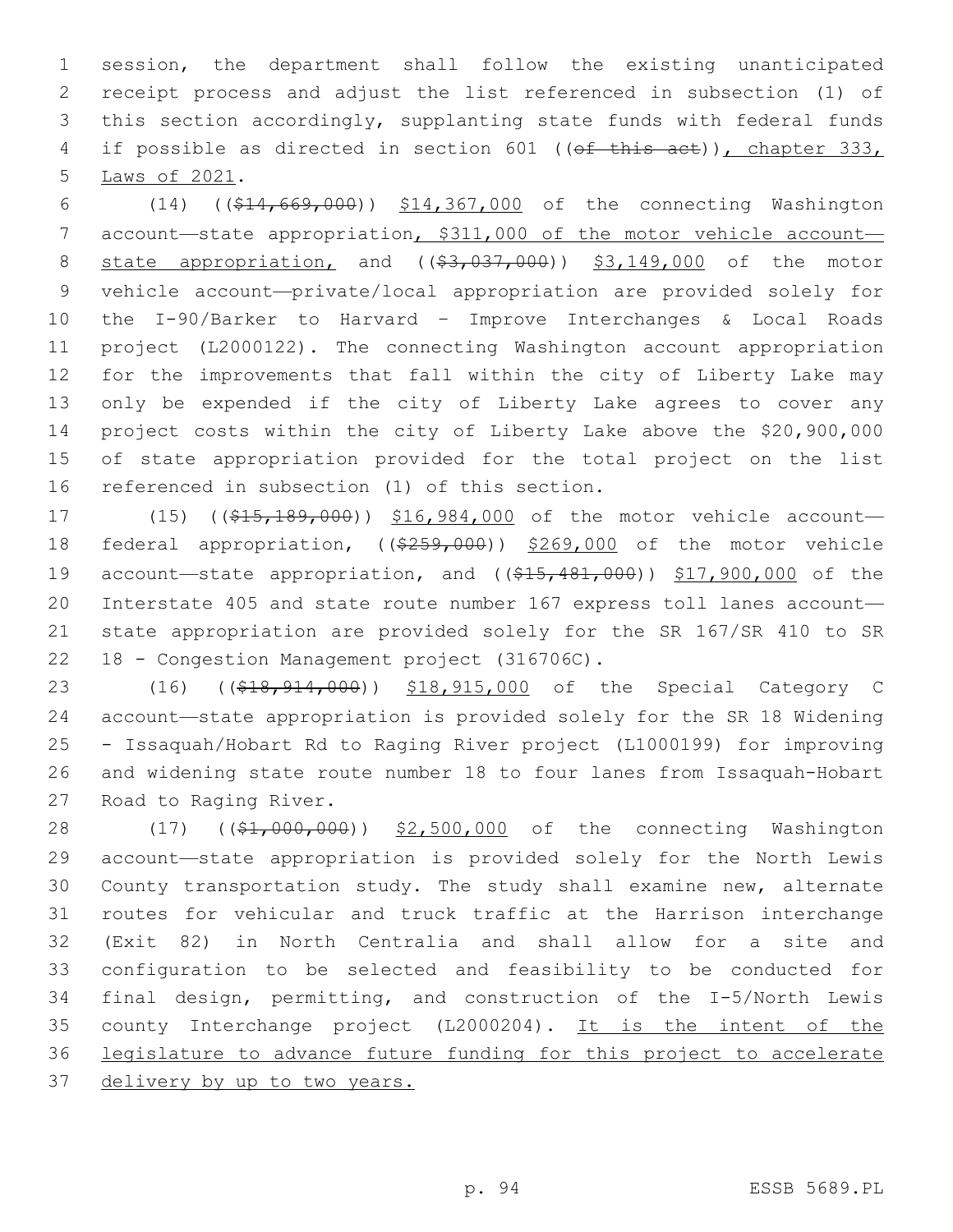(18) ((\$1,090,000)) \$1,237,000 of the motor vehicle account—state appropriation is provided solely for the US 101/East Sequim Corridor 3 Improvements project (L2000343).

 (19) ((\$12,139,000)) \$2,197,000 of the motor vehicle account— 5 state appropriation and ((\$9,104,000)) \$749,000 of the connecting Washington account—state appropriation are provided solely for the SR 522/Paradise Lk Rd Interchange & Widening on SR 522 (Design/ 8 Engineering) project (NPARADI).

9 (20) ((\$1,378,000)) \$1,455,000 of the motor vehicle account- federal appropriation is provided solely for the US 101/Morse Creek 11 Safety Barrier project (L1000247).

12 (21) ((\$915,000)) \$1,000,000 of the motor vehicle account—state appropriation is provided solely for the SR 162/410 Interchange 14 Design and Right of Way project (L1000276).

 (22) ((\$6,581,000)) \$7,185,000 of the connecting Washington account—state appropriation is provided solely for the US Hwy 2 17 Safety project (N00200R).

 (23) The department shall itemize all future requests for the construction of buildings on a project list and submit them through the transportation executive information system as part of the department's annual budget submittal. It is the intent of the legislature that new facility construction must be transparent and not appropriated within larger highway construction projects.

 (24) Any advisory group that the department convenes during the 2021-2023 fiscal biennium must consider the interests of the entire 26 state of Washington.

 (25) The legislature continues to prioritize the replacement of the state's aging infrastructure and recognizes the importance of reusing and recycling construction aggregate and recycled concrete materials in our transportation system. To accomplish Washington state's sustainability goals in transportation and in accordance with RCW 70.95.805, the legislature reaffirms its determination that recycled concrete aggregate and other transportation building materials are natural resource construction materials that are too valuable to be wasted and landfilled, and are a commodity as defined 36 in WAC 173-350-100.

 Further, the legislature determines construction aggregate and recycled concrete materials substantially meet widely recognized international, national, and local standards and specifications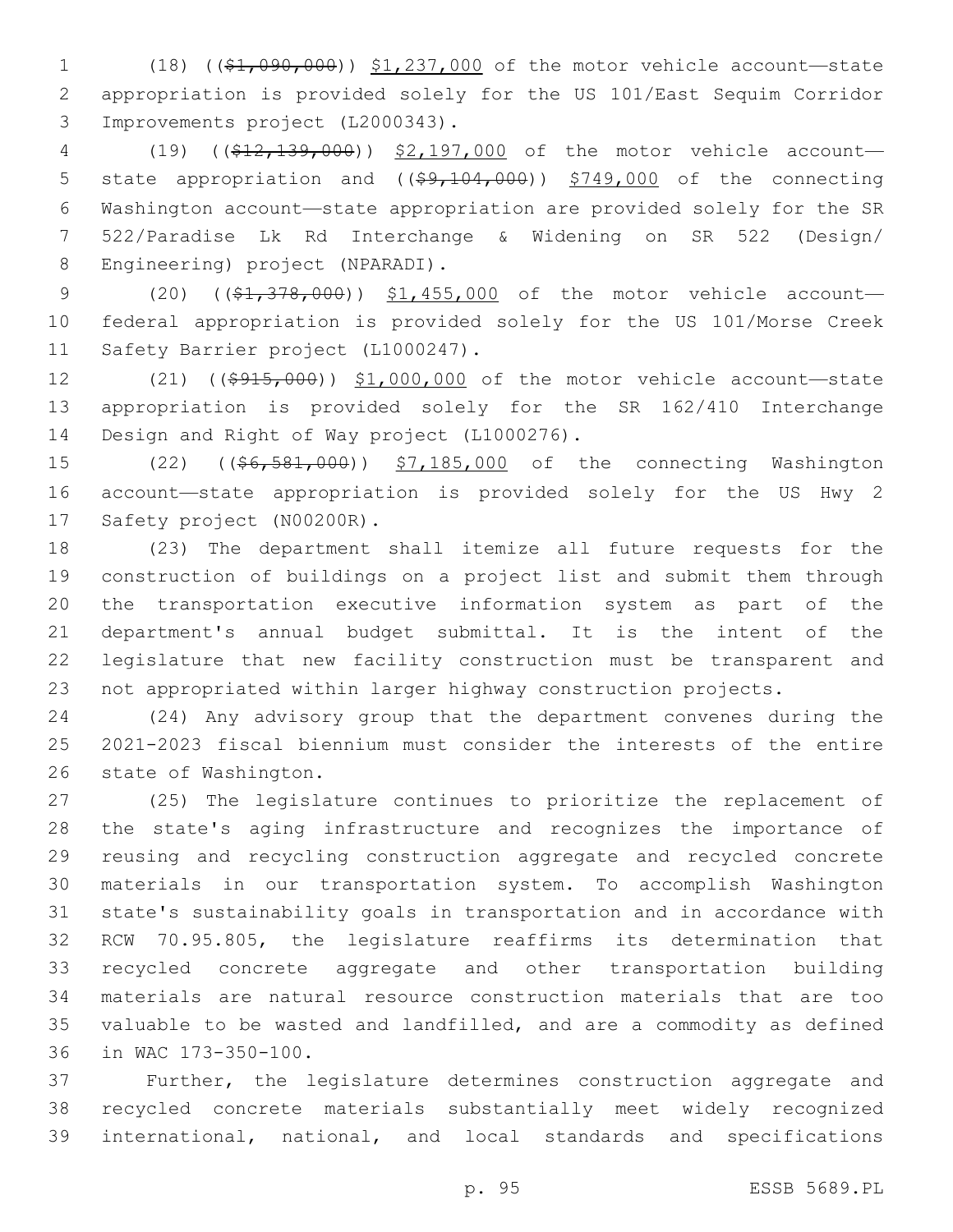referenced in American society for testing and materials, American concrete institute, Washington state department of transportation, Seattle department of transportation, American public works association, federal aviation administration, and federal highway administration specifications, and are described as necessary and desirable products for recycling and reuse by state and federal 7 agencies.

 As these recyclable materials have well established markets, are substantially a primary or secondary product of necessary construction processes and production, and are managed as an item of commercial value, construction aggregate and recycled concrete 12 materials are exempt from chapter 173-350 WAC.

 (26) \$2,738,000 of the motor vehicle account—state appropriation is provided solely for the US 97 Wildlife Crossing Improvements 15 project (L2021117). It is the intent of the legislature that, to the 16 extent possible, the department use this funding as match for competitive federal funding to make additional wildlife crossing improvements on the corridor. The department must report to the transportation committees of the legislature with additional corridors that could benefit from wildlife crossing improvements and that are likely to successfully compete for federal funding.

 (27) \$12,635,000 of the connecting Washington account—state appropriation is provided solely for the SR 3 Freight Corridor (T30400R) project. The legislature intends to provide a total of \$78,910,000 for this project, including an increase of \$12,000,000 in future biennia to safeguard against inflation and supply/labor 27 interruptions and ensure that:

 (a) The northern terminus remains at Lake Flora Road and the 29 southern terminus at the intersection of SR 3/SR 302;

 (b) Multimodal safety improvements at the southern terminus remain in the project to provide connections to North Mason school district and provide safe routes to schools; and

 (c) Intersections on the freight corridor are constructed at Romance Hill and Log Yard road.

 (28) \$450,000 of the motor vehicle account—state appropriation is provided solely for the SR 900 Safety Improvements project (L2021118). The department must: (a) Work in collaboration with King county and Skyway coalition to align community assets, transportation infrastructure needs, and initial design for safety improvements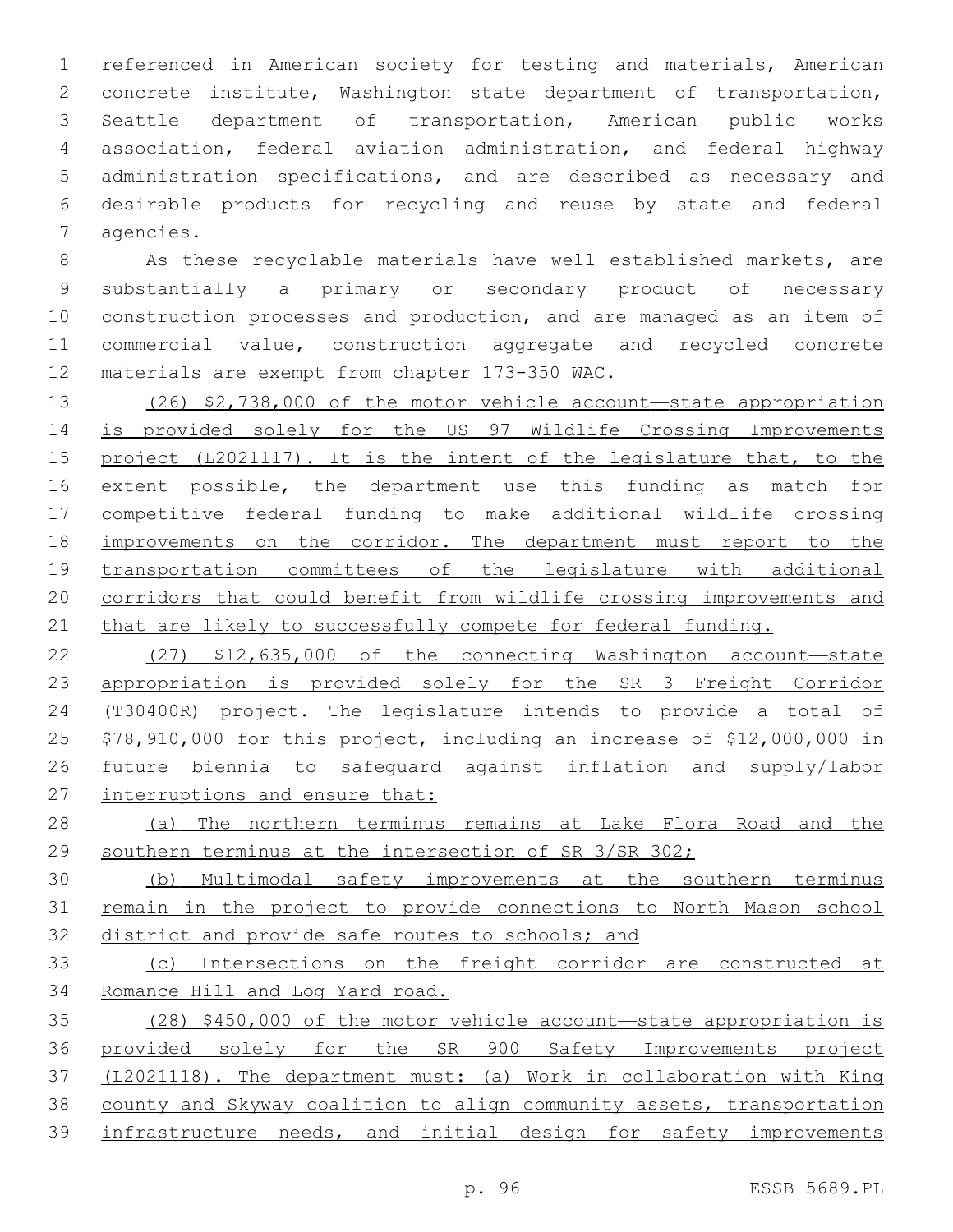| 1             | work with the Skyway coalition to lead<br>900 <b>;</b> and<br>SR<br>(b)<br>along |
|---------------|----------------------------------------------------------------------------------|
| 2             | community planning engagement and active transportation activities.              |
| 3             | (29) \$5,694,000 of the connecting Washington account-state                      |
| 4             | appropriation is provided solely for the I-5/Chamber Way Interchange             |
| 5             | Vicinity Improvements project.                                                   |
| 6             | (30) \$500,000 of the motor vehicle account-state appropriation is               |
| 7             | provided solely for SR 162/SR 161 Additional Connectivity in South               |
| 8             | Pierce County project (L1000312) to conduct a study on the need for              |
| $\mathcal{G}$ | additional connectivity in the area between SR 162, south of Military            |
| 10            | Road East and north of Orting, and SR 161 in South Pierce county.                |
| 11            | Sec. 306. 2021 c 333 s 307 (uncodified) is amended to read as                    |
| 12            | follows:                                                                         |
| 13            | FOR THE DEPARTMENT OF TRANSPORTATION-PRESERVATION-PROGRAM P                      |
| 14            | Recreational Vehicle Account-State Appropriation. \$1,520,000                    |
| 15            | Transportation 2003 Account (Nickel Account)-State                               |
| 16            | ( ( \$49, 105, 000) )<br>Appropriation.                                          |
| 17            | \$53,911,000                                                                     |
| 18            | Transportation Partnership Account-State                                         |
| 19            | Appropriation.<br>$((\$15,183,000))$                                             |
| 20            | \$21,441,000                                                                     |
| 21            | $($ (\$85,444,000))<br>Motor Vehicle Account-State Appropriation.                |
| 22            | \$111, 174, 000                                                                  |
| 23            | ( ( \$489, 602, 000) )<br>Motor Vehicle Account-Federal Appropriation.           |
| 24            | \$545,560,000                                                                    |
| 25            | Motor Vehicle Account-Private/Local Appropriation. . ((\$10,792,000))            |
| 26            | \$13,735,000                                                                     |
| 27            | Connecting Washington Account-State Appropriation. . ((\$159,043,000))           |
| 28            | \$224,342,000                                                                    |
| 29            | State Route Number 520 Corridor Account-State                                    |
| 30            | Appropriation.<br>$((\$1,891,000))$                                              |
| 31            | \$2,143,000                                                                      |
| 32            | Tacoma Narrows Toll Bridge Account-State                                         |
| 33            | Appropriation.<br>$($ (\$ <del>9,730,000</del> ))                                |
| 34            | \$5,676,000                                                                      |
| 35            | Alaskan Way Viaduct Replacement Project Account-                                 |
| 36            | State Appropriation.<br>( ( \$314, 000) )                                        |
| 37            | \$391,000                                                                        |
| 38            | Interstate 405 and State Route Number 167 Express                                |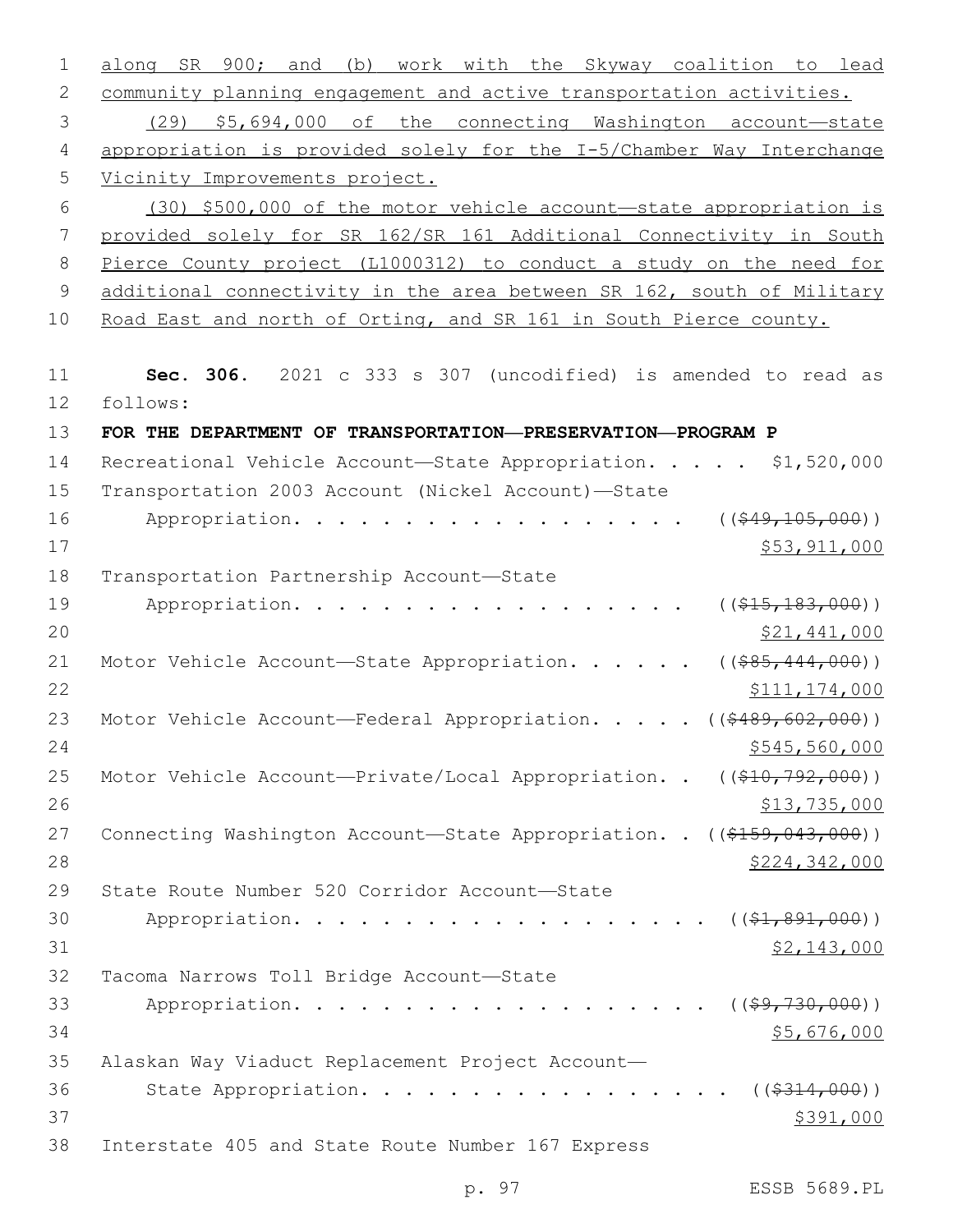1 Toll Lanes Account—State Appropriation. . . . . ((\$26,039,000)) \$12,830,000 3 TOTAL APPROPRIATION. . . . . . . . . . . . . ((\$848,663,000)) 4 \$992,723,000

 The appropriations in this section are subject to the following conditions and limitations:6

 (1) Except as provided otherwise in this section, the entire connecting Washington account—state appropriation and the entire transportation partnership account—state appropriation are provided 10 solely for the projects and activities as listed by fund, project, 11 and amount in LEAP Transportation Document ((2021-1)) 2022-1 as 12 developed ((April 23, 2021)) March 9, 2022, Program - Highway Preservation Program (P). However, limited transfers of specific line-item project appropriations may occur between projects for those amounts listed subject to the conditions and limitations in section 16 601 (( $ef$  this act)), chapter 333, Laws of 2021.

 (2) Except as provided otherwise in this section, the entire motor vehicle account—state appropriation and motor vehicle account— federal appropriation are provided solely for the projects and activities listed in LEAP Transportation Document ((2021-2)) 2022-2 21 ALL PROJECTS as developed ((April 23, 2021)) March 9, 2022, Program - Highway Preservation Program (P). Any federal funds gained through 23 efficiencies, adjustments to the federal funds forecast, or the federal funds redistribution process must then be applied to highway and bridge preservation activities or fish passage barrier 26 corrections (0BI4001), as long as the application of the funds is not inconsistent with subsection (10) of this section.

 (3) Within the motor vehicle account—state appropriation and motor vehicle account—federal appropriation, the department may transfer funds between programs I and P, except for funds that are otherwise restricted in this act. Ten days prior to any transfer, the department must submit its request to the office of financial management and the transportation committees of the legislature and consider any concerns raised. The department shall submit a report on fiscal year funds transferred in the prior fiscal year using this subsection as part of the department's annual budget submittal.

37 (4) ((\$5,166,000)) \$8,531,000 of the connecting Washington account—state appropriation is provided solely for the land mobile radio upgrade (G2000055) and is subject to the conditions,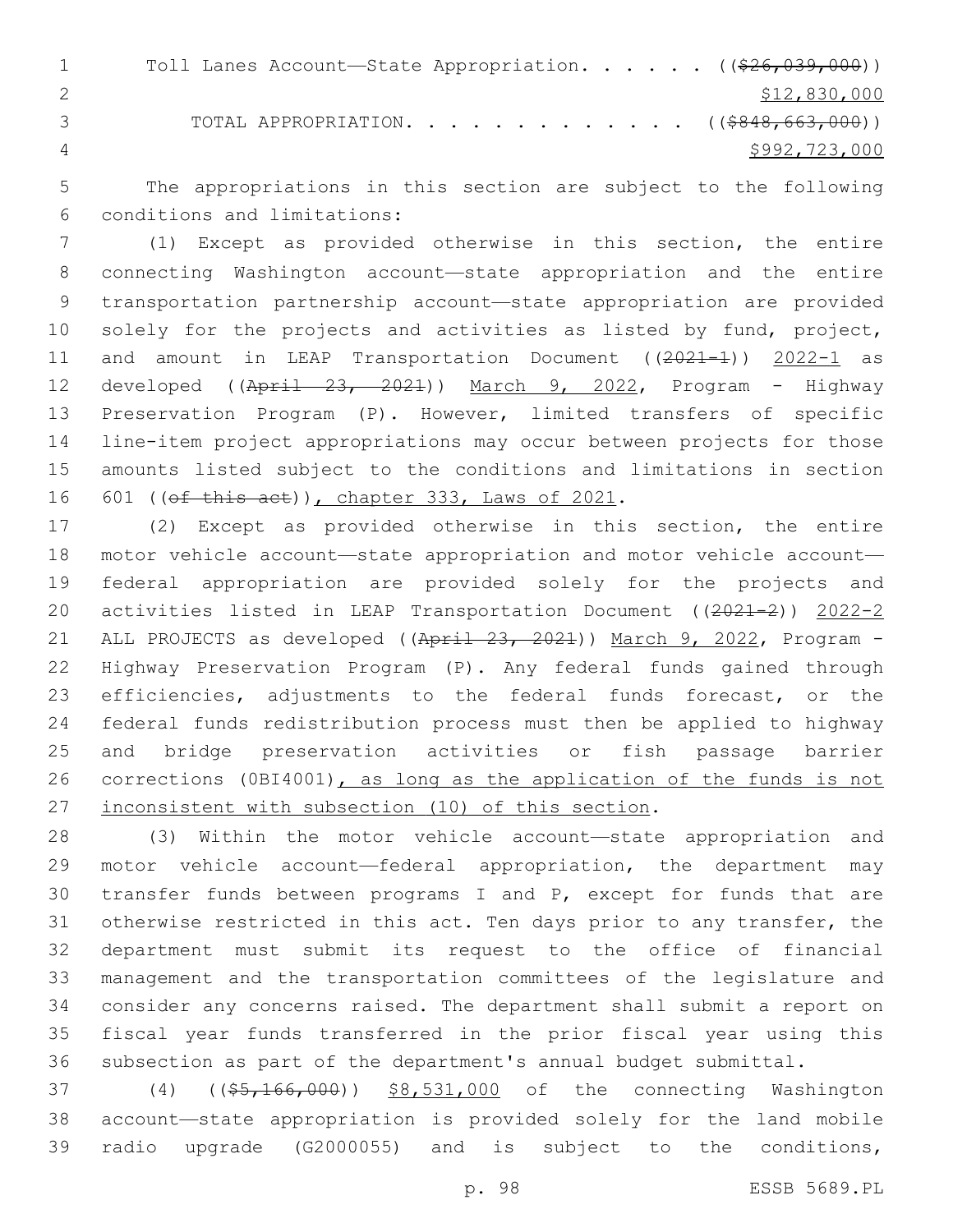1 limitations, and review provided in section 701 (( $\theta$ f this act)), chapter 333, Laws of 2021. The land mobile radio project is subject to technical oversight by the office of the chief information officer. The department, in collaboration with the office of the chief information officer, shall identify where existing or proposed mobile radio technology investments should be consolidated, identify when existing or proposed mobile radio technology investments can be reused or leveraged to meet multiagency needs, increase mobile radio interoperability between agencies, and identify how redundant investments can be reduced over time. The department shall also provide quarterly reports to the technology services board on project 12 progress.

 (5) \$5,000,000 of the motor vehicle account—state appropriation is provided solely for extraordinary costs incurred from litigation awards, settlements, or dispute mitigation activities not eligible for funding from the self-insurance fund (L2000290). The amount provided in this subsection must be held in unallotted status until the department submits a request to the office of financial management that includes documentation detailing litigation-related expenses. The office of financial management may release the funds only when it determines that all other funds designated for litigation awards, settlements, and dispute mitigation activities have been exhausted. No funds provided in this subsection may be expended on any legal fees related to the SR 99/Alaskan Way viaduct 25 replacement project (809936Z).

 (6) \$11,679,000 of the motor vehicle account—federal appropriation is provided solely for preservation projects within project L1100071 that ensure the reliable movement of freight on the national highway freight system. The department shall give priority to those projects that can be advertised by September 30, 2021.

 (7) The appropriation in this section includes funding for starting planning, engineering, and construction of the Elwha River bridge replacement. To the greatest extent practicable, the department shall maintain public access on the existing route.

 (8) Within the connecting Washington account—state appropriation, the department may transfer funds from Highway System Preservation (L1100071) to other preservation projects listed in the LEAP transportation document identified in subsection (1) of this section, if it is determined necessary for completion of these high priority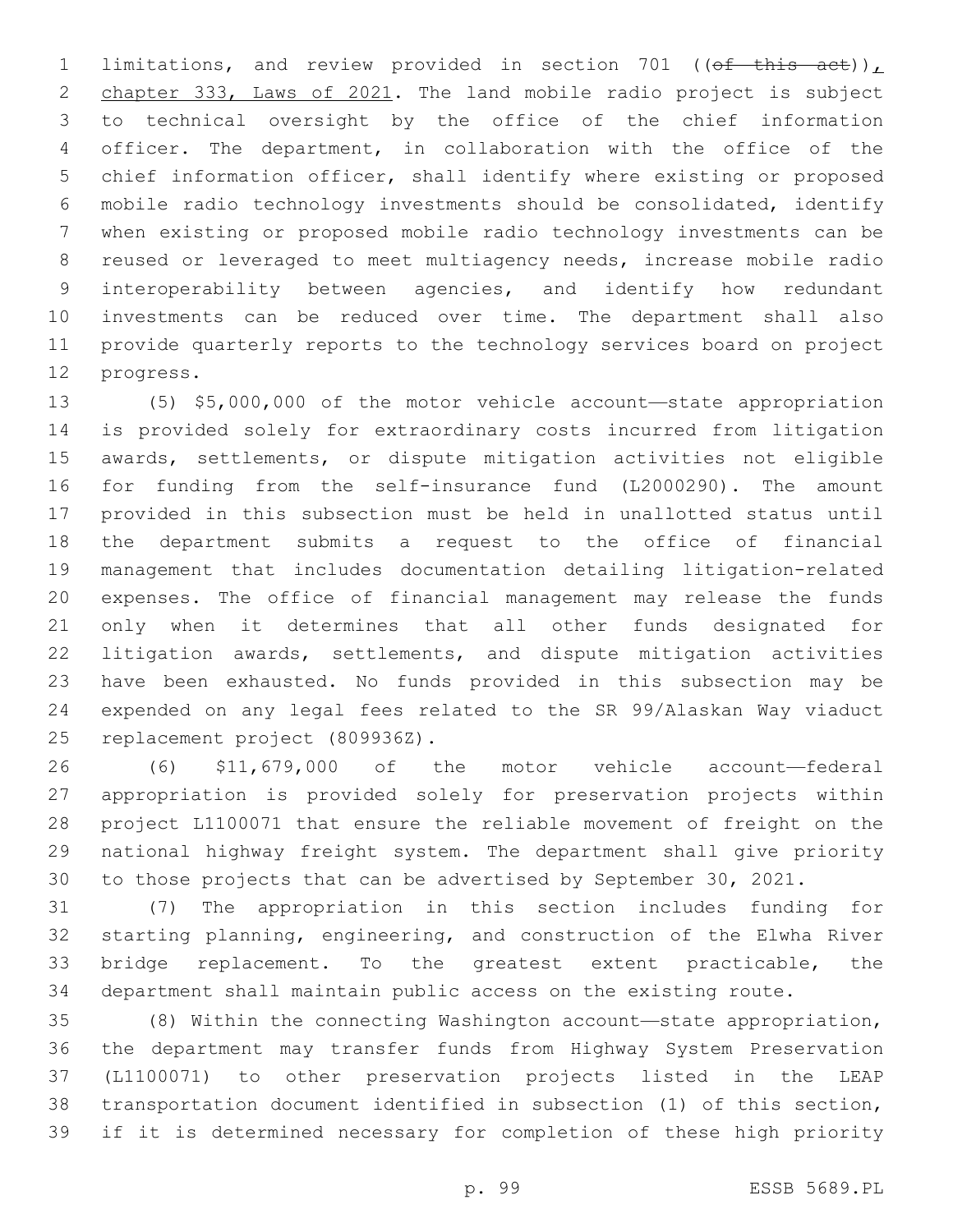1 preservation projects. The department's next budget submittal after 2 using this subsection must appropriately reflect the transfer.

3 (9) \$1,700,000 of the motor vehicle account—state appropriation 4 is provided solely for the SR 109/88 Corner Roadway project 5 (G2000106).

6 **Sec. 307.** 2021 c 333 s 308 (uncodified) is amended to read as follows: 7

8 **FOR THE DEPARTMENT OF TRANSPORTATION—TRAFFIC OPERATIONS—PROGRAM Q—** 9 **CAPITAL**

10 Motor Vehicle Account—State Appropriation. . . . . . ((\$8,273,000)) 11 \$9,618,000 12 Motor Vehicle Account—Federal Appropriation. . . . . ((\$5,289,000)) 13 \$11,215,000 \$11,215,000 14 Motor Vehicle Account—Private/Local Appropriation. . . . . \$500,000 15 Interstate 405 and State Route Number 167 Express 16 Toll Lanes Account—State Appropriation. . . . . . . . \$900,000 17 TOTAL APPROPRIATION. . . . . . . . . . . . . ((\$14,962,000))

```
18 $22,233,000
```
19 The appropriations in this section are subject to the following 20 conditions and limitations:

21 (1) \$579,000 of the motor vehicle account—state appropriation is 22 provided solely for the SR 99 Aurora Bridge ITS project (L2000338).

23 (2) ((\$1,000,000)) \$1,001,000 of the motor vehicle account—state 24 appropriation  $((\frac{1}{15}))$  and \$2,060,000 of the motor vehicle account-25 federal appropriation are provided solely for the Challenge Seattle 26 project (000009Q). The department shall provide a progress report on 27 this project to the transportation committees of the legislature by 28 January 15, 2022.

29 **Sec. 308.** 2021 c 333 s 309 (uncodified) is amended to read as follows: 30

## 31 **FOR THE DEPARTMENT OF TRANSPORTATION—WASHINGTON STATE FERRIES**

32 **CONSTRUCTION—PROGRAM W**

| 33 | Puget Sound Capital Construction Account-State                |               |
|----|---------------------------------------------------------------|---------------|
| 34 | Appropriation. ( $(\frac{128}{759}, \frac{759}{000})$ )       |               |
| 35 |                                                               | \$167,533,000 |
| 36 | Puget Sound Capital Construction Account-Federal              |               |
| 37 | Appropriation. ( $(\frac{2139}{139}, \frac{188}{188}, 000)$ ) |               |
|    | p. 100                                                        | ESSB 5689.PL  |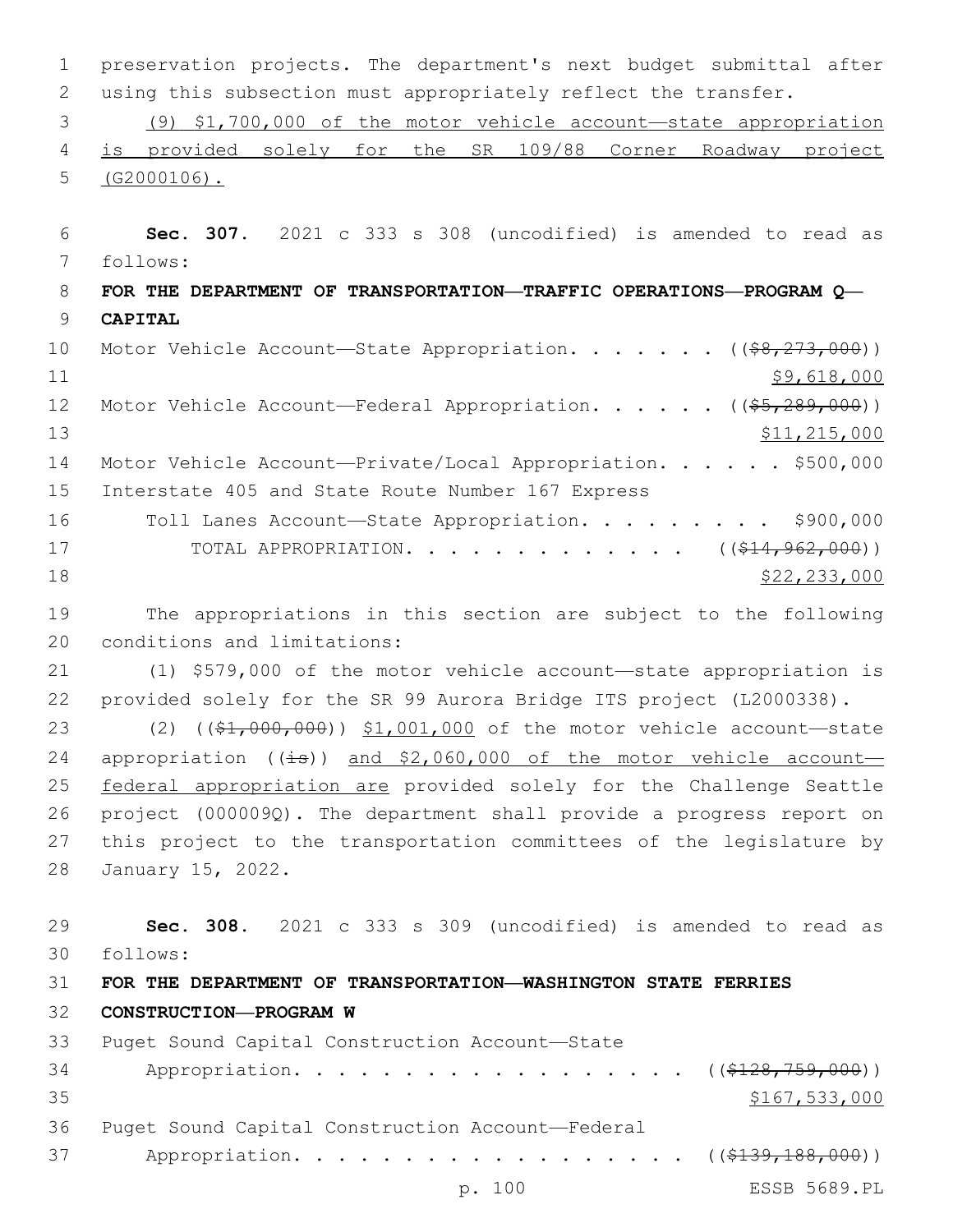| 2      | Puget Sound Capital Construction Account-                                                                                                                                                                                                                                                |
|--------|------------------------------------------------------------------------------------------------------------------------------------------------------------------------------------------------------------------------------------------------------------------------------------------|
| 3      | Private/Local Appropriation.<br>( ( \$312,000) )                                                                                                                                                                                                                                         |
| 4      | \$2,181,000                                                                                                                                                                                                                                                                              |
| 5      | Transportation Partnership Account-State                                                                                                                                                                                                                                                 |
| 6      | Appropriation.<br>$($ $($ $$8, 410, 000)$ $)$                                                                                                                                                                                                                                            |
| 7      | \$9,432,000                                                                                                                                                                                                                                                                              |
| 8      | Connecting Washington Account-State Appropriation. . ((\$75,640,000))                                                                                                                                                                                                                    |
| 9      | \$99,141,000                                                                                                                                                                                                                                                                             |
| 10     | Capital Vessel Replacement Account-State                                                                                                                                                                                                                                                 |
| 11     | Appropriation.<br>$((\$152,453,000))$                                                                                                                                                                                                                                                    |
| 12     | \$45,668,000                                                                                                                                                                                                                                                                             |
| 13     | Motor Vehicle Account-State Appropriation. \$1,000                                                                                                                                                                                                                                       |
| 14     | Transportation 2003 Account (Nickel Account)-State                                                                                                                                                                                                                                       |
| 15     |                                                                                                                                                                                                                                                                                          |
| 16     | TOTAL APPROPRIATION. ( $(\frac{\$504, 762, 000}{\$})$ )                                                                                                                                                                                                                                  |
| 17     | \$505,514,000                                                                                                                                                                                                                                                                            |
| 18     | The appropriations in this section are subject to the following                                                                                                                                                                                                                          |
| 19     | conditions and limitations:                                                                                                                                                                                                                                                              |
| 20     | (1) Except as provided otherwise in this section, the entire                                                                                                                                                                                                                             |
| 21     | appropriations in this section are provided solely for the projects                                                                                                                                                                                                                      |
| $\cap$ | $\mathbf{r}$ , and $\mathbf{r}$ , and $\mathbf{r}$ , and $\mathbf{r}$ , and $\mathbf{r}$ , and $\mathbf{r}$ , and $\mathbf{r}$ , and $\mathbf{r}$ , and $\mathbf{r}$ , and $\mathbf{r}$ , and $\mathbf{r}$ , and $\mathbf{r}$ , and $\mathbf{r}$ , and $\mathbf{r}$ , and $\mathbf{r}$ , |

22 and activities as listed in LEAP Transportation Document ((2021-2)) 23 2022-2 ALL PROJECTS as developed ((April 23, 2021)) March 9, 2022, 24 Program - Washington State Ferries Capital Program (W).

 (2) For the 2021-2023 biennium, the marine division shall provide to the office of financial management and the legislative transportation committees the following reports on ferry capital 28 projects:

29 (a) On a semiannual basis the report must include a status update 30 on projects with funding provided in subsections (4), (5), (6), and 31 (8) of this section including, but not limited to, the following:

- -
- 

32 (i) Anticipated cost increases and cost savings;

33 (ii) Anticipated cash flow and schedule changes; and

34 (iii) Explanations for the changes.

35 (b) On an annual basis the report must include a status update on 36 vessel and terminal preservation and improvement plans including, but 37 not limited to, the following:

- 38 (i) What work has been done;
- 39 (ii) How have schedules shifted; and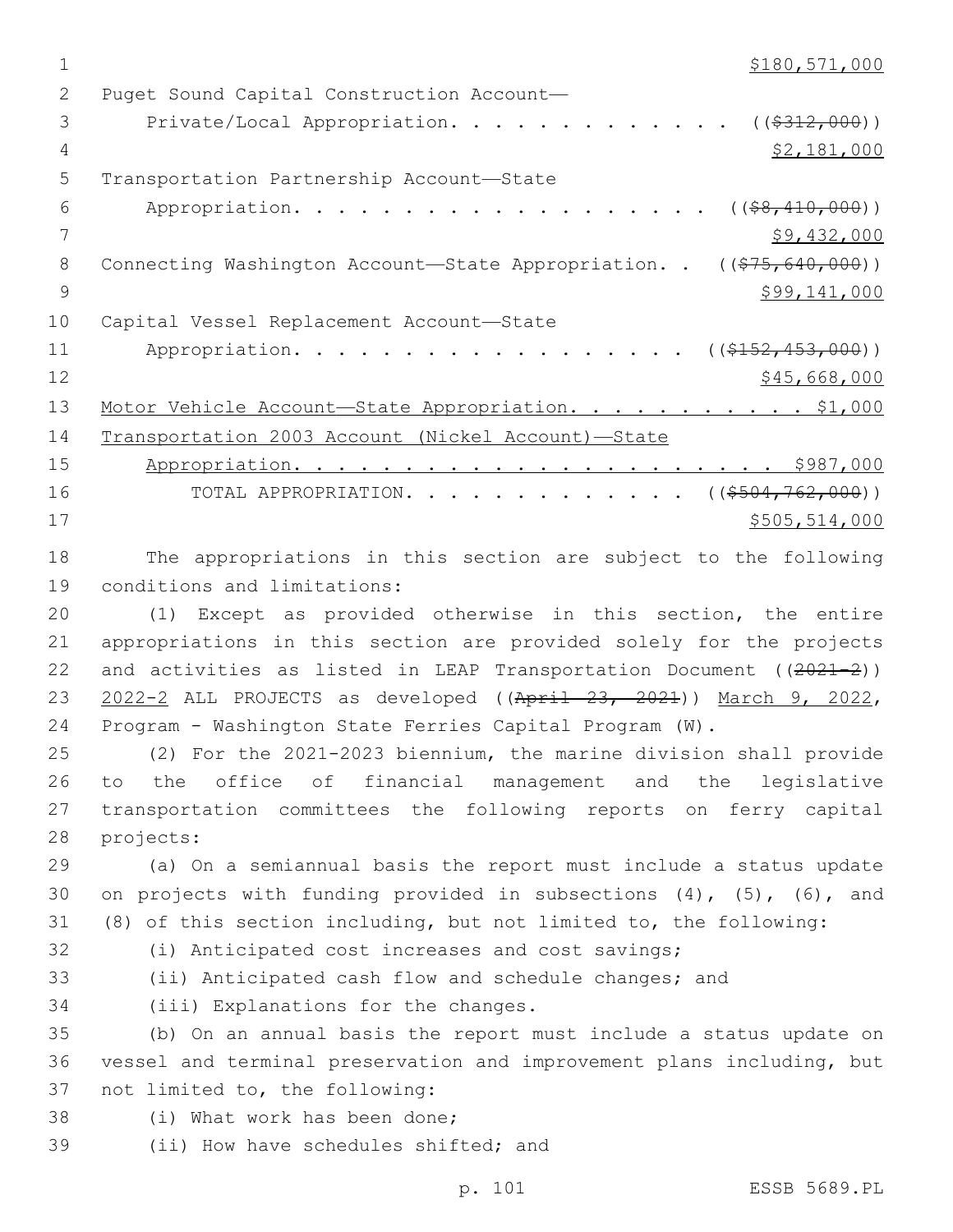(iii) Associated changes in funding among projects, accompanied 2 by explanations for the changes.

 (c) On an annual basis the report must include an update on the implementation of the maintenance management system with recommendations for using the system to improve the efficiency of project reporting under this subsection.6

 (3) ((\$5,000,000)) \$12,232,000 of the Puget Sound capital construction account—state appropriation is provided solely for emergency capital repair costs (999910K). Funds may only be spent after approval by the office of financial management.

11 (4) ((\$1,277,000)) \$2,385,000 of the Puget Sound capital construction account—state appropriation is provided solely for the ORCA card next generation project (L2000300). The ferry system shall work with Washington technology solutions and the tolling division on the development of a new, interoperable ticketing system.

 (5) ((\$24,750,000)) \$28,134,000 of the Puget Sound capital construction account—state appropriation is provided solely for the conversion of up to two Jumbo Mark II vessels to electric hybrid propulsion (G2000084). The department shall seek additional funds for the purposes of this subsection. The department may spend from the Puget Sound capital construction account—state appropriation in this section only as much as the department receives in Volkswagen settlement funds for the purposes of this subsection.

24 (6) ((\$152,453,000)) \$45,668,000 of the capital vessel replacement account—state appropriation is provided solely for the acquisition of a 144-car hybrid-electric vessel (L2000329). In 2019 the legislature amended RCW 47.60.810 to direct the department to modify an existing vessel construction contract to provide for an 29 additional five ferries. As such, it is the intent of the legislature that the department award the contract for the hybrid electric Olympic class vessel #5(L2000329) in a timely manner. In addition, the legislature intends to minimize costs and maximize construction efficiency by providing sufficient funding for construction of all five vessels, including funding for long lead time materials procured at the lowest possible prices. The commencement of construction of new vessels for the ferry system is important not only for safety reasons, but also to keep skilled marine construction jobs in the Puget Sound region and to sustain the capacity of the region to meet the ongoing construction and preservation needs of the ferry system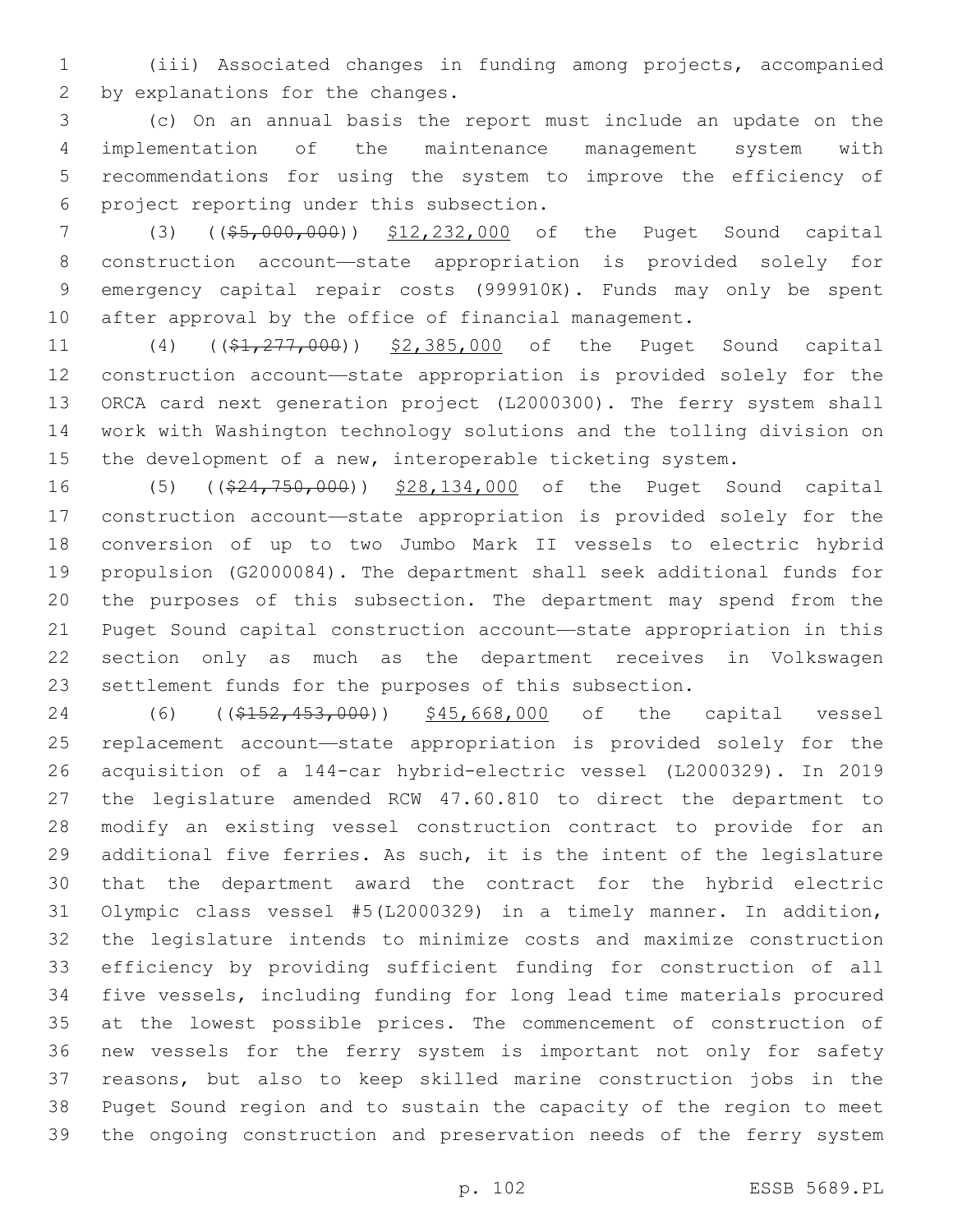fleet of vessels. The legislature has determined that the current vessel procurement process must move forward with all due speed, balancing the interests of both the taxpayers and shipyards. To accomplish construction of vessels in accordance with RCW 47.60.810, the prevailing shipbuilder, for vessels initially funded after July 1, 2020, is encouraged to follow the historical practice of subcontracting the construction of ferry superstructures to a separate nonaffiliated contractor located within the Puget Sound 9 region, that is qualified in accordance with RCW 47.60.690. If the department elects not to execute a new modification to an existing option contract for one or more additional 144-auto ferries under RCW 12 47.60.810(4), the department shall proceed with development of a new 13 design-build request for proposals in accordance with RCW 47.60.810, 47.60.812, 47.60.814, 47.60.815, 47.60.816, 47.60.818, 47.60.820, 47.60.822, 47.60.824, and 47.60.8241. Of the amounts provided in this section, \$200,000 is provided solely for hiring an independent owner's representative to perform quality oversight, manage the change order process, and ensure contract compliance.

 (7) The capital vessel replacement account—state appropriation 20 includes up to  $($   $($   $$152, 453, 000$  )  $)$   $$45, 468, 000$  in proceeds from the sale 21 of bonds authorized in RCW 47.10.873.

 (8) \$4,200,000 of the connecting Washington account—state 23 appropriation ((and \$2,200,000 of the Puget Sound operating account 24 <del>[Puget Sound capital construction account]—federal appropriation</del> 25 are)) is provided solely for ferry vessel and terminal preservation (L2000110). The funds provided in this subsection must be used for unplanned preservation needs before shifting funding from other 28 preservation projects.

 **Sec. 309.** 2021 c 333 s 310 (uncodified) is amended to read as follows: 30 **FOR THE DEPARTMENT OF TRANSPORTATION—RAIL—PROGRAM Y—CAPITAL** 32 Essential Rail Assistance Account-State Appropriation. . . . . . . . . . . . . . . . . . . . ((\$550,000)) \$1,108,000 35 Transportation Infrastructure Account-State 36 Appropriation. . . . . . . . . . . . . . . . . (  $(\frac{25}{1000})$  ) \$6,218,000 38 Multimodal Transportation Account-State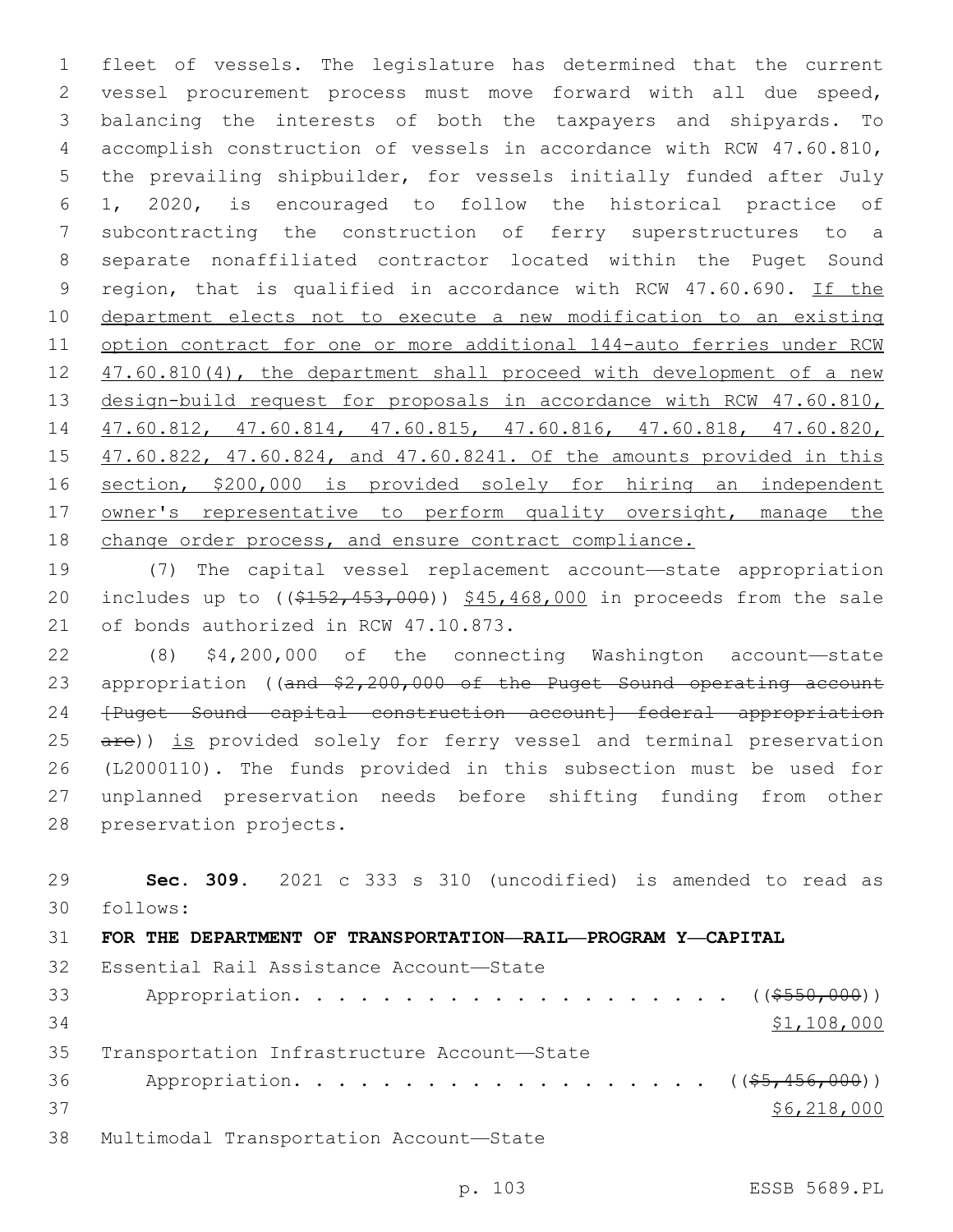|    | ( ( \$82, 493, 000) )<br>Appropriation.                |
|----|--------------------------------------------------------|
|    | \$118,320,000                                          |
| 3  | Multimodal Transportation Account-Federal              |
| 4  | $((\$41, 219, 000))$<br>Appropriation.                 |
| .5 | \$6,567,000                                            |
| 6  | Multimodal Transportation Account-Private/Local        |
|    |                                                        |
| 8  | Motor Vehicle Account-State Appropriation. \$1,810,000 |
| 9  | TOTAL APPROPRIATION. ( $(\frac{\$129,718,000}{$ )      |
| 10 | \$134,036,000                                          |
|    |                                                        |

 The appropriations in this section are subject to the following 12 conditions and limitations:

 (1) Except as provided otherwise in this section, the entire appropriations in this section are provided solely for the projects and activities as listed by project and amount in LEAP Transportation 16 Document ((2021-2)) 2022-2 ALL PROJECTS as developed ((April 23, )) March 9, 2022, Program - Rail Program (Y).

 (2) \$5,089,000 of the transportation infrastructure account—state appropriation is provided solely for new low-interest loans approved by the department through the freight rail investment bank (FRIB) program. The department shall issue FRIB program loans with a 22 repayment period of no more than ten years, and charge only so much interest as is necessary to recoup the department's costs to administer the loans. The department shall report annually to the transportation committees of the legislature and the office of financial management on all FRIB loans issued. FRIB program loans may be recommended by the department for 2022 supplemental transportation appropriations up to the amount provided in this appropriation that has not been provided for the projects listed in 2021-2 ALL PROJECTS, as referenced in subsection (1) of this section. The department shall submit a prioritized list for any loans recommended to the office of financial management and the transportation committees of the 33 legislature by November 15, 2021.

34 (3) ((\$6,817,000)) \$7,041,000 of the multimodal transportation account—state appropriation is provided solely for new statewide emergent freight rail assistance projects identified in the LEAP transportation document referenced in subsection (1) of this section.

 (4) \$367,000 of the transportation infrastructure account—state appropriation and \$1,100,000 of the multimodal transportation account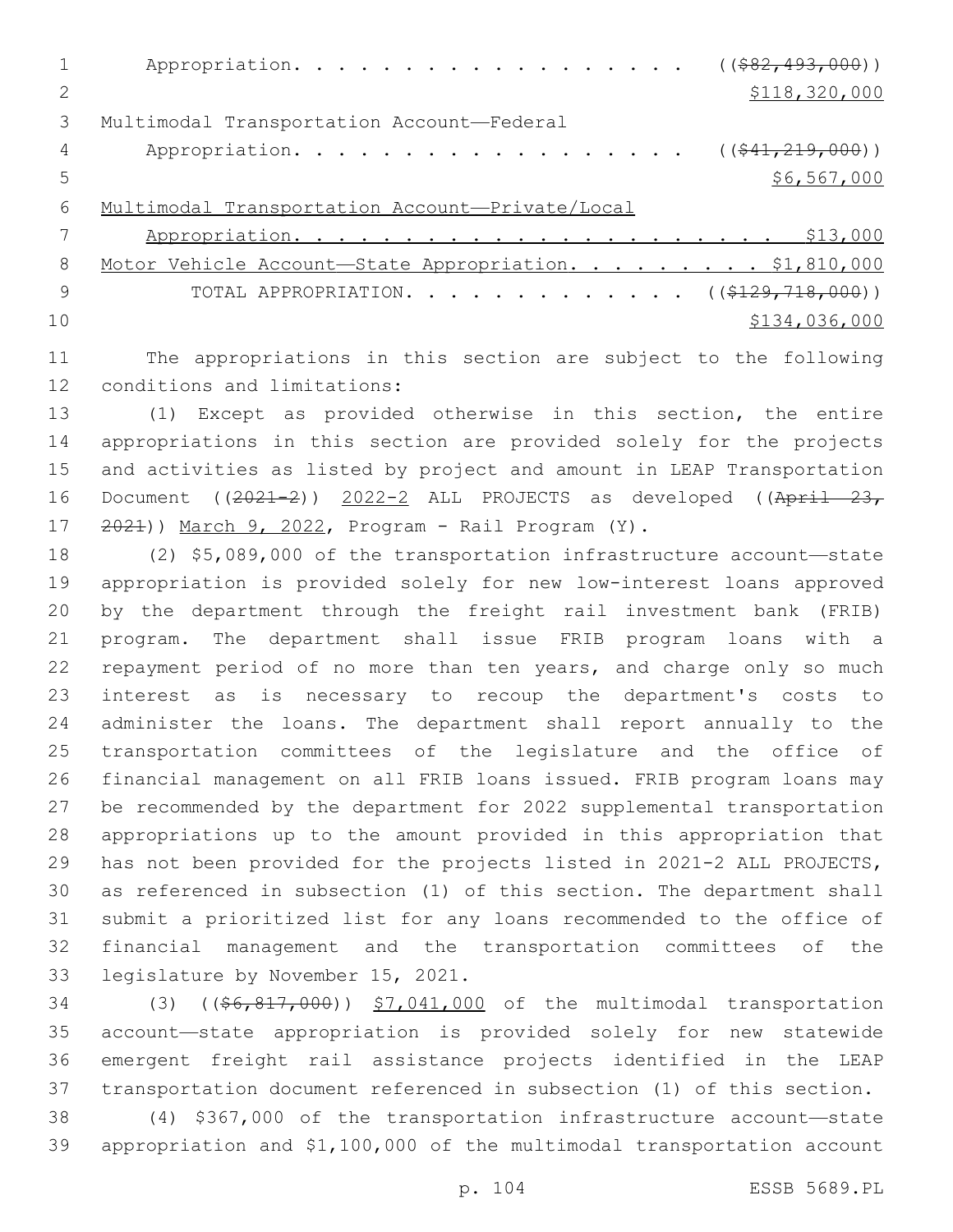—state appropriation are provided solely to reimburse Highline Grain, LLC for approved work completed on Palouse River and Coulee City (PCC) railroad track in Spokane county between the BNSF Railway Interchange at Cheney and Geiger Junction and must be administered in a manner consistent with freight rail assistance program projects. The value of the public benefit of this project is expected to meet or exceed the cost of this project in: Shipper savings on transportation costs; jobs saved in rail-dependent industries; and/or reduced future costs to repair wear and tear on state and local highways due to fewer annual truck trips (reduced vehicle miles traveled). The amounts provided in this subsection are not a commitment for future legislatures, but it is the legislature's intent that future legislatures will work to approve biennial appropriations until the full \$7,337,000 cost of this project is 15 reimbursed.

16 (5)(a) ((\$550,000)) \$1,008,000 of the essential rail assistance account—state appropriation is provided solely for the purpose of the rehabilitation and maintenance of the Palouse river and Coulee City 19 railroad line (F01111B).

 (b) Expenditures from the essential rail assistance account—state in this subsection may not exceed the combined total of:

 (i) Revenues and transfers deposited into the essential rail assistance account from leases and sale of property relating to the 24 Palouse river and Coulee City railroad;

 (ii) Revenues from trackage rights agreement fees paid by 26 shippers; and

 (iii) Revenues and transfers transferred from the miscellaneous program account to the essential rail assistance account, pursuant to RCW 47.76.360, for the purpose of sustaining the grain train program by maintaining the Palouse river and Coulee City railroad.

 (6) The department shall issue a call for projects for the freight rail assistance program, and shall evaluate the applications in a manner consistent with past practices as specified in section 309, chapter 367, Laws of 2011. By November 15, 2022, the department shall submit a prioritized list of recommended projects to the office of financial management and the transportation committees of the legislature.37

38 (7) ((\$33,964,000)) \$32,996,000 of the multimodal transportation 39 account-state appropriation ((and \$37,500,000 of the multimodal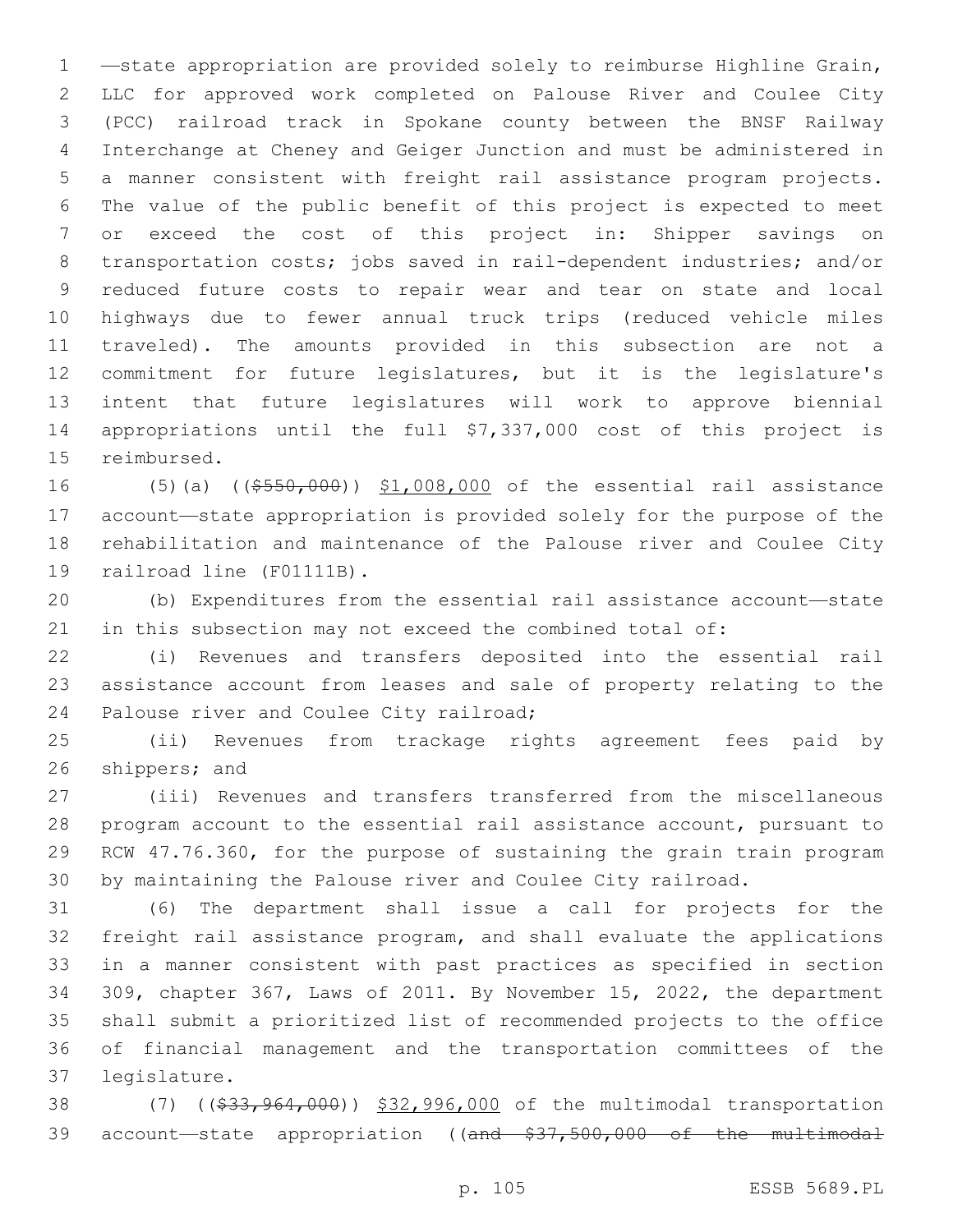1 transportation account—federal appropriation are)) is provided solely 2 for Passenger Rail Equipment Replacement (project ((700010C.))) 3 700010C). The ((appropriations)) appropriation in this subsection 4 include insurance proceeds received by the state. The department must 5 use these funds only to purchase replacement equipment that has been 6 competitively procured and for service recovery needs and corrective 7 actions related to the December 2017 derailment.

8 (8) ((\$223,000 of the multimodal transportation account—state 9 appropriation is provided solely for contingency funding for emergent 10 freight rail assistance projects funded in subsection (3) of this 11 section. Project sponsors may apply to the department for contingency 12 funds needed due to unforeseeable cost increases. The department 13 shall submit a report of any contingency funds provided under this 14 subsection as part of the department's annual budget submittal.

 $(9)$ )) It is the intent of the legislature to encourage the department to pursue federal grant opportunities leveraging up to \$6,696,000 in connecting Washington programmed funds to be used as a state match to improve the state-owned Palouse river and Coulee City system. The amount listed in this subsection is not a commitment for future legislatures, but is the legislature's intent that future legislatures will work to approve biennial appropriations up to a state match share not to exceed \$6,696,000 of a grant award.

 (9) \$500,000 of the multimodal transportation account—state appropriation is provided solely for the Chelatchie Prairie railroad for track improvement activities on the northern part of the railroad (L1000311).

27 **Sec. 310.** 2021 c 333 s 311 (uncodified) is amended to read as follows: 28 29 **FOR THE DEPARTMENT OF TRANSPORTATION—LOCAL PROGRAMS—PROGRAM Z—** 30 **CAPITAL** 31 Highway Infrastructure Account—State Appropriation. . . ((\$793,000)) 32 \$1,744,000

33 Highway Infrastructure Account—Federal Appropriation 34 . . . . . . . . . . . . . . . . . . . . . . . . . ((\$1,600,000))  $\frac{25}{2}$ , 935, 000 36 Transportation Partnership Account-State 37 Appropriation. . . . . . . . . . . . . . . . . . ((<del>\$750,000</del>)) 38 \$1,000,000

p. 106 ESSB 5689.PL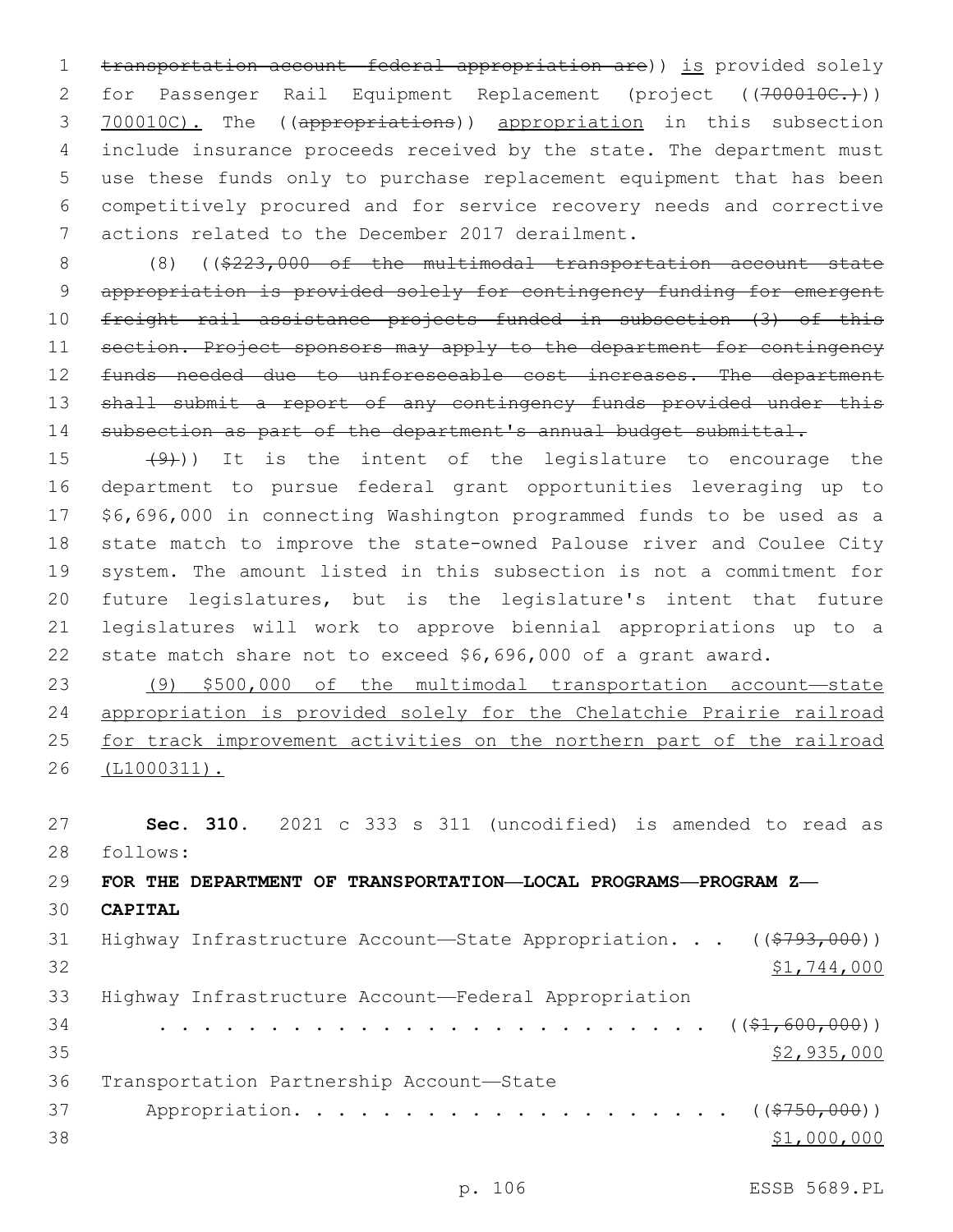1 Motor Vehicle Account—State Appropriation. . . . . ((\$11,064,000)) 2 \$25,101,000 3 Motor Vehicle Account—Federal Appropriation. . . . . ((\$55,751,000)) 4 \$79,306,000 5 Motor Vehicle Account—Private/Local Appropriation. . . . . \$6,600,000 6 Connecting Washington Account—State Appropriation. . ((\$123,292,000)) 7 \$178,464,000 8 Multimodal Transportation Account-State 9 Appropriation. . . . . . . . . . . . . . . . . (  $(\frac{271,615,000}{1})$  $10 \hspace{2.5cm}$  \$96,975,000 11 TOTAL APPROPRIATION. . . . . . . . . . . . ((\$271,465,000))  $12$  \$392,125,000

13 The appropriations in this section are subject to the following 14 conditions and limitations:

 (1) Except as provided otherwise in this section, the entire appropriations in this section are provided solely for the projects and activities as listed by project and amount in LEAP Transportation 18 Document ((2021-2)) 2022-2 ALL PROJECTS as developed ((April 23, 2021)) March 9, 2022, Program - Local Programs Program (Z).

20 (2) The amounts identified in the LEAP transportation document 21 referenced under subsection (1) of this section for pedestrian 22 safety/safe routes to school are as follows:

23 (a) ((<del>\$32,613,000</del>)) (i) \$46,163,000 of the multimodal 24 transportation account—state appropriation is provided solely for 25 pedestrian and bicycle safety program projects (L2000188).

26 (ii) The state route 99/Aurora Avenue North Planning Study funded 27 in this subsection (2)(a) must prioritize designs that ensure slow 28 vehicle speeds and systematic improvement to the quality of 29 multimodal access, and must be fully completed by September 30, 2023, 30 in order to ensure construction of improvements begin no later than 31 March 1, 2024.

32 (b) ((\$19,344,000)) \$26,086,000 of the motor vehicle account-33 federal appropriation and ((\$17,397,000)) \$21,656,000 of the multimodal transportation account—state appropriation are provided solely for safe routes to school projects (L2000189). The department may consider the special situations facing high-need areas, as defined by schools or project areas in which the percentage of the children eligible to receive free and reduced-price meals under the national school lunch program is equal to, or greater than, the state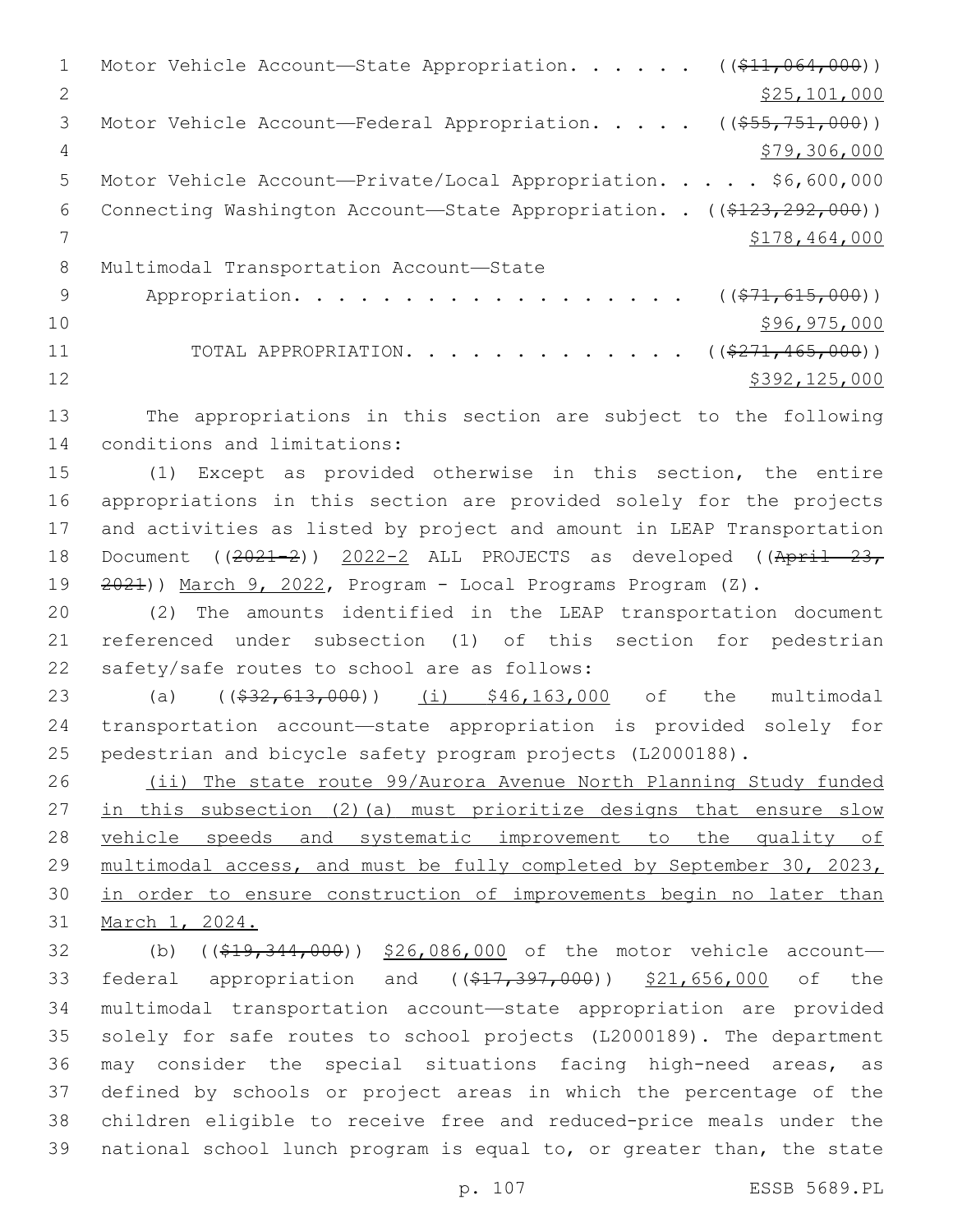average as determined by the department, when evaluating project proposals against established funding criteria while ensuring continued compliance with federal eligibility requirements.

 (3) The department shall submit a report to the transportation committees of the legislature by December 1, 2021, and December 1, 2022, on the status of projects funded as part of the pedestrian safety/safe routes to school grant program. The report must include, but is not limited to, a list of projects selected and a brief description of each project's status. In its December 1, 2021, report the department must also include recommended changes to the pedestrian safety/safe routes to school grant program application and selection processes to increase utilization by a greater diversity of 13 jurisdictions.

14 (4) ((\$6,561,000)) \$11,987,000 of the multimodal transportation account—state appropriation is provided solely for bicycle and pedestrian projects listed in the LEAP transportation document 17 referenced in subsection (1) of this section.

 (5) It is the expectation of the legislature that the department will be administering a local railroad crossing safety grant program for \$7,000,000 in federal funds during the 2021-2023 fiscal biennium.

21 (6) ((\$12,500,000)) \$17,438,000 of the motor vehicle account- federal appropriation is provided solely for national highway freight network projects identified on the project list submitted in accordance with section 218(4)(b), chapter 14, Laws of 2016 on October 31, 2016 (L1000169).25

 (7) When the department updates its federally-compliant freight plan, it shall consult the freight mobility strategic investment board on the freight plan update and on the investment plan component that describes how the estimated funding allocation for the national highway freight program for federal fiscal years 2022-2025 will be invested and matched. The investment plan component for the state portion of national highway freight program funds must first address shortfalls in funding for connecting Washington act projects. The department shall complete the freight plan update in compliance with federal requirements and deadlines and shall provide an update on the development of the freight plan, including the investment plan component, when submitting its 2022 supplemental appropriations 38 request.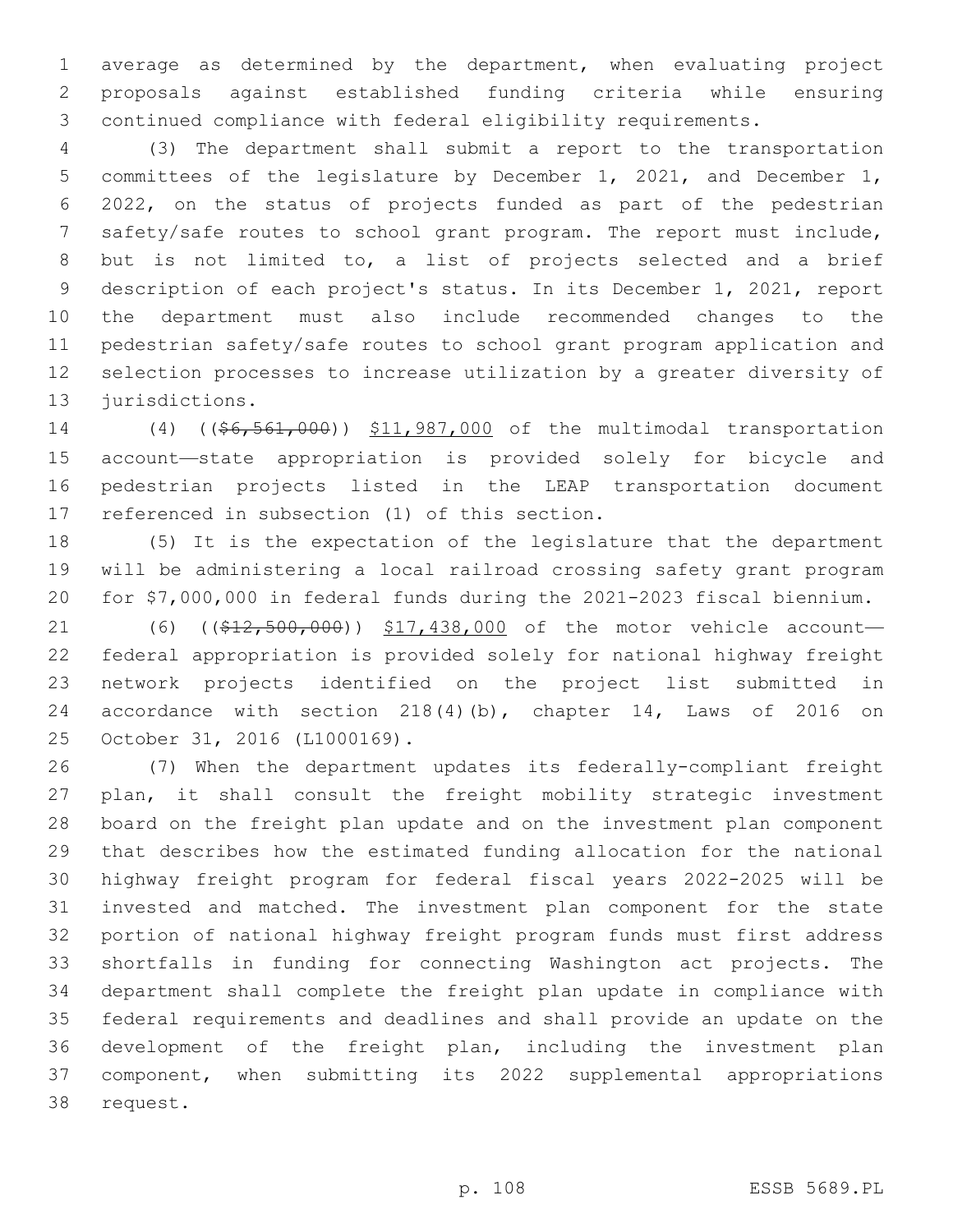1 (8) ((\$11,679,000)) \$35,411,000 of the motor vehicle account- federal appropriation is provided solely for acceleration of local preservation projects that ensure the reliable movement of freight on the national highway freight system (G2000100). The department will identify projects through its current national highway system asset management call for projects with applications due in February 2021. The department shall give priority to those projects that can be 8 obligated by September 30, 2021.

 (9) \$400,000 of the multimodal transportation account—state appropriation is provided solely for a grant to the Northwest Seaport Alliance (NWSA) to lead the creation and coordination of a multistakeholder zero emissions truck collaborative that will: (a) Facilitate the development and implementation of one or more zero- emissions drayage truck demonstration projects in Washington state; and (b) develop a roadmap for transitioning the entire fleet of approximately 4,500 drayage trucks that serve the NWSA cargo gateway to zero-emissions vehicles by 2050 or sooner.

 (10) \$8,524,000 of the connecting Washington account—state appropriation is provided solely for the I-5/Mellen Street Connector project.

 (11) \$500,000 of the motor vehicle account—state appropriation is provided solely for the 166th/SR 410 Interchange.

 (12) \$1,063,000 of the motor vehicle account—state appropriation 24 is provided solely for repairs and rehabilitation of the Pierce county ferry landings at Anderson Island and Steilacoom.

 (13) \$300,000 of the motor vehicle account—state appropriation is provided solely for the city of Spokane for preliminary engineering 28 of the US 195/Inland Empire Way project. Funds may be used for predesign environmental assessment work, community engagement, design, and project cost estimation.

 **Sec. 311.** 2021 c 333 s 313 (uncodified) is amended to read as follows: 32

#### **QUARTERLY REPORTING REQUIREMENTS FOR CAPITAL PROGRAM**

 On a quarterly basis, the department of transportation shall provide to the office of financial management and the legislative transportation committees a report for all capital projects, except for ferry projects subject to the reporting requirements established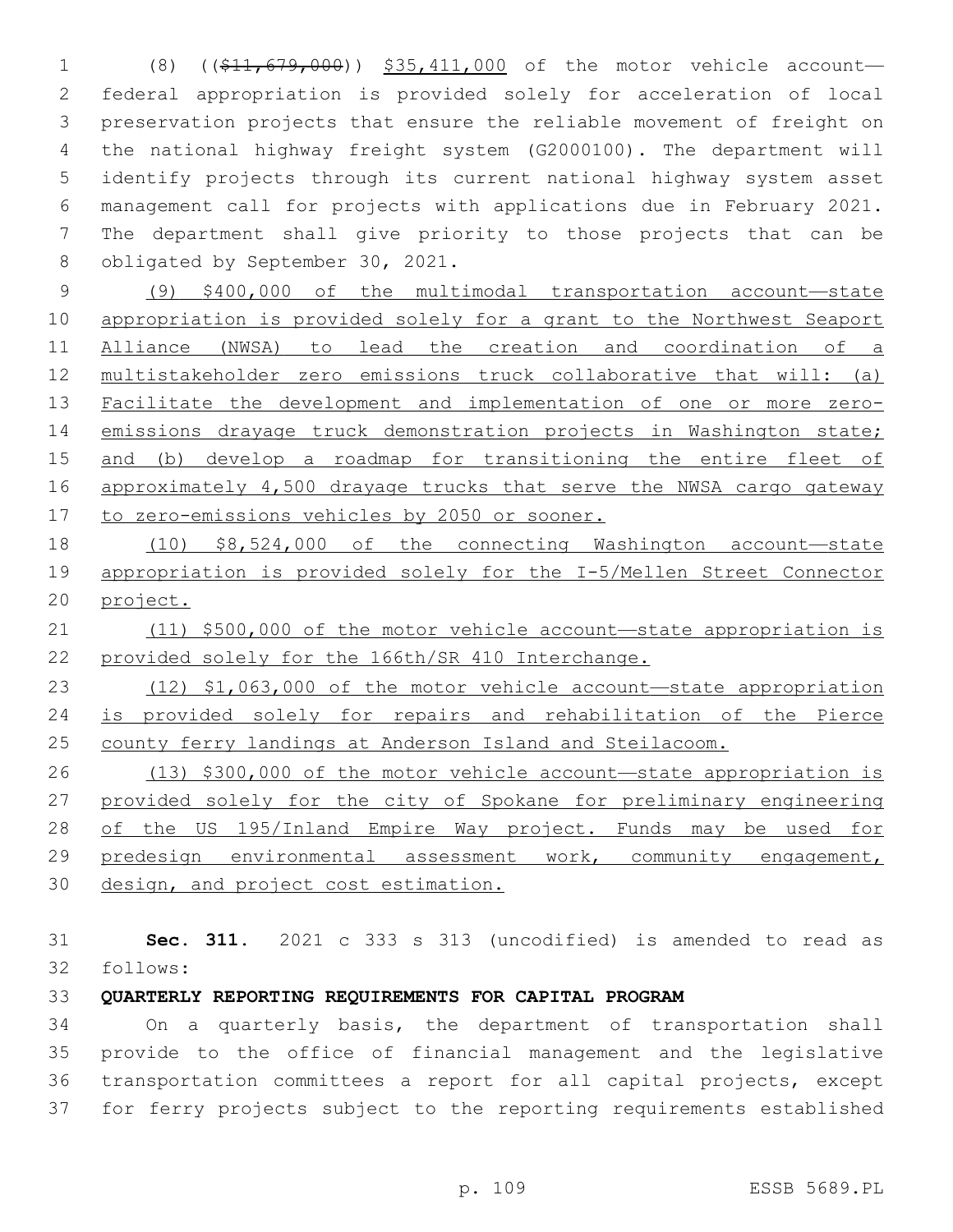1 in section 309 ((of this act)), chapter 333, Laws of 2021, that must 2 include:

 (1) A TEIS version containing actual capital expenditures for all projects consistent with the structure of the most recently enacted 5 budget;

 (2) Anticipated cost savings, cost increases, reappropriations, and schedule adjustments for all projects consistent with the 8 structure of the most recently enacted budget;

 (3) The award amount, the engineer's estimate, and the number of bidders for all active projects consistent with the structure of the 11 most recently enacted budget; and

 (4) Risk reserves and contingency amounts for all projects 13 consistent with the structure of the most recently enacted budget.

 NEW SECTION. **Sec. 312.** A new section is added to 2021 c 333 (uncodified) to read as follows: 15

## **FOR THE WASHINGTON STATE DEPARTMENT OF TRANSPORTATION—FUNDS**

**MANAGEMENT**

 (1) As part of the department of transportation's 2023-2025 biennial budget request, the department shall provide an overview of capital funds management challenges and recommendations for funds management strategies that would improve the likelihood of increasing performance associated with the following outcomes:

 (a) Streamlined delivery of the department's capital program and 24 local government capital projects;

 (b) Increased likelihood that federal funds are committed and 26 used prior to debt backed capital resources;

 (c) Reduced overall time and cost of administrative efforts of 28 the department and local governments;

 (d) Ensured federal government contributions regarding its share 30 toward overhead costs;

 (e) Increased disadvantaged business enterprise program 32 participation and/or funding;

 (f) Maximized amount of federal redistributed and grant funding received by the state, including how to position the state for providing state matching funds for federal grant opportunities;

(g) Increased clarity on how federal funds are administered;

 (h) Identification of opportunities to leverage current and 38 future toll credits secured by the state; and

(i) Minimized risk of audit findings related to federal funds.

p. 110 ESSB 5689.PL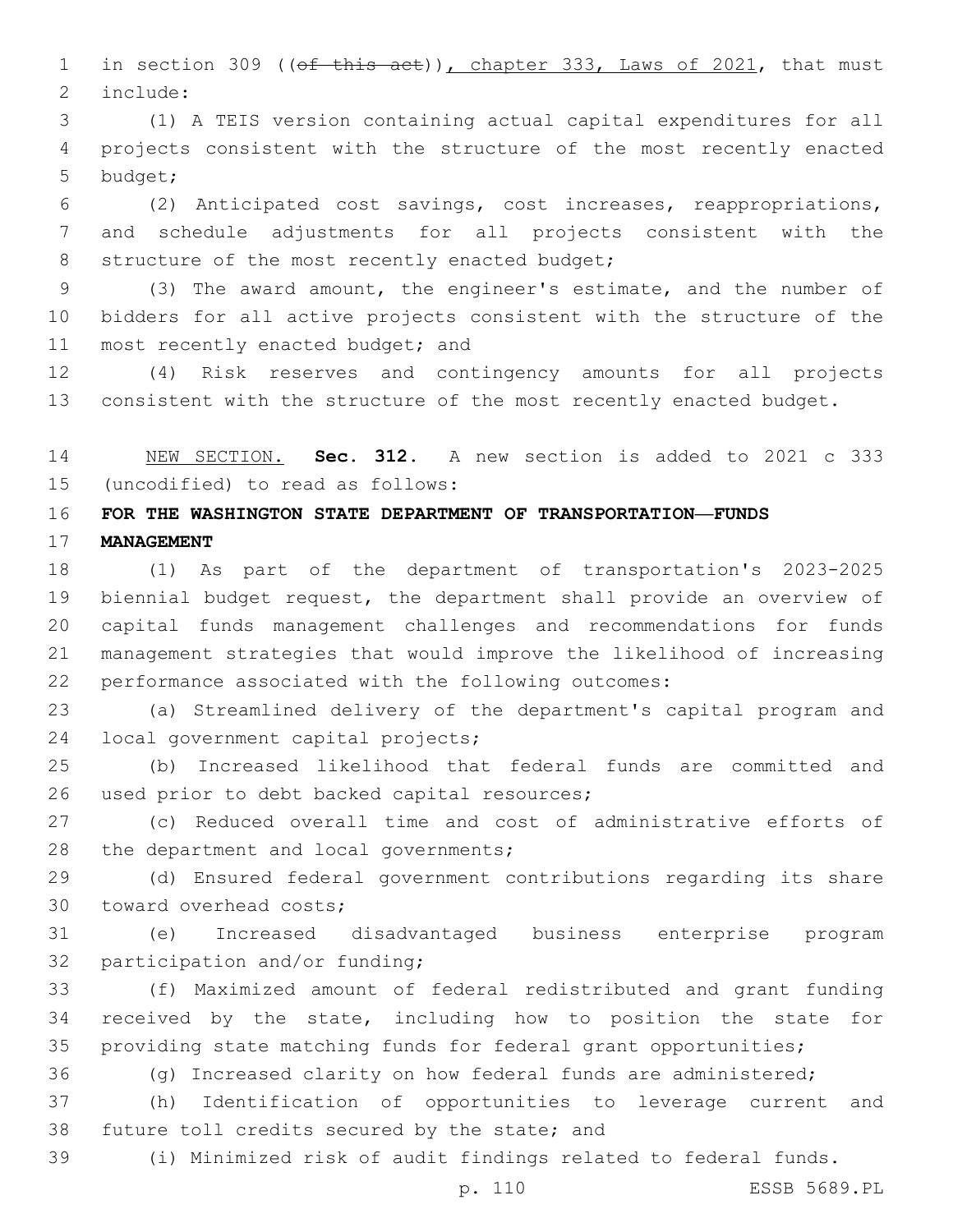(2) The department may provide recommendations on the transportation appropriations act structure and project list amendments to most efficiently utilize state and federal capital 4 funds.

 (3) As part of the department's 2023-2025 biennial budget request, the department shall also report on:6

(a) The federal grant programs it has applied for;

 (b) The federal competitive grant programs it could have applied for but did not and the reason or reasons it did not apply; and

 (c) The potential to use a federal fund exchange program to most 11 efficiently use state and local federal funds.

(End of part)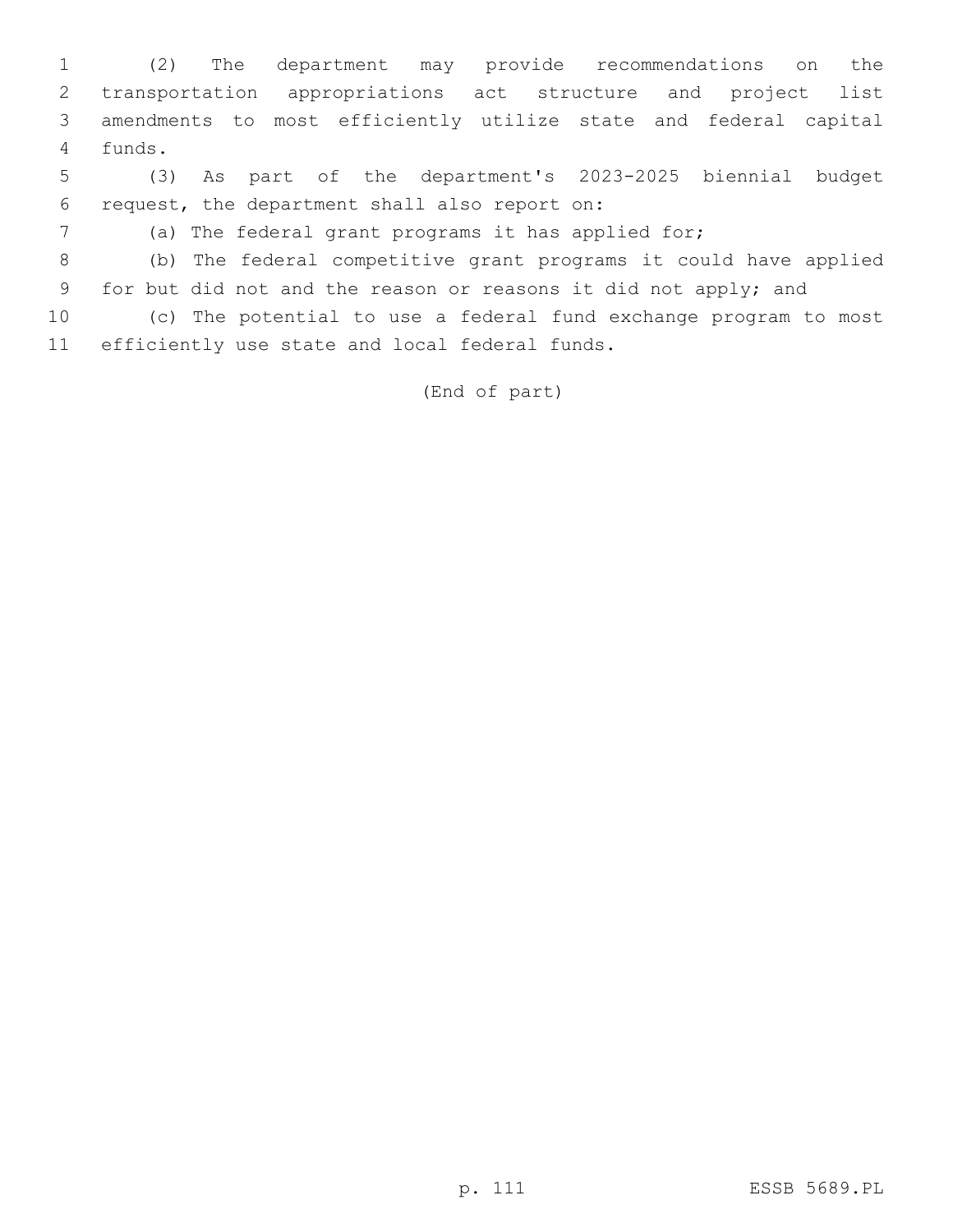1 **TRANSFERS AND DISTRIBUTIONS**

2 **Sec. 401.** 2021 c 333 s 401 (uncodified) is amended to read as follows: 3 4 **FOR THE STATE TREASURER—BOND RETIREMENT AND INTEREST, AND ONGOING**  5 **BOND REGISTRATION AND TRANSFER CHARGES: FOR BOND SALES DISCOUNTS AND**  6 **DEBT TO BE PAID BY MOTOR VEHICLE ACCOUNT AND TRANSPORTATION FUND**  7 **REVENUE** 8 Transportation Partnership Account-State 9 Appropriation. . . . . . . . . . . . . . . . . . ((\$904,000))  $10 \frac{\$794,000}{}$ 11 Connecting Washington Account—State Appropriation. . ((\$11,153,000))  $12$  \$1,633,000 13 Special Category C Account—State Appropriation. . . . ((\$412,000))  $14$   $\frac{$257,000}{}$ 15 Highway Bond Retirement Account—State Appropriation ((\$1,483,793,000))  $16$   $$1,408,622,000$ 17 Ferry Bond Retirement Account-State Appropriation. . . . \$17,150,000 18 Transportation Improvement Board Bond Retirement 19 Account—State Appropriation. . . . . . . . . . ((\$11,770,000))  $20$  \$18,152,000 21 Nondebt-Limit Reimbursable Bond Retirement Account— 22 State Appropriation. . . . . . . . . . . . . . ((\$29,323,000)) 23 \$26,278,000 24 Toll Facility Bond Retirement Account-State 25 Appropriation. . . . . . . . . . . . . . . . . . . . \$76,376,000 26 TOTAL APPROPRIATION. . . . . . . . . . . ((\$1,630,881,000))  $27$   $51,542,811,000$ 28 The appropriations in this section are subject to the following 29 conditions and limitations: \$6,451,550 of the transportation 30 improvement board bond retirement account—state appropriation is 31 provided solely for the prepayment of certain outstanding bonds and 32 debt service.

33 **Sec. 402.** 2021 c 333 s 402 (uncodified) is amended to read as follows: 34 35 **FOR THE STATE TREASURER—BOND RETIREMENT AND INTEREST, AND ONGOING** 

36 **BOND REGISTRATION AND TRANSFER CHARGES: FOR BOND SALE EXPENSES AND** 

37 **FISCAL AGENT CHARGES**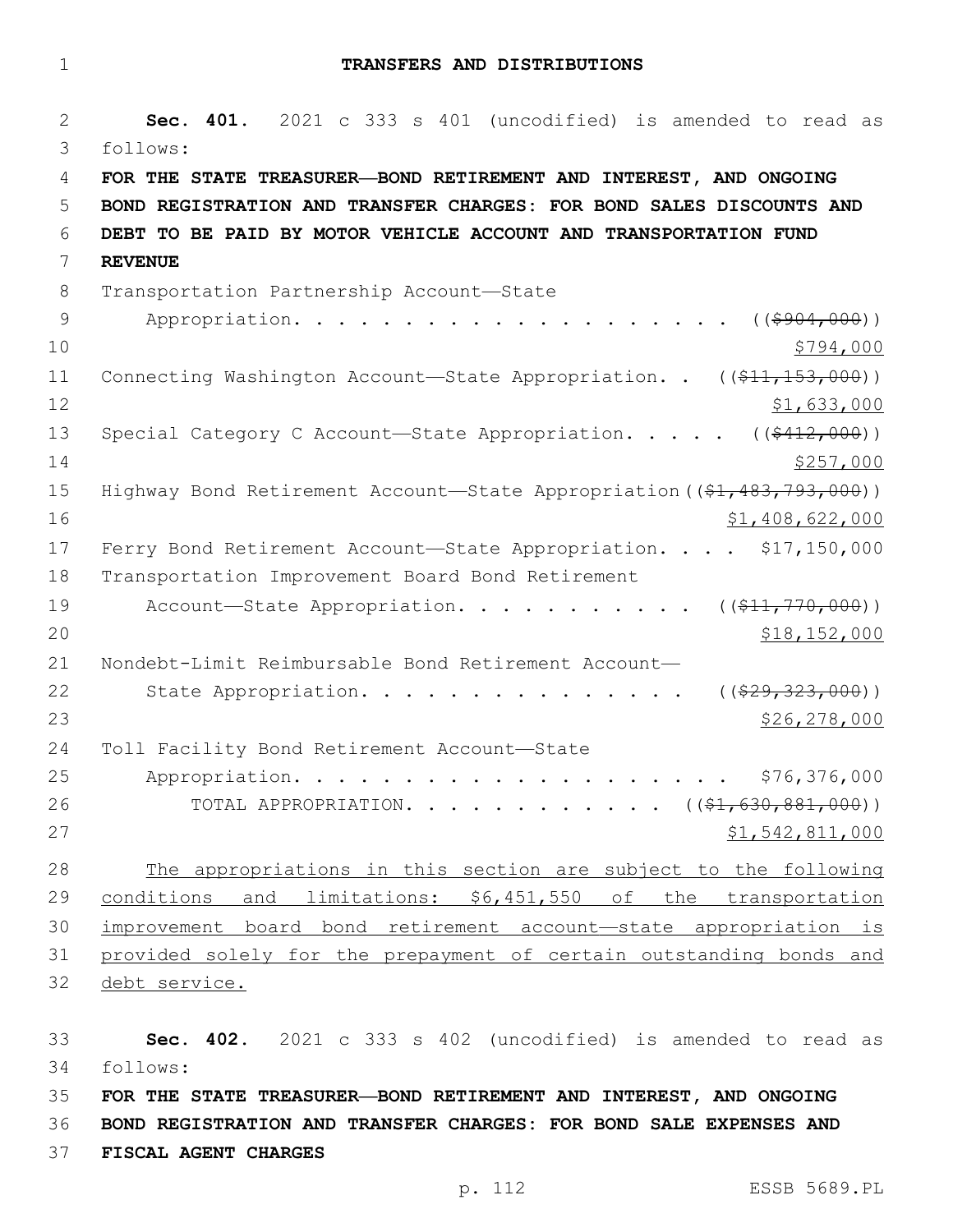1 Transportation Partnership Account-State 2 Appropriation. . . . . . . . . . . . . . . . . . (  $(\frac{2181,000}{1})$  $3 \frac{$150,000}{ }$ 4 Connecting Washington Account—State Appropriation. . . ((\$2,231,000))  $5 - 5$ 6 Special Category C Account-State Appropriation. . . . . ((\$82,000)) 7 \$51,000 8 Transportation Improvement Account—State 9 Appropriation. . . . . . . . . . . . . . . . . . . . . . \$20,000 10 TOTAL APPROPRIATION. . . . . . . . . . . . . ((<del>\$2,494,000</del>))  $11$   $$548,000$ 12 **Sec. 403.** 2021 c 333 s 403 (uncodified) is amended to read as follows: 13 14 **FOR THE STATE TREASURER—STATE REVENUES FOR DISTRIBUTION** 15 Motor Vehicle Account—State Appropriation: For motor 16 vehicle fuel tax statutory distributions to 17 cities and counties. . . . . . . . . . . . . . ((\$467,390,000)) 18 \$474,003,000 19 Multimodal Transportation Account-State Appropriation: For distribution to cities and20 21 counties. . . . . . . . . . . . . . . . . . . . . . . \$26,786,000 22 Motor Vehicle Account—State Appropriation: For 23 distribution to cities and counties. . . . . . . . \$23,438,000 24 **Sec. 404.** 2021 c 333 s 404 (uncodified) is amended to read as follows: 25 26 **FOR THE STATE TREASURER—TRANSFERS** 27 Motor Vehicle Account—State Appropriation: For motor 28 vehicle fuel tax refunds and statutory 29 transfers. . . . . . . . . . . . . . . . . ((\$1,974,599,000))  $30$  \$2,000,419,000 31 **Sec. 405.** 2021 c 333 s 405 (uncodified) is amended to read as follows: 32 33 **FOR THE DEPARTMENT OF LICENSING—TRANSFERS** 34 Motor Vehicle Account—State Appropriation: For motor 35 vehicle fuel tax refunds and transfers. . . . . ((\$235,675,000))  $36$  \$240,330,000

p. 113 ESSB 5689.PL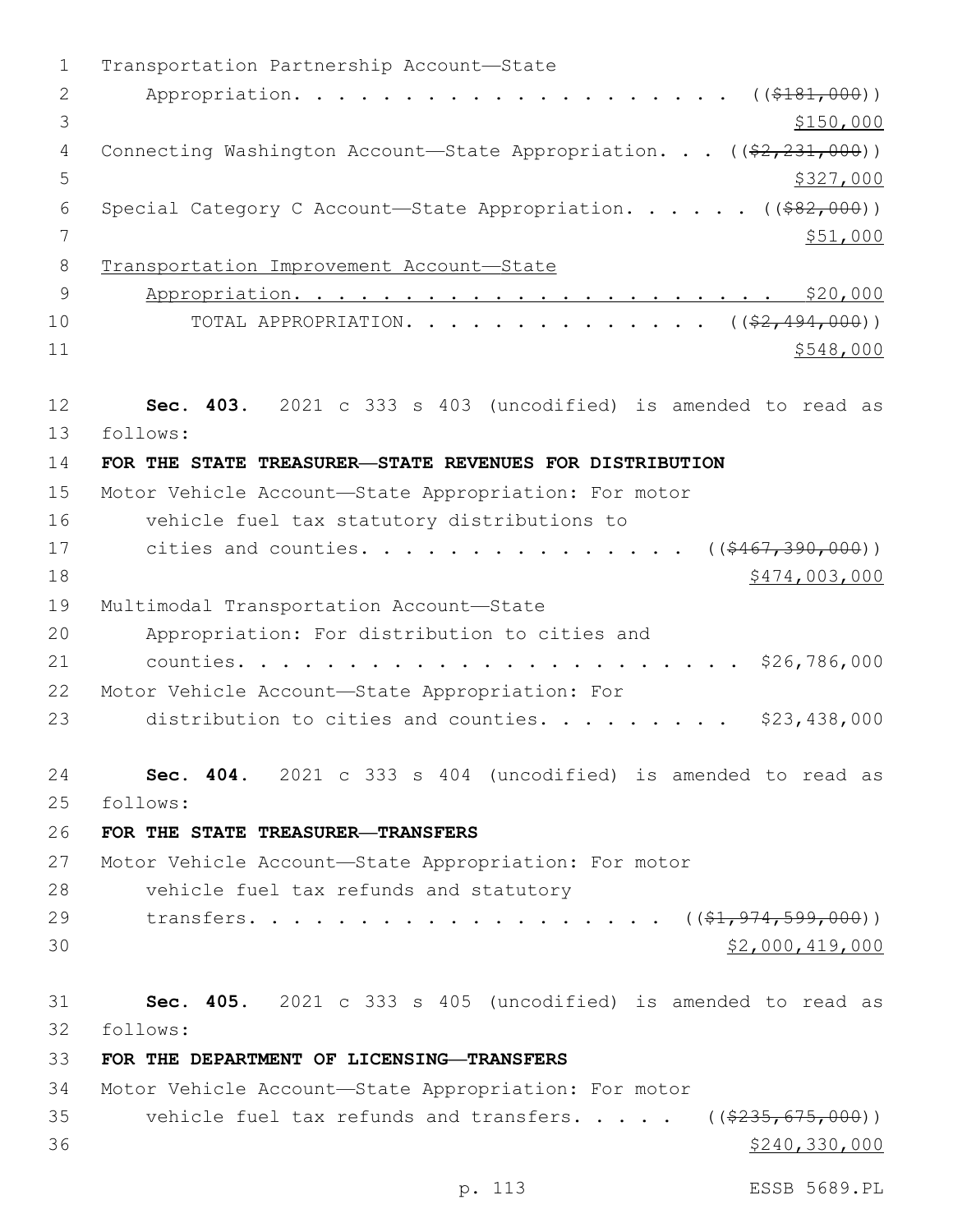**Sec. 406.** 2021 c 333 s 406 (uncodified) is amended to read as follows: 2 **FOR THE STATE TREASURER—ADMINISTRATIVE TRANSFERS** (1) Highway Safety Account—State Appropriation: 5 For transfer to the State Patrol Highway Account—State. . . . . . . . . . . . . . . . . . . . . . \$47,000,000 (2)(a) Transportation Partnership Account—State 8 Appropriation: For transfer to the Capital Vessel 9 Replacement Account—State. . . . . . . . . . . . . ((\$152,453,000))  $10 \hspace{1.5cm}$  \$45,468,000 (b) The amount transferred in this subsection represents proceeds from the sale of bonds authorized in RCW 47.10.873. (3)(a) Transportation Partnership Account—State Appropriation: For transfer to the Tacoma Narrows Toll Bridge Account —State. . . . . . . . . . . . . . . . . . . . . . . . . . \$30,293,000 (b) It is the intent of the legislature that this transfer is temporary, for the purpose of minimizing the impact of toll increases. An equivalent reimbursing transfer is to occur after the debt service and deferred sales tax on the Tacoma Narrows bridge construction costs are fully repaid in accordance with chapter 195, 21 Laws of 2018. (4)(a) Motor Vehicle Account—State Appropriation: For transfer to Alaskan Way Viaduct Replacement Project Account—State. . . . . . . . . . . . . . . . . . . . . . . \$6,000,000 (b) The funds provided in (a) of this subsection are a loan to the Alaskan Way viaduct replacement project account—state, and the legislature assumes that these funds will be reimbursed to the motor vehicle account—state at a later date when traffic on the toll facility has recovered from the COVID-19 pandemic. (5) Motor Vehicle Account—State Appropriation: 31 For transfer to the County Arterial Preservation Account—State. . . . . . . . . . . . . . . . . . . . . . . \$7,666,000 (6) Motor Vehicle Account—State Appropriation: 34 For transfer to the Freight Mobility Investment Account—State. . . . . . . . . . . . . . . . . . . . . . . \$5,511,000 (7) Motor Vehicle Account—State Appropriation: For transfer to the Rural Arterial Trust Account—State. . \$9,331,000 (8) Motor Vehicle Account—State Appropriation: 39 For transfer to the Transportation Improvement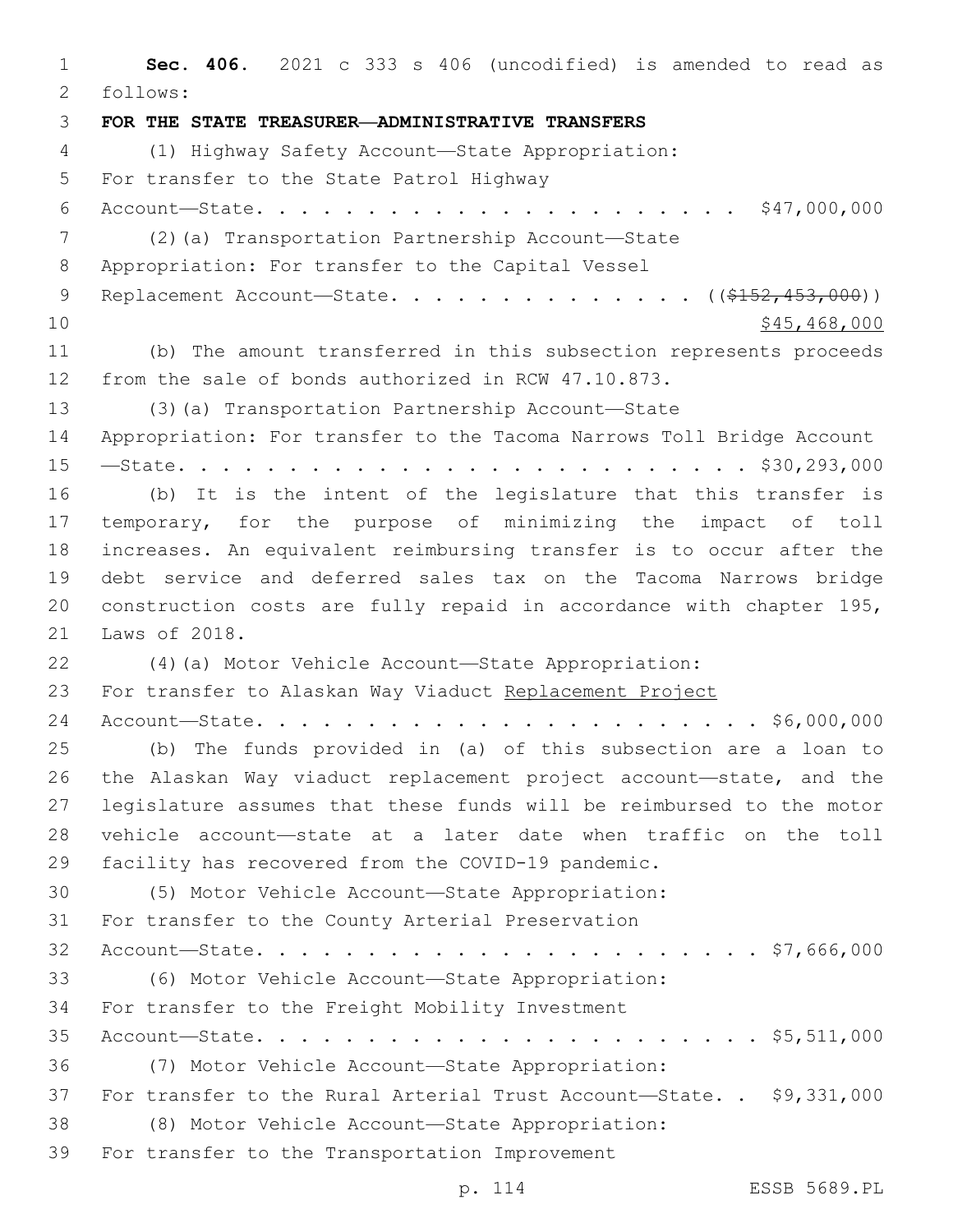1 Account—State. . . . . . . . . . . . . . . . . . . . . . . \$9,688,000 (9) Rural Mobility Grant Program Account—State2 3 Appropriation: For transfer to the Multimodal 4 Transportation Account-State. . . . . . . . . . . . . . \$3,000,000 (10)(a) State Route Number 520 Civil Penalties5 6 Account—State Appropriation: For transfer to the 7 Motor Vehicle Account-State 8 . . . . . . . . . . . . . . . . . . . . . . . . . . . . . \$2,000,000 9 (b) The transfer in this subsection is to repay moneys loaned to 10 the state route number 520 civil penalties account in the 2019-2021 11 fiscal biennium. 12 (11) State Route Number 520 Civil Penalties 13 Account—State Appropriation: For transfer to the 14 State Route Number 520 Corridor Account-State. . . . . . \$1,532,000 (12) Capital Vessel Replacement Account—State15 16 Appropriation: For transfer to the Connecting 17 Washington Account—State. . . . . . . . . . . . . . . . . \$35,000,000 18 (13)(a) Capital Vessel Replacement Account—State 19 Appropriation: For transfer to the Transportation 20 Partnership Account—State. . . . . . . . . . . . . ((\$10,305,000))  $21$  \$1,542,000 22 (b) The amount transferred in this subsection represents 23 repayment of debt service incurred for the construction of the Hybrid 24 Electric Olympic Class (144-auto) Vessel #5 project (L2000329). (14) Multimodal Transportation Account—State25 26 Appropriation: For transfer to the Complete Streets 27 Grant Program Account—State. . . . . . . . . . . . . . \$14,670,000 28 (15) Multimodal Transportation Account-State 29 Appropriation: For transfer to the Connecting 30 Washington Account—State. . . . . . . . . . . . . . . . \$200,000,000 (16) Multimodal Transportation Account—State31 32 Appropriation: For transfer to the Freight Mobility 33 Multimodal Account—State. . . . . . . . . . . . . . . . . \$4,011,000 (17) Multimodal Transportation Account—State34 35 Appropriation: For transfer to the Ignition Interlock 36 Device Revolving Account—State. . . . . . . . . . . . . . . \$600,000 (18) Multimodal Transportation Account—State37 38 Appropriation: For transfer to the Pilotage 39 Account—State. . . . . . . . . . . . . . . . . . . . . ((\$1,500,000))

p. 115 ESSB 5689.PL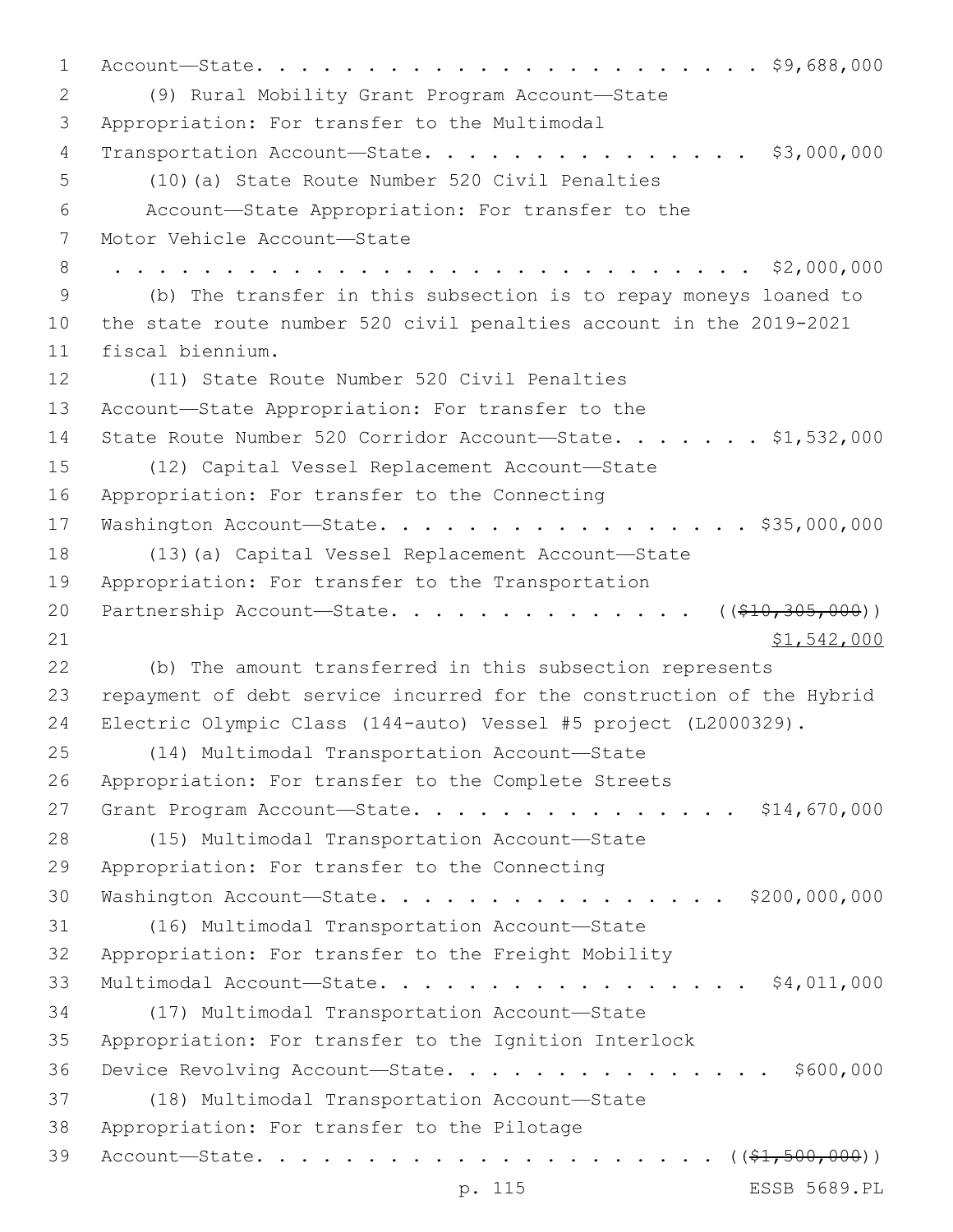$1$  \$2,000,000

(19) Multimodal Transportation Account—State2 3 Appropriation: For transfer to the Puget Sound 4 Capital Construction Account—State. . . . . . . . . ((<del>\$60,000,000</del>))  $5 \times 816,700,000$ (20) Multimodal Transportation Account—State6 7 Appropriation: For transfer to the Regional Mobility 8 Grant Program Account-State. . . . . . . . . . . . . . \$27,679,000 (21) Multimodal Transportation Account—State9 10 Appropriation: For transfer to the Rural Mobility 11 Grant Program Account—State. . . . . . . . . . . . . . . \$15,223,000 12 (22)(a) Alaskan Way Viaduct Replacement Project 13 Account-State Appropriation: For transfer to the 14 Transportation Partnership Account—State. . . . . . . . \$22,884,000 15 (b) The amount transferred in this subsection represents 16 repayment of debt service incurred for the construction of the SR 99/ 17 Alaskan Way Viaduct Replacement project (809936Z). 18 (23) Tacoma Narrows Toll Bridge Account-State 19 Appropriation: For transfer to the Motor Vehicle 20 Account—State. . . . . . . . . . . . . . . . . . . . . . . . \$950,000 21 (24) Puget Sound Ferry Operations Account—State 22 Appropriation: For transfer to the Puget Sound 23 Capital Construction Account—State. . . . . . . . . . . \$60,000,000 24 (25)(a) General Fund Account—State 25 Appropriation: For transfer to the State Patrol 26 Highway Account—State. . . . . . . . . . . . . . . . . . . . \$625,000 27 (b) The state treasurer shall transfer the funds only after 28 receiving notification from the Washington state patrol under section 29 207(2) ((of this act)), chapter 333, Laws of 2021. 30 (26) Motor Vehicle Account—State 31 Appropriation: For transfer to the Puget Sound 32 Capital Construction Account—State. . . . . . . . . . . . \$30,000,000 33 (27) Multimodal Transportation Account—State 34 Appropriation: For transfer to the I-405 and SR 167 35 Express Toll Lanes Account—State. . . . . . . . . . . \$268,433,000 36 (28) Multimodal Transportation Account—State 37 Appropriation: For transfer to the Move Ahead WA 38 Account—State. . . . . . . . . . . . . . . . . . . . . . \$874,081,000 39 (29) Multimodal Transportation Account—State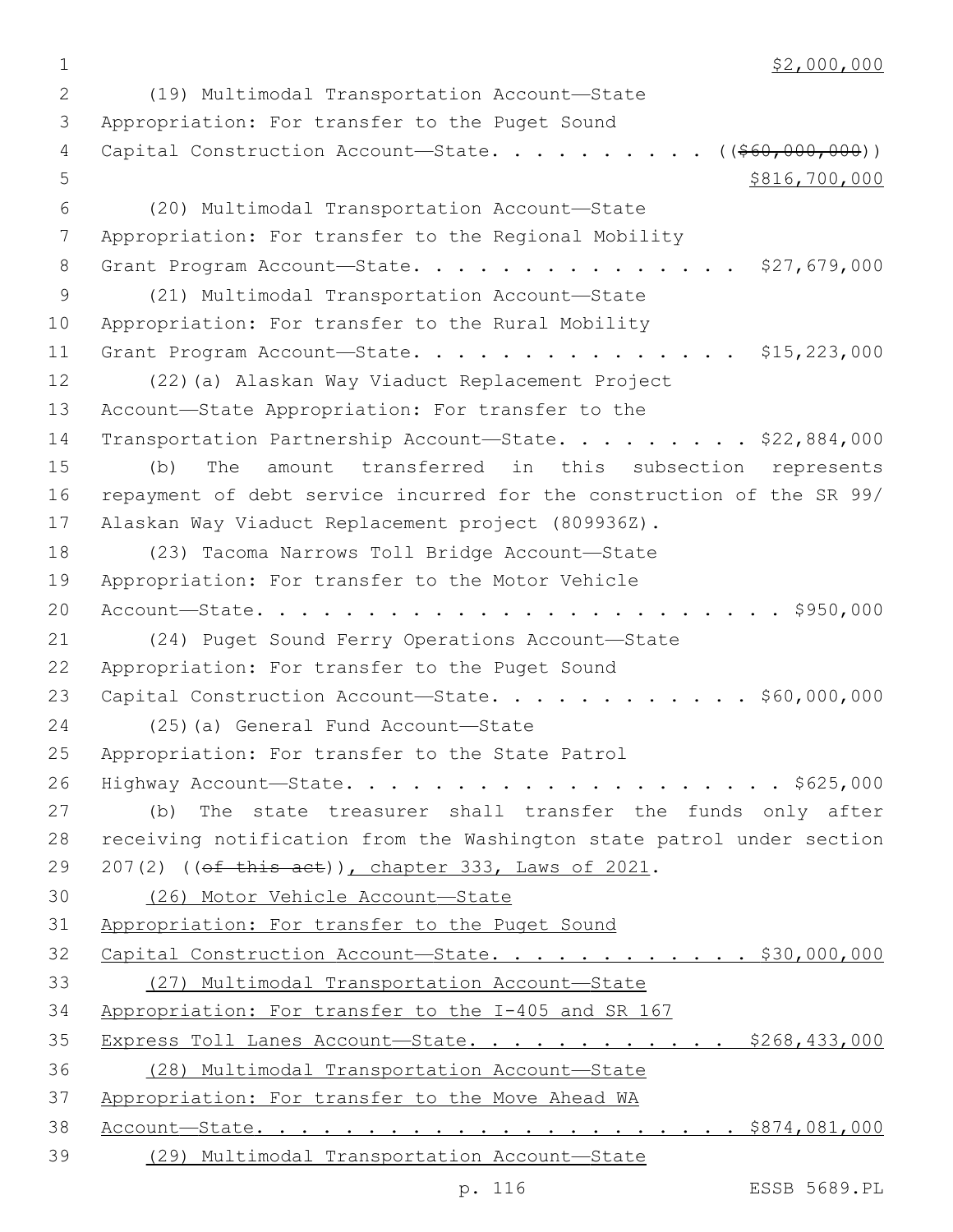| 1  | Appropriation: For transfer to the State Route                    |
|----|-------------------------------------------------------------------|
| 2  | Number 520 Corridor Account-State. \$70,786,000                   |
| 3  | (30) Motor Vehicle Account-State                                  |
| 4  | Appropriation: For transfer to the Connecting Washington          |
| 5  |                                                                   |
| 6  | (31) Move Ahead WA Account-State                                  |
| 7  | Appropriation: For transfer to the Connecting Washington          |
| 8  |                                                                   |
| 9  | (32) Transportation Improvement Account-State                     |
| 10 | Appropriation: For transfer to the Transportation                 |
| 11 | Improvement Board Bond Retirement Account. \$6,451,550            |
|    |                                                                   |
| 12 | Sec. 407. 2021 c 333 s 407 (uncodified) is amended to read as     |
| 13 | follows:                                                          |
| 14 | FOR THE STATE TREASURER-BOND RETIREMENT AND INTEREST, AND ONGOING |
| 15 | BOND REGISTRATION AND TRANSFER CHARGES: FOR DEBT TO BE PAID BY    |
| 16 | STATUTORILY PRESCRIBED REVENUE                                    |
| 17 | Toll Facility Bond Retirement Account-Federal                     |
| 18 |                                                                   |
| 19 | Toll Facility Bond Retirement Account-State                       |
| 20 |                                                                   |
| 21 | TOTAL APPROPRIATION. \$224,501,000                                |

(End of part)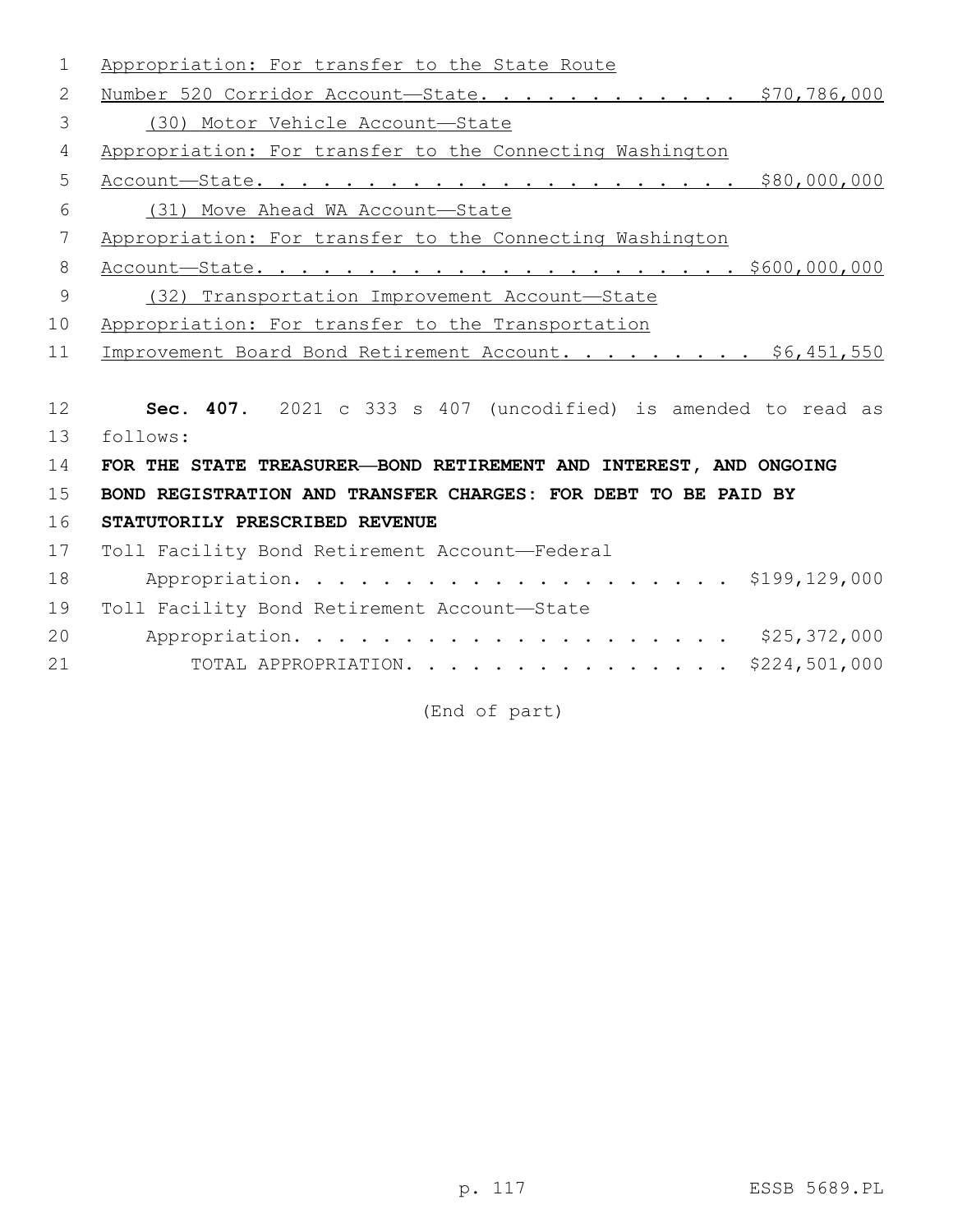**COMPENSATION**

 NEW SECTION. **Sec. 501.** A new section is added to 2021 c 333 (uncodified) to read as follows: 3

#### **COLLECTIVE BARGAINING AGREEMENTS**

 Sections 502 through 519 of this act represent the results of the collective bargaining process from reopening the 2021-2023 contracts for the limited purpose of bargaining over compensation, and are described in general terms. Only major economic terms are included in the descriptions. These descriptions do not contain the complete contents of the agreements. The collective bargaining agreements contained in part V of this act may also be funded by expenditures from nonappropriated accounts. If positions are funded with lidded grants or dedicated fund sources with insufficient revenue, additional funding from other sources is not provided.

 **Sec. 502.** 2021 c 333 s 503 (uncodified) is amended to read as follows: 16

## **DEPARTMENT OF TRANSPORTATION MARINE DIVISION COLLECTIVE BARGAINING AGREEMENTS—OPEIU**

 (1) An agreement has been reached between the governor and the office and professional employees international union local eight (OPEIU) pursuant to chapter 47.64 RCW for the 2021-2023 fiscal biennium. Funding is provided to fund the agreement, which does not include wage increases but does include furloughs. The agreement provides that positions designated by the employer as not requiring backfill take 24 furlough days during the biennium. In addition, the following positions are not subject to the furlough requirement: Bid 27 administrator, dispatch, dispatch coordinator, and relief positions.

 (2) An agreement has been reached between the governor and the office and professional employees international union local eight (OPEIU) pursuant to chapter 47.64 RCW for fiscal year 2023. The agreement includes and funding is provided for a general wage increase of 3.25 percent for fiscal year 2023 and a lump sum payment 33 for employees hired before July 1, 2022.

 **Sec. 503.** 2021 c 333 s 504 (uncodified) is amended to read as follows: 35

**DEPARTMENT OF TRANSPORTATION MARINE DIVISION COLLECTIVE BARGAINING** 

**AGREEMENTS—FASPAA**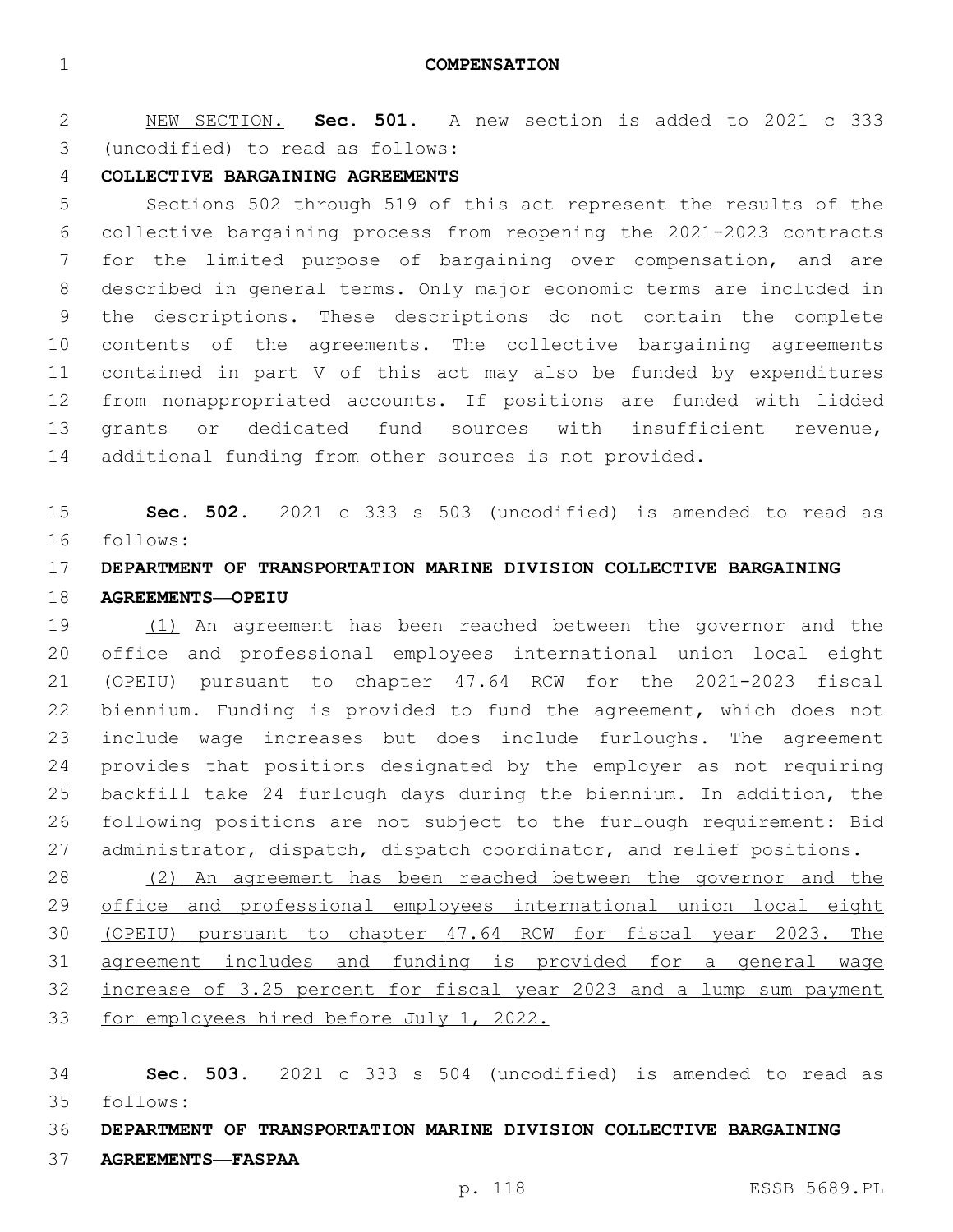(1) An agreement has been reached between the governor and the ferry agents, supervisors, and project administrators association pursuant to chapter 47.64 RCW for the 2021-2023 fiscal biennium. Funding is provided to fund the agreement, which does not include wage increases but does include furloughs. The agreement provides that positions designated by the employer as not requiring backfill 7 take 24 furlough days during the biennium.

 (2) An agreement has been reached between the governor and the 9 ferry agents, supervisors, and project administrators association pursuant to chapter 47.64 RCW for fiscal year 2023. The agreement 11 includes and funding is provided for a general wage increase of 3.25 percent for fiscal year 2023 and a lump sum payment for employees hired before July 1, 2022.

 **Sec. 504.** 2021 c 333 s 505 (uncodified) is amended to read as follows: 15

## **DEPARTMENT OF TRANSPORTATION MARINE DIVISION COLLECTIVE BARGAINING**

**AGREEMENTS—SEIU LOCAL 6**

 (1) An agreement has been reached between the governor and the service employees international union local 6 pursuant to chapter 47.64 RCW for the 2021-2023 fiscal biennium. Funding is provided to fund the agreement, which does not include wage increases but does include furloughs. The agreement provides that positions designated by the employer as not requiring backfill take 24 furlough days during the biennium.24

 (2) An agreement has been reached between the governor and the service employees international union local 6 pursuant to chapter 47.64 RCW for fiscal year 2023. The agreement includes and funding is provided for a general wage increase of 3.25 percent for fiscal year 2023 and a lump sum payment for employees hired before July 1, 2022.

 **Sec. 505.** 2021 c 333 s 506 (uncodified) is amended to read as follows: 31

## **DEPARTMENT OF TRANSPORTATION MARINE DIVISION COLLECTIVE BARGAINING AGREEMENTS—CARPENTERS**

 (1) An agreement has been reached between the governor and the Pacific Northwest regional council of carpenters pursuant to chapter 47.64 RCW for the 2021-2023 fiscal biennium. Funding is provided to fund the agreement, which does not include wage increases but does include furloughs. The agreement provides that positions designated

p. 119 ESSB 5689.PL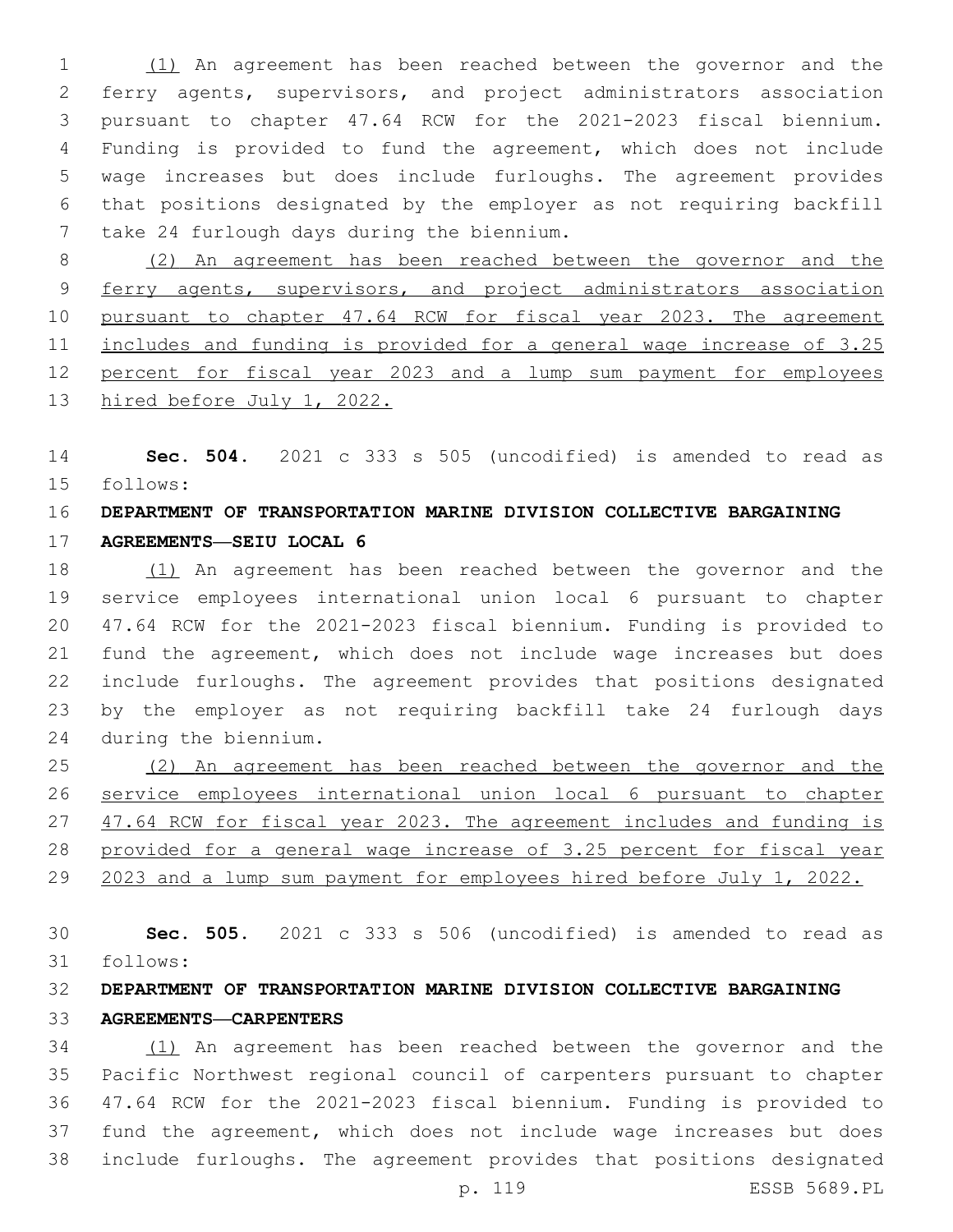by the employer as not requiring backfill take 24 furlough days 2 during the biennium.

 (2) An agreement has been reached between the governor and the Pacific Northwest regional council of carpenters pursuant to chapter 47.64 RCW for fiscal year 2023. The agreement includes and funding is provided for a general wage increase of 3.25 percent for fiscal year

2023 and a lump sum payment for employees hired before July 1, 2022.

 **Sec. 506.** 2021 c 333 s 507 (uncodified) is amended to read as follows: 9

## **DEPARTMENT OF TRANSPORTATION MARINE DIVISION COLLECTIVE BARGAINING AGREEMENTS—METAL TRADES**

 (1) An agreement has been reached between the governor and the Puget Sound metal trades council through an interest arbitration award pursuant to chapter 47.64 RCW for the 2021-2023 fiscal biennium. The arbitration award imposed and funding is provided to implement a 1.9((%)) percent general wage decrease from July 1, 2021, through June 30, 2022, and exempted these employees from the furlough 18 requirement.

 (2) An agreement has been reached between the governor and the Puget Sound metal trades council pursuant to chapter 47.64 RCW for fiscal year 2023. The agreement includes and funding is provided for a general wage increase of 3.25 percent for fiscal year 2023 and a lump sum payment for employees hired before July 1, 2022.

 **Sec. 507.** 2021 c 333 s 508 (uncodified) is amended to read as follows: 25

#### **DEPARTMENT OF TRANSPORTATION MARINE DIVISION COLLECTIVE BARGAINING**

**AGREEMENTS—MEBA-UL**

28 (1) An agreement has been reached between the governor and the marine engineers' beneficial association unlicensed engine room employees pursuant to chapter 47.64 RCW for the 2021-2023 fiscal biennium. Funding is provided to fund the agreement, which does not include either wage increases or the furlough requirement.

 (2) An agreement has been reached between the governor and the marine engineers' beneficial association unlicensed engine room employees pursuant to chapter 47.64 RCW for fiscal year 2023. The agreement includes and funding is provided for a general wage increase of 3.25 percent for fiscal year 2023 and a lump sum payment for employees hired before July 1, 2022.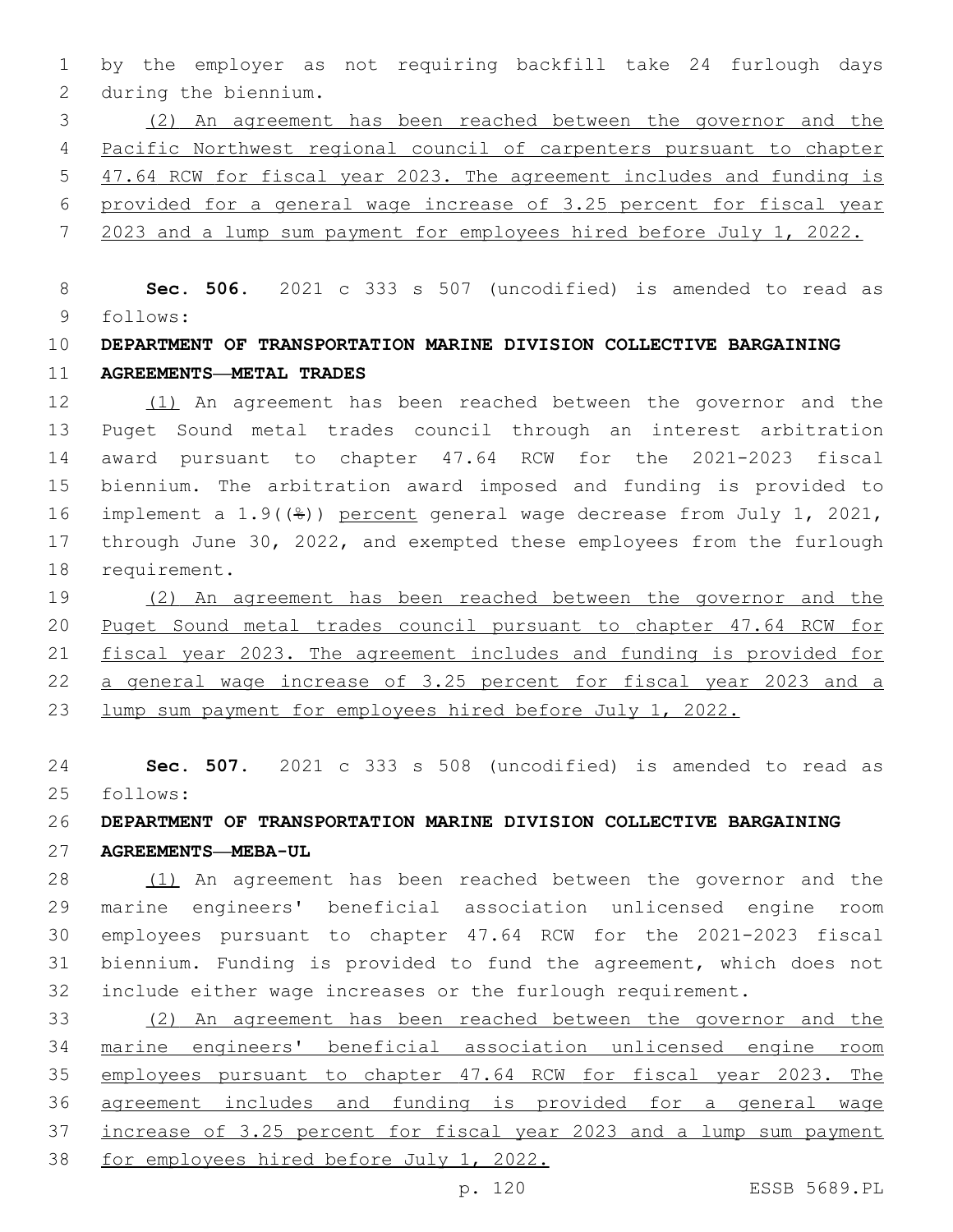**Sec. 508.** 2021 c 333 s 509 (uncodified) is amended to read as follows: 2

 **DEPARTMENT OF TRANSPORTATION MARINE DIVISION COLLECTIVE BARGAINING AGREEMENTS—MEBA-L**

 (1) An agreement has been reached between the governor and the marine engineers' beneficial association licensed engineer officers pursuant to chapter 47.64 RCW for the 2021-2023 fiscal biennium. Funding is provided to fund the agreement, which does not include 9 either wage increases or the furlough requirement.

 (2) An agreement has been reached between the governor and the marine engineers' beneficial association licensed engineer officers pursuant to chapter 47.64 RCW for fiscal year 2023. The agreement includes and funding is provided for a general wage increase of 3.25 percent for fiscal year 2023 and a lump sum payment for employees hired before July 1, 2022.

 **Sec. 509.** 2021 c 333 s 510 (uncodified) is amended to read as follows: 17

## **DEPARTMENT OF TRANSPORTATION MARINE DIVISION COLLECTIVE BARGAINING**

## **AGREEMENTS—MEBA—PORT ENGINEERS**

 (1) An agreement has been reached between the governor and the marine engineers' beneficial association port engineers pursuant to chapter 47.64 RCW for the 2021-2023 fiscal biennium. Funding is provided to fund the agreement, which does not include wage increases but does include furloughs. The agreement provides that positions designated by the employer as not requiring backfill take 24 furlough 26 days during the biennium.

 (2) An agreement has been reached between the governor and the marine engineers' beneficial association port engineers pursuant to chapter 47.64 RCW for fiscal year 2023. The agreement includes and funding is provided for a general wage increase of 3.25 percent for fiscal year 2023 and a lump sum payment for employees hired before July 1, 2022.

 **Sec. 510.** 2021 c 333 s 511 (uncodified) is amended to read as follows: 34

## **DEPARTMENT OF TRANSPORTATION MARINE DIVISION COLLECTIVE BARGAINING**

**AGREEMENTS—MM&P MATES**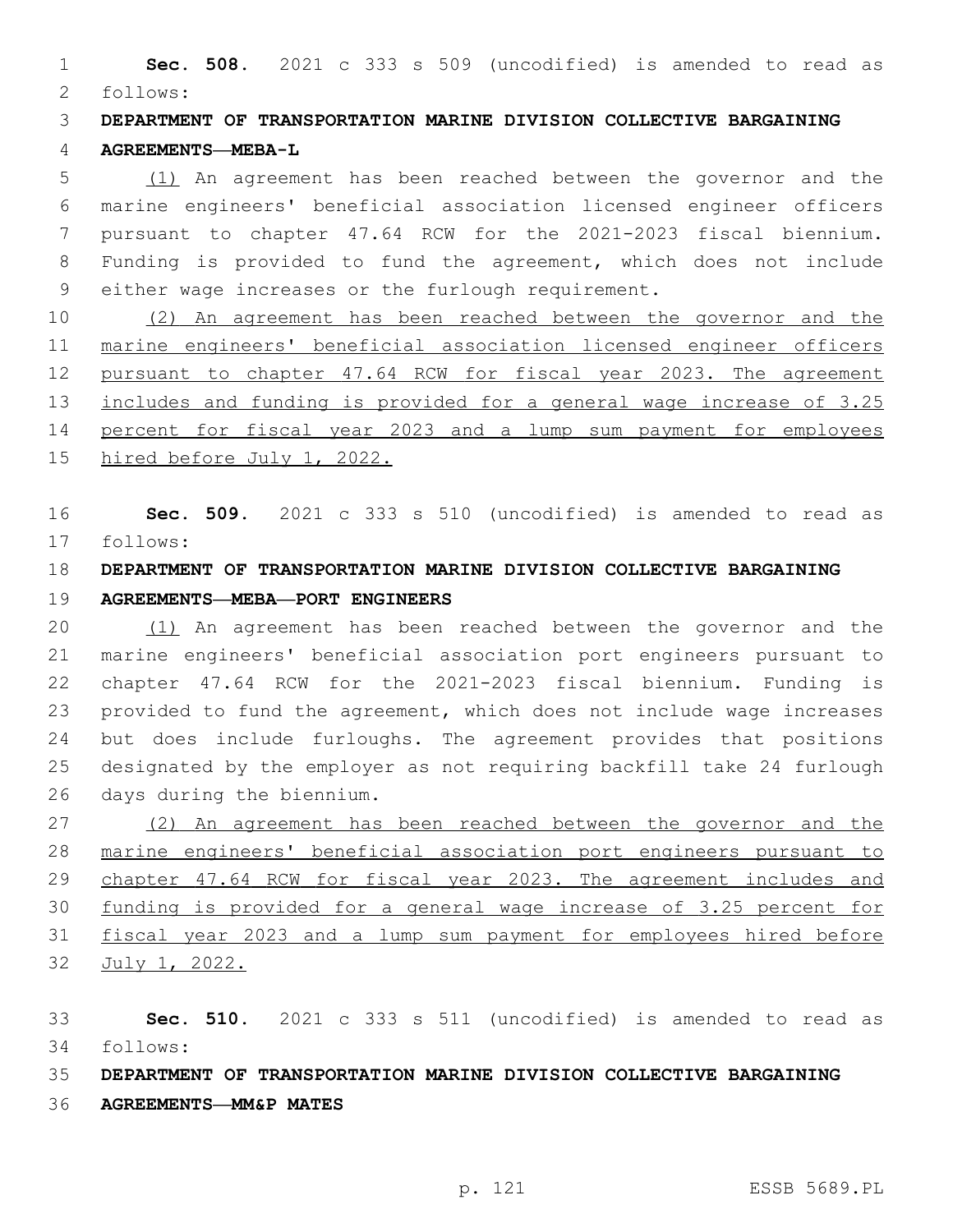(1) An agreement has been reached between the governor and the masters, mates, and pilots - mates pursuant to chapter 47.64 RCW for the 2021-2023 fiscal biennium. Funding is provided to fund the agreement, which includes a two percent wage increase for second mates, and does not include the furlough requirement.

 (2) An agreement has been reached between the governor and the masters, mates, and pilots - mates pursuant to chapter 47.64 RCW for fiscal year 2023. The agreement includes and funding is provided for a general wage increase of 3.25 percent for fiscal year 2023 and a lump sum payment for employees hired before July 1, 2022.

 **Sec. 511.** 2021 c 333 s 512 (uncodified) is amended to read as follows: 12

## **DEPARTMENT OF TRANSPORTATION MARINE DIVISION COLLECTIVE BARGAINING**

**AGREEMENTS—MM&P MASTERS**

 (1) An agreement has been reached between the governor and the masters, mates, and pilots - masters pursuant to chapter 47.64 RCW for the 2021-2023 fiscal biennium. Funding is provided to fund the agreement, which does not include either wage increases or the 19 furlough requirement.

 (2) An agreement has been reached between the governor and the masters, mates, and pilots - masters pursuant to chapter 47.64 RCW for fiscal year 2023. The agreement includes and funding is provided for a general wage increase of 3.25 percent for fiscal year 2023 and a lump sum payment for employees hired before July 1, 2022.

 **Sec. 512.** 2021 c 333 s 513 (uncodified) is amended to read as follows: 26

# **DEPARTMENT OF TRANSPORTATION MARINE DIVISION COLLECTIVE BARGAINING**

**AGREEMENTS—MM&P WATCH CENTER SUPERVISORS**

 (1) An agreement has been reached between the governor and the masters, mates, and pilots - watch center supervisors pursuant to chapter 47.64 RCW for the 2021-2023 fiscal biennium. Funding is provided to fund the agreement, which does not include wage increases but does include furloughs only for the following positions: Fleet facility security officers and workforce development leads.

 (2) An agreement has been reached between the governor and the masters, mates, and pilots – watch center supervisors pursuant to chapter 47.64 RCW for fiscal year 2023. The agreement includes and funding is provided for a general wage increase of 3.25 percent for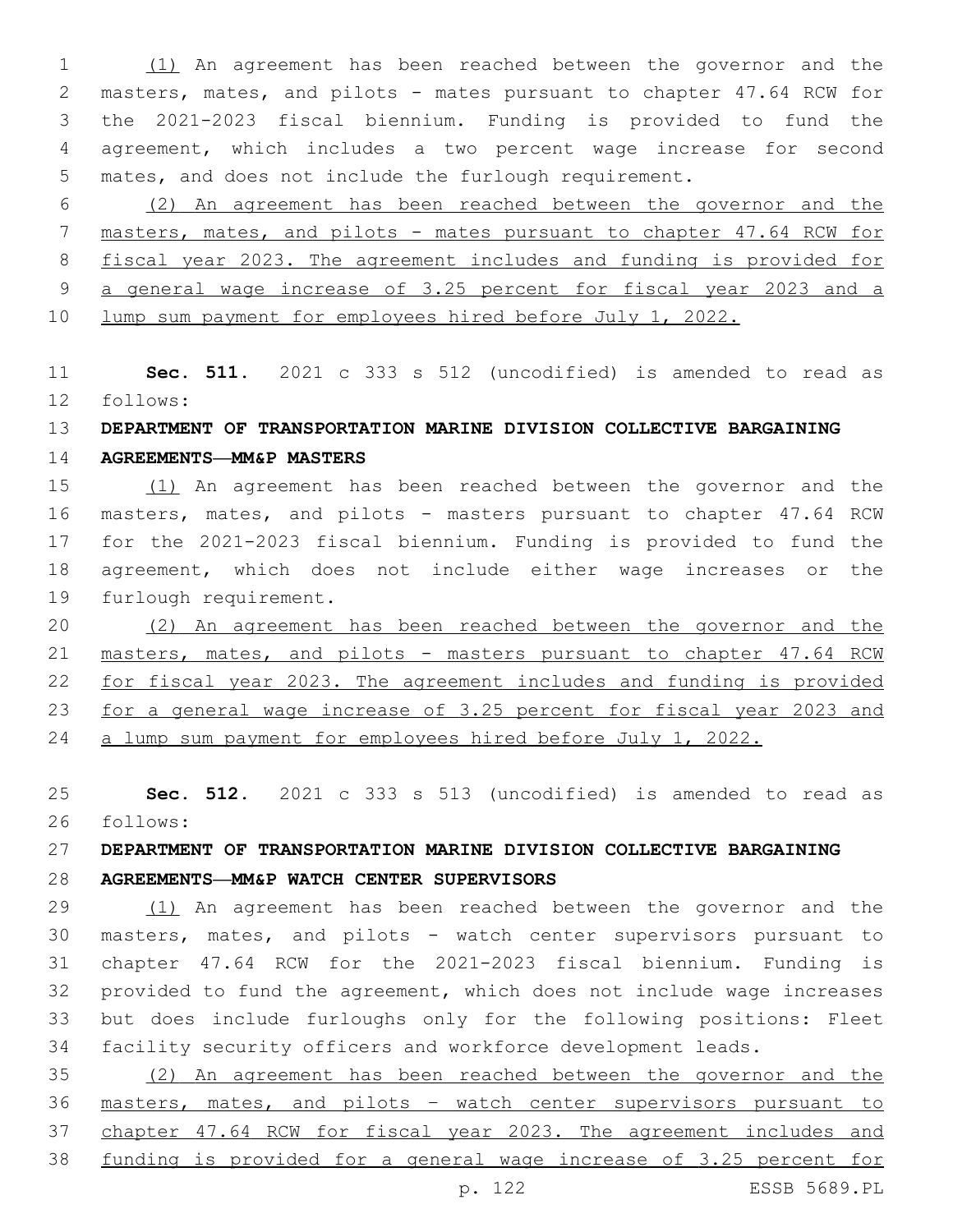fiscal year 2023 and a lump sum payment for employees hired before

2 July 1, 2022.

 **Sec. 513.** 2021 c 333 s 514 (uncodified) is amended to read as follows: 4

## **DEPARTMENT OF TRANSPORTATION MARINE DIVISION COLLECTIVE BARGAINING**

**AGREEMENTS—IBU**

 (1) An agreement has been reached between the governor and the inlandboatmen's union of the Pacific pursuant to chapter 47.64 RCW through an interest arbitration award for the 2021-2023 fiscal biennium. Funding is provided to fund the agreement, which does not include wage increases, but does include furlough days for employees in positions that do not require the position to be backfilled.

 (2) An agreement has been reached between the governor and the inlandboatmen's union of the Pacific pursuant to chapter 47.64 RCW for fiscal year 2023. The agreement includes and funding is provided for a general wage increase of 3.25 percent for fiscal year 2023 and a lump sum payment for employees hired before July 1, 2022.

 **Sec. 514.** 2021 c 333 s 515 (uncodified) is amended to read as follows: 19

#### **COLLECTIVE BARGAINING AGREEMENT—WFSE**

 (1) An agreement has been reached between the governor and the Washington federation of state employees under the provisions of chapter 41.80 RCW for the 2021-2023 fiscal biennium. Funding is provided to fund the agreement, which does not include wage increases, but does include 24 furlough days for employees in position that do not require the position to be backfilled.

 (2) An agreement has been reached between the governor and the Washington federation of state employees under the provisions of 29 chapter 41.80 RCW for fiscal year 2023. The agreement includes and funding is provided for a general wage increase of 3.25 percent for fiscal year 2023 and a lump sum payment for employees who were 32 employed continuously starting on or before July 1, 2021, through June 30, 2022.

 **Sec. 515.** 2021 c 333 s 516 (uncodified) is amended to read as follows: 35

**COLLECTIVE BARGAINING AGREEMENT—PTE LOCAL 17**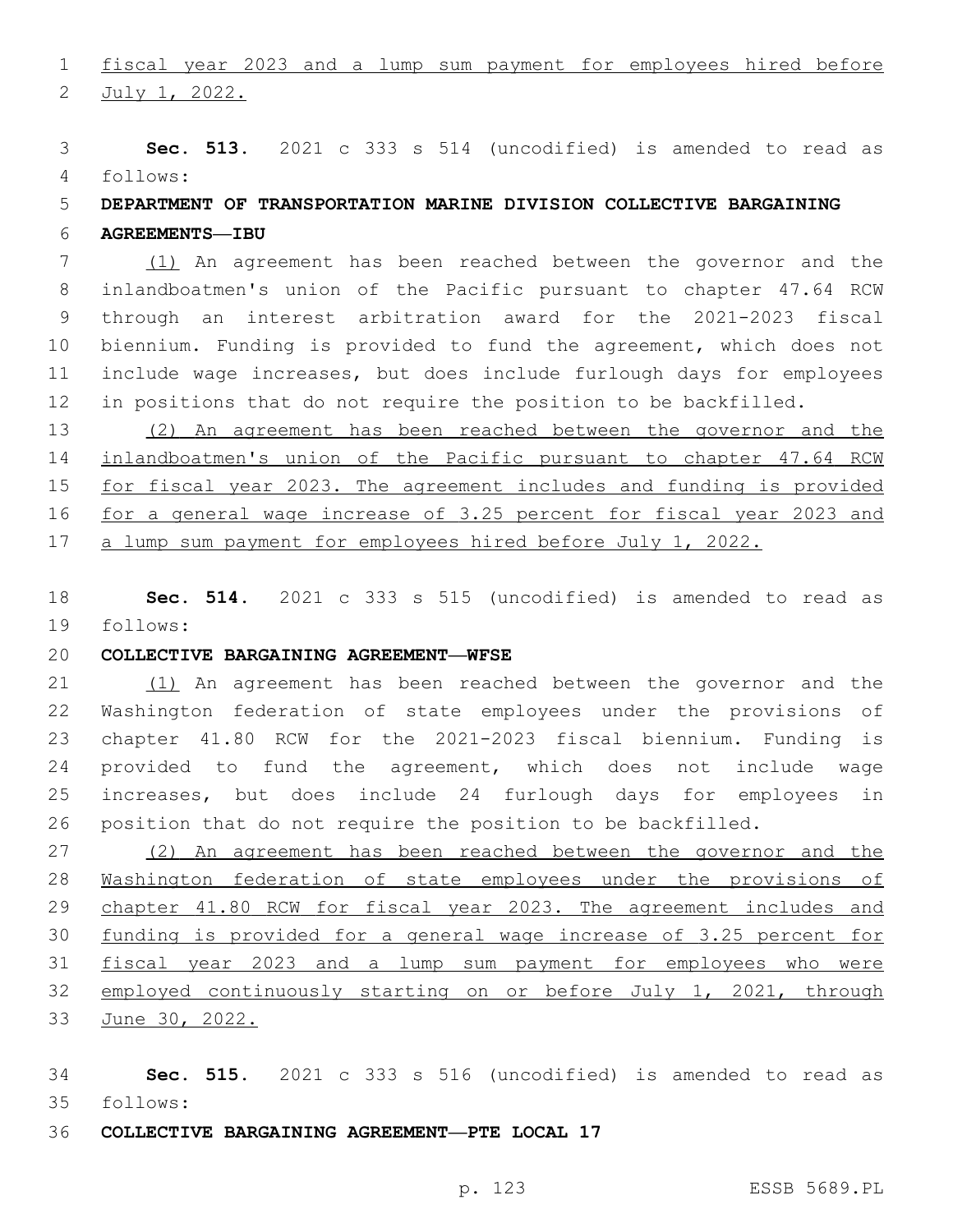(1) An agreement has been reached between the governor and the professional and technical employees local 17 under the provisions of chapter 41.80 RCW for the 2021-2023 fiscal biennium. Funding is provided to fund the agreement, which does not include wage increases, but does include 24 furlough days for employees in position that do not require the position to be backfilled.

 (2) An agreement has been reached between the governor and the professional and technical employees local 17 under the provisions of chapter 41.80 RCW for fiscal year 2023. The agreement includes and funding is provided for a general wage increase of 3.25 percent for fiscal year 2023 and a lump sum payment for employees who were employed continuously starting on or before July 1, 2021, through 13 June 30, 2022.

 **Sec. 516.** 2021 c 333 s 517 (uncodified) is amended to read as follows: 15

#### **COLLECTIVE BARGAINING AGREEMENT—WPEA**

17 (1) An agreement has been reached between the governor and the Washington public employees association under the provisions of chapter 41.80 RCW for the 2021-2023 fiscal biennium. Funding is provided to fund the agreement, which does not include wage increases, but does include 24 furlough days for employees in positions that do not require the position to be backfilled.

 (2) An agreement has been reached between the governor and the Washington public employees association general government under the provisions of chapter 41.80 RCW for fiscal year 2023. The agreement includes and funding is provided for a general wage increase of 3.25 27 percent for fiscal year 2023 and a lump sum payment for employees hired before July 1, 2022.

 **Sec. 517.** 2021 c 333 s 518 (uncodified) is amended to read as follows: 30

#### **COLLECTIVE BARGAINING AGREEMENT—COALITION OF UNIONS**

 (1) An agreement has been reached for the 2019-2021 biennium between the governor and the coalition of unions under the provisions of chapter 41.80 RCW for the 2021-2023 fiscal biennium. Funding is provided to fund the agreement, which includes 24 furlough days for employees in position that do not require the position to be backfilled. The agreement includes and funding is provided for a 2.5 percent wage increase for fiscal year 2022 and a 2.5 percent wage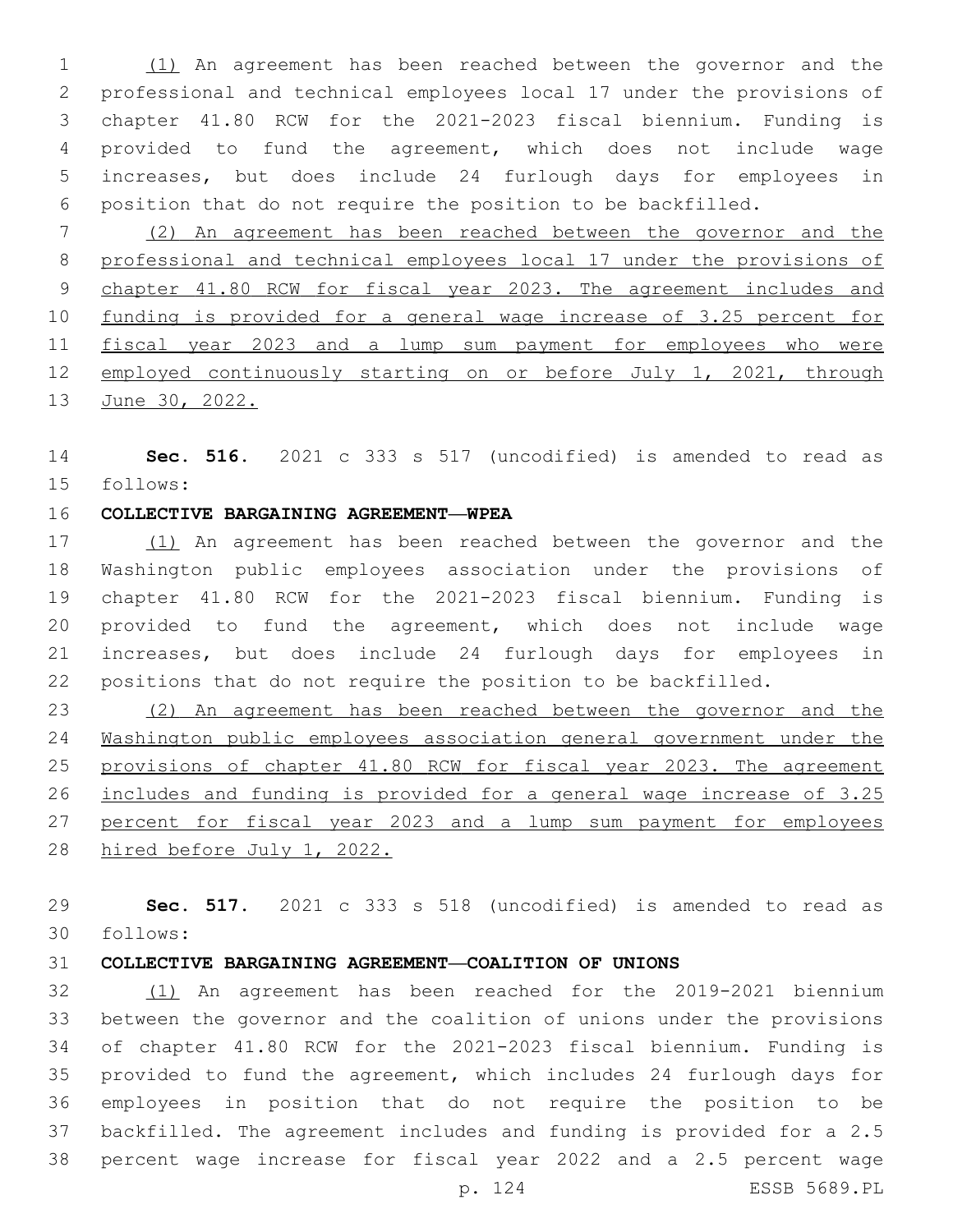increase for fiscal year 2023 for the department of corrections 2 marine vessel operators.

 (2) An agreement has been reached between the governor and the coalition of unions under the provisions of chapter 41.80 RCW for fiscal year 2023. The agreement includes and funding is provided for a general wage increase of 3.25 percent for fiscal year 2023 and a lump sum payment for employees hired before July 1, 2022.

 **Sec. 518.** 2021 c 333 s 519 (uncodified) is amended to read as follows: 9

**COLLECTIVE BARGAINING AGREEMENT—WSP TROOPERS ASSOCIATION**

 (1) An agreement has been reached between the governor and the Washington state patrol troopers association under the provisions of chapter 41.56 RCW for the 2021-2023 fiscal biennium. Funding is provided to fund the agreement, which does not include general wages increases but does provide the ability to request to reopen the compensation article for the purpose of bargaining base rate of pay 17 for fiscal year 2023.

 (2) An agreement has been reached between the governor and the Washington state patrol troopers association under the provisions of chapter 41.56 RCW for fiscal year 2023. The agreement includes and funding is provided for a general wage increase of 10 percent for fiscal year 2023.

 **Sec. 519.** 2021 c 333 s 520 (uncodified) is amended to read as follows: 24

#### **COLLECTIVE BARGAINING AGREEMENT—WSP LIEUTENANTS AND CAPTAINS**

**ASSOCIATION**

 (1) An agreement has been reached between the governor and the Washington state patrol lieutenants and captains association under the provisions of chapter 41.56 RCW for the 2021-2023 fiscal biennium. Funding is provided to fund the agreement, which does not include general wages increases but does provide the ability to request to reopen the compensation article for the purpose of 33 bargaining base rate of pay for fiscal year 2023.

 (2) An agreement has been reached between the governor and the Washington state patrol lieutenants and captains association under the provisions of chapter 41.56 RCW for fiscal year 2023. The agreement includes and funding is provided for a general wage increase of 10 percent for fiscal year 2023.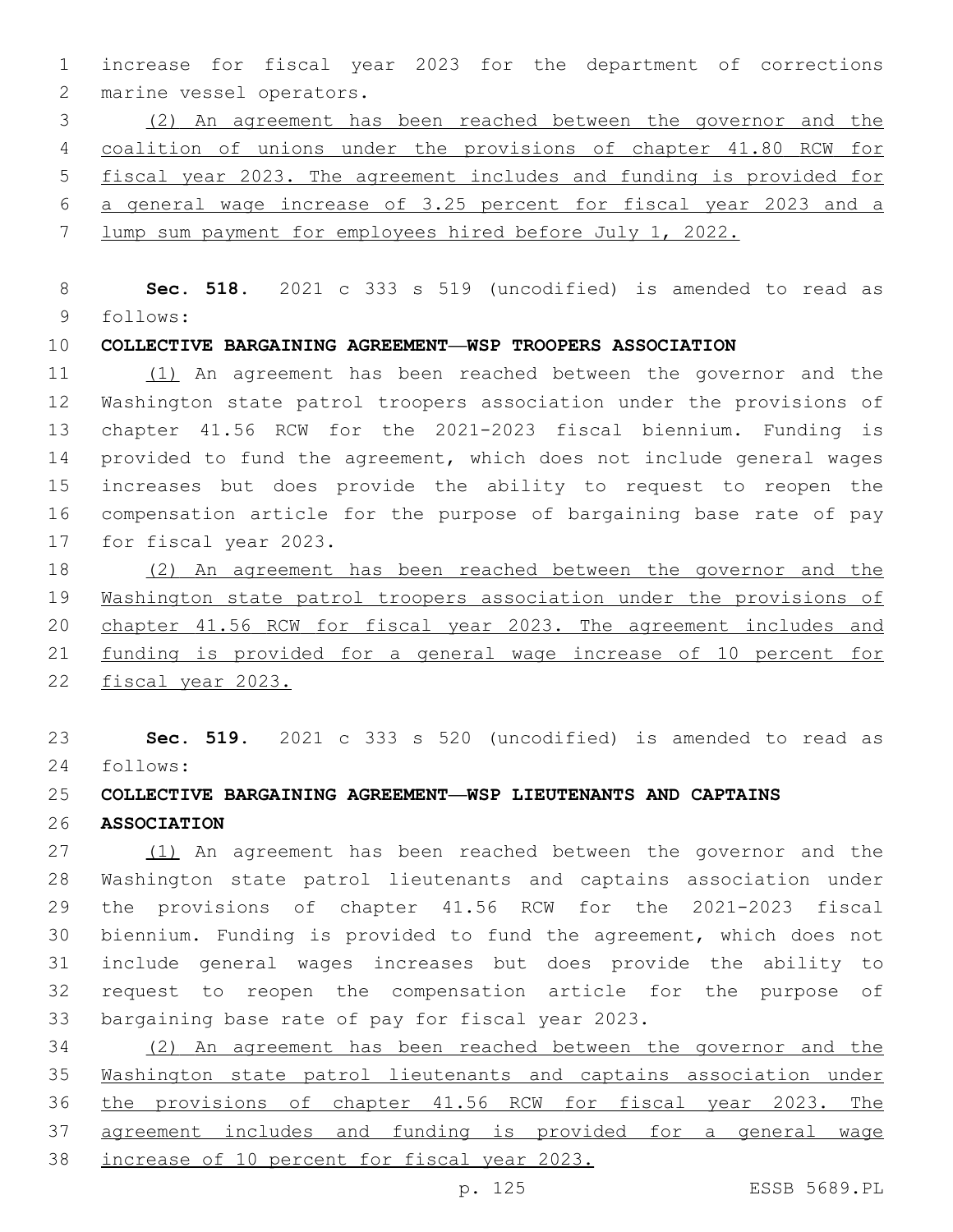**Sec. 520.** 2021 c 333 s 521 (uncodified) is amended to read as follows: 2

## **COMPENSATION—REPRESENTED EMPLOYEES—HEALTH CARE—COALITION—INSURANCE BENEFITS**

 An agreement was reached for the 2021-2023 biennium between the governor and the health care coalition under the provisions of chapter 41.80 RCW. Appropriations in this act for state agencies, including institutions of higher education, are sufficient to implement the provisions of the 2021-2023 collective bargaining agreement, which maintains the provisions of the 2019-2021 agreement, and are subject to the following conditions and limitations:

12 The monthly employer funding rate for insurance benefit premiums, public employees' benefits board administration, and the uniform medical plan, shall not exceed \$936 per eligible employee for fiscal year 2022. For fiscal year 2023, the monthly employer funding rate shall not exceed ((\$1091)) \$1,130 per eligible employee.

 The board shall collect a \$25 per month surcharge payment from members who use tobacco products and a surcharge payment of not less than \$50 per month from members who cover a spouse or domestic partner where the spouse or domestic partner has chosen not to enroll in another employer-based group health insurance that has benefits and premiums with an actuarial value of not less than 95 percent of the actuarial value of the public employees' benefits board plan with the largest enrollment. The surcharge payments shall be collected in addition to the member premium payment if directed by the 26 legislature.

 **Sec. 521.** 2021 c 333 s 522 (uncodified) is amended to read as follows: 28

## **COMPENSATION—REPRESENTED EMPLOYEES OUTSIDE HEALTH CARE COALITION—**

## **INSURANCE BENEFITS**

 Appropriations for state agencies in this act are sufficient for represented employees outside the coalition for health benefits, and are subject to the following conditions and limitations: The monthly employer funding rate for insurance benefit premiums, public employees' benefits board administration, and the uniform medical plan, may not exceed \$936 per eligible employee for fiscal year 2022. For fiscal year 2023, the monthly employer funding rate may not 38 exceed ((\$1091)) \$1,130 per eligible employee.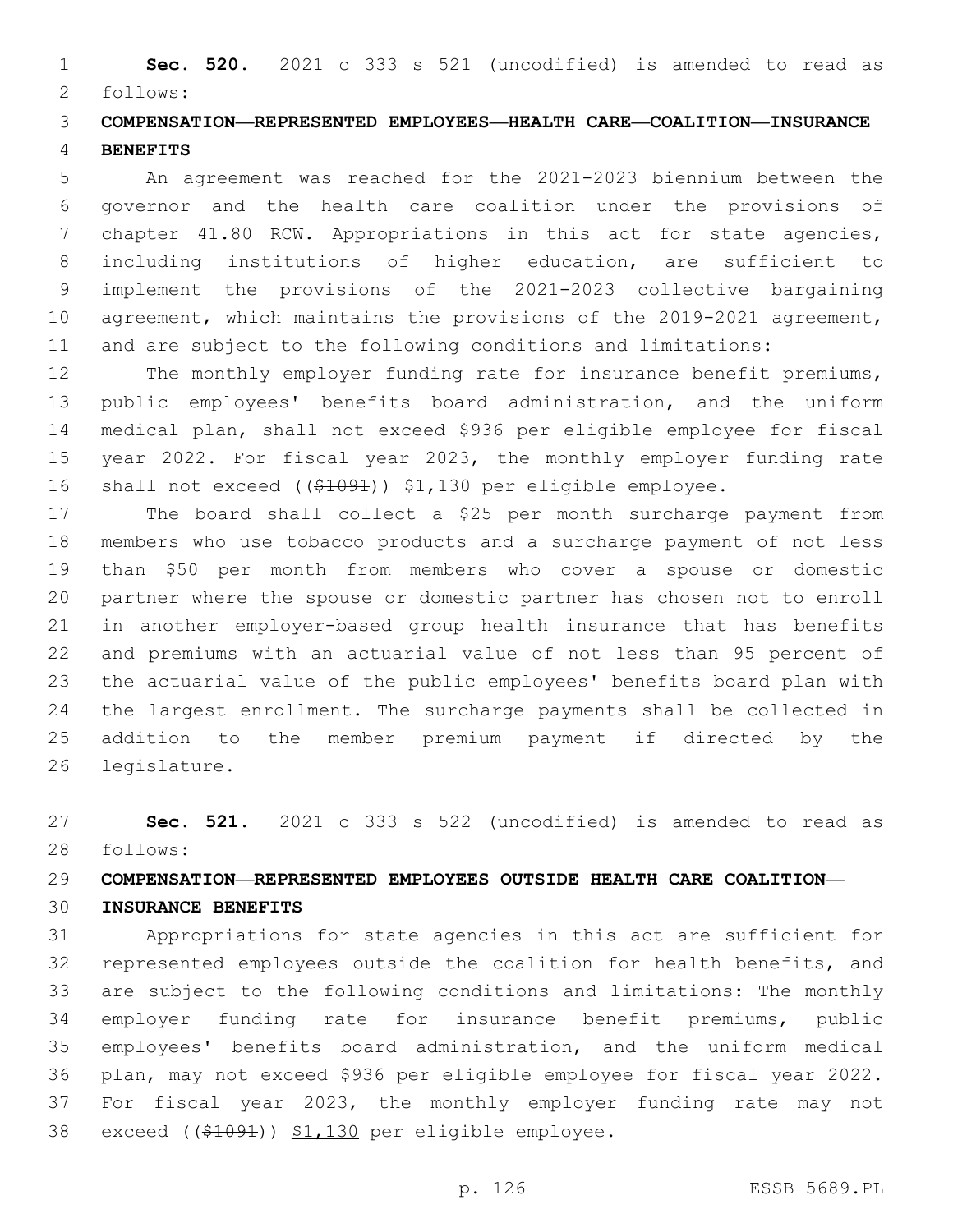**Sec. 522.** 2021 c 333 s 523 (uncodified) is amended to read as 2 follows:

#### **COMPENSATION—NONREPRESENTED EMPLOYEES—INSURANCE BENEFITS**

 Appropriations for state agencies in this act are sufficient for nonrepresented state employee health benefits for state agencies, including institutions of higher education, and are subject to the following conditions and limitations: The employer monthly funding rate for insurance benefit premiums, public employees' benefits board administration, and the uniform medical plan, shall not exceed \$936 per eligible employee for fiscal year 2022. For fiscal year 2023, the monthly employer funding rate shall not exceed ((\$1091)) \$1,130 per 12 eligible employee.

 NEW SECTION. **Sec. 523.** A new section is added to 2021 c 333 (uncodified) to read as follows: 14

**GENERAL WAGE INCREASES**

 (1) Appropriations for state agency employee compensation in this act are sufficient to provide general wage increases to state agency employees who are not represented or who bargain under statutory authority other than chapter 41.80 or 47.64 RCW or RCW 41.56.473 or 20 RCW 41.56.475.

 (2) Funding is provided for a 3.25 percent salary increase effective July 1, 2022, for all classified employees as specified in subsection (1) of this section, employees in the Washington management service, and exempt employees under the jurisdiction of the office of financial management. The appropriations are also sufficient to fund a 3.25 percent salary increase effective July 1, 2022 for executive, legislative, and judicial branch employees exempt from merit system rules whose maximum salaries are not set by the 29 commission on salaries of elected officials.

 NEW SECTION. **Sec. 524.** A new section is added to 2021 c 333 31 (uncodified) to read as follows:

#### **COMPENSATION—PENSION CONTRIBUTIONS**

 Appropriations to state agencies include funding for an increase in pension contribution rates for several state pension systems as 35 provided in this section.

 (1) An increase of 0.14 percent is funded for state employer contributions to the public employees' retirement system, the public safety employees' retirement systems, and the school employees'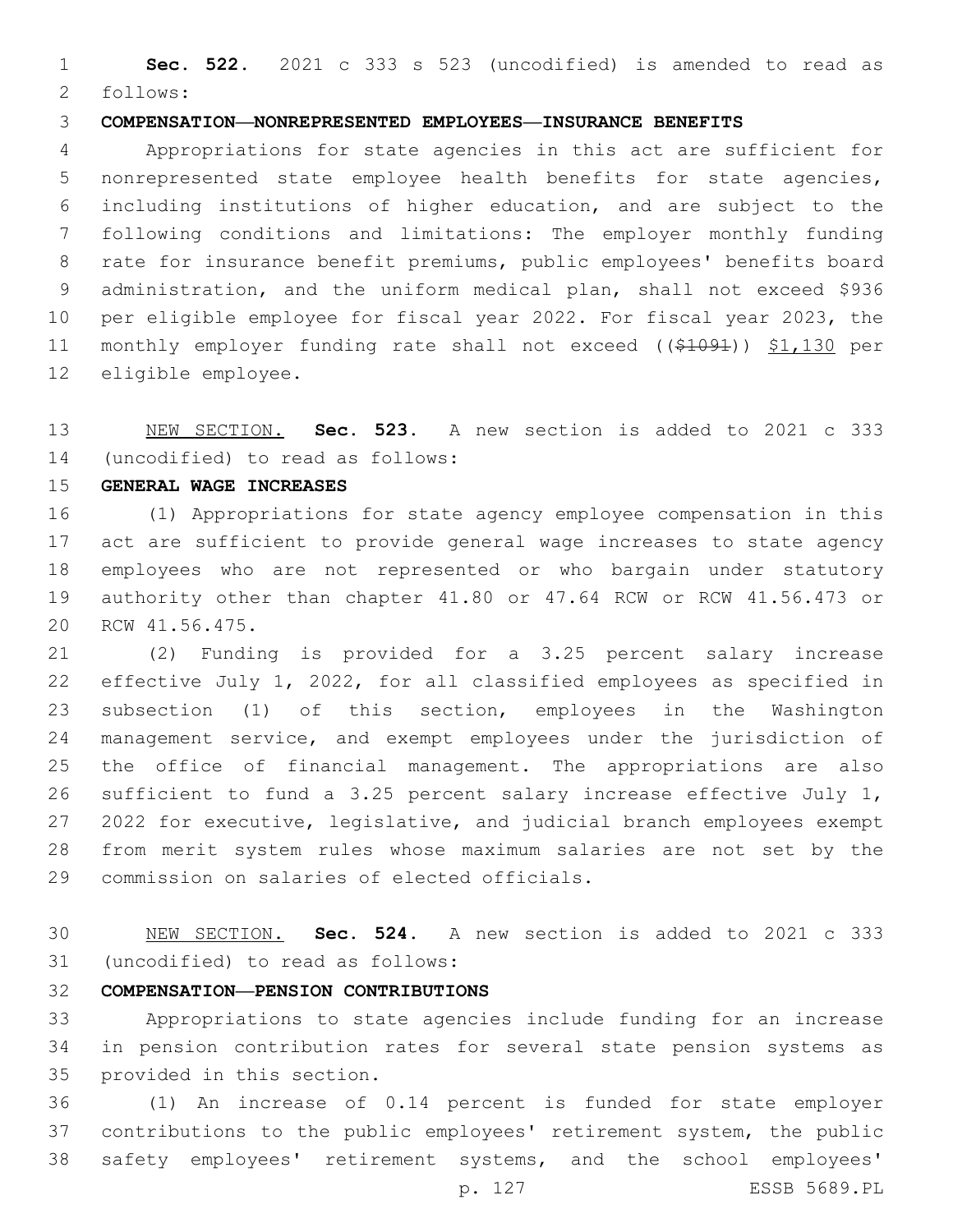retirement system. An increase of 0.27 percent for employer contributions to the teachers' retirement system is funded. These increases are provided for the purpose of a one-time, ongoing pension increase for retirees in the public employees' retirement system plan 1 and teachers' retirement system plan 1, as provided in Senate Bill No. 5676 (providing a benefit increase to certain retirees of the public employees' retirement system plan 1 and the teachers' retirement system plan 1). If Senate Bill No. 5676 is not enacted by 9 June 30, 2022, this subsection lapses.

 (2) An increase of 0.10 percent is funded for state employer contributions to the public safety employees' retirement system. These increases are provided for the cost to provide an enhanced disability benefit to members of this system who experience a qualifying catastrophic disability on the job, as provided in House Bill No. 1669 (PSERS disability benefits). If House Bill No. 1669 is not enacted by June 30, 2022, this subsection lapses.

17 NEW SECTION. **Sec. 525.** The following acts or parts of acts are 18 each repealed: (1) 2021 c 333 s 526 (uncodified);19 (2) 2021 c 333 s 527 (uncodified);20 (3) 2021 c 333 s 528 (uncodified);21 (4) 2021 c 333 s 529 (uncodified);22 23 (5) 2021 c 333 s 530 (uncodified); (6) 2021 c 333 s 531 (uncodified);24 (7) 2021 c 333 s 532 (uncodified);25 (8) 2021 c 333 s 533 (uncodified);26 (9) 2021 c 333 s 534 (uncodified);27 (10) 2021 c 333 s 535 (uncodified);28 (11) 2021 c 333 s 536 (uncodified); and29 (12) 2021 c 333 s 537 (uncodified).30

(End of part)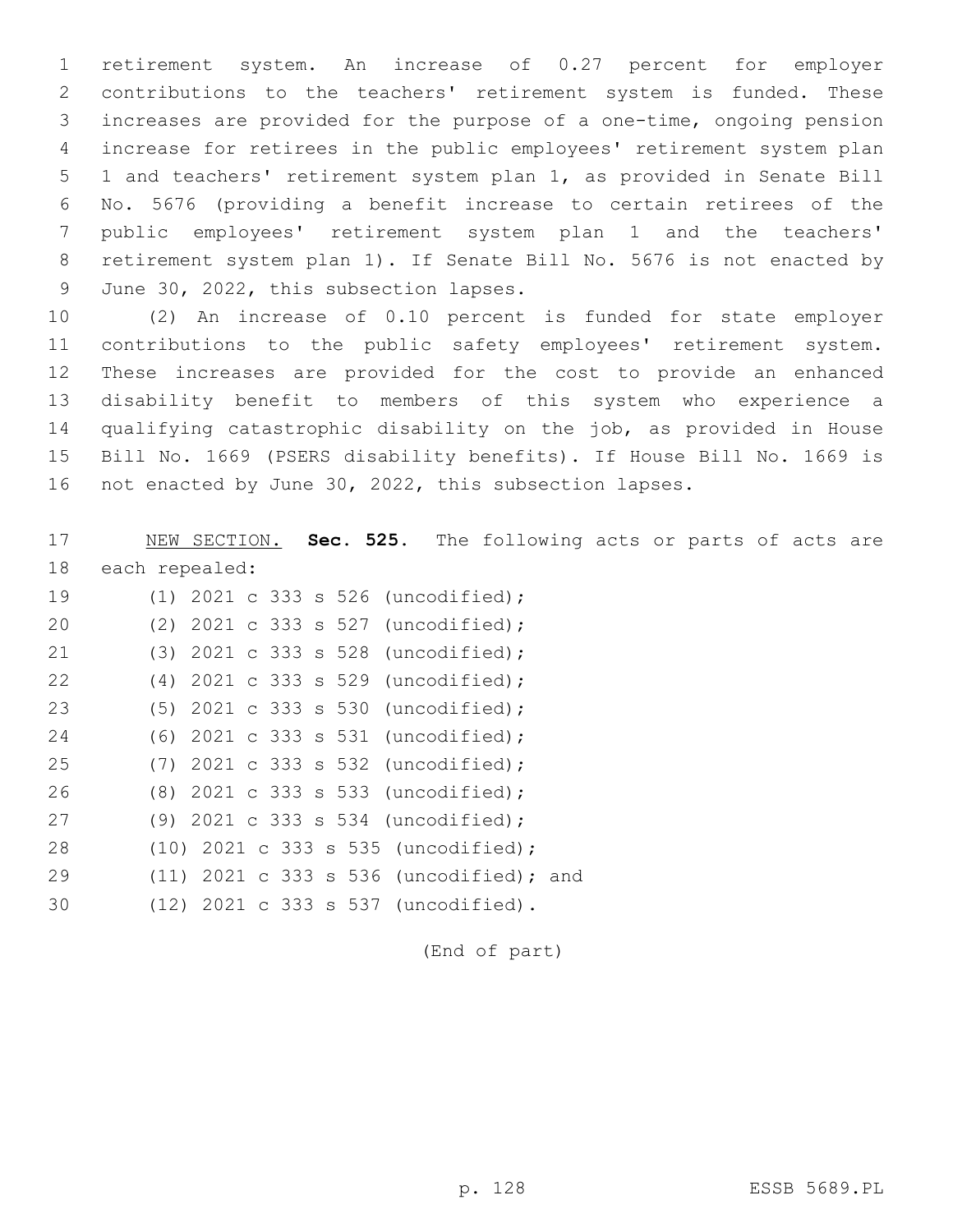**IMPLEMENTING PROVISIONS**

 **Sec. 601.** 2021 c 333 s 601 (uncodified) is amended to read as follows: 3

## **MANAGEMENT OF TRANSPORTATION FUNDS WHEN THE LEGISLATURE IS NOT IN SESSION**

 (1) The 2005 transportation partnership projects or improvements and 2015 connecting Washington projects or improvements are listed in 8 the LEAP Transportation Document ((2021-1)) 2022-1 as developed ((April 23, 2021)) March 9, 2022, which consists of a list of specific projects by fund source and amount over a sixteen-year period. Current fiscal biennium funding for each project is a line- item appropriation, while the outer year funding allocations represent a sixteen-year plan. The department of transportation is expected to use the flexibility provided in this section to assist in the delivery and completion of all transportation partnership account and connecting Washington account projects on the LEAP transportation document referenced in this subsection. For the 2021-2023 project appropriations, unless otherwise provided in this act, the director of the office of financial management may provide written authorization for a transfer of appropriation authority between projects funded with transportation partnership account appropriations or connecting Washington account appropriations to manage project spending and efficiently deliver all projects in the respective program under the following conditions and limitations:

 (a) Transfers may only be made within each specific fund source 26 referenced on the respective project list;

 (b) Transfers from a project may not be made as a result of the reduction of the scope of a project or be made to support increases 29 in the scope of a project;

 (c) Transfers from a project may be made if the funds appropriated to the project are in excess of the amount needed in the 32 current fiscal biennium;

 (d) Transfers may not occur for projects not identified on the 34 applicable project list;

 (e) Transfers to a project may not occur if that project is a programmatic funding item described in broad general terms on the applicable project list without referencing a specific state route 38 number;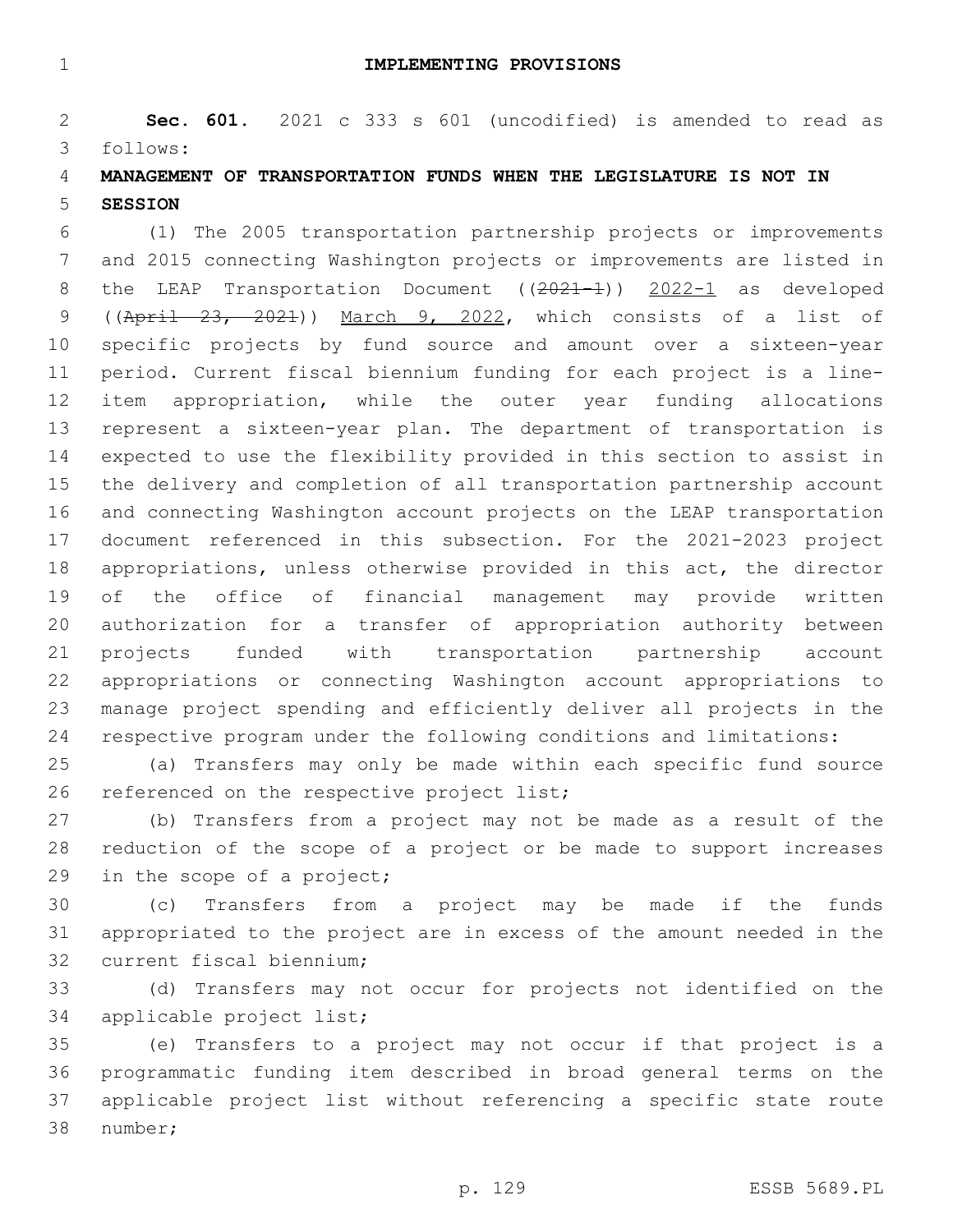(f) Transfers may not be made while the legislature is in 2 session;

 (g) Transfers to a project may not be made with funds designated as attributable to practical design savings as described in RCW 47.01.480;5

 (h) Except for transfers made under (l) of this subsection, 7 transfers may only be made in fiscal year 2023;

 (i) The total amount of transfers under this section may not 9 exceed \$50,000,000;

 (j) Except as otherwise provided in (l) of this subsection, transfers made to a single project may not cumulatively total more 12 than \$20,000,000 per biennium;

 (k) Each transfer between projects may only occur if the director of the office of financial management finds that any resulting change will not hinder the completion of the projects as approved by the 16 legislature; and

 (l) Transfers between projects may be made by the department of transportation without the formal written approval provided under this subsection (1), provided that the transfer amount to a single project does not exceed two hundred fifty thousand dollars or ten percent of the total project per biennium, whichever is less. These transfers must be reported quarterly to the director of the office of financial management and the chairs of the house of representatives 24 and senate transportation committees.

 (2) The department of transportation must submit quarterly all transfers authorized under this section in the transportation executive information system. The office of financial management must maintain a legislative baseline project list identified in the LEAP transportation documents referenced in this act, and update that project list with all authorized transfers under this section, including any effects to the total project budgets and schedules 32 beyond the current biennium.

 (3) At the time the department submits a request to transfer funds under this section, a copy of the request must be submitted to the chairs and ranking members of the transportation committees of 36 the legislature.

 (4) Before approval, the office of financial management shall work with legislative staff of the house of representatives and senate transportation committees to review the requested transfers in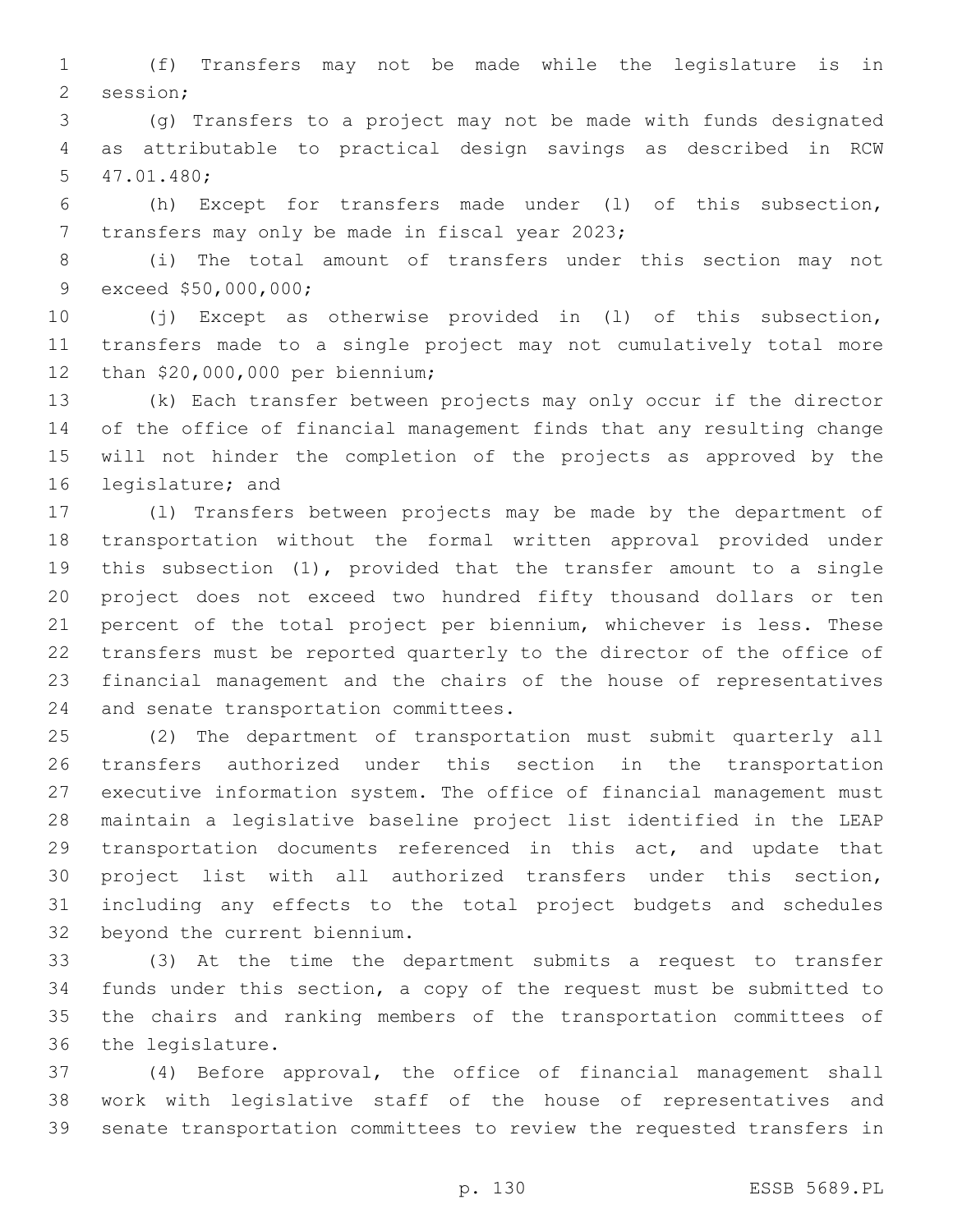a timely manner and address any concerns raised by the chairs and 2 ranking members of the transportation committees.

 (5) No fewer than ten days after the receipt of a project transfer request, the director of the office of financial management must provide written notification to the department of any decision regarding project transfers, with copies submitted to the 7 transportation committees of the legislature.

 (6) The department must submit annually as part of its budget submittal a report detailing all transfers made pursuant to this section, including any effects to the total project budgets and 11 schedules beyond the current biennium.

 (7)(a) If the department of transportation receives federal funding not appropriated in this act, the department shall apply such funds to any of the following activities in lieu of state funds, if compliant with federal funding restrictions, and in the order that most reduces administrative burden and minimizes the use of bond 17 proceeds:

 (i) Projects on LEAP Transportation Document ((2021-2)) 2022-2 ALL PROJECTS as developed ((April 23, 2021)) March 9, 2022; or

 (ii) Other department of transportation operating or capital expenditures funded by appropriations from state accounts in this 22 act.

 (b) However, if the funds received may not be used for any of the purposes enumerated in this section and must be obligated before the next regular legislative session, then the department may program the funds for other transportation-related activities, provided that these actions do not initiate any new programs, policies, or expenditure levels requiring additional one-time or ongoing state funds that have not been expressly authorized by the legislature. The department shall follow the existing unanticipated receipt process to notify the legislative standing committees on transportation and the office of financial management of the amount of federal funds received in addition to those appropriated in this act and the projects or activities receiving funding through this process.

 **Sec. 602.** 2021 c 333 s 606 (uncodified) is amended to read as follows: 36

**TRANSIT, BICYCLE, AND PEDESTRIAN ELEMENTS REPORTING**

 (1) By November 15th of each year, the department of transportation must report on amounts expended to benefit transit,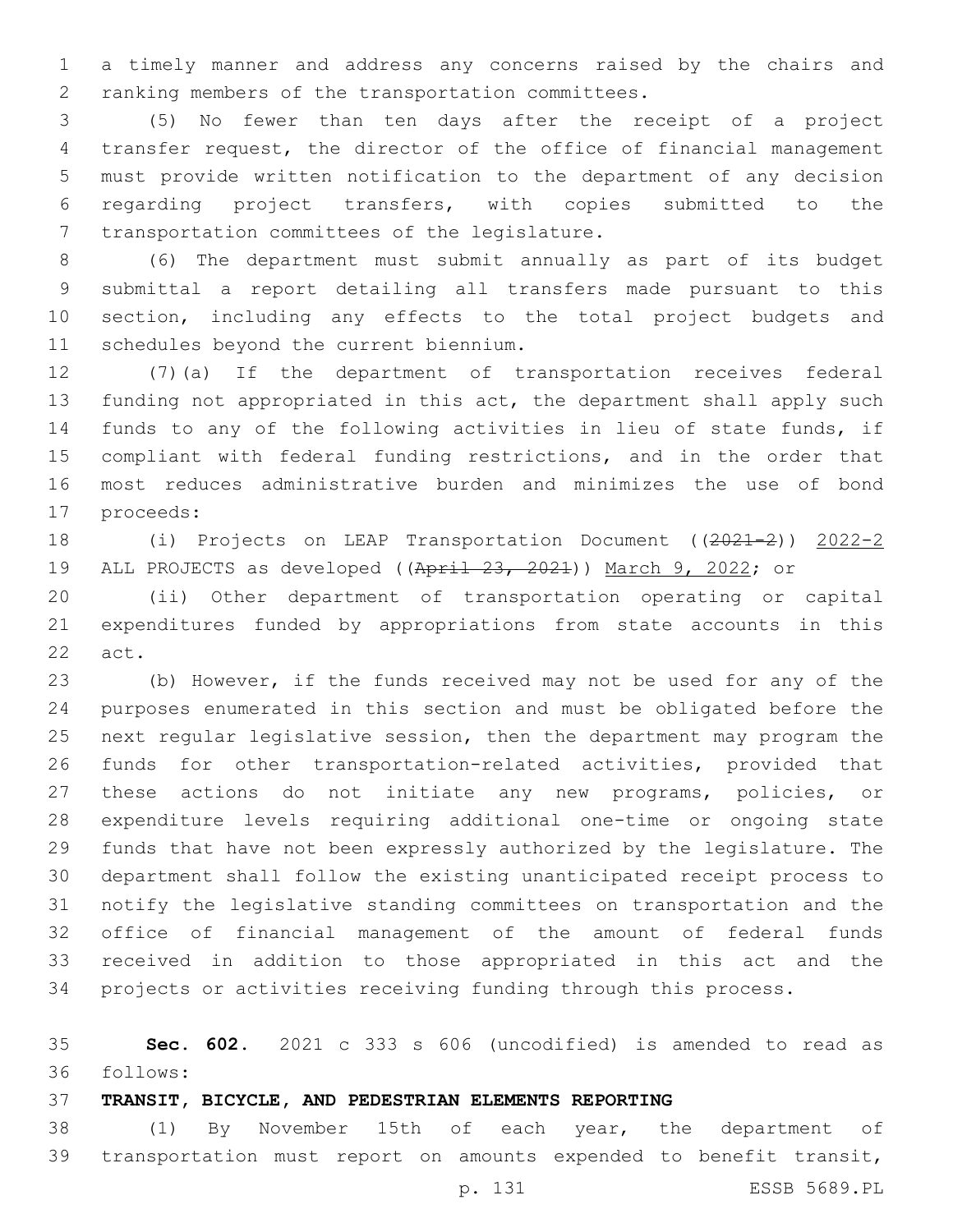bicycle, or pedestrian elements within all connecting Washington projects in programs I, P, and Z identified in LEAP Transportation 3 Document ((2021-2)) 2022-2 ALL PROJECTS as developed ((April 23, 2021)) March 9, 2022. The report must address each modal category separately and identify if eighteenth amendment protected funds have 6 been used and, if not, the source of funding.

 (2) To facilitate the report in subsection (1) of this section, the department of transportation must require that all bids on connecting Washington projects include an estimate on the cost to implement any transit, bicycle, or pedestrian project elements.

(End of part)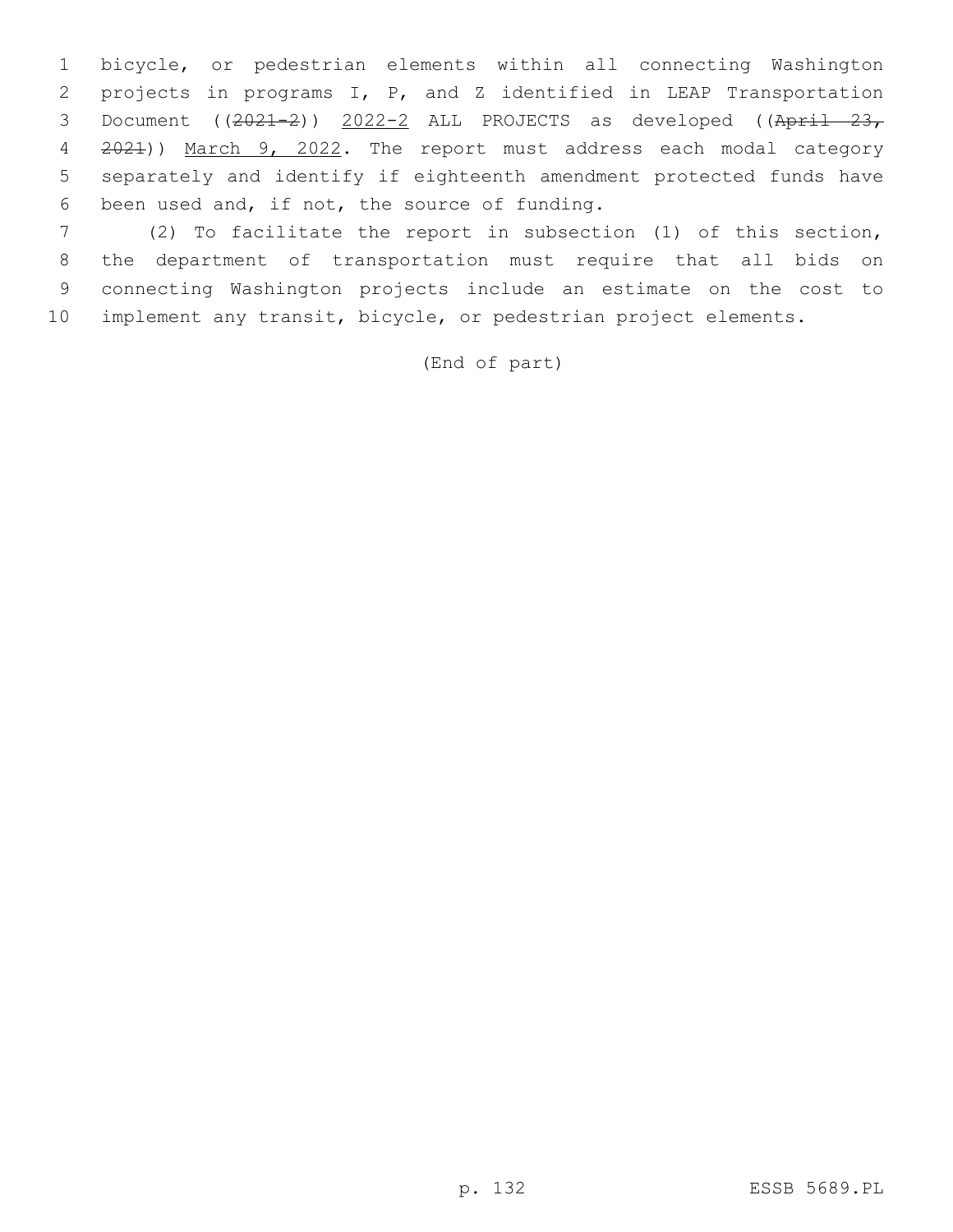#### **MISCELLANEOUS 2021-2023 FISCAL BIENNIUM**

 **Sec. 701.** 2021 c 333 s 701 (uncodified) is amended to read as follows: 3

#### **INFORMATION TECHNOLOGY OVERSIGHT**

 (1) Agencies must apply to the office of financial management and the office of the state chief information officer for approval before beginning a project or proceeding with each discrete stage of a project subject to this section. At each stage, the office of the state chief information officer must certify that the project has an approved technology budget and investment plan, complies with state information technology and security requirements, and other policies defined by the office of the state chief information officer. The office of financial management must notify the fiscal committees of the legislature of the receipt of each application and may not approve a funding request for ten business days from the date of 16 notification.

 (2)(a) Each project must have a technology budget. The technology budget must have the detail by fiscal month for the 2021-2023 fiscal biennium. The technology budget must use a method similar to the state capital budget, identifying project costs, each fund source, and anticipated deliverables through each stage of the entire project investment and across fiscal periods and biennia from project onset 23 through implementation and close out, as well as at least five years 24 of maintenance and operations costs.

 (b) As part of the development of a technology budget and at each request for funding, the agency shall submit an updated technology budget, if changes occurred, to include detailed financial information to the office of financial management and the office of the chief information officer. The technology budget must describe the total cost of the project, as well as maintenance and operations 31 costs, to include and identify at least:

32 (i) Fund sources;

 (ii) Full time equivalent staffing level to include job 34 classification assumptions;

 (iii) Discrete financial budget codes to include at least the 36 appropriation index and program index;

(iv) Object and subobject codes of expenditures;

38 (v) Anticipated deliverables;

(vi) Historical budget and expenditure detail by fiscal year; and

p. 133 ESSB 5689.PL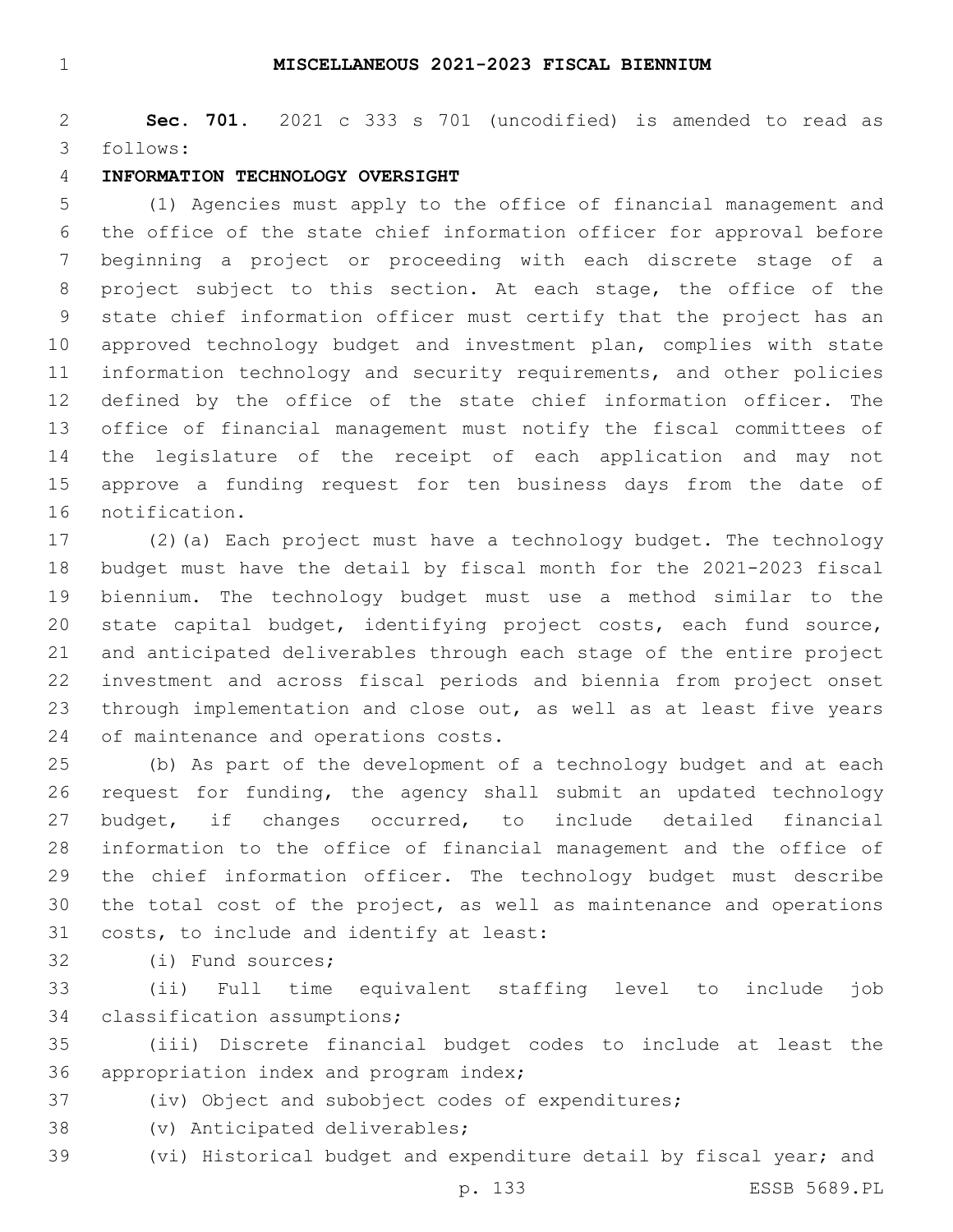(vii) Maintenance and operations costs by fiscal year for at 2 least five years as a separate worksheet.

 (c) If a project technology budget changes and a revised technology budget is completed, a comparison of the revised technology budget to the last approved technology budget must be posted to the dashboard, to include a narrative rationale on what changed, why, and how that impacts the project in scope, budget, and 8 schedule.

(3)(a) Each project must have an investment plan that includes:

 (i) An organizational chart of the project management team that identifies team members and their roles and responsibilities;

 (ii) The office of the chief information officer staff assigned 13 to the project;

 (iii) An implementation schedule covering activities, critical milestones, and deliverables at each stage of the project for the 16 life of the project at each agency affected by the project;

 (iv) Performance measures used to determine that the project is on time, within budget, and meeting expectations for quality of work 19 product;

 (v) Ongoing maintenance and operations cost of the project post implementation and close out delineated by agency staffing, contracted staffing, and service level agreements; and

 (vi) Financial budget coding to include at least discrete 24 financial coding for the project.

 (4) Projects with estimated costs greater than \$100,000,000 from initiation to completion and implementation may be divided into discrete subprojects as determined by the office of the state chief information officer. Each subproject must have a technology budget 29 and investment plan as provided in this section.

 (5)(a) The office of the chief information officer shall maintain an information technology project dashboard that provides updated information each fiscal month on projects subject to this section. 33 This includes, at least:

34 (i) Project changes each fiscal month;

 (ii) Noting if the project has a completed market requirements 36 document, and when it was completed;

 (iii) Financial status of information technology projects under 38 oversight;

39 (iv) Coordination with agencies;

(v) Monthly quality assurance reports, if applicable;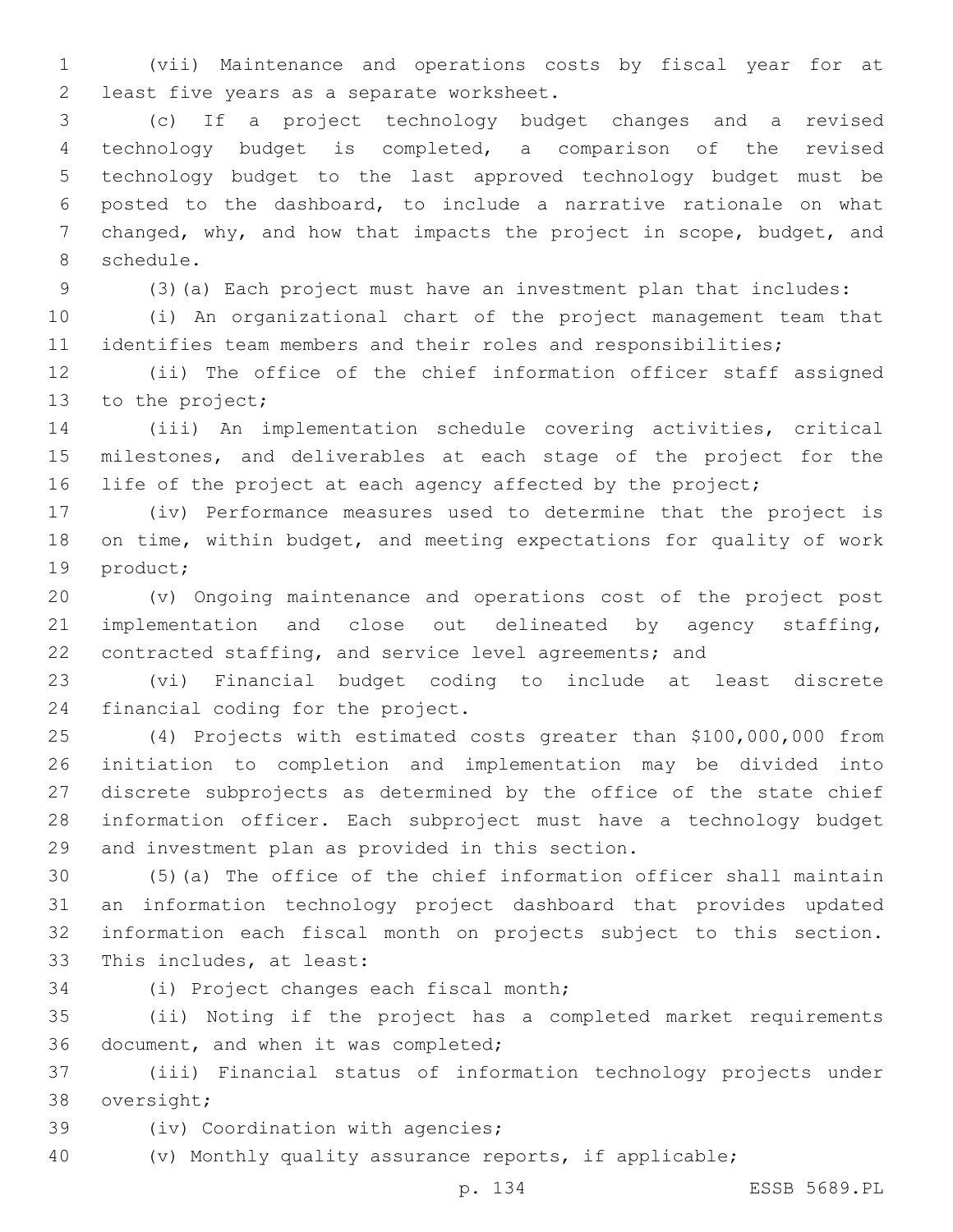(vi) Monthly office of the chief information officer status 2 reports; (vii) Historical project budget and expenditures through fiscal 4 year 2021; (viii) Budget and expenditures each fiscal month; (ix) Estimated annual maintenance and operations costs by fiscal 7 year; and (x) Posting monthly project status assessments on scope, 9 schedule, budget, and overall by the: 10 (A) Office of the chief information officer; 11 (B) Agency project team; and (C) Quality assurance vendor, if applicable to the project. (b) The dashboard must retain a roll up of the entire project cost, including all subprojects, that can display subproject detail. 15 This includes coalition projects that are active. (6) If the project affects more than one agency: (a) A separate technology budget and investment plan must be 18 prepared for each agency; and (b) The dashboard must contain a statewide project technology budget roll up that includes each affected agency at the subproject 21 level. (7) For any project that exceeds \$2,000,000 in total funds to complete, requires more than one biennium to complete, or is financed through financial contracts, bonds, or other indebtedness: (a) Quality assurance for the project must report independently 26 to the office of the chief information officer; 27 (b) The office of the chief information officer must review, and, if necessary, revise the proposed project to ensure it is flexible 29 and adaptable to advances in technology; (c) The technology budget must specifically identify the uses of any financing proceeds. No more than 30 percent of the financing proceeds may be used for payroll-related costs for state employees assigned to project management, installation, testing, or training; (d) The agency must consult with the office of the state treasurer during the competitive procurement process to evaluate early in the process whether products and services to be solicited and the responsive bids from a solicitation may be financed; and (e) The agency must consult with the contracting division of the department of enterprise services for a review of all contracts and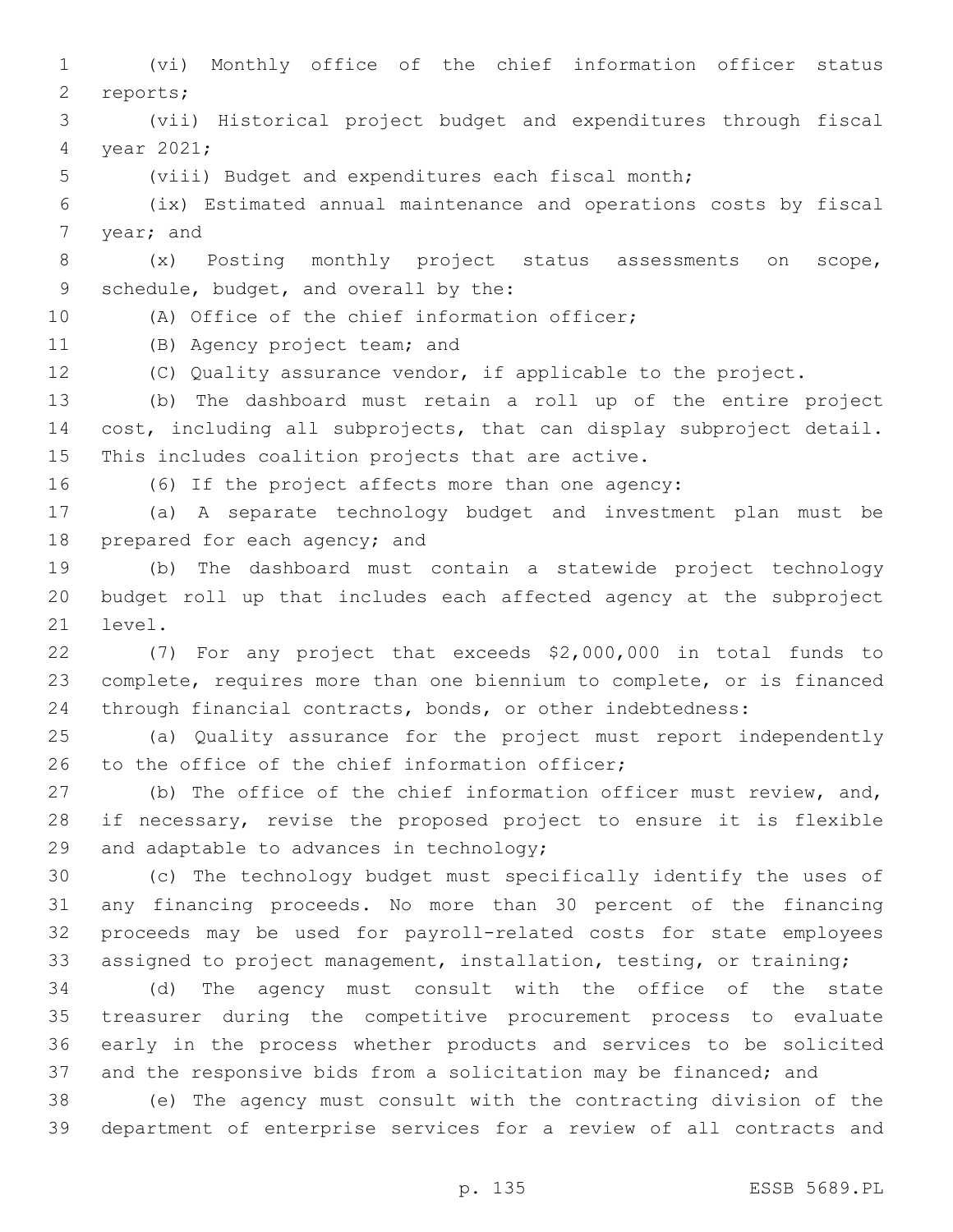agreements related to the project's information technology 2 procurements.

 (8) The office of the chief information officer must evaluate the project at each stage and certify whether the project is planned, managed, and meeting deliverable targets as defined in the project's approved technology budget and investment plan.6

 (9) The office of the chief information officer may suspend or terminate a project at any time if it determines that the project is not meeting or not expected to meet anticipated performance and technology outcomes. Once suspension or termination occurs, the agency shall unallot any unused funding and shall not make any expenditure for the project without the approval of the office of financial management. The office of the chief information officer must report on July 1st and December 1st each calendar year any suspension or termination of a project in the previous six-month 16 period to the legislative fiscal committees.

 (10) The office of the chief information officer, in consultation with the office of financial management, may identify additional projects to be subject to this section, including projects that are not separately identified within an agency budget. The office of the chief information officer must report on July 1st and December 1st each calendar year any additional projects to be subjected to this section that were identified in the previous six-month period to the 24 legislative fiscal committees.

 (11) The following transportation projects are subject to the conditions, limitations, and review provided in this section:

 (a) For the Washington state patrol: Aerial criminal 28 investigation tools;

 (b) For the department of licensing: Website accessibility and 30 usability; and

 (c) For the department of transportation: Maintenance management 32 system, land mobile radio system replacement  $(\tau$  new csc system and 33 operator)), PROPEL - WSDOT support of one Washington, and capital 34 systems replacement.

 **Sec. 702.** RCW 47.01.071 and 2016 c 35 s 1 are each amended to 36 read as follows:

 The transportation commission shall have the following functions, 38 powers, and duties: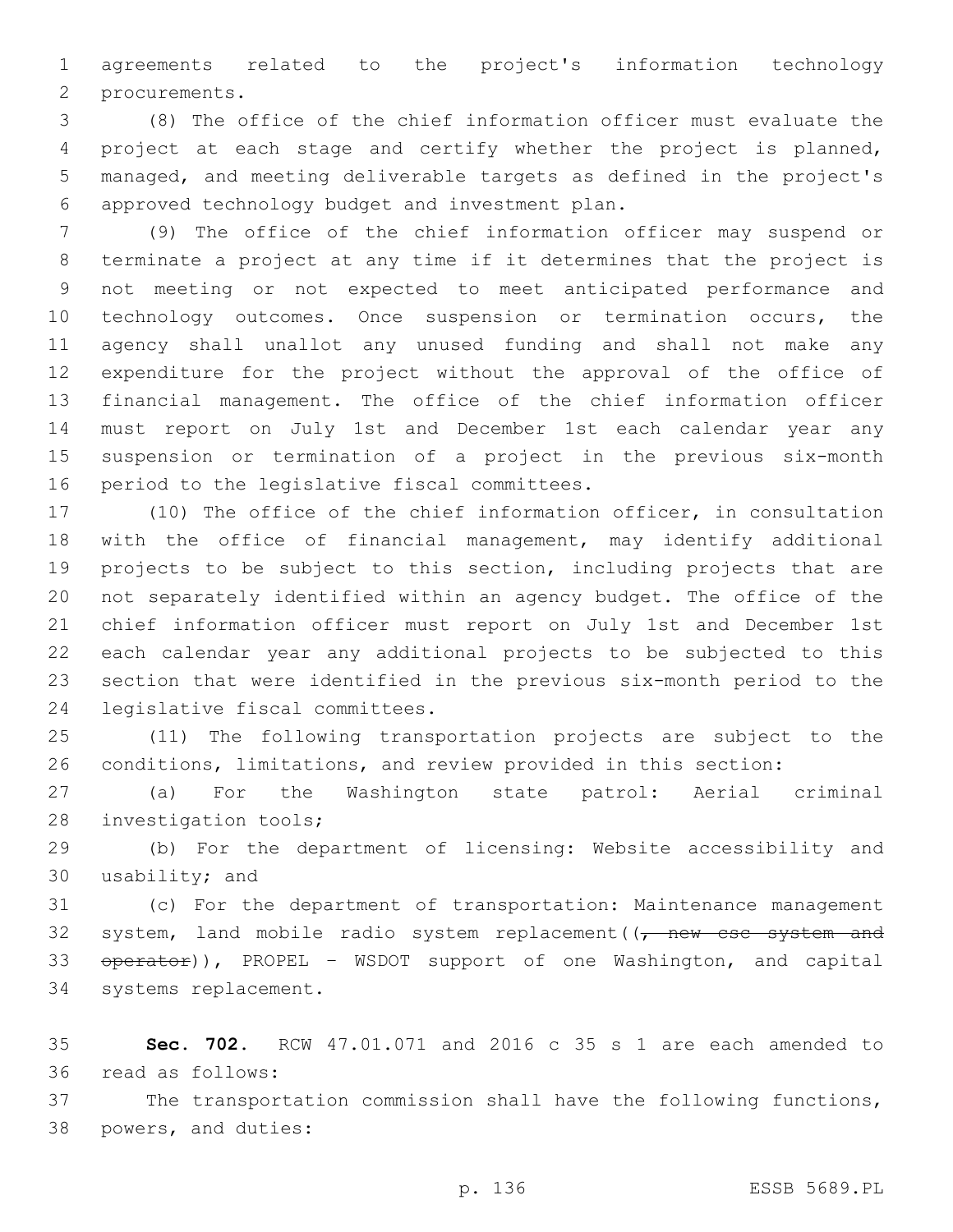(1) To propose policies to be adopted by the governor and the legislature designed to assure the development and maintenance of a comprehensive and balanced statewide transportation system which will meet the needs of the people of this state for safe and efficient transportation services. Wherever appropriate, the policies shall provide for the use of integrated, intermodal transportation systems. The policies must be aligned with the goals established in RCW 47.04.280. To this end the commission shall:8

 (a) Develop transportation policies which are based on the policies, goals, and objectives expressed and inherent in existing 11 state laws:

 (b) Inventory the adopted policies, goals, and objectives of the local and area-wide governmental bodies of the state and define the 14 role of the state, regional, and local governments in determining 15 transportation policies, in transportation planning, and in 16 implementing the state transportation plan;

 (c) Establish a procedure for review and revision of the state transportation policy and for submission of proposed changes to the 19 governor and the legislature; and

 (d) Integrate the statewide transportation plan with the needs of the elderly and persons with disabilities, and coordinate federal and state programs directed at assisting local governments to answer such 23 needs;

 (2) To provide for the effective coordination of state transportation planning with national transportation policy, state and local land use policies, and local and regional transportation 27 plans and programs;

 (3) In conjunction with the provisions under RCW 47.01.075, to provide for public involvement in transportation designed to elicit the public's views both with respect to adequate transportation services and appropriate means of minimizing adverse social, 32 economic, environmental, and energy impact of transportation 33 programs;

 (4) By December 2010, to prepare a comprehensive and balanced statewide transportation plan consistent with the state's growth management goals and based on the transportation policy goals provided under RCW 47.04.280 and applicable state and federal laws. The plan must reflect the priorities of government developed by the office of financial management and address regional needs, including multimodal transportation planning. The plan must, at a minimum: (a)

p. 137 ESSB 5689.PL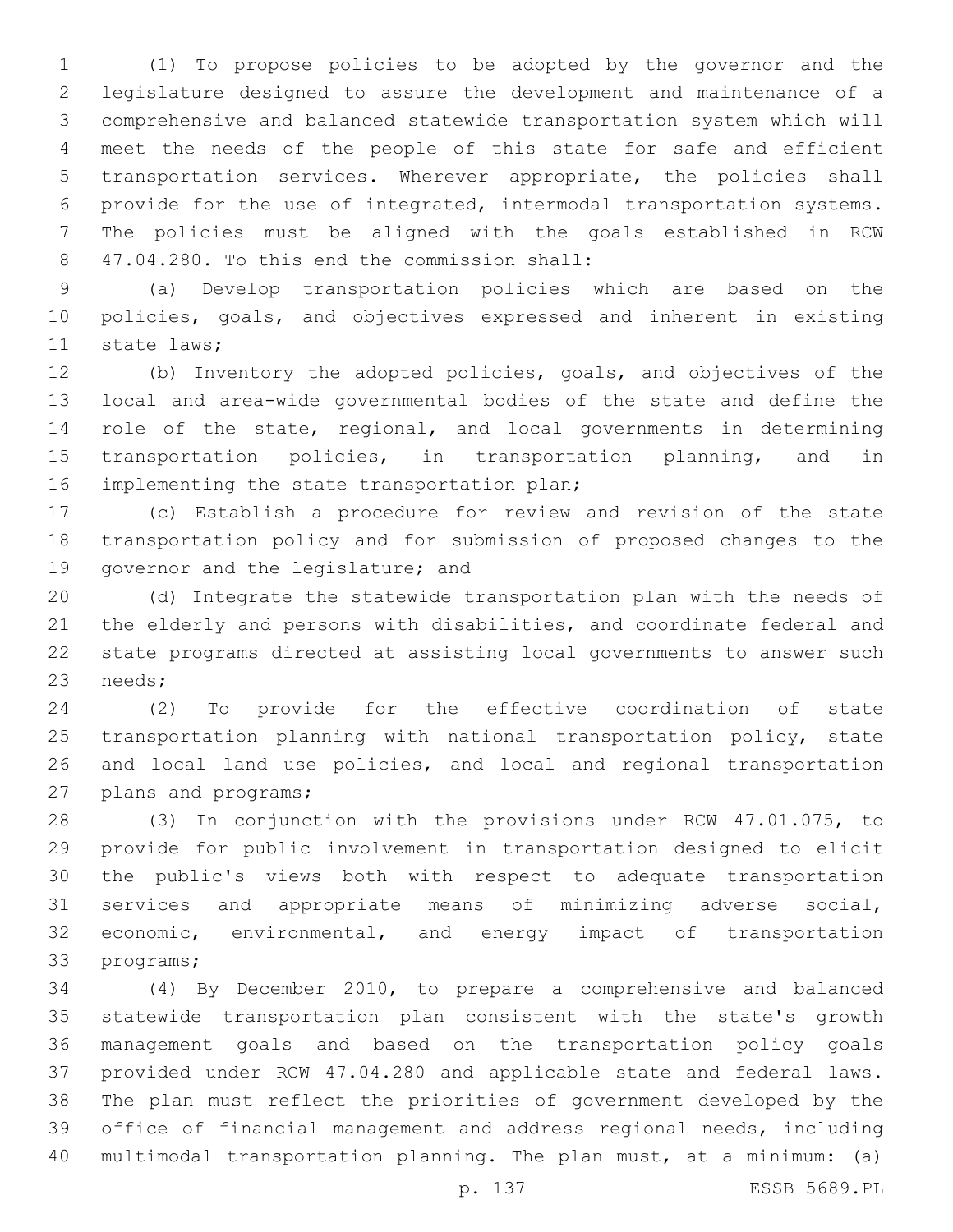Establish a vision for the development of the statewide transportation system; (b) identify significant statewide transportation policy issues; and (c) recommend statewide transportation policies and strategies to the legislature to fulfill the requirements of subsection (1) of this section. The plan must be the product of an ongoing process that involves representatives of significant transportation interests and the general public from 8 across the state. Every four years, except during the 2021-2023 9 fiscal biennium, the plan shall be reviewed and revised, and submitted to the governor and the house of representatives and senate 11 standing committees on transportation.

 The plan shall take into account federal law and regulations relating to the planning, construction, and operation of 14 transportation facilities;

 (5) To propose to the governor and the legislature prior to the convening of each regular session held in an odd-numbered year a recommended budget for the operations of the commission as required 18 by RCW 47.01.061;

 (6) To adopt such rules as may be necessary to carry out reasonably and properly those functions expressly vested in the 21 commission by statute;

 (7) To contract with the office of financial management or other appropriate state agencies for administrative support, accounting services, computer services, and other support services necessary to 25 carry out its other statutory duties;

 (8) To conduct transportation-related studies and policy analysis to the extent directed by the legislature or governor in the biennial 28 transportation budget act, or as otherwise provided in law, and subject to the availability of amounts appropriated for this specific 30 purpose; and

 (9) To exercise such other specific powers and duties as may be vested in the transportation commission by this or any other 33 provision of law.

 **Sec. 703.** RCW 46.01.385 and 2021 c 32 s 2 are each amended to 35 read as follows:

 The agency financial transaction account is created in the state treasury. Receipts directed by law to the account from cost recovery charges for credit card and other financial transaction fees must be deposited into the account. Moneys in the account may be spent only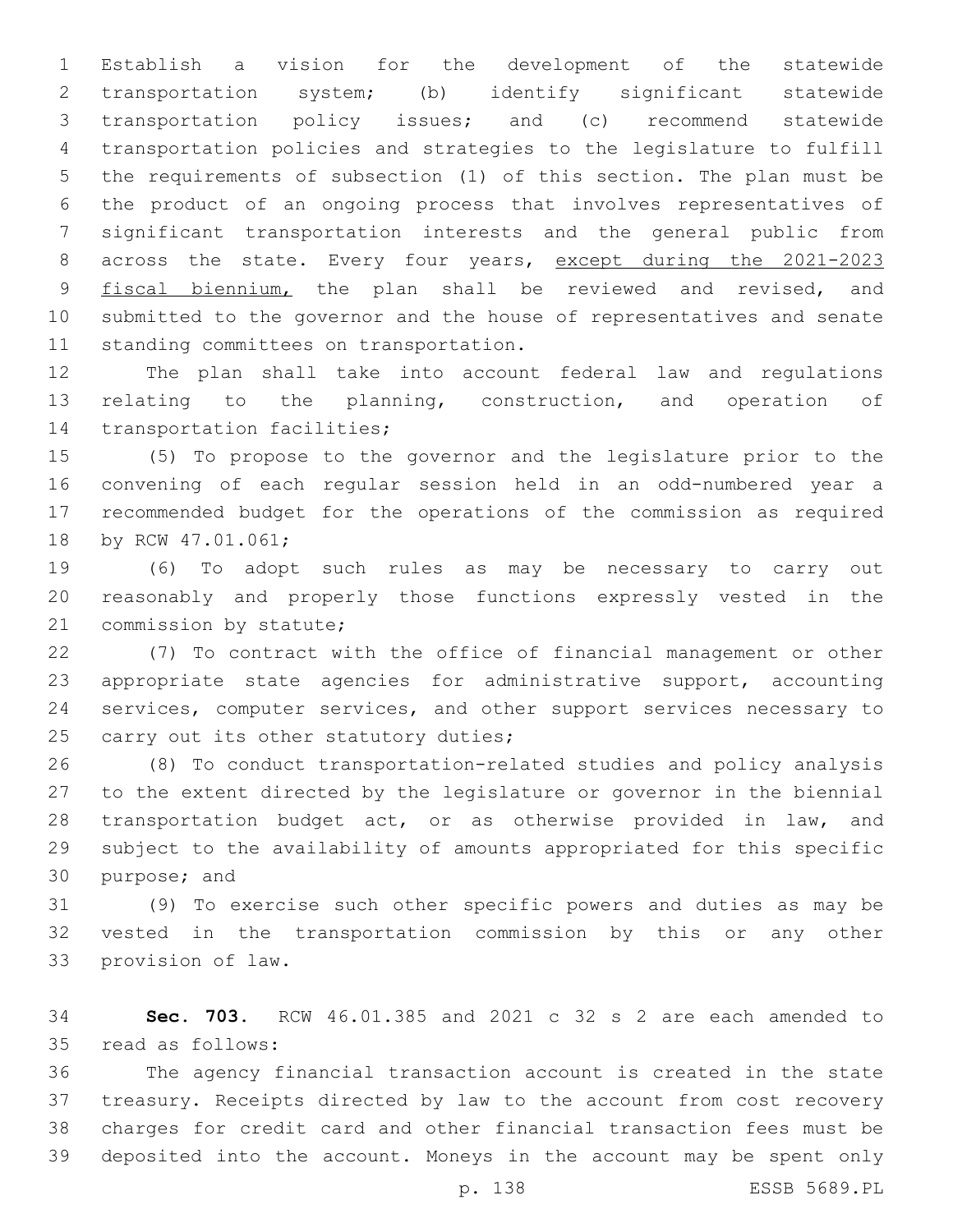after appropriation. Expenditures from the account may be used only for paying credit card and financial transaction fees, and other related costs incurred by state agencies. During the 2021-2023 fiscal biennium, expenditures from the account may also be used for additional information technology costs related to supporting the department of licensing operations and addressing its staffing shortages.

 **Sec. 704.** RCW 47.01.505 and 2017 c 288 s 4 are each amended to 9 read as follows:

 (1) On behalf of the state, the legislature of the state of Washington invites the legislature of the state of Oregon to participate in a joint legislative action committee regarding the construction of a new Interstate 5 bridge spanning the Columbia river 14 that achieves the following purposes:

 (a) Works with both states' departments of transportation and transportation commissions and stakeholders to begin a process toward project development. It is assumed that the appropriate local and bistate entities already tasked with related work will also be included when the legislative and interagency agreements are ready to move forward. The legislative action committee must convene its first 21 meeting by December 15, 2017;

 (b) Reviews and confirms lead roles related to permitting, construction, operation, and maintenance of a future Interstate 5 24 bridge project;

 (c) Establishes a process to seek public comment on the Interstate 5 bridge project development plan selected and presents 27 final recommendations for the process and financing to both states;

 (d) Works to ensure that there are sufficient resources available to both states' departments of transportation to inventory and utilize existing data and any prior relevant work to allow for nonduplicative and efficient decision making regarding a new project;

 (e) Examines all of the potential mass transit options available 33 for a future Interstate 5 bridge project;

 (f) Utilizes design-build procurement, or an equivalent or better innovation delivery method, and determines the least costly, most efficient project management and best practices tools consistent with work already completed including, but not limited to, height, navigation needs, transparency, economic development, and other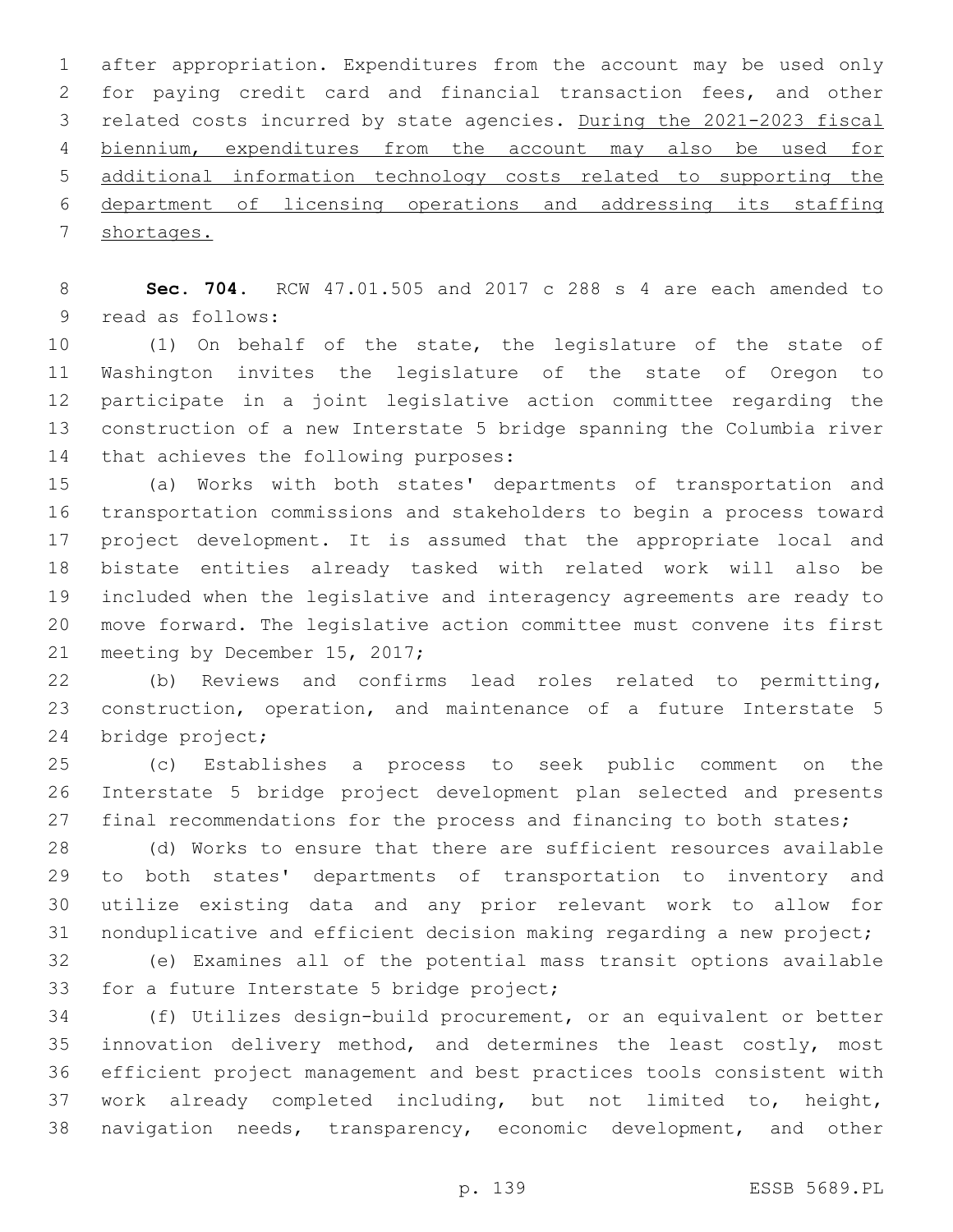critical elements, while minimizing the impacts of congestion during 2 construction;

 (g) Considers the creation of a Columbia river bridge authority to review bridge needs for possible repair, maintenance, or new construction, prioritizing those needs and making recommendations to both states with regard to financing specific projects, timing, 7 authorities, and operations; and

 (h) Provides a report to the legislatures of each state that details the findings and recommendations of the legislative action committee by December 15, 2018. The report must also contain a recommendation as to whether the Interstate 5 project should be designated by the legislature of the state of Washington as a project of statewide significance and by the state of Oregon with an 14 equivalent designation.

 (2)(a) The joint Oregon-Washington legislative action committee is established, with sixteen members as provided in this subsection:

 (i) The speaker and minority leader of the house of representatives of each state shall jointly appoint four members, two from each of the two largest caucuses of their state's house of 20 representatives.

 (ii) The majority leader and minority leader of the senate of each state shall jointly appoint four members, two from each of the 23 two largest caucuses of their state's senate.

 (b) The legislative action committee shall choose its cochairs 25 from among its membership, one each from the senate and the house of 26 representatives of both states.

 (c) Executive agencies, including the departments of transportation and the transportation commissions, shall cooperate with the committee and provide information and other assistance as 30 the cochairs may reasonably request.

 (d) Staff support for the legislative action committee must be provided by the Washington house of representatives office of program research, Washington senate committee services, and, contingent upon the acceptance by the legislature of the state of Oregon of the invitation in subsection (1) of this section to participate in the legislative action committee, the Oregon legislative policy and 37 research office.

 (e) Legislative members of the legislative action committee are reimbursed for travel expenses. For Washington legislative members, this reimbursement must be in accordance with RCW 44.04.120.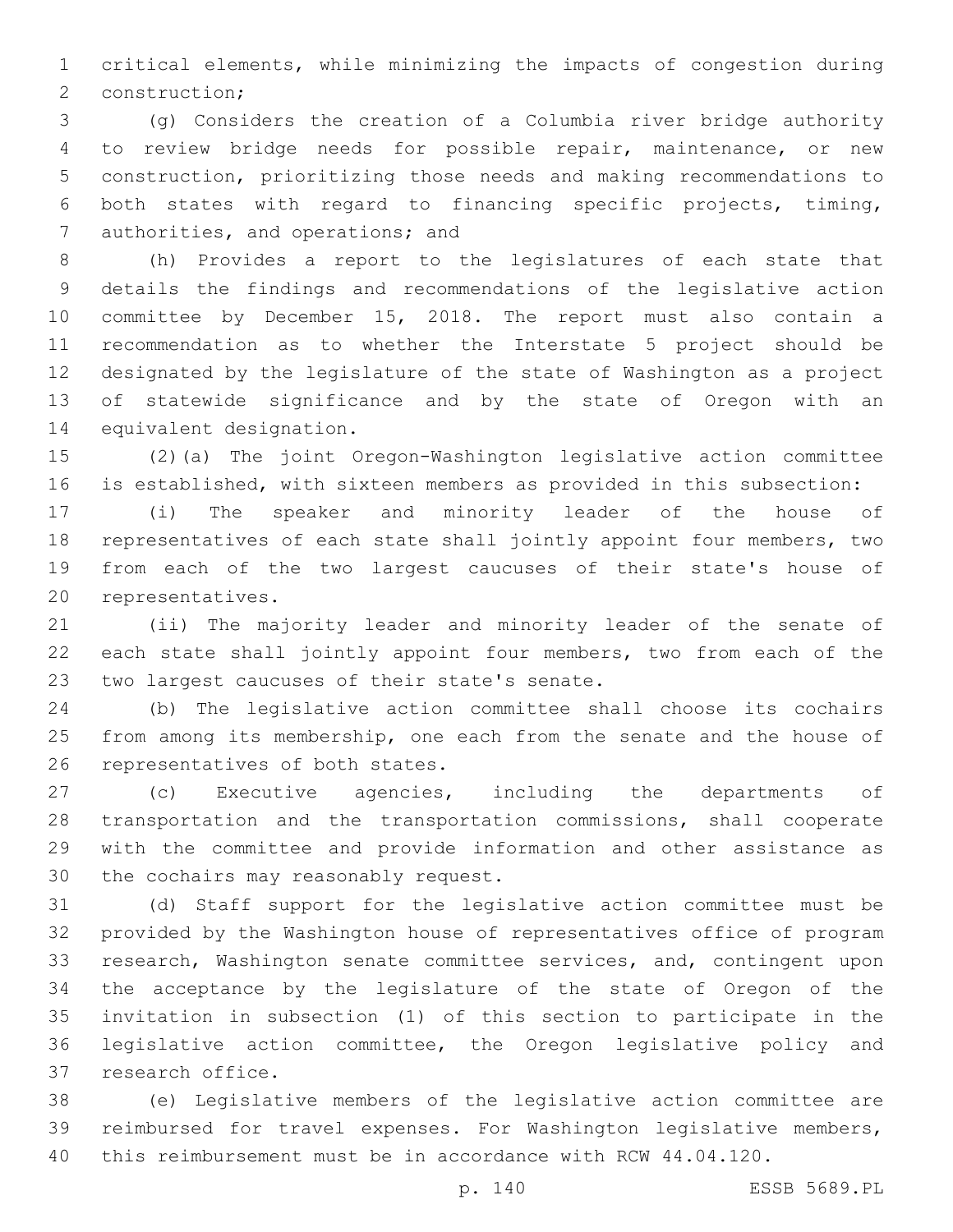(f) The expenses of the legislative action committee must be paid jointly by both states' senate and house of representatives. In Washington, committee expenditures are subject to approval by the senate facilities and operations committee and the house of representatives executive rules committee, or their successor committees.6

 (g) Each meeting of the legislative action committee must allow an opportunity for public comment. Legislative action committee meetings must be scheduled and conducted in accordance with the requirements of both the senate and the house of representatives of 11 both states.

 (h) The Washington members of the joint Oregon-Washington legislative action committee shall report back to the Washington state legislature, by August 1, 2022, regarding the progress of the 15 committee and its work to advance the project to build a new Interstate 5 bridge spanning the Columbia river. The report must 17 include a description of the locally preferred alternative ultimately identified as part of the interstate bridge replacement project.

 **Sec. 705.** RCW 70A.205.415 and 2009 c 261 s 3 are each amended to 20 read as follows:

 The waste tire removal account is created in the state treasury. Expenditures from the account may be used for the cleanup of unauthorized waste tire piles, measures that prevent future accumulation of unauthorized waste tire piles, and road wear related maintenance on state and local public highways. During the 2007-2009 fiscal biennium, the legislature may transfer from the waste tire removal account to the motor vehicle fund such amounts as reflect the excess fund balance of the waste tire removal account. During the 2021-2023 fiscal biennium, appropriations from the waste tire removal account may be made for the department of transportation to address the risks to safety and public health associated with homeless encampments on department owned rights-of-way.

 **Sec. 706.** RCW 46.68.410 and 2010 c 161 s 812 are each amended to read as follows:34

 (1) The vehicle identification number inspection fee collected under RCW 46.17.130 must be distributed as follows:

37 (((1) Fifteen dollars)) (a) \$15 to the state patrol highway 38 account created in RCW 46.68.030; and

p. 141 ESSB 5689.PL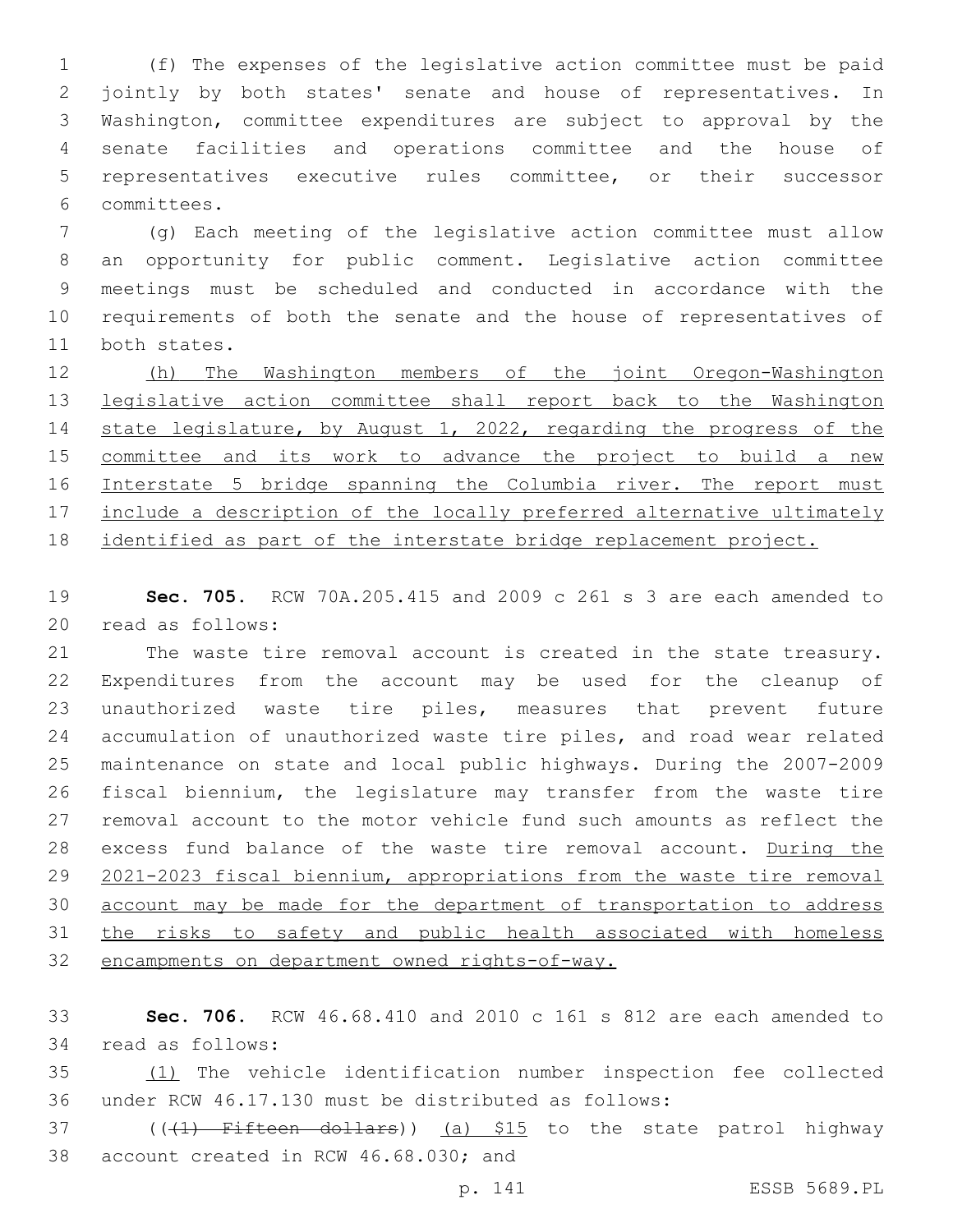1 (((2) Fifty dollars)) (b) \$50 to the motor vehicle fund created 2 in RCW 46.68.070.

 (2) During the 2021-2023 fiscal biennium, the entire vehicle identification number inspection fee collected under RCW 46.17.130 must be distributed to the state patrol highway account created in RCW 46.68.030.

 **Sec. 707.** 2021 c 333 s 719 (uncodified) is amended to read as 8 follows:

 (1) The state commercial aviation coordinating commission will review existing data and conduct research to determine Washington's long-range commercial aviation facility needs and the site of a new primary commercial aviation facility. Research for each potential site must include the feasibility of constructing a commercial aviation facility in that location and its potential environmental, community, and economic impacts. Options for a new primary commercial aviation facility in Washington may include expansion of an existing airport facility but may not include siting a facility on or in the vicinity of a military installation that would be incompatible with the installation's ability to carry out its mission requirements. The work of the commission shall include the following:

 (a) Recommendations to the legislature on future Washington state long-range commercial aviation facility needs including possible additional aviation facilities or expansion of current aviation facilities, excluding those located in a county with a population of two million or more, to meet anticipated commercial aviation, general 26 aviation, and air cargo demands;

 (b) Identifying a preferred location for a new primary commercial aviation facility. The commission shall make recommendations and shall select a single preferred location by a sixty percent majority 30 vote using the following process:

(i) Initiating a broad review of potential sites;

 (ii) Recommending a final short list of no more than six 33 locations by February 15, 2022;

 (iii) Identifying the top two locations from the final six 35 locations by October 15, 2022; and

 (iv) Identifying a single preferred location for a new primary 37 commercial aviation facility by ((February)) June 15, 2023; and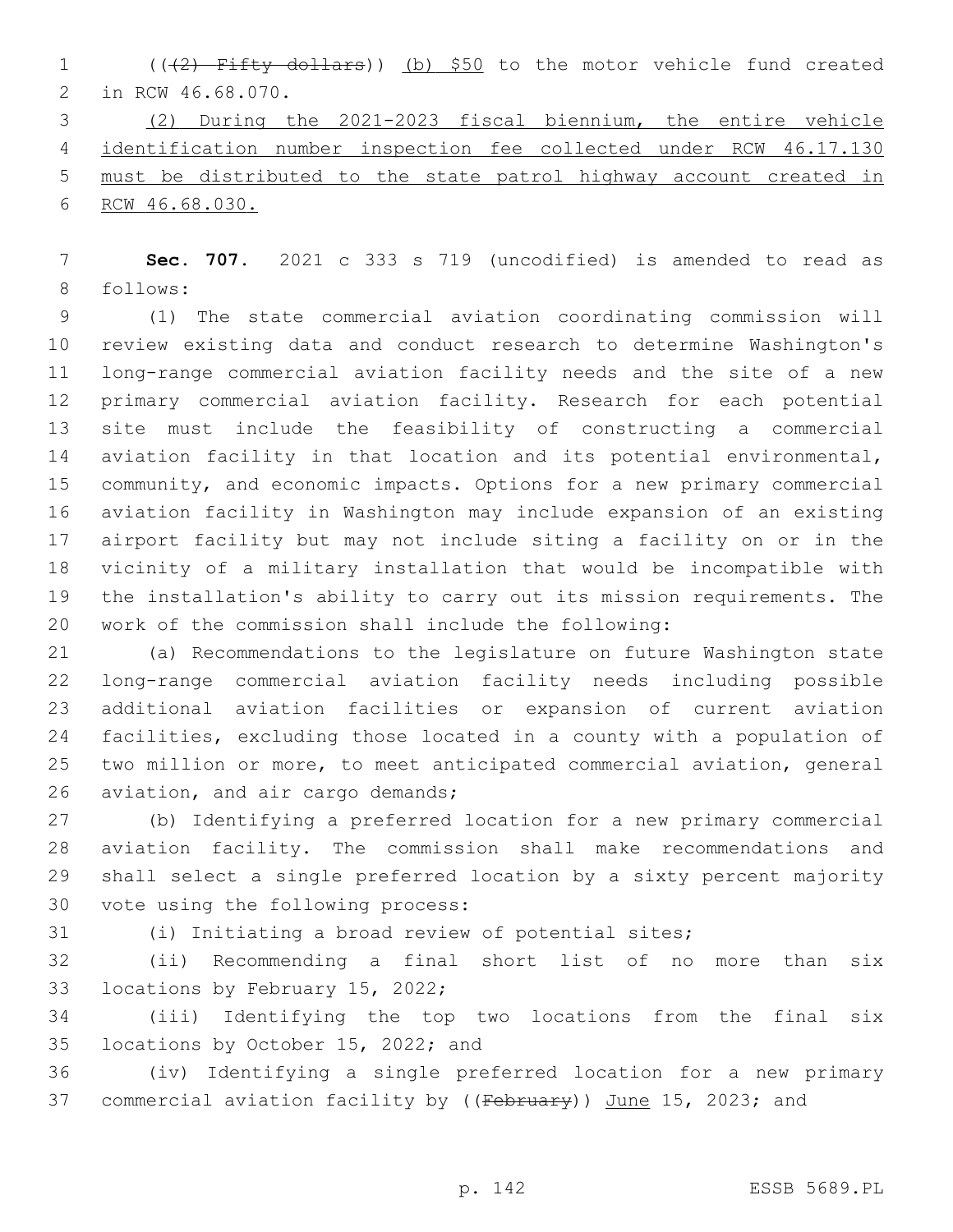(c) A projected timeline for the development of an additional commercial aviation facility that is completed and functional by 2040.3

 (2) The commission shall submit a report of its findings and recommendations to the transportation committees of the legislature by ((February)) June 15, 2023. The commission must allow a minority report to be included with the commission report if requested by a 8 voting member of the commission.

 (3) Nothing in this section shall be construed to endorse, limit, or otherwise alter existing or future plans for capital development and capacity enhancement at existing commercial airports in 12 Washington.

13 (4) This section expires June 30, 2023.

 **Sec. 708.** RCW 46.55.010 and 2005 c 88 s 2 are each amended to 15 read as follows:

 The definitions set forth in this section apply throughout this 17 chapter:

 (1) "Abandoned vehicle" means a vehicle that a registered tow truck operator has impounded and held in the operator's possession for (( $one$ -hundred twenty))  $120$  consecutive hours.

 (2) "Immobilize" means the use of a locking wheel boot that, when attached to the wheel of a vehicle, prevents the vehicle from moving without damage to the tire to which the locking wheel boot is 24 attached.

 (3) "Abandoned vehicle report" means the document prescribed by the state that the towing operator forwards to the department after a 27 vehicle has become abandoned.

 (4) "Impound" means to take and hold a vehicle in legal custody. There are two types of impounds—public and private.

 (a) "Public impound" means that the vehicle has been impounded at the direction of a law enforcement officer or by a public official having jurisdiction over the public property upon which the vehicle 33 was located.

 (b) "Private impound" means that the vehicle has been impounded at the direction of a person having control or possession of the private property upon which the vehicle was located.

 (5) "Junk vehicle" means a vehicle certified under RCW 46.55.230 as meeting at least three of the following requirements:

39 (a) Is three years old or older;

p. 143 ESSB 5689.PL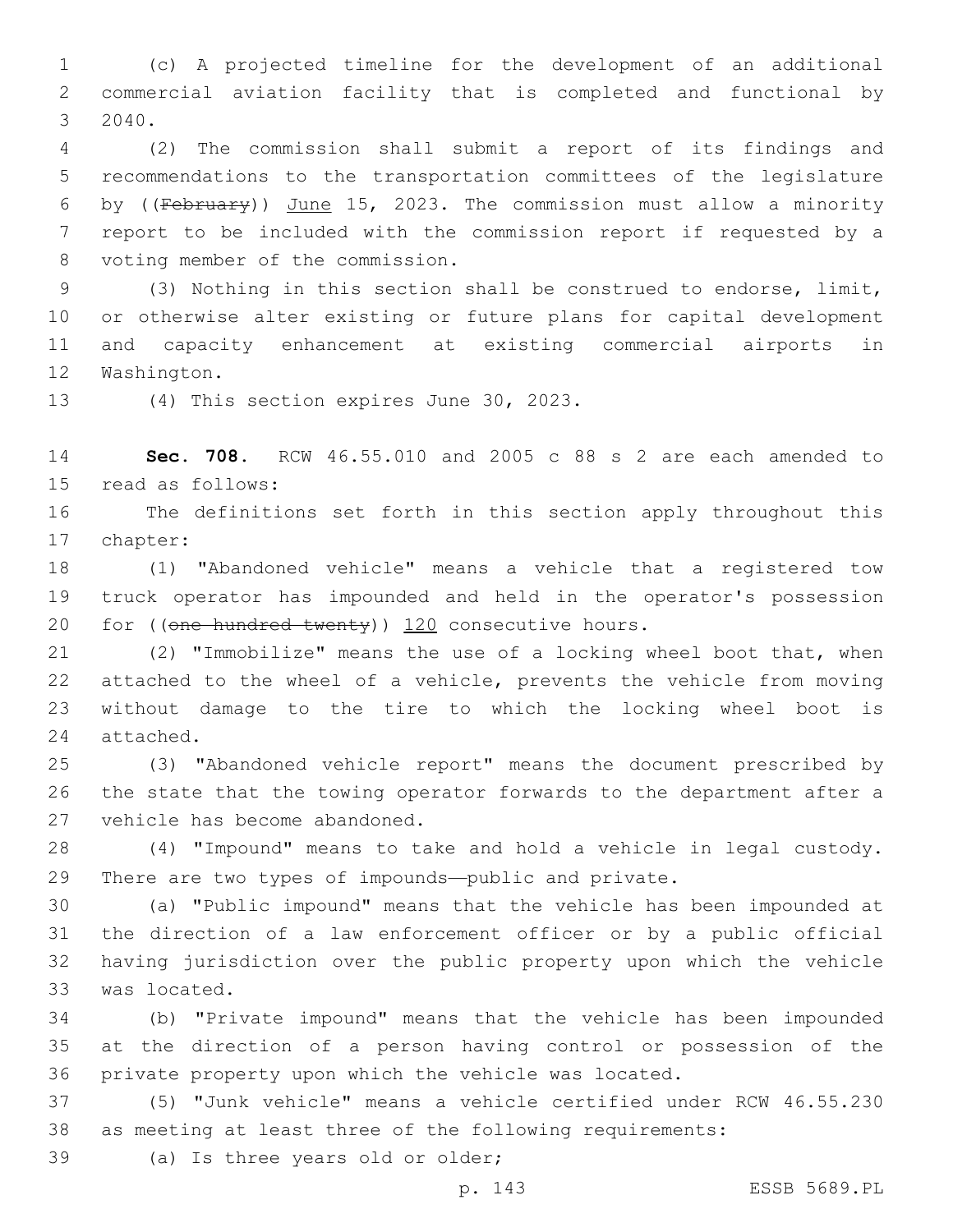(b) Is extensively damaged, such damage including but not limited to any of the following: A broken window or windshield, or missing 3 wheels, tires, motor, or transmission;

(c) Is apparently inoperable;4

 (d) Has an approximate fair market value equal only to the approximate value of the scrap in it.6

 (6) "Master log" means the document or an electronic facsimile prescribed by the department and the Washington state patrol in which an operator records transactions involving impounded vehicles.

 (7) "Registered tow truck operator" or "operator" means any person who engages in the impounding, transporting, or storage of unauthorized vehicles or the disposal of abandoned vehicles.

 (8) "Residential property" means property that has no more than 14 four living units located on it.

 (9) "Suspended license impound" means an impound ordered under RCW 46.55.113 because the operator was arrested for a violation of 17 RCW 46.20.342 or 46.20.345.

 (10) "Tow truck" means a motor vehicle that is equipped for and used in the business of towing vehicles with equipment as approved by 20 the state patrol.

 (11) "Tow truck number" means the number issued by the department to tow trucks used by a registered tow truck operator in the state of 23 Washington.

 (12) "Tow truck permit" means the permit issued annually by the department that has the classification of service the tow truck may 26 provide stamped upon it.

 (13) "Tow truck service" means the transporting upon the public streets and highways of this state of vehicles, together with personal effects and cargo, by a tow truck of a registered operator.

 (14) "Unauthorized vehicle" means a vehicle that is subject to impoundment after being left unattended in one of the following public or private locations for the indicated period of time:

 Subject to removal after: (a) Public locations: (i) Constituting an accident or a traffic hazard as defined in RCW 46.55.113 . . . . . . . Immediately (ii) On a highway and tagged as described in RCW 46.55.085 . . . . . . . . . . . . . . . . . . . . . . . . 24 hours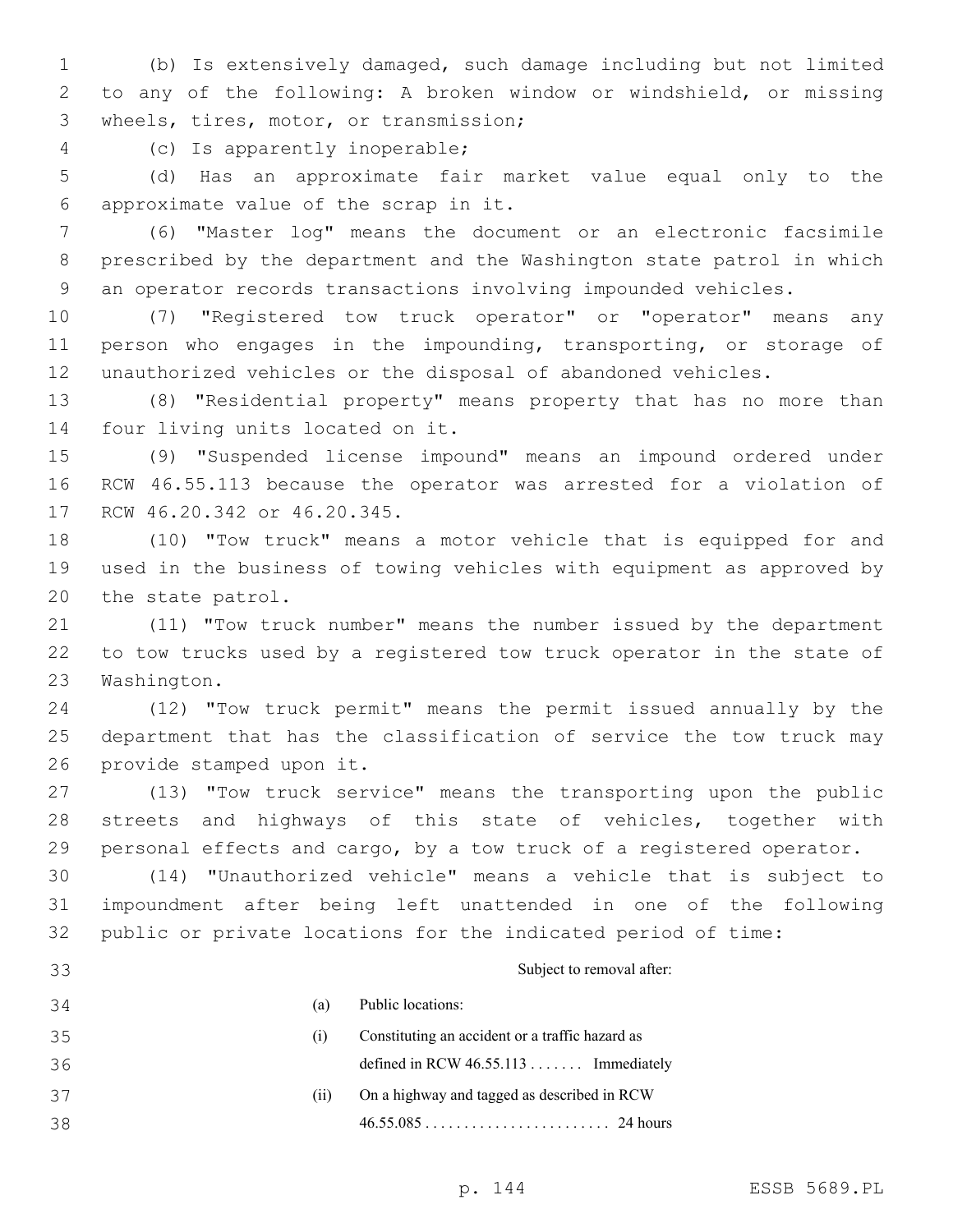| 1  | (iii) | In a publicly owned or controlled parking           |
|----|-------|-----------------------------------------------------|
| 2  |       | facility, properly posted under RCW                 |
| 3  |       |                                                     |
| 4  | (iv)  | During the 2021-2023 fiscal biennium, within the    |
| 5  |       | right-of-way used by a regional transit authority   |
| 6  |       | for high capacity transportation where the vehicle  |
|    |       | constitutes an obstruction to the operation of high |
| 8  |       | capacity transportation vehicles or                 |
| 9  |       | jeopardizes public safety Immediately               |
| 10 | (b)   | Private locations:                                  |
| 11 | (i)   | On residential property  Immediately                |
| 12 | (ii)  | On private, nonresidential property,                |
| 13 |       | properly posted under RCW                           |
| 14 |       |                                                     |
| 15 | (iii) | On private, nonresidential property,                |
| 16 |       | 24 hours                                            |

17 **Sec. 709.** RCW 46.55.080 and 2018 c 22 s 12 are each amended to 18 read as follows:

19 (1) If a vehicle is in violation of the time restrictions of RCW 20 46.55.010(14), it may be impounded by a registered tow truck operator 21 at the direction of a law enforcement officer, authorized regional 22 transit authority representative under the conditions described in 23 RCW  $46.55.010(14)$  (a) (iv), or other public official with jurisdiction 24 if the vehicle is on public property, or at the direction of the 25 property owner or an agent if it is on private property. A law 26 enforcement officer may also direct the impoundment of a vehicle 27 pursuant to a writ or court order.

 (2) The person requesting a private impound or a law enforcement 29 officer, authorized regional transit authority representative, or public official requesting a public impound shall provide a signed authorization for the impound at the time and place of the impound to the registered tow truck operator before the operator may proceed with the impound. A registered tow truck operator, employee, or his or her agent may not serve as an agent of a property owner for the purposes of signing an impound authorization or, independent of the 36 property owner, identify a vehicle for impound.

37 (3) In the case of a private impound, the impound authorization 38 shall include the following statement: "A person authorizing this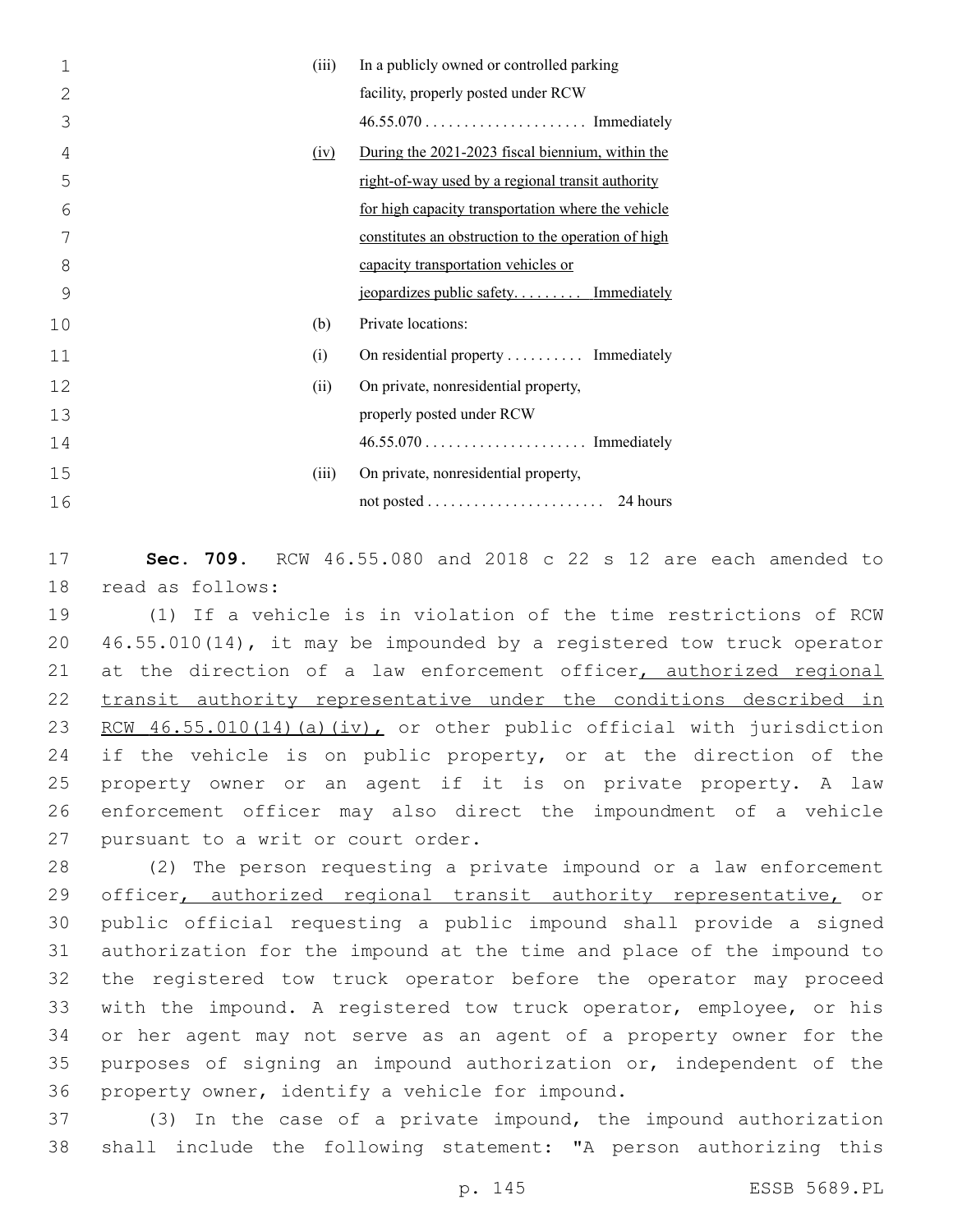impound, if the impound is found in violation of chapter 46.55 RCW, may be held liable for the costs incurred by the vehicle owner."

 (4) A registered tow truck operator shall record and keep in the operator's files the date and time that a vehicle is put in the operator's custody and released. The operator shall make an entry into a master log regarding transactions relating to impounded vehicles. The operator shall make this master log available, upon 8 request, to representatives of the department or the state patrol.

 (5) A person who engages in or offers to engage in the activities of a registered tow truck operator may not be associated in any way with a person or business whose main activity is authorizing the 12 impounding of vehicles.

 **Sec. 710.** RCW 47.12.063 and 2015 3rd sp.s. c 13 s 2 are each 14 amended to read as follows:

 (1) It is the intent of the legislature to continue the department's policy giving priority consideration to abutting property owners in agricultural areas when disposing of property through its surplus property program under this section.

 (2) Whenever the department determines that any real property owned by the state of Washington and under the jurisdiction of the department is no longer required for transportation purposes and that 22 it is in the public interest to do so, the department may sell the property or exchange it in full or part consideration for land or building improvements or for construction of highway improvements at fair market value to any person through the solicitation of written bids through public advertising in the manner prescribed under RCW 47.28.050 or in the manner prescribed under RCW 47.12.283.

 (3) The department may forego the processes prescribed by RCW 47.28.050 and 47.12.283 and sell the real property to any of the following entities or persons at fair market value:

31 (a) Any other state agency;

(b) The city or county in which the property is situated;

33 (c) Any other municipal corporation;

 (d) Regional transit authorities created under chapter 81.112 35 RCW;

 (e) The former owner of the property from whom the state acquired 37 title;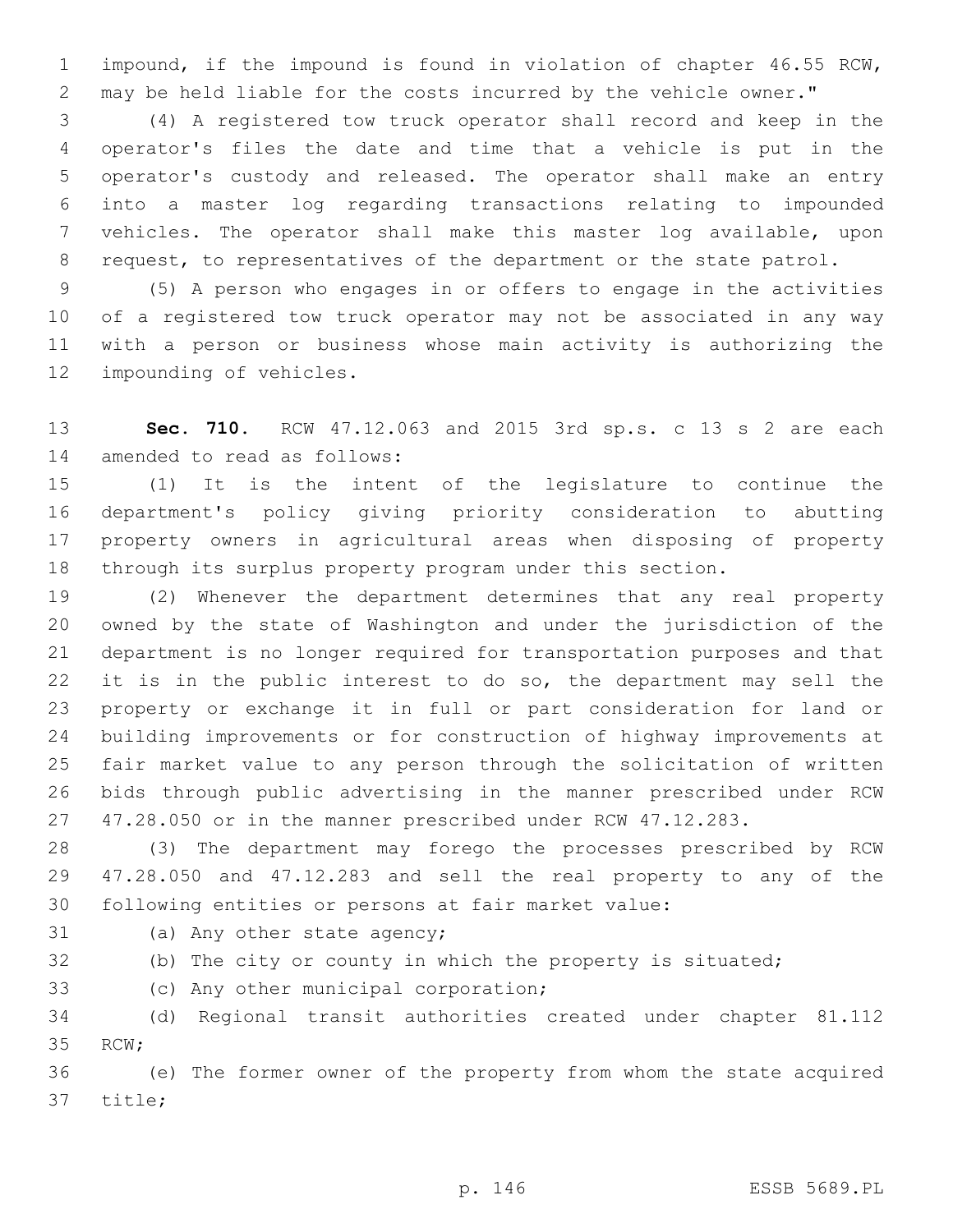(f) In the case of residentially improved property, a tenant of the department who has resided thereon for not less than six months and who is not delinquent in paying rent to the state;

 (g) Any abutting private owner but only after each other abutting private owner (if any), as shown in the records of the county assessor, is notified in writing of the proposed sale. If more than one abutting private owner requests in writing the right to purchase 8 the property within (( $f$ ifteen)) 15 days after receiving notice of the proposed sale, the property shall be sold at public auction in the 10 manner provided in RCW 47.12.283;

 (h) To any other owner of real property required for 12 transportation purposes;

 (i) In the case of property suitable for residential use, any nonprofit organization dedicated to providing affordable housing to very low-income, low-income, and moderate-income households as defined in RCW 43.63A.510 and is eligible to receive assistance through the Washington housing trust fund created in chapter 43.185 18 RCW;  $((\theta \pm))$ 

 (j) During the 2021-2023 fiscal biennium, any nonprofit organization that identifies real property to be sold or conveyed as 21 a substitute for real property owned by the nonprofit within the city 22 of Seattle to be redeveloped for the purpose of affordable housing; or

 (k) A federally recognized Indian tribe within whose reservation 25 boundary the property is located.

 (4) When selling real property pursuant to RCW 47.12.283, the department may withhold or withdraw the property from an auction when requested by one of the entities or persons listed in subsection (3) of this section and only after the receipt of a nonrefundable deposit 30 equal to  $((\text{ten}))$  10 percent of the fair market value of the real 31 property or ((five thousand dollars)) \$5,000, whichever is less. This subsection does not prohibit the department from exercising its discretion to withhold or withdraw the real property from an auction if the department determines that the property is no longer surplus or chooses to sell the property through one of the other means listed in subsection (2) of this section. If a transaction under this 37 subsection is not completed within  $((sixty))$  60 days, the real 38 property must be put back up for sale.

 (5) Sales to purchasers may, at the department's option, be for cash, by real estate contract, or exchange of land or highway

p. 147 ESSB 5689.PL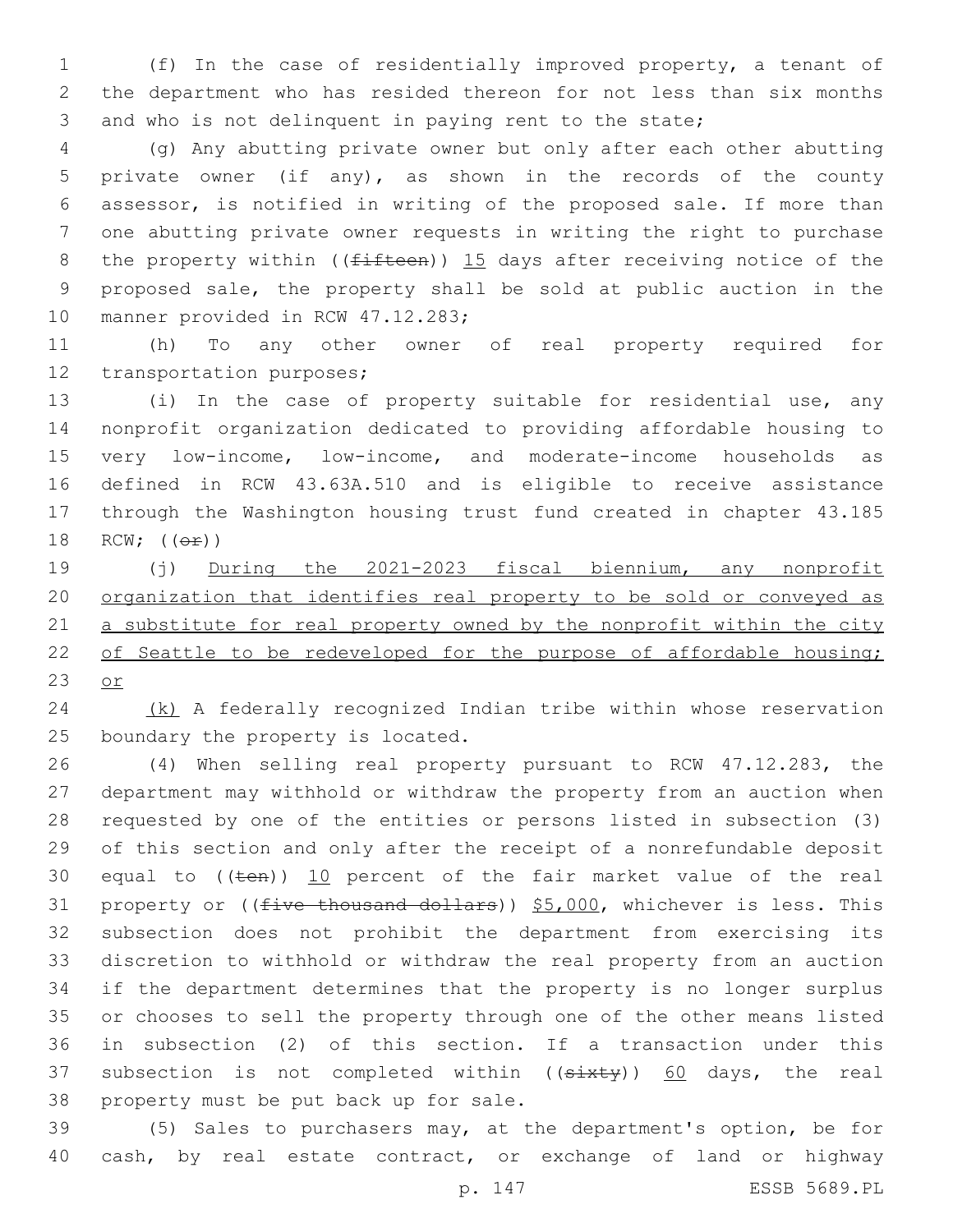improvements. Transactions involving the construction of improvements must be conducted pursuant to chapter 47.28 RCW and Title 39 RCW, as applicable, and must comply with all other applicable laws and rules.

 (6) Conveyances made pursuant to this section shall be by deed executed by the secretary of transportation and shall be duly acknowledged.6

 (7) Unless otherwise provided, all moneys received pursuant to the provisions of this section less any real estate broker commissions paid pursuant to RCW 47.12.320 shall be deposited in the 10 motor vehicle fund.

 (8) The department may not enter into equal value exchanges or property acquisitions for building improvements without first consulting with the office of financial management and the joint 14 transportation committee.

 NEW SECTION. **Sec. 711.** Section 706 of this act takes effect 16 only if chapter . . . (Substitute Senate Bill No. 5778), Laws of 2022 (addressing the current backlog of vehicle inspections) is not enacted by June 30, 2022.

(End of part)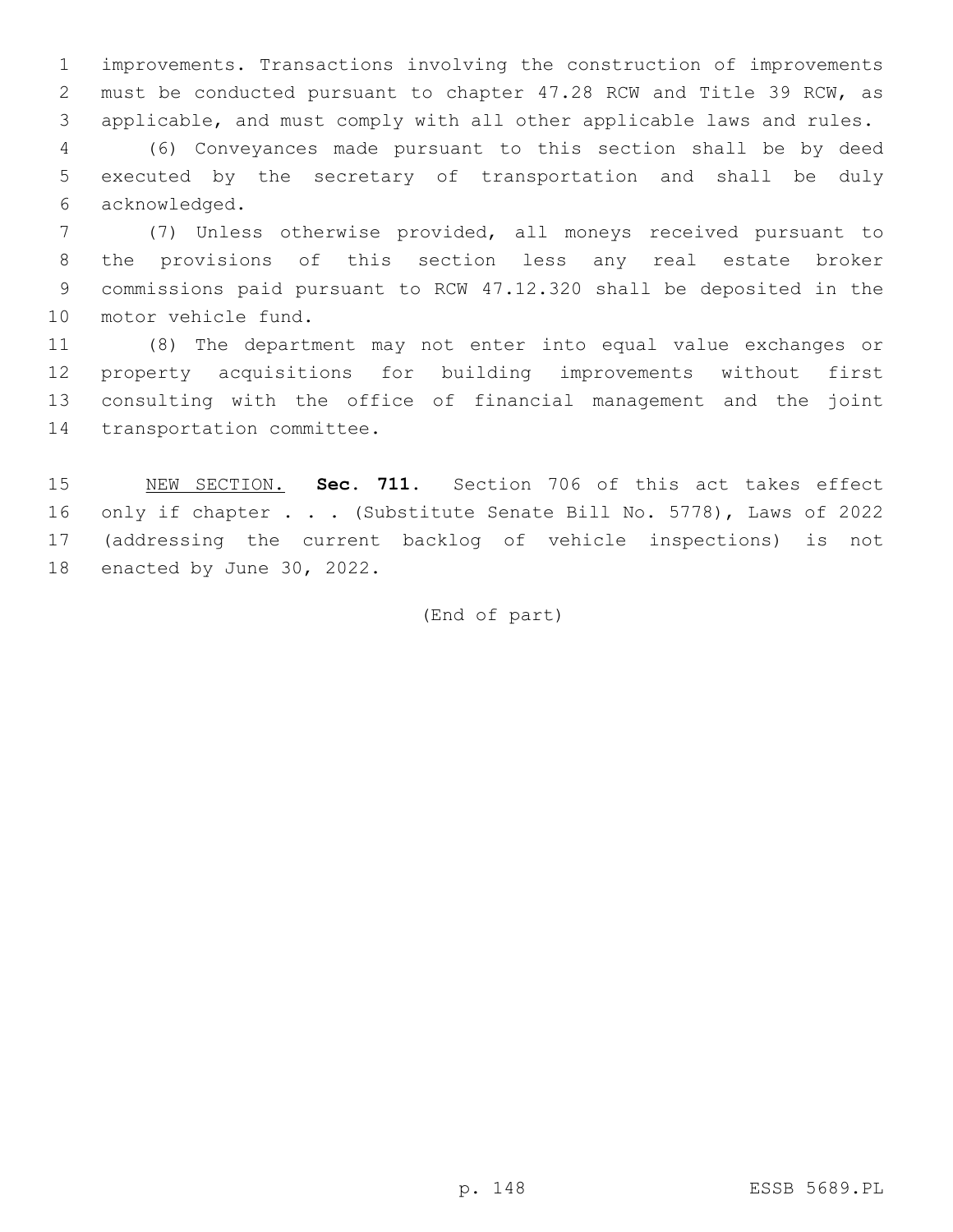## **MISCELLANEOUS**

 NEW SECTION. **Sec. 801.** If any provision of this act or its application to any person or circumstance is held invalid, the remainder of the act or the application of the provision to other persons or circumstances is not affected.

 NEW SECTION. **Sec. 802.** This act is necessary for the immediate preservation of the public peace, health, or safety, or support of the state government and its existing public institutions, and takes effect immediately.

(End of part)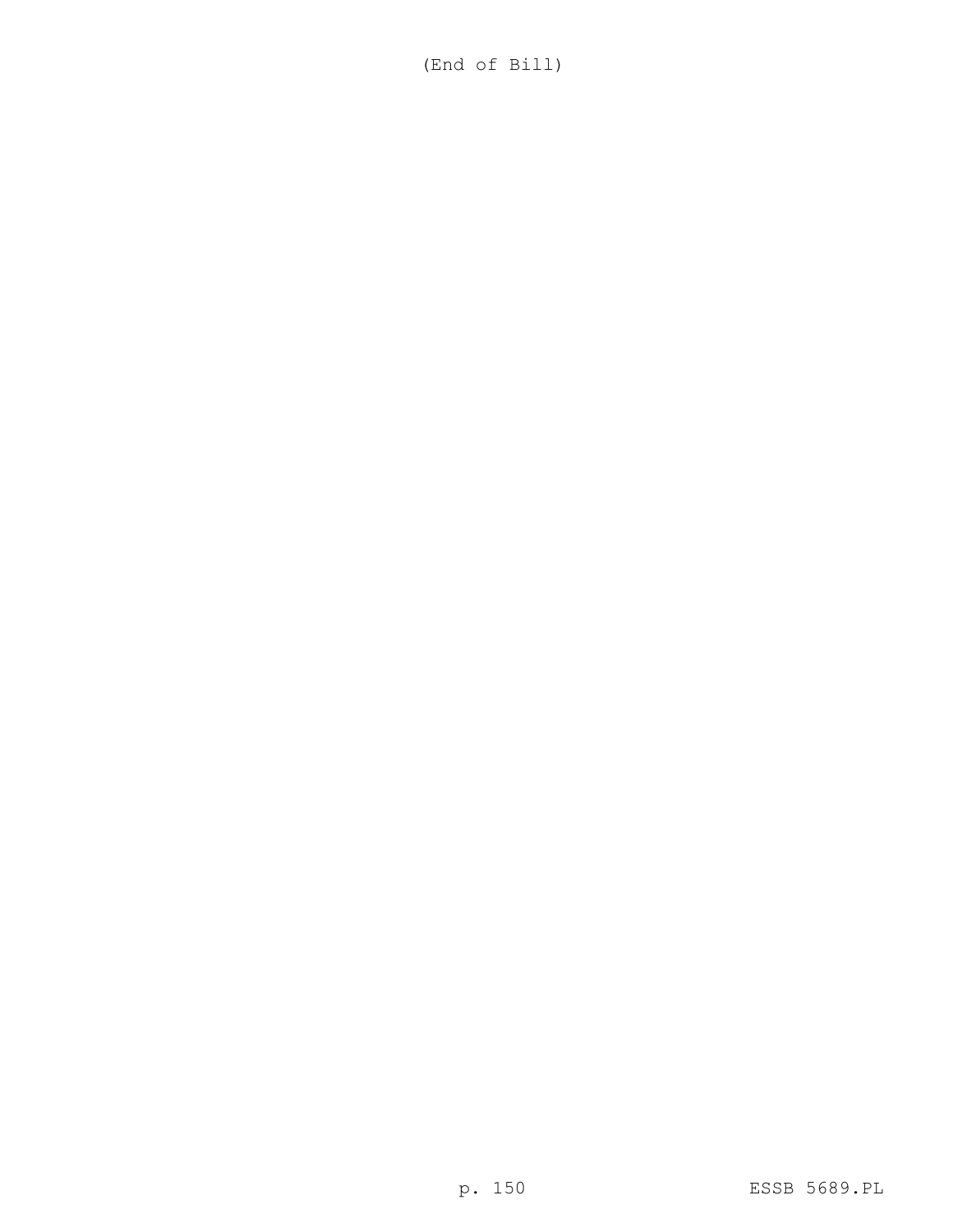COMPENSATION

| PENSION CONTRIBUTIONS.                                                             | 127  |
|------------------------------------------------------------------------------------|------|
| BOARD OF PILOTAGE COMMISSIONERS.                                                   | 3    |
| COLLECTIVE BARGAINING AGREEMENT                                                    |      |
| COALITION OF UNIONS.                                                               | 12.4 |
| PTE LOCAL 17.                                                                      | 123  |
| WFSE.                                                                              | 123  |
| WPEA.                                                                              | 124  |
| WSP LIEUTENANTS AND CAPTAINS ASSOCIATION.                                          | 125  |
| WSP TROOPERS ASSOCIATION.                                                          | 125  |
| COLLECTIVE BARGAINING AGREEMENTS.                                                  | 118  |
| CARPENTERS.                                                                        | 119  |
| FASPAA                                                                             | 118  |
| TRU.                                                                               | 123  |
| MEBA-L.                                                                            | 121  |
| MEBA-UL.                                                                           | 120  |
| METAL TRADES.                                                                      | 120  |
| MM&P MASTERS. .                                                                    | 122  |
| MM&P MATES.                                                                        | 121  |
| MM&P WATCH CENTER SUPERVISORS.                                                     | 122  |
| OPEIU.                                                                             | 118  |
| PORT ENGINEERS                                                                     | 121  |
| SEIU LOCAL 6.                                                                      | 119  |
| COMPENSATION                                                                       |      |
| NONREPRESENTED EMPLOYEES-INSURANCE BENEFITS.                                       | 127  |
| REPRESENTED EMPLOYEES-HEALTH CARE-COALITION-INSURANCE BENEFITS 126                 |      |
| REPRESENTED EMPLOYEES-OUTSIDE HEALTH CARE COALITION-INSURANCE                      |      |
|                                                                                    |      |
| COUNTY ROAD ADMINISTRATION BOARD. 11, 86                                           |      |
| DEPARTMENT OF AGRICULTURE.                                                         | 2    |
| DEPARTMENT OF ARCHAEOLOGY AND HISTORIC PRESERVATION.                               | 1    |
|                                                                                    | - 5  |
| DEPARTMENT OF LICENSING.<br>. . 28                                                 |      |
| TRANSFERS.<br>. . 113<br>$\mathbf{r}$ , $\mathbf{r}$ , $\mathbf{r}$ , $\mathbf{r}$ |      |
| DEPARTMENT OF TRANSPORTATION                                                       |      |
|                                                                                    | 44   |
| CHARGES FROM OTHER AGENCIES-PROGRAM U.                                             | 66   |
| FACILITIES-PROGRAM D-CAPITAL.                                                      | 87   |
| FACILITIES-PROGRAM D-OPERATING.                                                    | 43   |